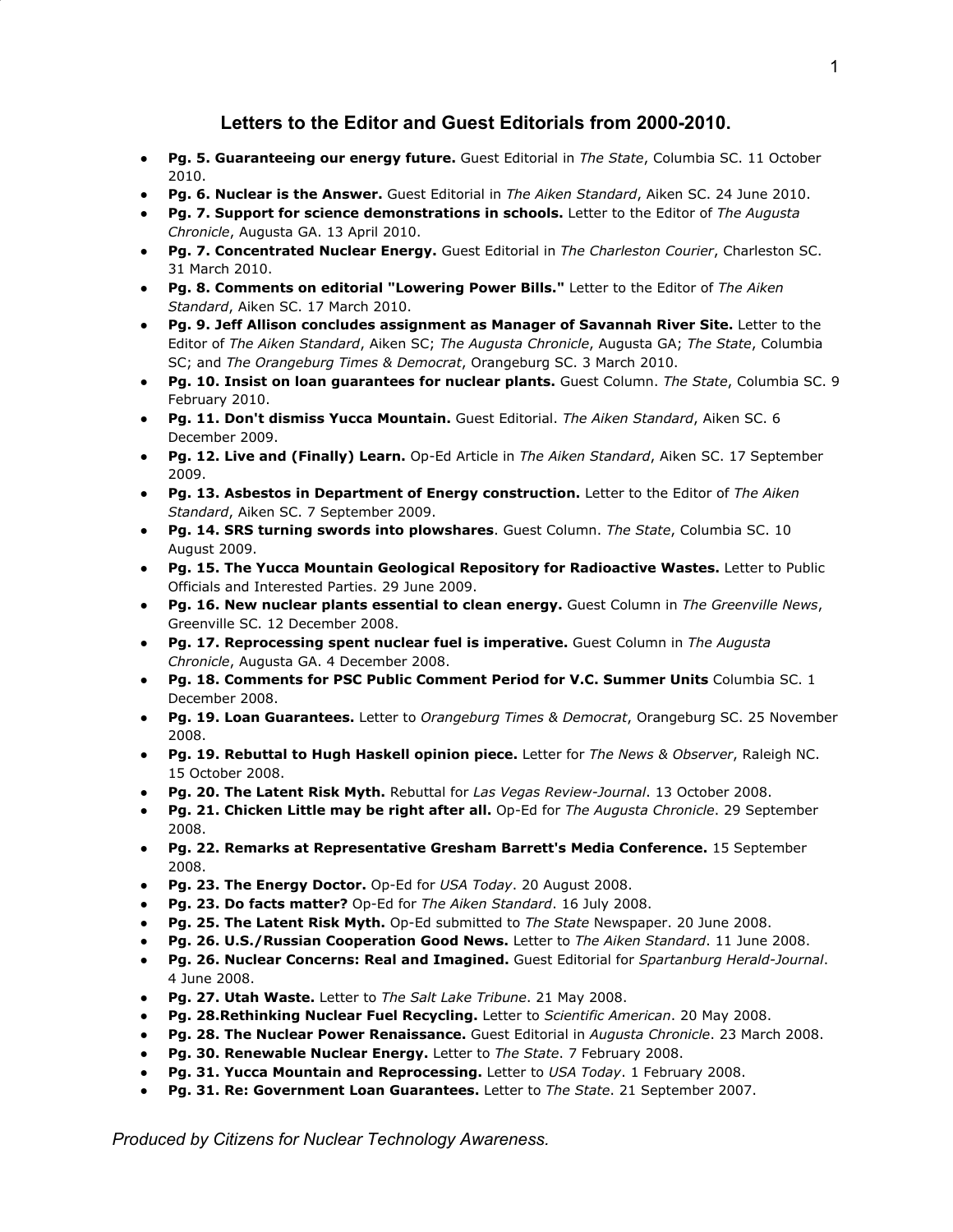- **● P. 32. Chem-Nuclear Low-Level Waste Repository.** Op-Ed for *The Spartanburg Herald*. 7 September 2007.
- **● P. 34. Chem-Nuclear Low-Level Waste Disposal.** Letter to *The State*, *The Aiken Standard*, *The State*, and *The Island Packet*. 27 August 2007.
- **● Pg. 34. Beginning of MOX Construction.** Letter to *The New York Times*. 6 August 2007.
- **● Pg. 35. Don't buy those nuclear scare tactics.** Letter to *The Augusta Chronicle*. 4 August 2007.
- **● Pg. 35. Misleading statements on nuclear power.** Letter to *The Idaho Statesman*. 5 July 2007.
- **● Pg. 36. Chem-Nuclear.** Guest Column, *The Stat*e. 26 March 2007.
- **● Pg. 38. Review of BREDL report.** Letter to *The Aiken Standard*. 23 March 2007.
- **● Pg. 39. Public Scoping for GNEP.** Letter to *The Augusta Chronicle*. 1 March 2007.
- **● Pg. 39. Congress needs to help NRC approve nuke applications.** Guest Column, *The Greenville News*. 15 February 2007.
- **● Pg. 41. Nuclear power is safest, cleanest and cheapest energy source.** Letter to *The State*. 27 January 2007.
- **● Pg. 41. Legacy of nuclear weapons.** Letter to *The Aiken Standard*. 21 November 2006.
- **● Pg. 42. Contaminated Food ... Radiation the Solution?** Letter to *The New York Times*. 25 October 2006.
- **● Pg. 42. The history of SRS is the history of the nuclear age.** Guest Column, *The Augusta Chronicle*. 22 October 2006.
- **● Pg. 44. River ecology lab monitoring SRS must be spared.** Letter to *The Augusta Chronicle*, *The Aiken Standard*, and *The State*. 19 October 2006.
- **● Pg. 45. Sept 5, 2006 Article on Nuclear Threat.** Letter to *Atlanta Progressive News*. 14 September 2006.
- **● Pg. 46. MOX Opposition Response.** Letter to *The State*. 18 August 2006.
- **● Pg. 46. Fallacy of nuclear statements.** Letter to *The State*. 18 August 2006.
- **● Pg. 47. Plutonium Storage and MOX.** Letter to *The Aiken Standard*. 18 August 2006.
- **● Pg. 47. Georgia Power's nuclear plans.** Letter to *The Atlanta Journal-Constitution*. 21 June 2006.
- **● Pg. 48. More see the need for nuclear power.** Letter to *The Augusta Chronicle*. 28 April 2006.
- **● Pg. 48. Future of Non-Proliferation Treaty.** Letter to *Chemical & Engineering News*. 25 April 2006.
- **● Pg. 49. Dr. Moore's opinion article.** Letter to *The Washington Post*. 24 April 2006.
- **● Pg. 50. Global Nuclear Energy Partnership.** Letter to *The Washington Post*. 26 January 2006.
- **● Pg. 50. U.S. nuclear plants are not Chernobyl.** Letter to *The Atlanta Journal-Constitution*. 2 DeceMber 2005.
- **● Pg. 50. Concern over County Council lawsuit.** Letter to Aiken County Council. 29 September 2005.
- **● Pg. 52. Plutonium-238 production at Idaho National Lab.** Letter to *Planet Jackson Hole*. 31 August 2005.
- **● Pg. 53. Clean, safe, cheap nuclear power.** Letter to *Gainesville Times*. 23 August 2005.
- **● Pg. 53. South Carolina may lead nuclear power resurgence.** Guest Editorial, *Charleston News and Courier*. 22 August 2005.
- **● Pg. 55. SRS Should Lead the Way for Nuclear Power.** Guest Editorial, *The Greenville News*. 19 July 2005.
- **● Pg. 56. Inspector General audit of SRS D&D.** Letter to *The Aiken Standard*. 31 May 2005.
- **● Pg. 56. Response to Editorial Supporting Nuclear Power.** Letter to *The Greenville News*. 16 March 2005.
- **● Pg. 57. Response to Letter on Modern Pit Facility.** Letter to *The Aiken Standard*. 15 February 2005.
- **● Pg. 58. Anti-nuclear objections to MOX.** Letter to *The State*. 7 February 2005.
- **● Pg. 58. Response to "Nuclear Waste Could Pile Up."** Letter to *The Atlanta Journal-Constitution*. 31 January 2005.
- **● Pg. 59. Assisting Russia in Weapons Destruction.** Letter to *The Macon Telegraph*. 28 January 2005.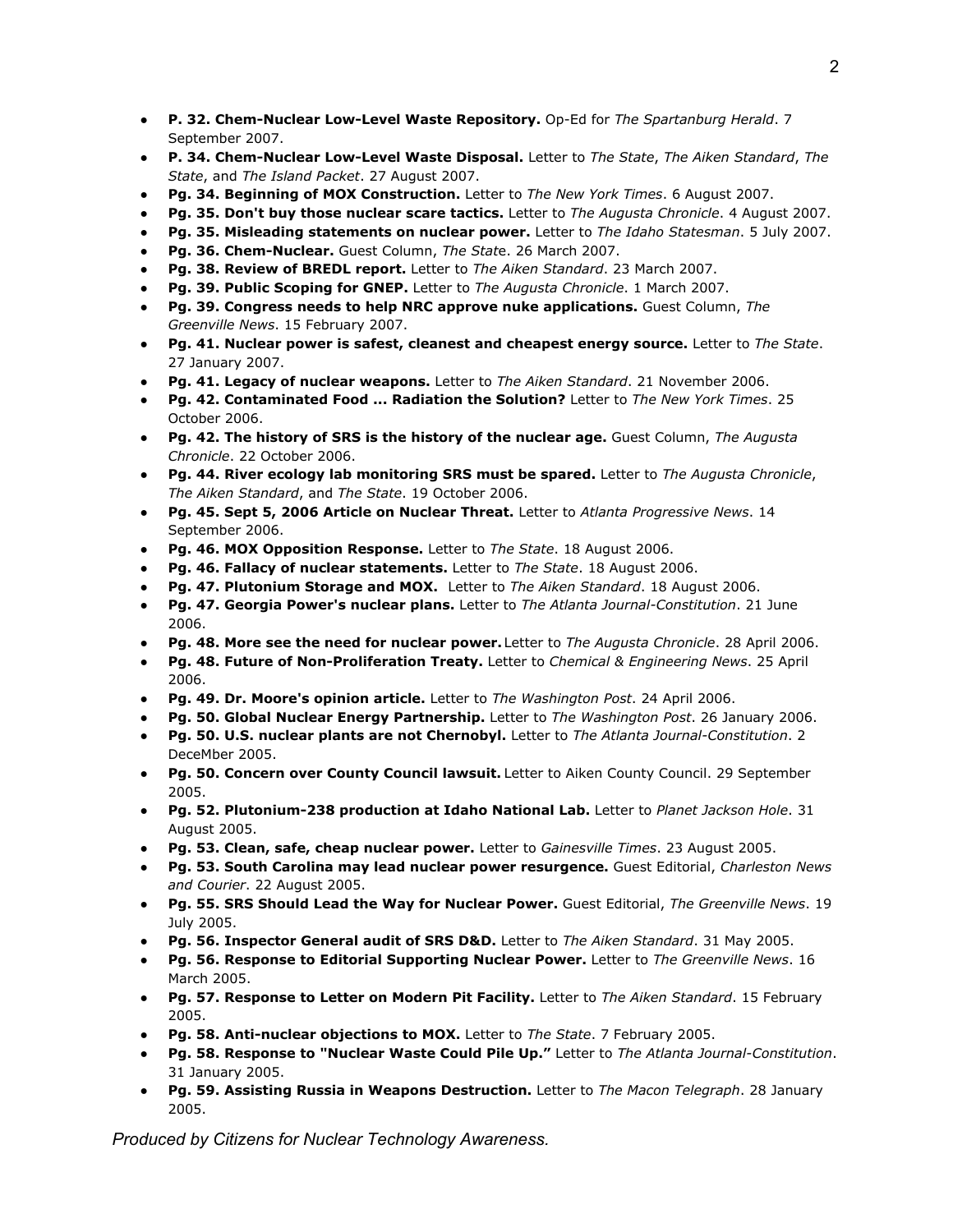- **● Pg. 60. Spent Fuel Transportation.** Letter to *The Washington Post*. 10 January 2005.
- **● Pg. 60. Non-Proliferation.** Letter to *Chemical & Engineering News*. 6 January 2005.
- **● Pg. 61. Worst-Case Nuclear Accidents.** Letter to *Nuclear News*. 6 January 2005.
- **● Pg. 62. Closing High-Level Waste Tanks.** Letter to *Chemical & Engineering News*. 8 November 2004.
- **● Pg. 63. MIT Report on Expanding Nuclear Power.** Letter to *The Boston Globe*. 27 October 2004.
- **● Pg. 63. Rebuttal on Unsafe Nuclear Power.** Letter to *The Boston Globe*. 7 October 2004.
- **● Pg. 64. New Opportunities with National Laboratory.** Guest Editorial, *The Island Packet*. 24 June 2004.
- **● Pg. 65. Removal of high-level waste from tank storage.** Guest Editorial, *The State*. 8 June 2004.
- **● Pg. 66. Errors in statements about MOX.** Letter to *The Savannah Morning News*. 27 May 2004.
- **● Pg. 66.Future of nuclear weapons stockpile.** Letter to *Chemical & Engineering News*. 25 May 2004.
- **● Pg. 67. Passing of Dr. Fred Davison.** Letter to *The Augusta Chronicle*, *The Aiken Standard*, *The Metro Spirit*. 29 April 2004.
- **● Pg. 68. Groundwater contamination at SRS.** Letter to *The Island Packet*. 15 April 2004.
- **● Pg. 68. Removing Radioactive Waste from Tanks.** Letter to *The Aiken Standard*. 15 April 2004.
- **● Pg. 69. Low-Level Waste at Barnwell.** Letter to *The State*. March 2004.
- **● Pg. 70. SRS Missions & Elected Officials.** Letter to *The Augusta Chronicle*. 24 February 2004.
- **● Pg. 70. Monitoring Savannah River contamination.** Letter to *The Augusta Chronicle*. 22 December 2003.
- **● Pg. 71. Monitoring Savannah River contamination.** Letter to *The Aiken Standard*. 22 December 2003.
- **● Pg. 71. Monitoring Savannah River contamination.** Letter to *Savannah Morning News*. 19 December 2003.
- **● Pg. 72. Need for nuclear weapons research**. Letter to *The Gainesville Sun*. 2 September 2003.
- **● Pg. 73. "Nuclear Nightmare" Response.** Letter to *The Atlanta Journal-Constitution*. August 2003.
- **● Pg. 73. Modern Pit Facility Misrepresentations.** Letter to *The Washington Post*. June 2003.
- **● Pg. 74. Modern Pit Facility.** Letter to *The Greenville News*. 12 June 2003.
- **● Pg. 75. Peaceful nuclear power fuels.** Letter to *The Plain Dealer*. 2 May 2003.
- **● Pg. 75. Zap & Serve.** Letter to *The State*. 24 January 2003.
- **● Pg. 76. Food Irradiation.** Letter to *The Aiken Standard*. 20 January 2003.
- **● Pg. 76. Nuclear Power & the Environment.** Letter to *Time Magazine*. 13 January 2003.
- **● Pg. 77. "Dirty Bomb" materials.** Letter to *The Augusta Chronicle*. 4 October 2002.
- **● Pg. 78. Safety of plutonium in power reactor fuels.** Letter to *The Wall Street Journal*. 4 October 2002.
- **● Pg. 78. Plutonium consolidation and disposition.** Letter to *The Herald*, *The Island Packet*. 2 October 2002.
- **● Pg. 79. International support for MOX fuel.** Letter to *The State*. 5 September 2002.
- **● Pg. 80. Spent nuclear fuel transportation.** Letter to *The Salt Lake Tribune*. 4 September 2002.
- **● Pg. 80. Plutonium storage and disposition plans.** Letter to *The Aiken Standard*. 30 July 2002.
- **● Pg. 81. Advertisement on radioactive waste disposal.** Letter to *The Augusta Chronicle*. 2 July 2002
- **● Pg. 82. Radioactive Waste Legacy.** Letter to *National Geographic*. 1 July 2002.
- **● Pg. 82. Yucca Mountain radioactive waste repository.** Letter to *The News-Journal*. 26 June 2002
- **● Pg. 83. Plutonium shipments from Rocky Flats.** Letter to *USA Today*. 26 June 2002.
- **● Pg. 84. Modern Pit Facility comments.** Letter to *The Atlanta Journal-Constitution*. 12 June 2002**.**
- **● Pg. 84. Overstated hazards of plutonium.** Letter to *The State*. 1 May 2002.
- **● Pg. 85. Progress from implementing MOX fuel.** Letter to *The Augusta Chronicle*. 24 January 2002.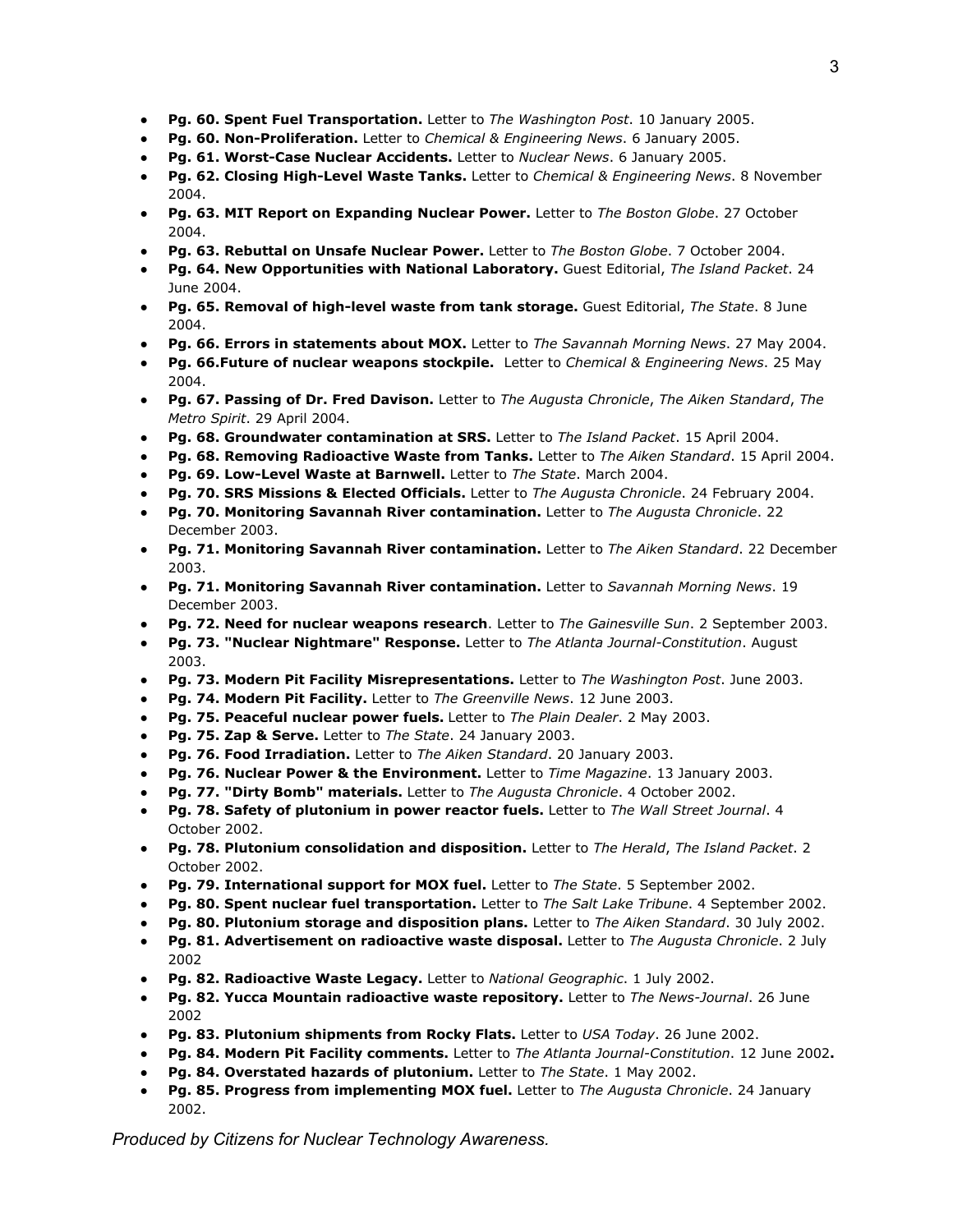- **● Pg. 86. Progress from implementing MOX fuel.** Letter to *The State* Newspaper. 23 January 2002.
- **● Pg. 87. Pressing need for nuclear education.** Letter to *The Wall Street Journal*. 31 July 2001.
- **● Pg. 88. Terrorist Risk to Reactors.** Letter to *The Augusta Chronicle*. 2 November 2001.
- **● Pg. 88. Spent fuel processing for minimizing waste.** Letter to *The Energy Daily*. 21 May 2001.
- **● Pg. 89. Suitability of Yucca Mountain.** Letter to *The Augusta Chronicle*. 6 February 2001.
- **● Pg. 90. Safety systems for MOX fuel irradiation.** Letter to *The Charlotte Observer*. 24 October 2000
- **● Pg. 90. Response to Concerns on MOX Program.** Letter to *The Augusta Chronicle*. 23 October 2000.
- **● Pg. 91. Correction on cancer risks near nuclear facilities.** Letter to *Chemical & Engineering News*. 6 March 2000.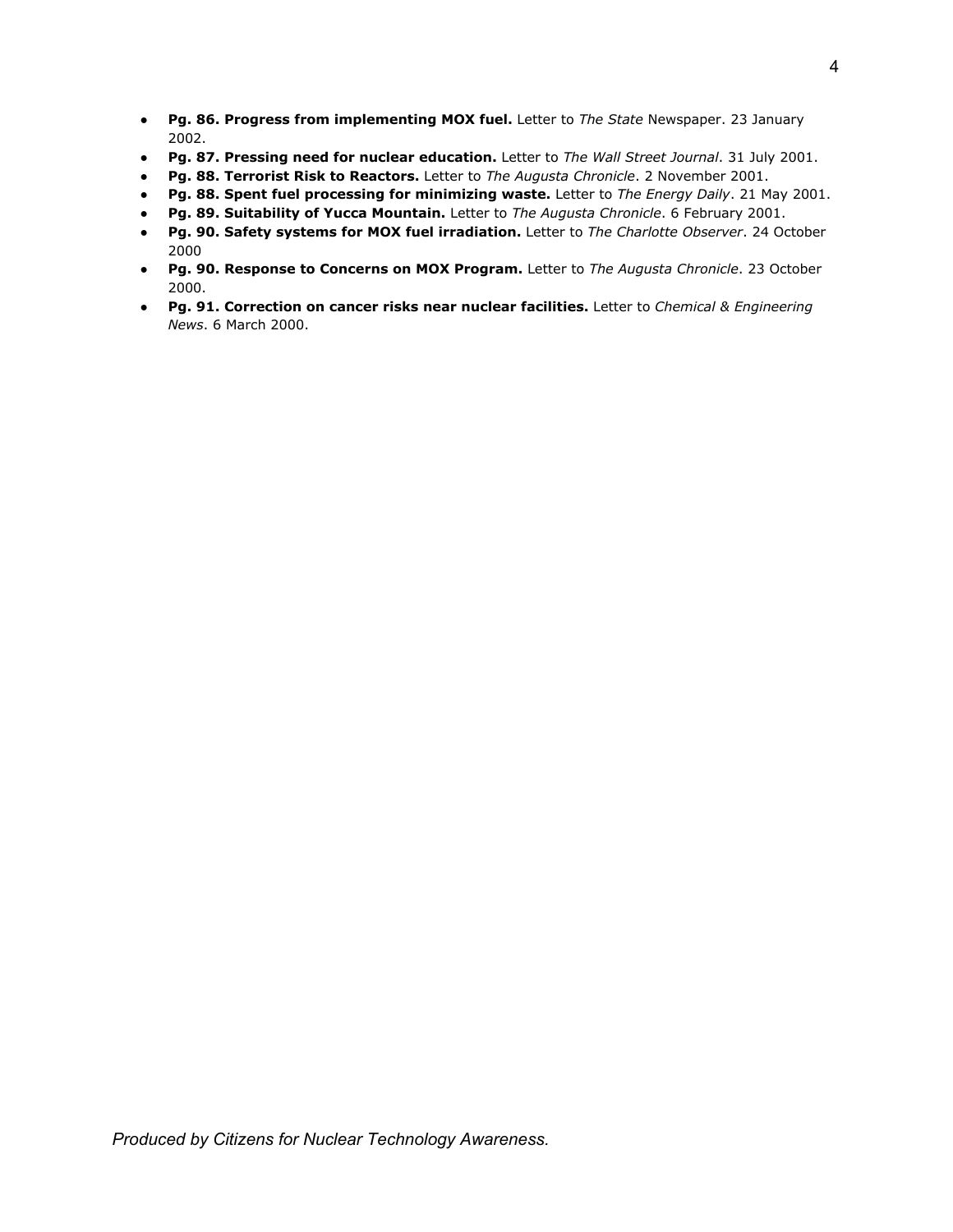October 11, 2010

Guest Editorial *The State* - Columbia SC

By Clinton R. Wolfe

### **Guaranteeing our energy future**

In the coming months and years there will be considerable public discourse about the economic viability of various nuclear fuel recycling options. As the discussion develops, it would behoove us all to understand the basis of conclusions reached about economic viability.

Specifically, the typical argument made by those opposing recycling is that the cost of recycling per pound of recovered fuel exceeds that of fuel developed from fresh uranium, ergo, it is not economical. There are several typical flaws in this kind of argument.

First, the analysis needs to go deeper into opportunity costs, such as the cost of caring for the used fuel that is not recycled. Secondly, there is never a discussion of the value we would place on being energy independent and the value of the associated improvement in national security. A value must be determined and applied for the certainty of the fuel supply, which we can guarantee by recycling used nuclear fuel. These are additional factors that an economic analysis would consider.

In other words, an accountant's view of recycling might well conclude that it isn't worth the trip in dollars and cents, but an economist's view might be that it is well worth the trip in dollars and "sense" (of the common variety).

We should also recognize that many more countries are going to join the nuclear energy club, uranium demand will increase and the depressing effect on the price of uranium due to the U.S./Russia arms agreements will end in 2013. These agreements provided for conversion of Soviet weapons uranium into low enriched nuclear fuel. This agreement has supplied 50 per cent of the uranium in our current nuclear power plants.

Imagine that 100 years ago we could have bought futures contracts on the entire future oil production of the Middle East for \$1 over the going market price of a barrel of oil in 1910. What a deal! But some would have argued that we were paying a premium for the oil and besides, we didn't need it then!

We need to get serious about guaranteeing our future energy supplies and I don't mean that we need to chop down more mountains or drill deeper wells. I also don't mean that we need to pay the crushing subsidies that would be required to provide unreliable energy from various alternative energy sources.

I do mean that we already have the answer to our energy needs for thousands of years. Nuclear energy produced from recycled fuel expands our uranium resources by at least a factor of twenty and provides clean, safe, abundant energy 24 hours a day for as far into the future as we can imagine.

Clint Wolfe Executive Director Citizens for Nuclear Technology Awareness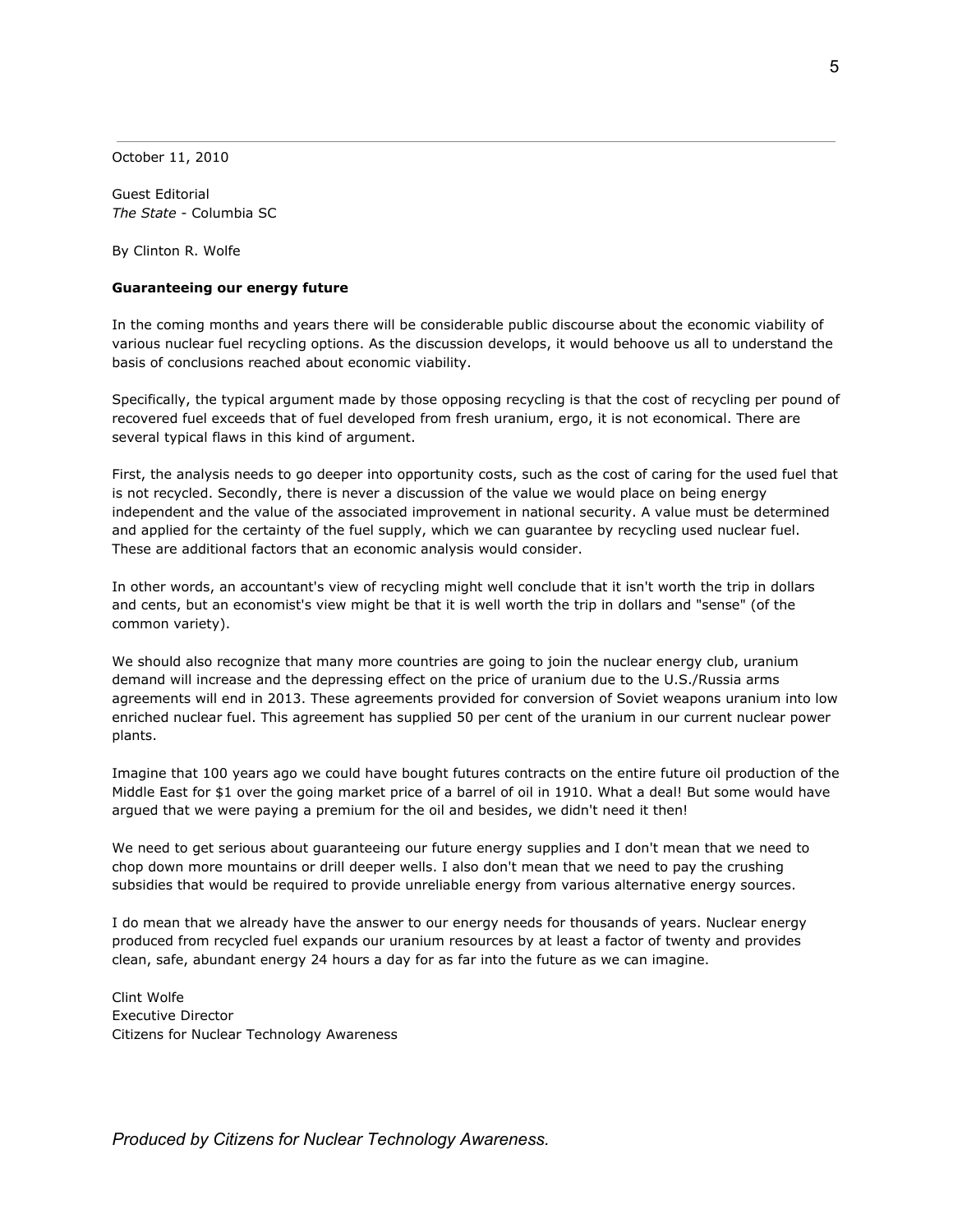June 24, 2010

Guest Editorial *The Aiken Standard* - Aiken SC

By Clinton R. Wolfe

#### **Nuclear is the Answer**

It is tempting to condemn offshore drilling for oil because of the recent, and continuing, release of thousands of barrels a day of the precious stuff in the Gulf of Mexico. As a passionate advocate of nuclear energy the recent calamity in the Gulf invites "I told you so" rejoinders to those debating the energy agenda in the U.S. If we are to move toward carbon free transportation solutions such as hydrogen or batteries we will need enormous amounts of electricity. That electricity must be produced by clean technologies and chief among those is nuclear energy. So, let's make sure we understand the need for continued oil production.

Expanding oil drilling to the Arctic National Wildlife Refuge (ANWR) and to offshore reserves has been portrayed as a panacea by some for our dependence on foreign oil and is offered as part of an energy bill that includes a heavy emphasis on nuclear energy that is being debated in Washington, D.C. and around the country. So we have strange bedfellows. Support for nuclear depending upon opening up offshore drilling for oil. This was considered necessary, of course, to get support from persons in congress who favor one or the other approaches. The attempt to get bipartisan support is laudable and we need to recognize that we do have a dependence on oil for things other than energy.

After all, where are we going to get the material to make the 39 billion plastic bottles that Americans put in landfills annually. Where will we get asphalt, plastic grocery bags, moldings for auto interiors, synthetic fibers, pharmaceuticals, and countless other products made from petrochemicals. In fact, only about two thirds of a barrel of oil is used for fuel and about one third is used for petrochemicals. So we can ask the question, "do we need to produce oil?" The answer is, "absolutely." We also need to ask the question, "will more oil drilling eliminate our dependence on foreign oil?" The answer is, "absolutely not."

The U.S. Geological Survey (USGS) estimates that the most likely reserves available from drilling in ANWR are equivalent to just less than one year of U.S. consumption. Estimated reserves recoverable from U.S. offshore fields are the equivalent of about 11 years of U.S. consumption. It will take decades to drill for and eventually recover this oil so it is obvious that this course does not provide energy independence although it may help with the petrochemical supply. It is also obvious that we will pay a dear price for that oil. Drilling for oil a mile under the ocean is not like setting up your backyard oil well in Texas. The viability of several major companies is in question now as the cost of the recovery from the oil spill continues to rise. Recent estimates are as high as \$10 billion. There will be no quick fix as Mother Nature, not humans, will clean up the mess. It is now 20 years since the Exxon Valdez accident and we are just now declaring recovery from that episode.

As we continue to pursue a dwindling supply of fossil fuels and we employ ever more extravagant recovery technologies, such as mountain-top-removal to expose coal seams and deepwater drilling for oil we need to pause and view the scenario from a higher elevation. A view that encompasses the entire planet reveals the futility of our approach to energy. We are chasing increasingly intractable energy sources with energy that continues to increase in price and soon we will not be able to justify the quest at prices anywhere near today's levels. The toll in human life and the financial burden of correcting the environmental insult to our planet from searching for and using fossil fuels dictates that we take a different path.

It is a national imperative that we pursue an energy policy that utilizes nature's most concentrated energy source, the nucleus of the atom. The fissioning of one atom of uranium releases more energy than the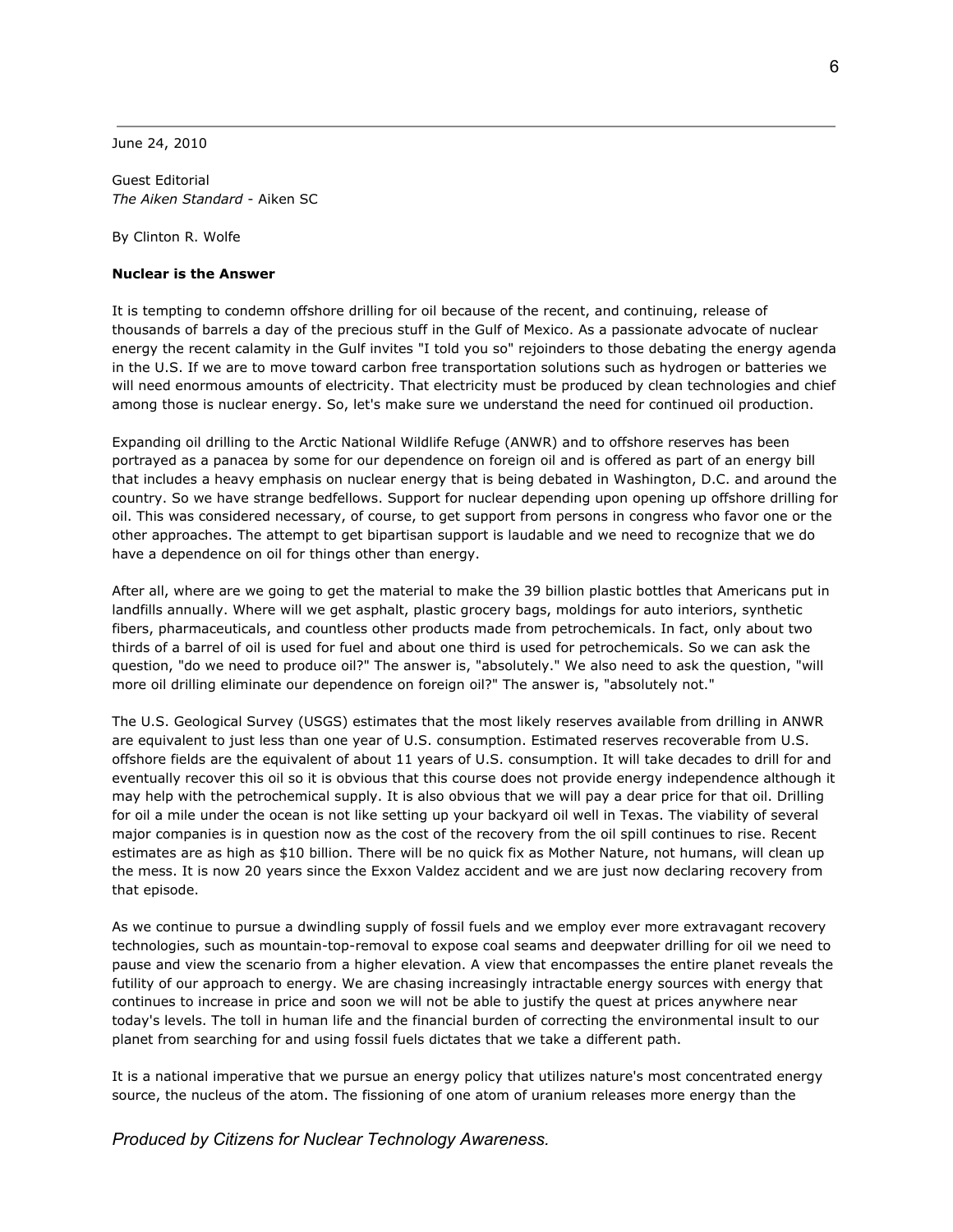combustion of millions of atoms of carbon. This logically means that the energy produced is cleaner and the waste volume is millions of times less than with fossil fuels. It also means that we could become more energy independent, addressing energy security, economic security, and national security. More and more nations around the world have figured this out. When will we?

Clint Wolfe Executive Director Citizens for Nuclear Technology Awareness

April 13, 2010

Letter to the Editor *The Augusta Chronicle* - Augusta GA

We should all thank and congratulate Savannah River Nuclear Solutions (SRNS) for sponsoring science, technology, engineering and math (STEM) interactive demonstrations in the local school systems. As reported in the Chronicle on Monday, April 12 the SRS operations contractor is sending 56 volunteers out to 23 schools in Georgia and South Carolina to promote STEM. Those of us in Citizens for Nuclear Technology Awareness (CNTA) have an abiding commitment to promoting STEM in the schools and in the public. When professionals in these fields share their knowledge and their passion for their field they become very effective advocates for influencing students to pursue STEM related careers. Our nation needs for these fields to be front and center among the choices that young people make if we are to compete globally in the 21st century. Thank you SRNS!

Clint Wolfe Citizens for Nuclear Technology Awareness

March 31, 2010

Guest Editorial *The Charleston Courier* - Charleston SC

### **Concentrated Nuclear Energy**

I wrote an editorial recently heralding the virtues of nuclear energy and a reader commenting on the article said that we have 5,000 megawatts (MW) of wind energy off the South Carolina coast. She said that was the equivalent of 10 nuclear power plants with no waste. Actually, that's only 4-5 nuclear power plants and there is considerable waste, but it is true that there is certainly a lot of energy in wind. Unfortunately, we would need wind turbines stacked three deep along the entire South Carolina coast to equal just one nuclear power plant. One of the most memorable after-dinner talks I ever heard was about 40 years ago by a professor of meteorology at Penn State University. He said there was more energy in one category five-hurricane than in all the thermonuclear weapons that had been exploded to that date by all countries of the world. That's a lot of weapons tested at the Nevada Test Site (next to Yucca Mountain), the South Pacific, the Soviet Union, etc. The problem is harnessing this energy that is so widely dispersed in the environment in an economically efficient manner.

Likewise, a lot of energy from the sun is striking the earth every second of the day. Also, there is more gold in the oceans than has ever been mined. To assume that, because these statements are true, we can recover these assets economically, is a false assumption.

A cubic mile of seawater would be required to supply a couple of ounces of gold.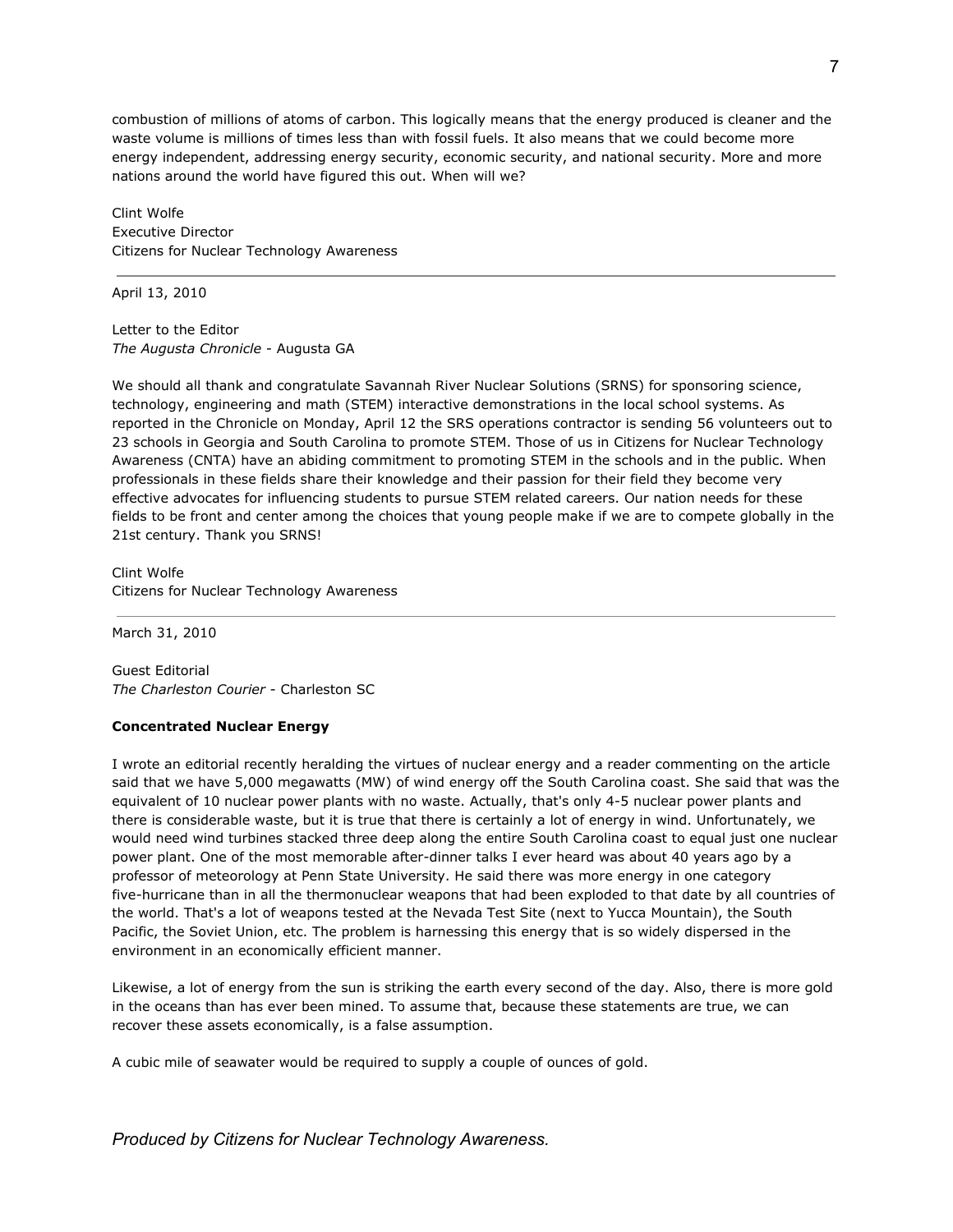The difficulty in harnessing energy from wind and sun is due to the dispersion of these assets in nature. They are so widely dispersed that 1000-MW wind farms require about 200 square miles of space (and only operate at less than 30% of capacity) and 1000-MW solar plants require about 50 square miles of land (and operate at less than 20% of capacity). Utilities must burn natural gas to make up for the 70-80% inefficiency of these technologies.

We are fortunate that nature does provide us with concentrated forms of many of our critical assets. Elements that exist in the earth's crust at relatively low levels are occasionally found in concentrated mineable forms, such as, gold, silver, and a variety of metal ore bodies. Likewise, nature provided concentrated energy sources in the form of coal, oil and natural gas. These sources which took millions of years to create are being combusted as fuel and the waste products released to the environment in the geological equivalent of the "blinking of an eye."

The need to reduce these waste products from burning fossil fuels has led to a bonanza of government subsidies for businesses making very expensive energy from so called, "renewable," sources. One of the most efficient materials for converting solar energy to electricity involves the use of cadmium-telluride photovoltaic panels. The technology has been hailed as a solution to global warming. There are a couple of flies in this ointment. One is that cadmium-telluride is very toxic, a complicating but manageable characteristic. The second is that although there is a significant amount of tellurium in the earth's crust, it is not generally found in mineable concentrations or ores. Tellurium is almost exclusively recovered as a by-product of copper mining, so to increase its production by even a factor of two, let alone a hundred, would seem improbable. It is hard to imagine that these particular photovoltaic panels could ever provide more than a fraction of a percent of the world's electricity demand because the material required to construct the panels occurs in quantities so widely dispersed that they are too insignificant to mine.

Nature's most concentrated form of energy is nuclear energy, a fact that understandably means there is minimum waste generated per unit of energy.. The fissioning of one atom of uranium releases more energy than the combustion of millions of atoms of carbon. One nuclear fuel pellet, barely larger than a pencil eraser, can provide all the electricity one person needs for nearly one year. A lifetime of nuclear fuel pellets for one person can be placed within a coffee cup, and that comparative does not include further reductions in the volume and radioactivity of the used fuel due to recycling.

Waste is often cited as an Achilles heel for nuclear power when, in fact, its impact is quite benign. First of all, there is very little volume of solid waste, as noted above, and no greenhouse gas emissions. Second, all nuclear waste is contained and monitored with no release to the environment. Nuclear waste is often referred to as being "deadly" or "lethal" but, unlike waste from other fuels, it has never killed anybody.

If we recycle the used nuclear fuel and combine that process with advanced reactor technology we can have a sustainable energy supply and produce an incredibly small quantity of waste that could ultimately be placed in a geologic repository such as Yucca Mountain. Within about 300 years this residue would be no more radioactive than the earth from which it was originally mined. Hopefully, this is where the President's recently announced blue ribbon commission will take us.

Dr. Clint Wolfe Executive Director Citizens for Nuclear Technology Awareness

March 17, 2010

Letter to the editor *The Aiken Standard* - Aiken SC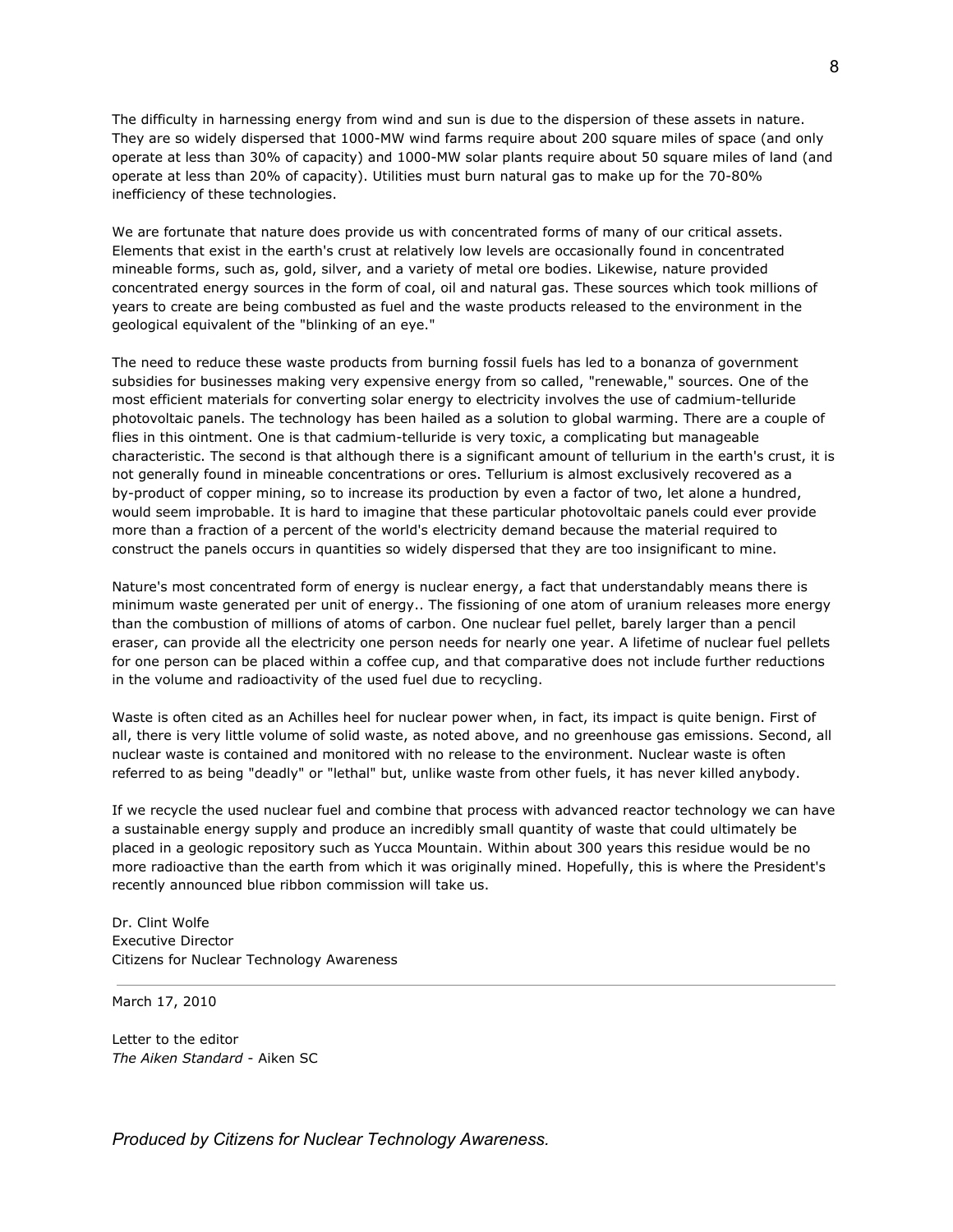The editorial, "Lowering Power Bills" in the Aiken Standard on Tuesday, March 16 was a breath of fresh air. The loan concept in H.R. 4785 seems a creative way to improve efficiency and conservation, reduce carbon emissions, and lower energy costs. Of course, the devil will be in the details, but so far so good.

Part of the fresh air is that the bill has bipartisan support and is cosponsored by Congressmen James Clyburn (D-SC), John Spratt (D-SC), and U.S. Senator Lindsey Graham(R-SC). It seems energy is a topic about which we have one of our best chances of getting agreement from both sides of the aisle.

The Department of Energy issued a press release the same day containing an opinion editorial in which Secretary Chu addressed the World Economic Forum and advanced the loan concept for improving energy efficiency. This means folks are talking to each other and that alone is a hopeful sign.

Those who promote efficiency and conservation often view advocates of nuclear energy as the competition. Not so! The promotion of energy efficiency and conservation is a mindset to which we all should subscribe. It is just not sufficient to satisfy our need for energy. Coupling this mindset with an aggressive program of new nuclear construction will be the surest path to meeting our energy needs in a clean, efficient, and safe way.

Clint Wolfe Citizens for Nuclear Technology Awareness

March 3, 2010

Letter to the editor *The Aiken Standard* - Aiken SC *The Augusta Chronicle* - Augusta GA *The State* - Columbia SC *The Orangeburg Times & Democrat* - Orangeburg SC

We read the headlines that we hoped we would not have to read this morning. Jeff Allison is out as Department of Energy (DOE) site manager of the Savannah River Site (SRS). That's the bad news. The good news for us is that Jeff will remain in the community and at the site as a manager of Special Projects. He, his wife Christine, and their children will be able to stay in the community.

Jeff Allison has left big shoes to fill. The last seven years at SRS have been marked by the achievement of major milestones in waste management, operations, and new missions made possible by the relationships between Jeff and the DOE contractors. In addition to his high marks at the SRS, he has been a frequent credible presence in the community, putting a very human face on the government presence at the site. Instilling confidence in the public that somebody who is real and who really cares about the community is a very large, if unrecognized, part of that job.

We will, of course, pledge our cooperation and support for his eventual replacement. He or she will be starting from a very high perch and we wish that person great success. If the new manager matches Jeff Allison's performance then great success will indeed be achieved.

Thank you Jeff for your service.

Clint Wolfe, Executive Director Citizens for Nuclear Technology Awareness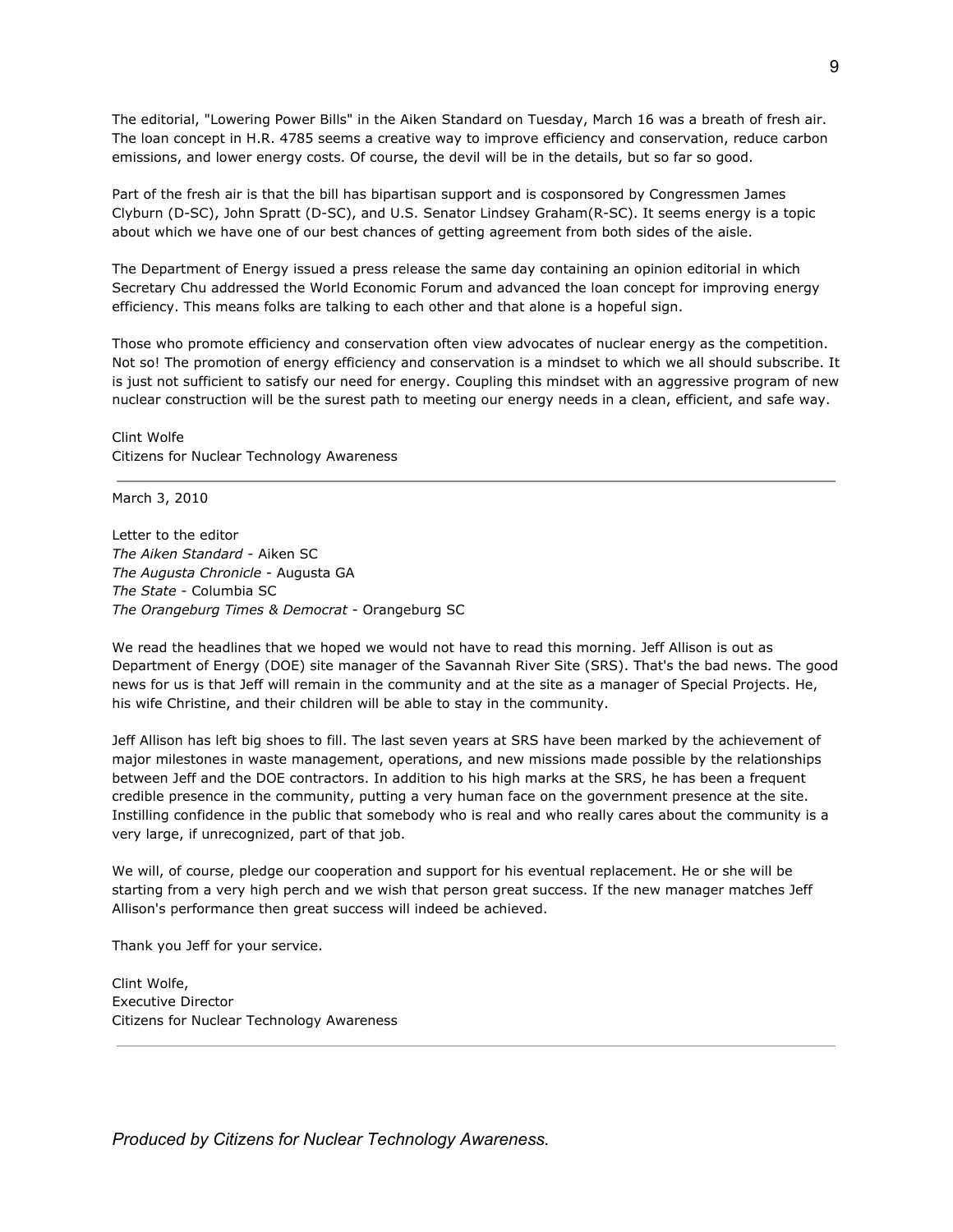February 9, 2010

Guest Column *The State* - Columbia SC

By Clinton R. Wolfe

### **Wolfe: Insist on loan guarantees for nuclear plants**

Imagine that we as a society decide that we want Superbium (a fictitious commodity) to be our primary energy source because it is clean, safe, abundant and affordable. Now suppose there are a few corporations in our country that can incorporate Superbium plants into their business model and produce our much-needed electricity. We say, "Build Superbium plants."

A typical company says: "We would like to, but we can't get the financing because the banks want collateral. The entire capitalization of our company is \$5 billion, and the cost of the Superbium plant is \$10 billion."

So is Superbium too expensive? No. It's actually less expensive than all other options - on a cost-per-kilowatt-hour basis. But any company that builds a Superbium plant may be investing the entire net worth of the company (or more) in one project. Taking that sort of risk in an industry that typically limits exposure to just 1 percent or 2 percent of the company's value can be a career-limiting decision for an energy executive - particularly when the success of the investment depends heavily on the whims of the next government administration, the next round of regulatory complications or the next round of anti-Superbium obstructionist activities.

The answer, of course, is that society must guarantee the loan in order to have its preferred energy production. This doesn't mean that the taxpayers are actually paying off the loan. They are merely co-signing the note.

This is a good strategy for the taxpayer/ratepayers because loan guarantees might lower the financing costs of a large capital project and result in lower electricity rates. Lowering the financing rate by 1 percent results in more than a \$1 billion saving for a 10-year \$10 billion project. Since the payoff for the project is likely to be longer than 10 years, even greater savings may be realized by choosing the most cost-effective method of financing.

Now exchange "Superbium" for "nuclear," and you understand why it's so important that President Obama has requested up to \$54 billion in federal loan guarantees for new nuclear construction. Companies don't need loan guarantees because nuclear is a bad investment; they need it because the cost of building new nuclear plants often rivals the net worth of the owner.

Unlike every other country in the world that is building nuclear electricity-generating capacity, we have no direct government sponsorship of the effort; nor do we have a national energy policy. If we did, the loan guarantee discussion would be moot, because that policy would address how to incorporate the desired technology into our energy mix and how to recover the cost.

Instead, we have a patchwork of energy acts (32 since 1920), congressional legislation and state mandates trying to encourage a particular technology or group of technologies.

Those often heard criticizing nuclear for being "on the government dole" seem oblivious to the fact that their favorites - wind and solar - received 15 times more government subsidies per kilowatt-hour than did nuclear in 2007. In fact, if one removes government support for research and development (which is not paid to the nuclear utility industry anyway), the nuclear utility industry was a net payer to the U.S. Treasury in 2007, thanks to the \$800 million sent to the nuclear waste fund.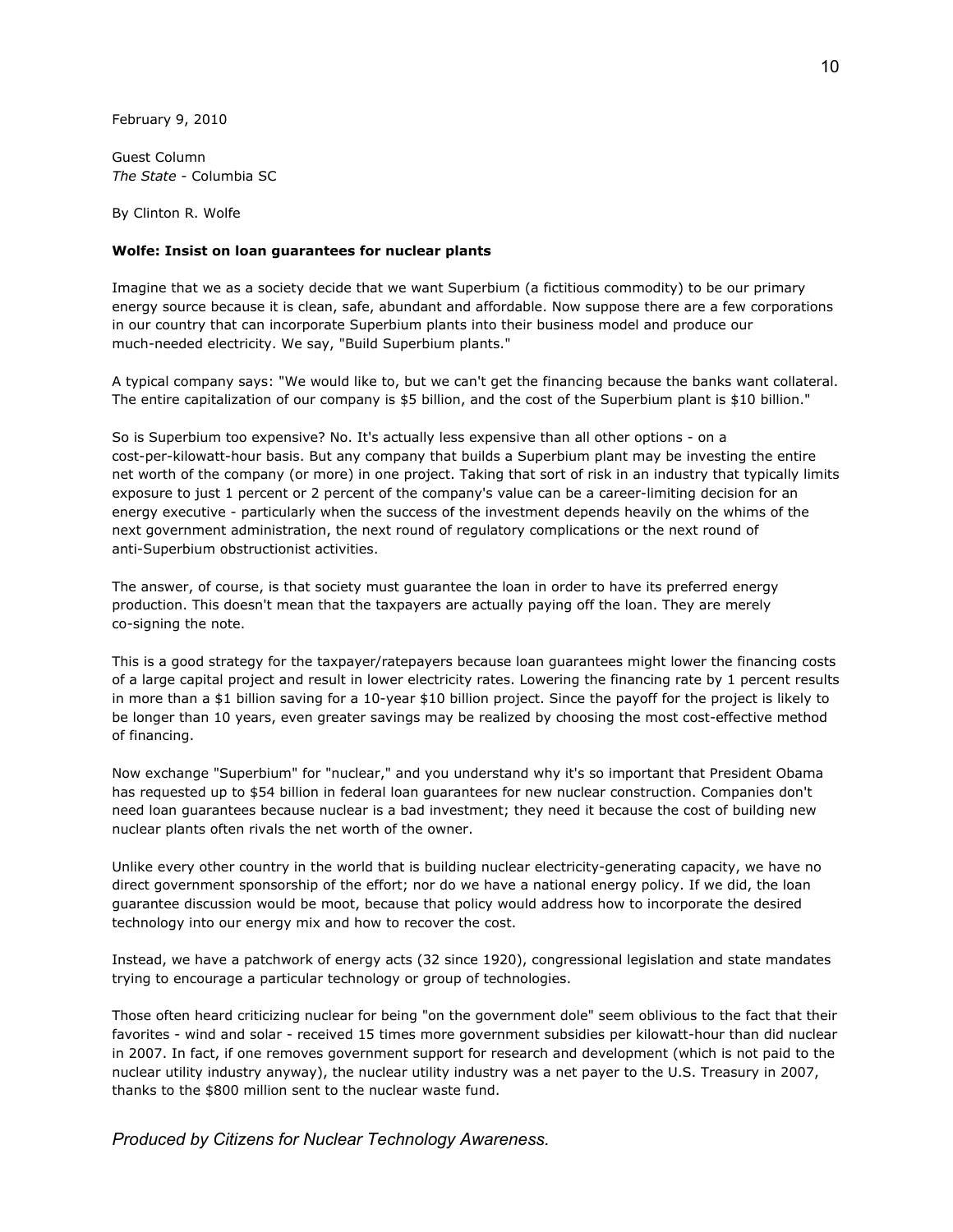I generally support federal investment in research and development for so-called renewable energies. Some I find troubling based on their likelihood of success, but in general I believe we should keep investing in fundamental knowledge about potential clean energy sources. Fortunately, we already have the knowledge and more than a half century of safe operating experience to make the most affordable, cleanest and safest of them all - nuclear power - the workhorse of our electrical power industry.

It is in our interest not only to agree to loan guarantees for new nuclear capacity, but to insist upon them.

*Dr. Wolfe is executive director of Citizens for Nuclear Technology Awareness in Aiken.*

December 6, 2009

Guest Editorial *The Aiken Standard* - Aiken SC

By Clint Wolfe

### **Don't dismiss Yucca Mountain**

*(Dr. Steven Chu, Nobel Laureate and currently Secretary of the Department of Energy in the Obama* administration, was at the Savannah River Site on Nov. 30 to attend a ground breaking for the biomass *power facility to be constructed at SRS. The Citizens for Nuclear Technology Awareness has prepared an open letter to Dr. Chu on the subject of Yucca Mountain.)*

Dear Dr. Chu,

We hope your visit to Aiken and to the Savannah River Site (SRS) was a great success. It is an honor to have the Secretary of the Department of Energy (DOE) here. You should not be surprised, however, if many Aikenites would rather talk to you about Yucca Mountain than about SRS. We understand that there are political considerations that cause even the soundest of technical approaches to be modified. It should be noted, however, that after more than 50 studies of the Yucca Mountain repository, the site is consistently deemed appropriate for its intended purpose.

It makes sense to continue to develop the case for the repository because the site has already been the location of more above and below ground nuclear testing than any place on earth, the federal government already owns the land, we have already spent more than \$7 billion on it, we will incur billions more in taxpayer incurred liabilities before a repository is operable, and because it is the law of the land.

You have undoubtedly learned that Aiken has been a very supportive host to DOE missions over nearly six decades. That is largely because the people are very confident that the work is done safely and because of a mutual trust that DOE will do their part and SRS will do theirs. SRS has done their part to immobilize Defense High Level Waste (DHLW) and to temporarily store it awaiting disposition in Yucca Mountain. The DOE part of the bargain was to provide the repository by 1998. Even though the repository was not available on time, we took solace from the fact that the decision was codified in legislation in bipartisan congressional votes and that the material would eventually be shipped to the repository. Recent reports purporting to defund even the license application are troubling to say the least.

With respect to the commercial nuclear industry, on-site storage of commercial used fuel is an acceptable temporary solution to the delay in realizing a final repository. The delay provides more time to consider recycling the fuel before entombment of the resultant lower volume, lower radio-toxicity waste at Yucca. Choosing the right recycling options will not only contribute to energy independence and security by recovering the considerable fuel value remaining in the used fuel, but it is also the environmentally responsible thing to do.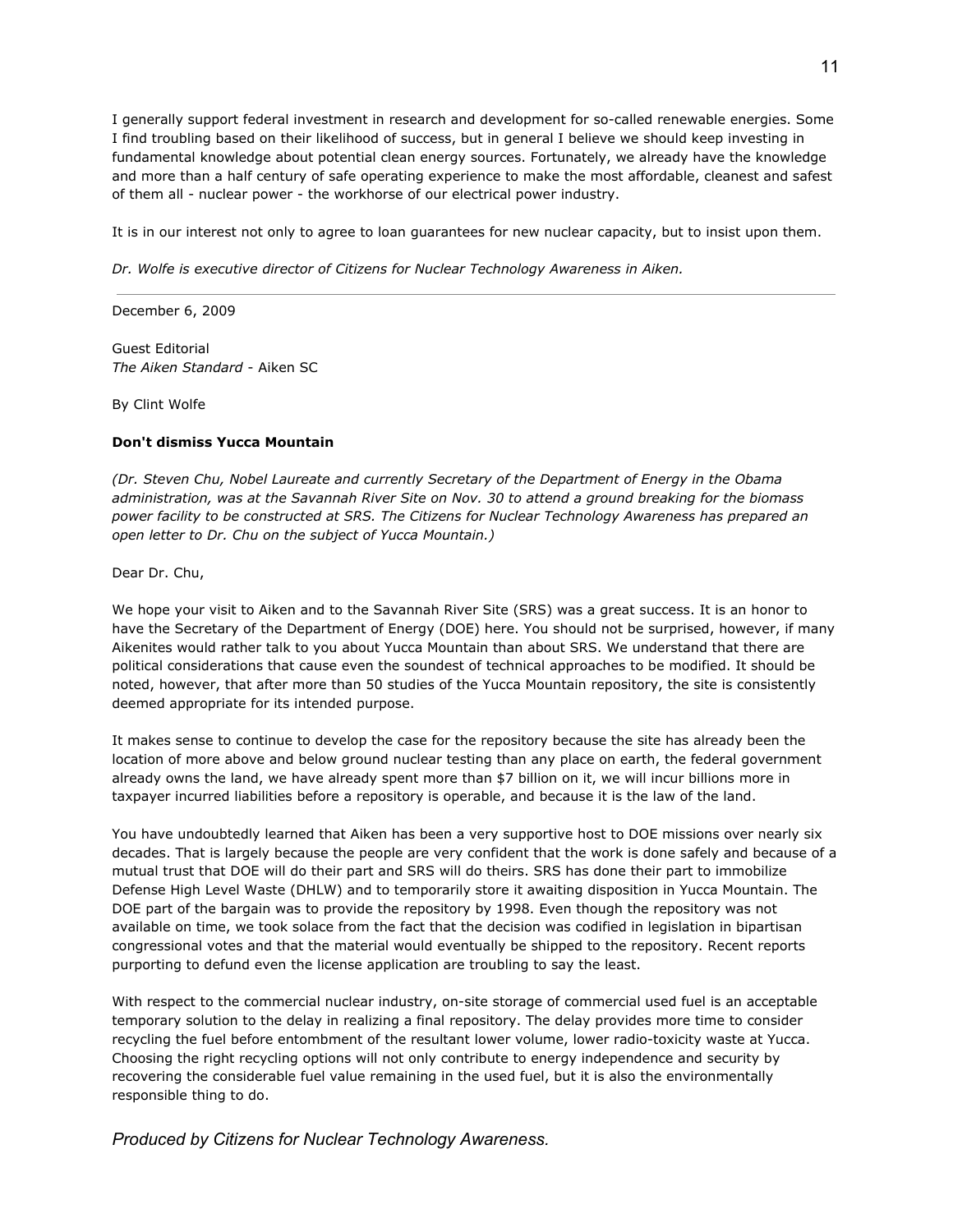Temporary storage of the DHLW presents no such advantage. Aiken and the Central Savannah River Area never bargained for being the permanent host to this material. In fact, the bargain was quite the contrary. "We'll prepare it. You take it." Although we have no reason to fear the safety basis for this material in the foreseeable future, we know the geology of the SRS would not qualify it to be a long term repository.

It is our view that funding for Yucca Mountain should be restored while we have yet another review to validate the Yucca Mountain approach or to propose "plan B." To do otherwise sends a signal that we will never deal with the problem. We are not pleased with the current state of affairs, but we want you to know that we stand ready to assist in any way possible to arrive at an appropriate resolution of the issue. We encourage you to appoint a representative from the Aiken area to your blue ribbon panel. There is considerable talent residing here which should be tapped to develop the ultimate strategy in which the CSRA will necessarily be heavily invested.

Clint Wolfe Executive Director, CNTA Chairman, Public Policy Task Force New Carolinas Nuclear Cluster

September 17, 2009

Opinion/Editorial Article *The Aiken Standard* - Aiken SC

As an advocate of increased use of nuclear energy, I have been constantly perplexed by what appears to be an irrational opposition to nuclear power. I know that the preponderance of facts pertaining to nuclear power would dictate rushing to rapid implementation of these plants. In so doing, we could save annually 20,000 - 30,000 lives in the U.S. alone and, according to a recent Princeton study, as many as 380,000 lives world-wide. No one has ever died from the commercial use of nuclear power in this country.

The waste from nuclear power plants is miniscule compared to other forms of electrical generation and is confined and constantly monitored as opposed to the billions of tons of carbon compounds and toxic metal compounds released haphazardly to the environment from fossil fuels.

So what's the problem with the 25 per cent of Americans who don't want more nuclear-generated electricity?

After more than six decades on this earth, I have finally figured it out. The answer is "fear." The strongest basic human instinct is "survival" and the emotion that triggers that basic instinct is "fear."

That is why, although we profess to eschew dirty politics, negative campaign ads are more effective than positive ones because they invoke fear-mongering. Political constituencies get all riled up over issues that instill fear. Ad counselors will tell you that fear sells better than sex and a whole lot better than reason.

So it really isn't a fair fight. We advocates spout facts, statistics, and rational arguments that we think should convince any reasonable person, but the opposition isn't based on facts. The opposition is based on fear, so, just as it takes a long time for people to give up on superstitions and myths, it takes a long time for reason to replace fear.

Otherwise responsible people will engage in fear-mongering to support their positions. At a recent public meeting, the head of the state's Sierra Club said she had noticed a correlation between nuclear facilities and leukemia clusters in South Carolina. Our state has seven nuclear power plants, a nuclear fuel fabrication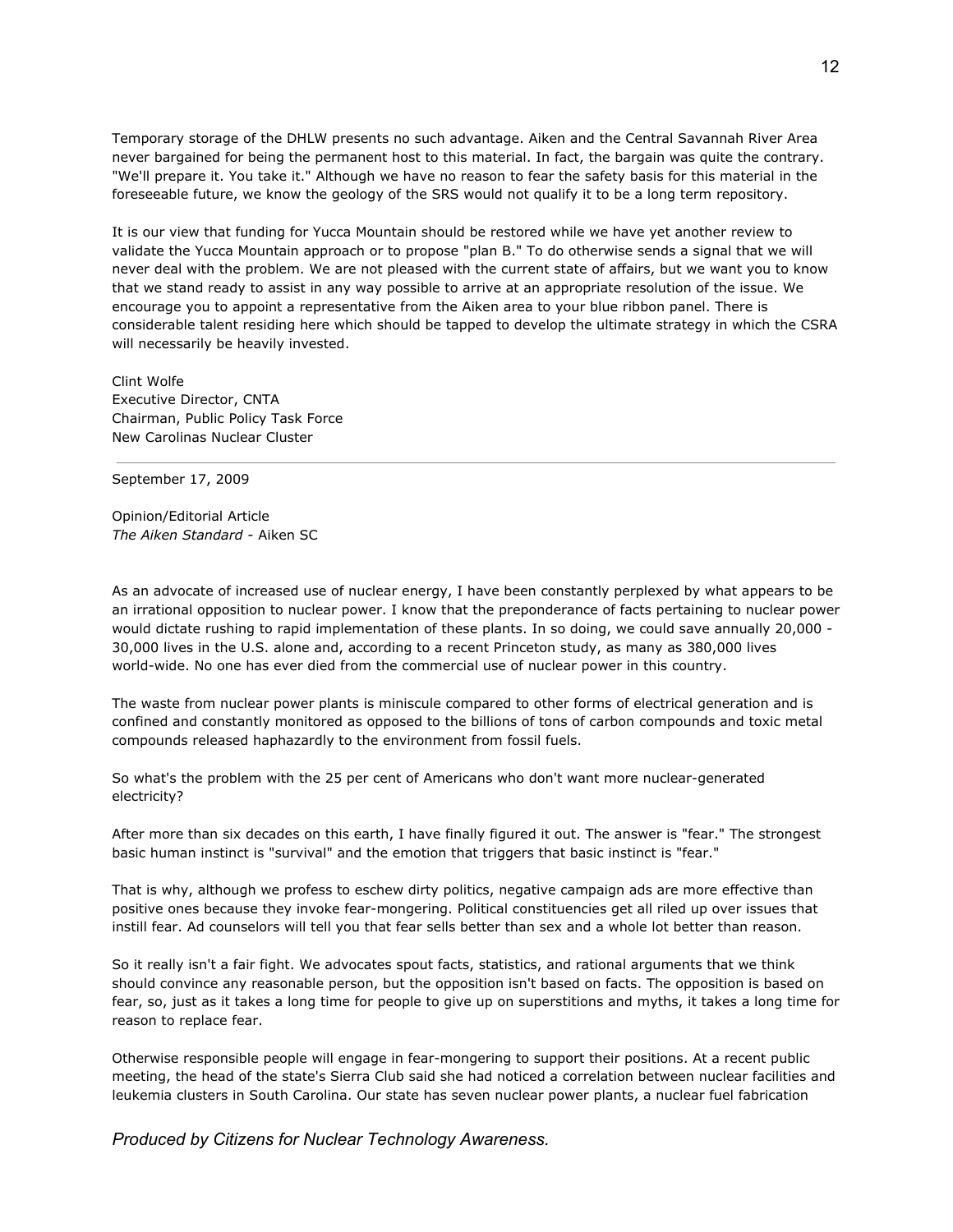facility, and the largest source of radioactive material in the U.S. at the Savannah River Site (SRS). If these facilities were conducive to leukemia clusters, we should expect South Carolina to have a high incidence of leukemia. Actually, South Carolina has a very low incidence of leukemia and Aiken County, home to much of SRS, has very low cancer rates compared to the rest of the state. I didn't have to work hard to find this out. The information is readily available on the websites of the Centers for Disease Control and the Department of Health and Environmental Control, so anyone interested in the truth has the information readily available. So this person championing a very worthwhile goal of protecting the environment gets an "F" in epidemiology. Doesn't matter - the damage is done. A person perceived to be credible in his or her field repeats falsehoods and they are accepted as fact. Sort of reminds me of the Salem Witch Trials.

Another person at the meeting representing an Atlanta-based, anti-nuclear organization sobbed as she lamented the thousands of workers at SRS whose lives had been cut short because of the radiation doses that they received in their jobs. Actually there is not a single such case ever documented. Annual doses to workers at SRS are far too low to be correlated with any health effects. Federal nuclear facilities have a 5000 mrem (a measure of radiation) annual exposure limit for individual radiation workers. This limit is almost never approached in reality as administrative controls are set at 2000 mrem by the Department of Energy for their facilities. SRS limits exposures to radiation workers to 500 mrem, and managers of such workers usually have actual controls that are as low as 10 per cent of the administrative value. The average annual dose at SRS per radiation worker is about 60-70 mrem. It is highly probable the sobbing lady had a higher annual radiation dose than a typical SRS worker. This is likely because the average American now receives more than 600 mrem per year radiation exposure from background sources. These sources include medical diagnostics which have caused the average dose to nearly double in recent years. Should we fear these doses? No! Medical science does not detect evidence for an impact on cancer etiology from chronic annual exposures below about 20,000 mrem. There are places on earth where people live with background radiation levels this high with no discernible health effects.

So, now that we know that fear is what motivates the anti-nuclear crowd, how do we convince them to love nuclear? How about, "If you don't love nuclear, your grandchildren will die prematurely from fossil fuel emissions and they will hate you for denying them clean energy at a time when the rest of the world has it?"

Bear with me now - I'm kind of new to this fear-mongering approach.

How about, "you will be plagued by black cats and broken mirrors?" No?

I can see that I'm going to have to work on my technique if I'm going to be effective. It was a whole lot easier just to tell the truth.

Dr. Clint Wolfe Executive Director Citizens for Nuclear Technology Awareness

September 7, 2009

Letter to the Editor *The Aiken Standard* - Aiken SC

Your front page story by Mike Gellatly on Friday Sept.4 implies in the headline and in the opening paragraph something peculiar to SRS and other weapons complex sites is causing an increased current cancer risk among their construction workers. John Q. Public could not be faulted for jumping to an erroneous conclusion regarding the safety of such sites. After the misleading beginning, the rest of the story is merely confirmation of a long recognized fact that workers exposed to significant quantities of asbestos were at risk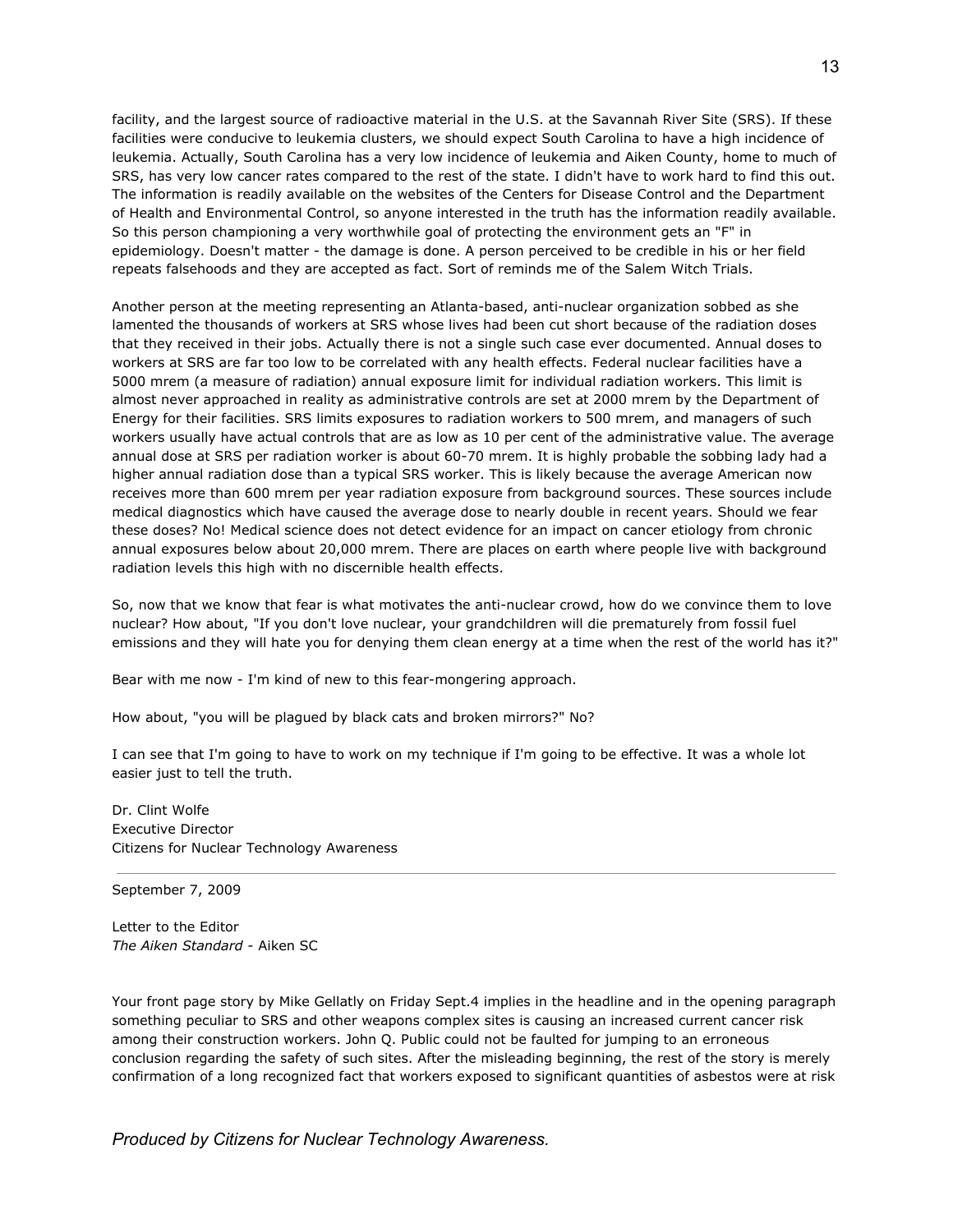of developing mesothelioma, a type of lung and throat cancer. This increased risk had nothing to do with the nature of the work performed in the weapons complex.

The significant association is not weapons sites, but construction practices that used large quantities of asbestos. These practices were common prior to 1980 and were prevalent in construction of residential and commercial real estate, shipyards, manufacturing, and yes, government facilities. This study focused on DOE facilities because DOE funded the project.

The risks of asbestos exposure identified 30 years ago are now mitigated by safe work practices and the use of alternate materials. The outstanding safety record achieved at SRS and at other DOE facilities makes them among the safest and healthiest places to work in the world, contrary to the implication of the headline and early portion of the Gellatly article.

Clint Wolfe, Executive Director Citizens for Nuclear Technology Awareness

August 10, 2009

Guest Column By Clint Wolfe *The State* - Columbia SC **SRS turning swords into plowshares**

This month marks the second anniversary of the beginning of construction of the mixed oxide fuel plant at the Savannah River Site. It seems everyone knows the role that SRS played in winning the Cold War by producing prodigious quantities of plutonium and tritium, but not everyone knows the role that SRS continues to play in our nation's nuclear posture.

To be sure, tritium reservoirs continue to be serviced at SRS in support of our much-reduced nuclear stockpile, but the role of SRS in the disposition of nuclear materials is a true "swords to plowshares" example.

The story begins back when Russia and the United States agreed to dismantle defined numbers of weapons systems. Matching commitments were made to dispose of weapons-grade materials. The two countries entered into agreements to convert nuclear weapons, based on highly enriched uranium, into low-enriched uranium to be used for nuclear reactor fuel. The United States agreed to buy the uranium from the Russians and also converted many tons of weapons-grade uranium from our arsenal to low-enriched uranium. Some of the blend down was accomplished at the SRS.

Much of the uranium in U.S. reactors today was once in nuclear weapons. In fact, 50 percent of all nuclear energy produced in this country is powered by uranium that used to be in Soviet weapons pointed at our cities and our allies.

In addition to uranium-based weapons, there were and are plutonium-based weapons. These also were targeted for reductions, and the two countries needed an approach to deal with all sorts of plutonium-bearing materials, including dismantled warheads.

It was my privilege to chair the technical advisory panel to the Department of Energy's Plutonium Focus Area. Our task was to advise on technology to enable the disposition of the excess plutonium. Each country, of course, wanted to have some confidence that the other was doing something verifiable, and so mutual discussions were common.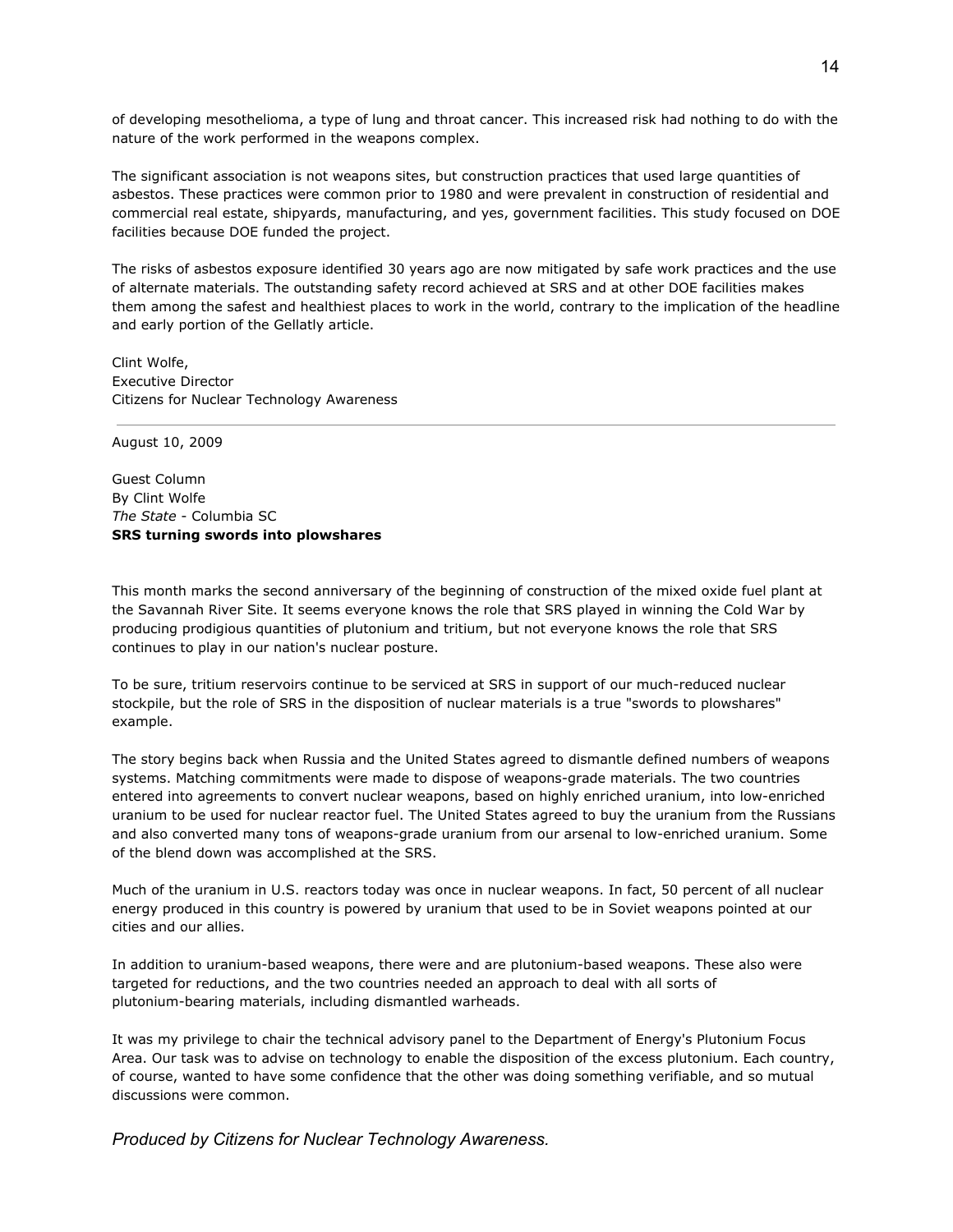The United States often emphasized elaborate technology schemes (our panel had significant national laboratory representation) to immobilize the plutonium in a proliferation-resistant state. These included grouts, synthetic rock, glass, and co-disposal with spent nuclear fuel. The Russians were astounded. They couldn't believe that we were willing to take this material, which we had spent billions of dollars producing, and throw it away. Not only throw it away, but spend a lot of additional money to get rid of it. The Russians saw the material for what is was: a tremendous energy resource.

The United States eventually came to the same conclusion and opted for converting 34 metric tons of weapons-grade plutonium into MOX fuel to provide electrical energy for the U.S. economy. So instead of having thousands of nuclear weapons, we will use the plutonium to power our hospitals, schools and factories. That is what the MOX project symbolizes to me - a path taken to turn away from unthinkable destruction toward a hopeful future of clean energy, while rendering the original material useless for future weapons.

The contractor building the MOX facility, Shaw AREVA MOX Services LLC, will join a distinguished list of companies whose collaboration with the Department of Energy at SRS have helped to make the world a safer place. The facility is on time and on budget, and we wish the contractor and the Energy Department continued success as they safely prepare it for its historical mission.

Who says there are no good news stories anymore?

Dr. Wolfe is executive director of Citizens for Nuclear Technology Awareness, based in Aiken.

June 29, 2009

Letter to Public Officials and Interested Parties By Dr. Susan Wood **The Yucca Mountain Geological Repository for Radioactive Wastes**

Dear Sir/Madam: Citizens for Nuclear Technology Awareness (CNTA) is a grassroots, citizen organization that is devoted to bringing facts and logic to the national debate regarding nuclear issues. Our members support the nuclear related missions of the federal government and include individuals and corporations who are or have been involved in federal and commercial nuclear programs.

The purpose of this letter is to forward the attached paper which discusses the issues regarding the Yucca Mountain Geological Repository for the disposal of spent nuclear fuel and high-level waste. As we know you are aware, in March 2009 the Administration proposed and the Congress subsequently supported budgetary actions that reduced funding for the nation's nuclear waste repository. We recommend action on your part to restore funding to complete this project.

Dr. Susan Wood Board Chair Citizens for Nuclear Technology Awareness 1204 Whiskey Road, Suite B Aiken, SC 29803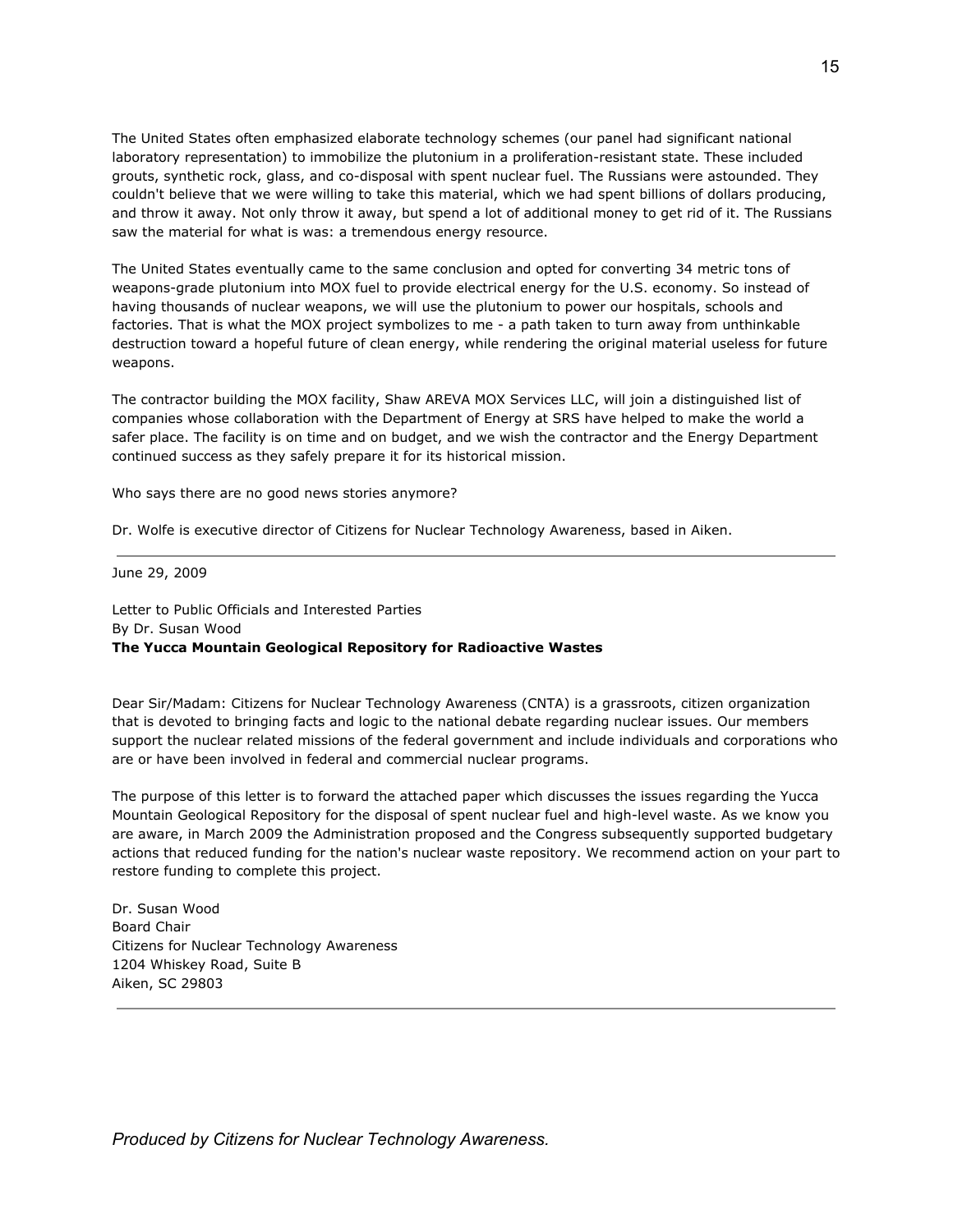December 12, 2008

Guest Column By Clint Wolfe *The Greenville News* - Greenville SC **New nuclear plants essential to clean energy**

There are few things more vital for resolving South Carolina's energy needs than the question of whether, in the wake of the economic bailout to stave off a financial collapse, the federal government will go ahead with its plan to provide loan guarantees to build nuclear power plants. Without the economic and environmental benefits of nuclear-generated electricity, it's unlikely we will have enough clean energy for South Carolina's economic growth, to kick our dangerous and costly foreign-oil habit, and to curb global warming emissions.

Because nuclear plants cost more to build than gas turbines but save money over the long term in lower fuel costs, Congress authorized loan guarantees as part of the 2005 Energy Policy Act. With government-backed loans, Wall Street investors are more likely to supply the capital for nuclear plant projects. But no loans have been made because the congressional appropriations process has placed an arbitrary cap on loan guarantees that falls far short of the amount needed to cover project costs.

A lack of funding now could hobble nuclear plant construction, since credit will not flow to the nuclear industry until banks have confidence in the government's willingness to stand behind their investments.

Electric utilities know they need more nuclear power to help meet the projected growth in electricity demand. They have filed applications to the Department of Energy for loan guarantees totaling \$122 billion to help finance 80 percent of the cost to construct new nuclear plants. The estimated construction cost of the projects -- which would add 28,800 megawatts of carbon-free power to the electricity grid -- is \$188 billion. But DOE is offering \$18.5 billion -- which would be enough to build no more than two plants.

What's important to recognize is that loan guarantees are not a hand out. If nuclear plant construction is managed properly, loan guarantees would cost taxpayers nothing.

Loan guarantees are used for many worthwhile purposes -- to support student loans, affordable housing, construction of the nation's transportation infrastructure, shipbuilding, steelmaking, and rural electrification. In the energy sector, Congress has authorized loan guarantees for solar and wind energy projects and clean-coal technology, in addition to nuclear plants. Experience shows that the loan guarantee program returns more to the federal treasury in dollars than it costs taxpayers, and brings significantly more in its social and economic value to society.

Because our nation's economy relies on the availability of clean electricity generation, some members of Congress have proposed the creation of a federal bank to provide loan guarantees and other types of financing support to ensure that clean energy projects obtain the necessary capital. Such a bank would be patterned on the Export-Import Bank and the Overseas Private Investment Corporation. This idea should be pursued.

Independent studies have determined that new nuclear plants will be economically competitive with fossil fuels when the first of the plants begins commercial operation in 2016. Even now, the cost of producing nuclear-generated electricity is marginally cheaper than coal and less than one-fourth the cost of obtaining power at a plant that is fueled with natural gas. And nuclear power's advantage is certain to grow once Congress sets limits on carbon emissions.

The loan guarantee program cannot solve all of the nation's energy problems. That requires a broad mix of clean energy generation -- solar, wind, clean coal technology, hydro, geothermal, and nuclear power, along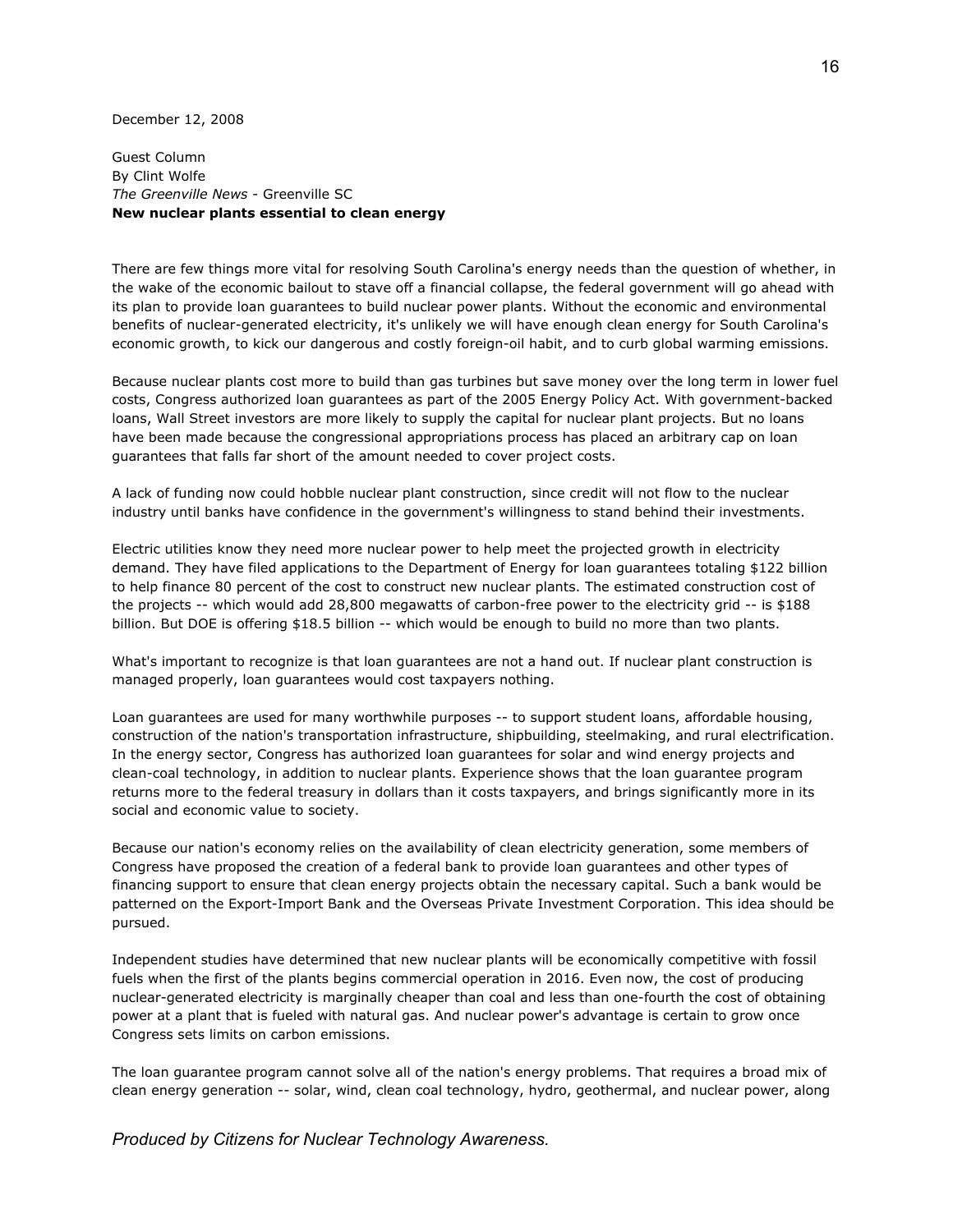with energy conservation. But nuclear power is the only alternative to fossil fuel for providing emission free baseload energy.

Clint Wolfe became executive director of the Aiken-based Citizens for Nuclear Technology Awareness in January 2008. For more information, go to www.c-n-t-a.com.

#### December 4, 2008

Opinion Article in *The Augusta Chronicle* - Augusta GA **Reprocessing spent nuclear fuel is imperative**

The Nov. 25 column by Robert Alvarez is full of assertions that require clarification and/or rebuttal.

First of all, reprocessing of used nuclear fuel is an issue because about 95 percent of the energy value in the original fuel remains in the "spent" fuel, so it begs the question of "shouldn't that valuable resource be recovered?" Secondly, the concept of fast reactors, coupled with thermal reactors and reprocessing, results in minimum waste and sustainable nuclear fuel supplies for hundreds of years.

Alvarez said "reprocessing does not significantly reduce the amount of radioactive waste ...". It is a fact that reprocessing of used nuclear fuel greatly reduces the amount of high level waste that must be placed in a geologic repository and it reduces its radiotoxicity by orders of magnitude.

He implies that the cold war flow sheets for reprocessing would create a huge waste problem if used again, but no one recommends using those methods in the future.

He says separated plutonium presents a proliferation risk, but plutonium has been kept safe in this country for 60 years and in any event, the methods likely to be chosen for reprocessing will not separate plutonium in its pure state, making it unattractive as weapons material.

He says reprocessing is too expensive. Many of the studies that led to that assertion were conducted without regard to the cost of new repository space. The licensed capacity of Yucca Mountain would be filled by the current inventory of used fuel, so even if the licensing limit is raised, there will still be a need for a new repository in the future. The current one is estimated to cost nearly \$100 billion and counting. If we commit to reprocessing in a major way we could satisfy repository needs for hundreds of years without building new ones. The social costs of the alternatives and the variable price of uranium (now several times higher than in 1996) were also missing from those studies. Perhaps more telling is that there are companies ready now to pursue reprocessing on a commercial scale.

The real issue is that future energy needs must be satisfied with a major contribution from nuclear power. This is not a debatable issue in the rest of the world as China, India, Japan, the rest of the far east, Europe, the mid-east, Africa, and even South America plan for huge new investments in nuclear energy.

The issues for us are: If we participate, where will we get the uranium? Will we be held hostage by foreign uranium producers? (hint - think foreign oil addiction). Who will make the rules for international safeguards if we aren't participating in the nuclear energy renaissance, and how will we sustain a standard of living that depends on energy without using the safest, cleanest, most reliable form of energy?

Mr. Alvarez said we would be better off investing in renewable energy and conservation. It is easy to agree that we should all use energy wisely and if we find applications for alternative energies that make sense, we should do that too. But there is a direct relationship between energy used per capita and standard of living, and those who are practicing 100% conservation live in abject poverty.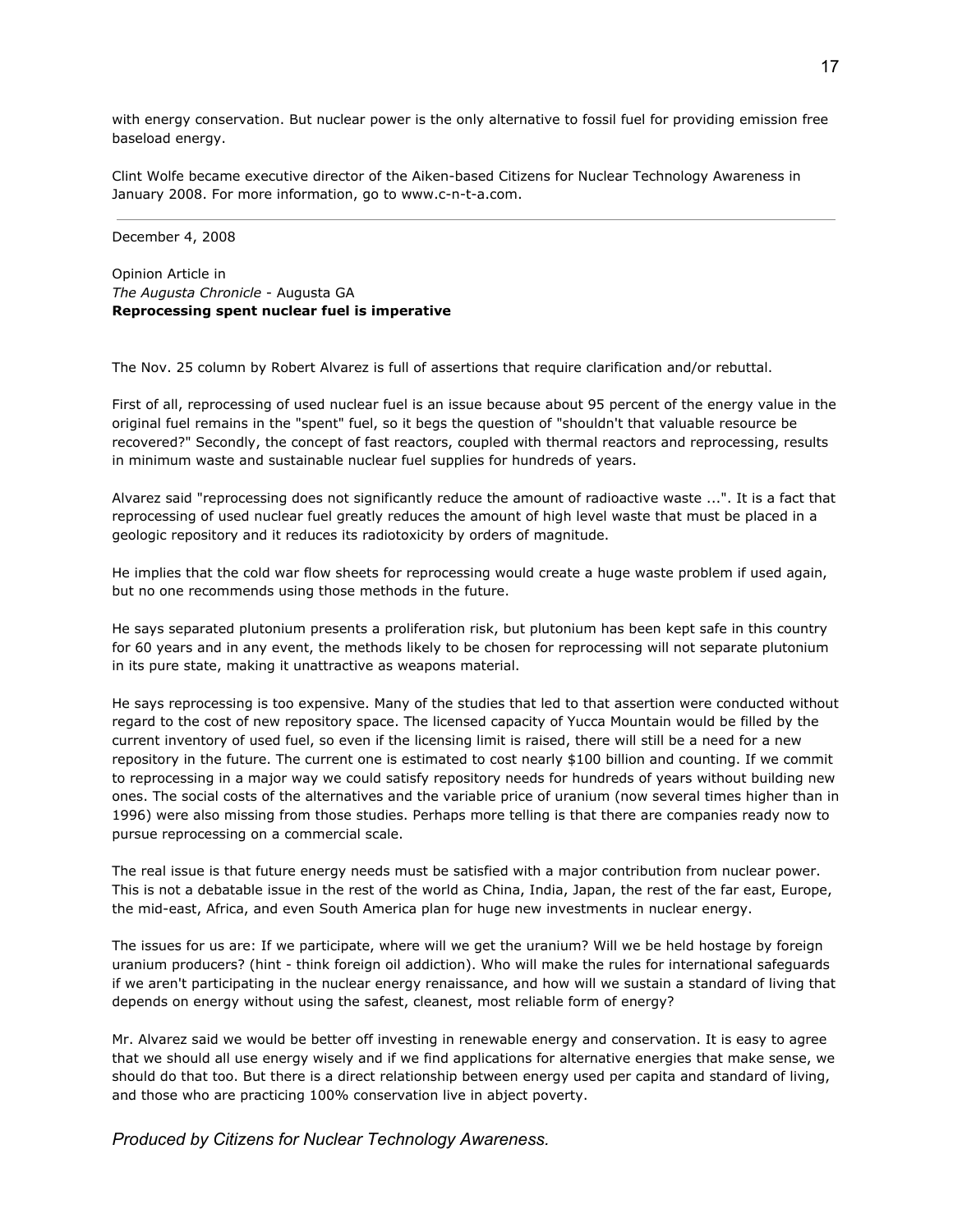So-called "renewable" energies cannot displace fossil fuel for baseload energy generation, so if we are to have emission-free energy security, it will be based on nuclear energy.

Reprocessing is the right thing to do from a national security, energy security, and environmental perspective. The world has moved way beyond us in this arena and we must get in the game if we want to do the right thing for ourselves and future generations.

Clint Wolfe Executive Director Citizens for Nuclear Technology Awareness

December 1, 2008

Public Service Commission - Columbia SC **Comments on V.C. Summer units**

Good Morning,

My name is Clint Wolfe, Executive Director of Citizens for Nuclear Technology Awareness (CNTA).

Thank you for the opportunity to express on behalf of hundreds of our members, and the overwhelming majority of citizens in South Carolina, our enthusiastic support for the construction of these two units at the site of the V.C. Summer nuclear power station.

I have knowledge of the depth of analysis that went into the cost benefit analyses that led to the decision to build nuclear instead of attempting riskier alternatives. In the end nuclear is a clear choice.

Over 50% of our electricity in South Carolina is generated from nuclear power and as a result we enjoy among the lowest rates per kilowatt-hour in the country. Nuclear is clean, emission free, safe, and reliable (about 90% availability on a scheduled basis). Nuclear is not subject to the serious drawbacks of alternative approaches to providing electricity.

Other states have commissioned professional studies to evaluate the efficacy of producing 20% of their energy by 2020 with sources such as wind and solar. They are concluding that the cost is likely to be three times the costs per kilowatt-hour generated from nuclear (Florida is a recent example). Analyses of increased wind and solar components in the energy mix also bring with them unintended consequences. Specifically, as the percent of electricity supplied by, say, wind rises, the use of natural gas also rises because of the uneven delivery of power from wind; and peaking power is largely provided by natural gas.

It is imperative that urgently needed new generating capacity avoid to the extent possible the generation of greenhouse gases. The chemistry of our planet's atmosphere and oceans is being altered by fossil fuel combustion.

Although our organization supports public investment in alternative energies for particular applications, generating base-load electrical power is not one of them. We already have the answer to that need, and that answer is nuclear power.

We urge you to expedite the processes necessary to build these plants and not to let others slow us on this race against time.

Thank you for the opportunity to address you on this very important matter.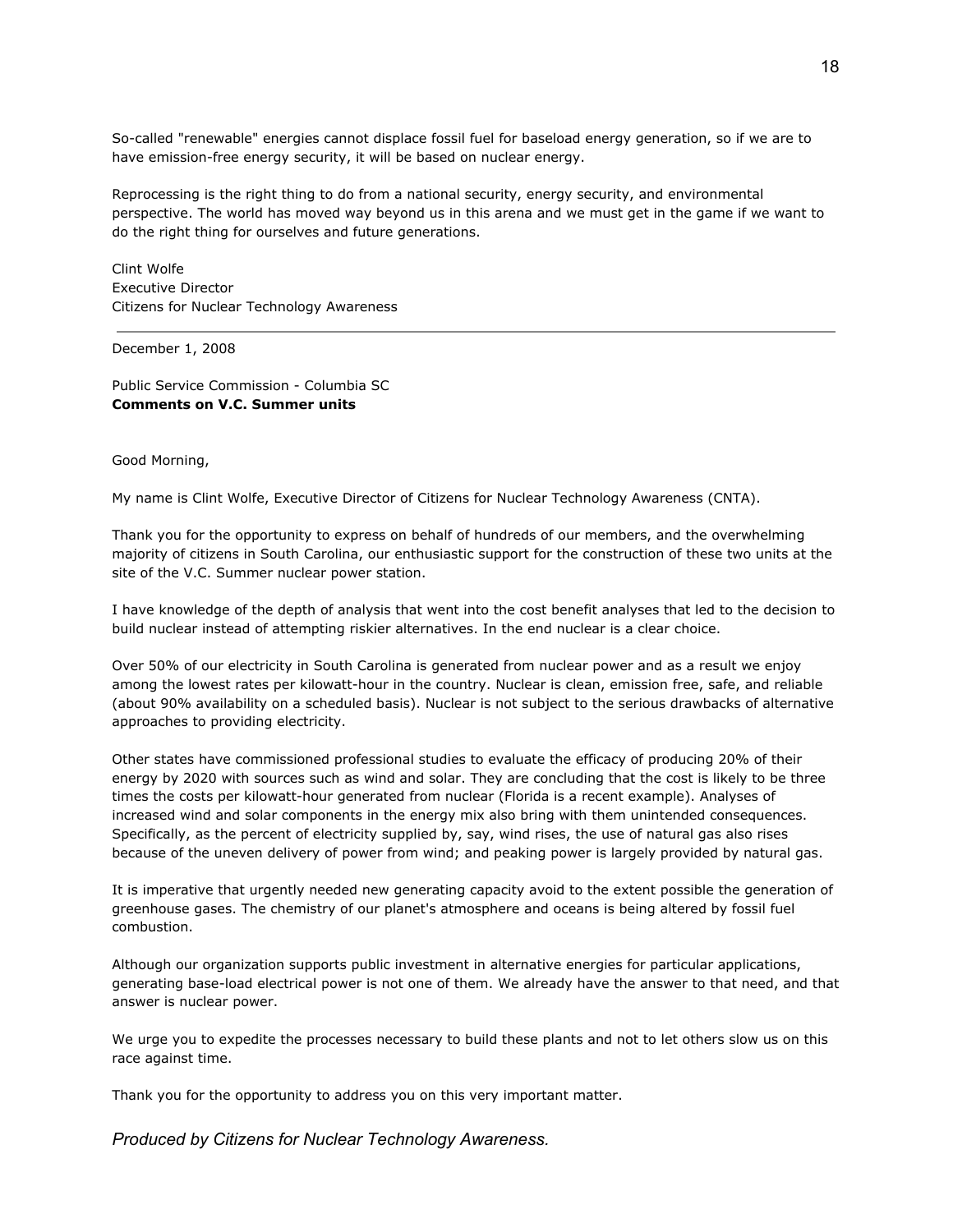Clinton R. Wolfe, Ph.D. Executive Director Citizens for Nuclear Technology Awareness

November 25, 2008

Letter to the Editor *Orangeburg Times & Democrat* - Orangeburg SC **Loan Guarantees**

The energy policy act of 2005 authorized loan guarantees of approximately \$18 B for alternative energies such as solar and wind and about \$18 B for nuclear. On the face of it, one would say that the taxpayer is willing to invest an equal amount in nuclear as in wind and solar. Wrong! There is a very high probability that the taxpayer will have to pay off the loan for the riskier alternative energy initiatives and a very low probability that we will have to pay anything for the nuclear guarantees. The latter are made for proven technology implemented by solid, successful companies. At the moment we have a safe, affordable, clean energy alternative to the use of fossil fuels, and that solution is nuclear power but we have only authorized enough loan guarantees to cover two or three plants.

Since the risk is low, why would we put a cap on the loan guarantees for nuclear power plant construction? Removing the cap on the loan guarantees for new nuclear construction will generate needed financing and provide a steady economic stimulus for years to come. There is much discussion in Congress right now about the desire to spend billions (trillions?) on infrastructure projects to boost the economy. It may be the right thing to do, but it will burden future generations with mountainous debt. Lifting the loan guarantee cap on new nuclear energy projects could accomplish the same thing and not cost us anything.

Clint Wolfe Executive Director Citizens for Nuclear Technology Awareness

October 15, 2008

Letter to the Editor *News & Observer* - Raleigh NC

Hugh Haskell's opinion piece on nuclear power suggests he is averse to factual information on the subject. He lists five apocalyptic horsemen - cost, proliferation, risk, waste, and water consumption.

Cost? Utilities throughout the U.S. and the world are planning to build nuclear plants to make money, not to lose money. The higher capital cost of nuclear plants is made up by much lower operating and fuel costs. Current lifetime busbar cost of electricity from a nuclear plant is \$75 per megawatt hour. That is lower than *any* alternative.

Proliferation? This is indeed a concern that must be addressed by international agreements with teeth. Rogue nations with covert programs and evil intentions must be stopped. But, it is wrong to think that curtailing nuclear production of electricity will have an influence on proliferation. The Global Nuclear Energy Partnership, when implemented, will make theft of nuclear materials much, much, harder, not easier.

Risk? Today's reactors are very safe, and tomorrow's will be much safer. Estimates are that atmospheric emissions from coal plants cause about 30,000 premature deaths annually. Worldwide, thousands die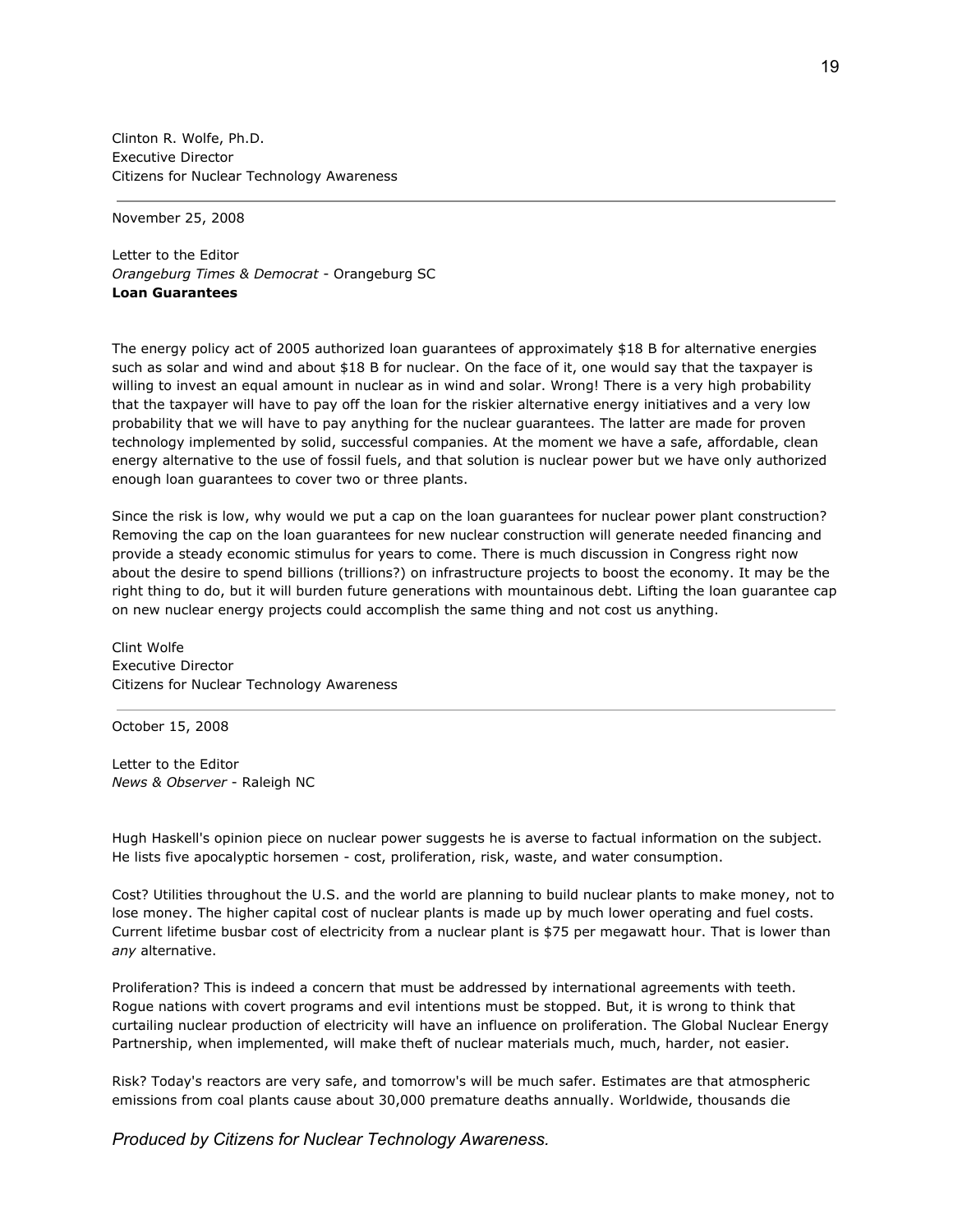annually from mining accidents and natural gas fires and explosions. Nuclear power's record? Zero. The probability of a "catastrophic" nuclear accident is incredibly low - lower than the probability of being killed before dinner by a meteorite.

Waste? All of the used nuclear fuel produced in the U.S. every year could easily be stored in a couple of box cars, and its radioactivity is contained. A coal plant releases all of its waste to the environment, including over 100 times as much radioactivity as a nuclear plant. Eventually, the used fuel will be recycled because 95% of its energy value is still there. Meanwhile it is being stored quite safely.

Water Consumption? This is no show-stopper. It does indeed take a lot of water to make the steam to drive the turbines, to make the electricity that we depend on. But, nearly 98% of that water is cooled and put back into the lake or river it came from.

Malvyn McKibben Executive Director Emeritus Citizens for Nuclear Technology Awareness

October 13, 2008

Reubuttal, to the Editor *Las Vegas Review-Journal* - Las Vegas NV **The Latent Risk Myth**

Have you ever heard someone say that exposure to some low level of radiation will lead to some number of cancer deaths? You have if you have attended Nuclear Regulatory Commission hearings on new site applications for nuclear power plants or have attended a conference of interveners. It is a favorite scare tactic. Most recently, you may have even read that the Attorney General of the State of Nevada invoked such misleading claims in legal actions against the EPA radiation standard for Yucca mountain. The argument goes something like this: "According to the Department of Energy's Office of Science, we know that an acute dose of 1000 rem (a measure of biological risk associated with radiation exposure) has an extremely high probability of killing the unfortunate one exposed; therefore, if we expose 1000 people to a dose of one rem we have the same level of certainty that one of the 1000 will die from this acute dose."

This kind of logic actually has a statistical name called "Linear Non Threshold" or "LNT" methodology. It is sort of like saying "if one person consumes 1000 aspirin tablets at once and it proves to be fatal, then if we give one tablet to an individual every day for 1000 days we should also expect him to die. Now you probably think that sounds ridiculous, and if you do then you are right, but that doesn't keep antinuclear activists from predicting latent cancer cases based on the same rationale.

More than 500 years ago, a medieval pharmacist named Paracelsus, was posed the question, "What is a poison?" His response was, "It depends on the dose". Humans must have salt in their diets to maintain appropriate body chemistry, but too much salt can kill you. The same can be said for a number of metals , e.g., selenium, arsenic, chromium, manganese, cobalt, iron and a number of vitamins and even water. This observation by Paracelsus leads logically to the concept of a dose response curve which shows toxicity increasing only after some threshold value of the agent has been exceeded.

The use of LNT methodology provides a basis for radiation exposure control which has served the nuclear industry well. It is rationalized by some as providing "a worst case scenario" when we don't know enough about the actual effect of low level radiation exposure to make accurate estimates of health effects. The reason we don't know enough is that the effects are so miniscule that they can't be accurately measured and we don't even know whether the effects are detrimental or beneficial. How can we attribute something sinister to low level exposures of millirems (one millirem equals one one-thousandth of a rem) of radiation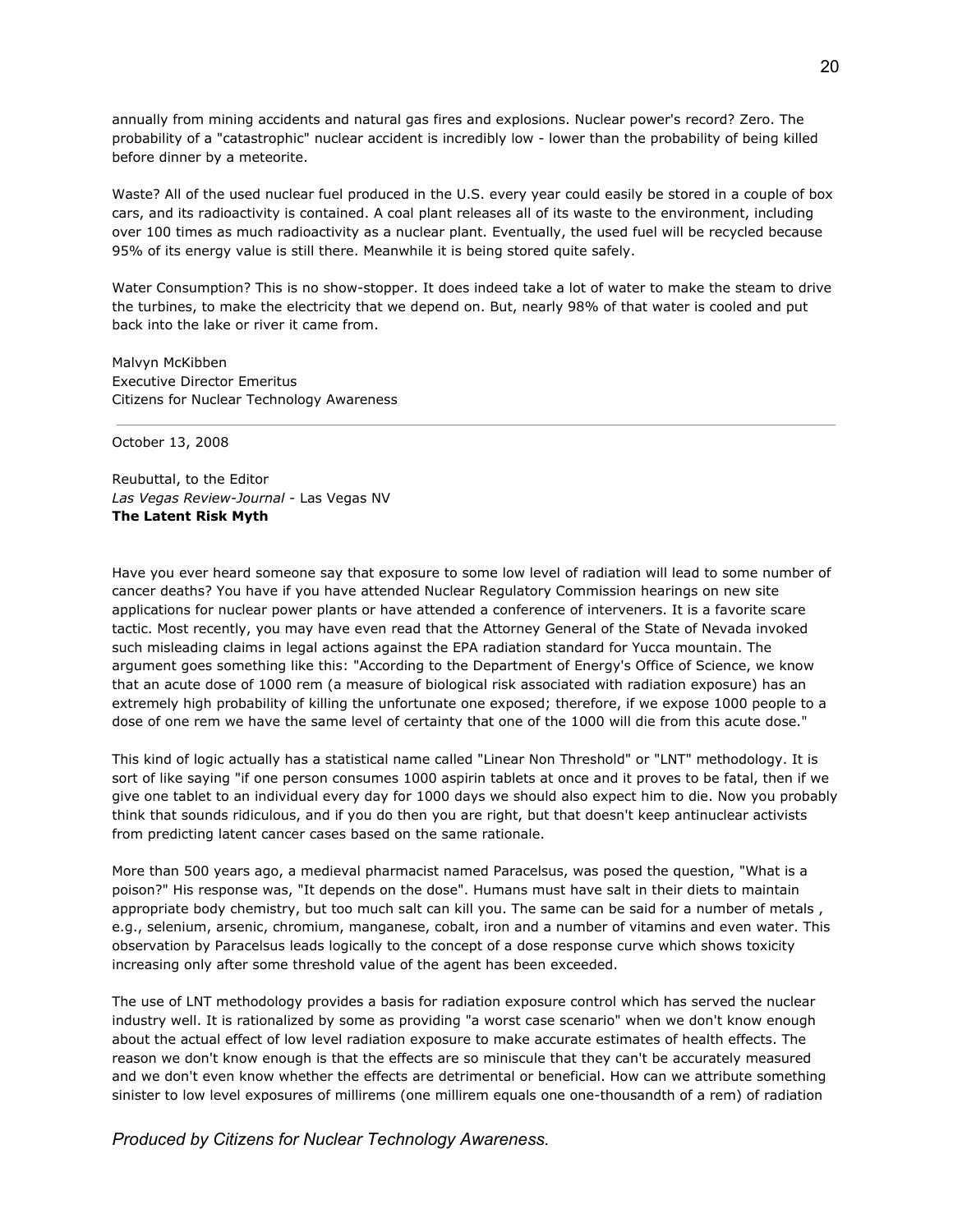when natural background levels of radiation vary widely around the earth from just less than 100 millirems to more than 25,000 millirems per year with no apparent human health effects? So there is no legitimate rationale for predicting health effects from chronic low level exposures to radiation.

The fact that antinuclear activists trot out the latent cancer arguments when fighting the nuclear renaissance is not only bad science, but it is counterproductive to their own cause since coal fired power plants, which we would hope nuclear plants would replace, emit 100 times more radiation than do nuclear plants of the same size.

It is time to eliminate the fear mongering and superstition and get on with a responsible, urgent implementation of nuclear power if we are serious about saving our planet from the ravages of carbon based energy production.

September 28, 2008

Op-Ed Article *The Augusta Chronicle*

### **Chicken Little may be right after all**

For decades, those who have overdramatized the dire consequences of a particular situation have been ridiculed as being "Chicken Littles." Proclamations that the sky is falling have always been met with derision and disdain for the messenger of the foreboding news. However, in-depth analyses of our energy situation often result in "you can't get there from here" as all of the options are examined. This time Chicken Little may be right.

I like to think of myself as an optimist who believes the United States can do anything it commits to do. Therein lies the rub - commitment. Who among us believes that the U.S. could pull off another Manhattan Project or Man on the Moon program? It isn't that we don't have the talent, but rather we don't have the commitment or the leadership to help supply that commitment. The dilemma we face is as follows.

The global economy is rooted in oil. The worldwide supply of oil is peaking. Maximum oil production is at hand and future production will decline. Because we are basically chasing harder-to-access oil with energy derived from easier-to-access oil, we eventually get to the point where we are expending an amount of energy equivalent to the amount we are recovering, and at that point we stop oil production. If we merely pursue the status quo, then long before this time occurs, there will be worldwide economic chaos that will make today's economic troubles seem like the good old days.

Because we focus on higher gas prices, many don't realize that about one-third of every barrel of oil goes into production of petrochemicals. It is from this class of materials that we derive many of our common goods such as pharmaceuticals, plastics, tires, clothing, plumbing materials, and asphalt. One could make a convincing argument that if we do increase domestic oil exploration and production, then we should optimize refinery operations for petrochemicals rather than gasoline.

How then can we prove Chicken Little wrong? If it isn't too late, we can start by establishing a no-nonsense energy policy that appropriately incentivizes the development of a different energy basis for our economy. This policy should recognize the potential contributions of different forms of energy production, energy efficiency initiatives, and conservation and encourage (mandate?) their implementation. Although we should be open to all reasonable options, the only alternative energy source that could do the heavy lifting required to wean us from oil is nuclear power. Whether it is charging batteries for electric cars or making hydrogen for transportation, huge new electricity demands will be upon us as we graduate from oil and that will require a massive investment in nuclear power.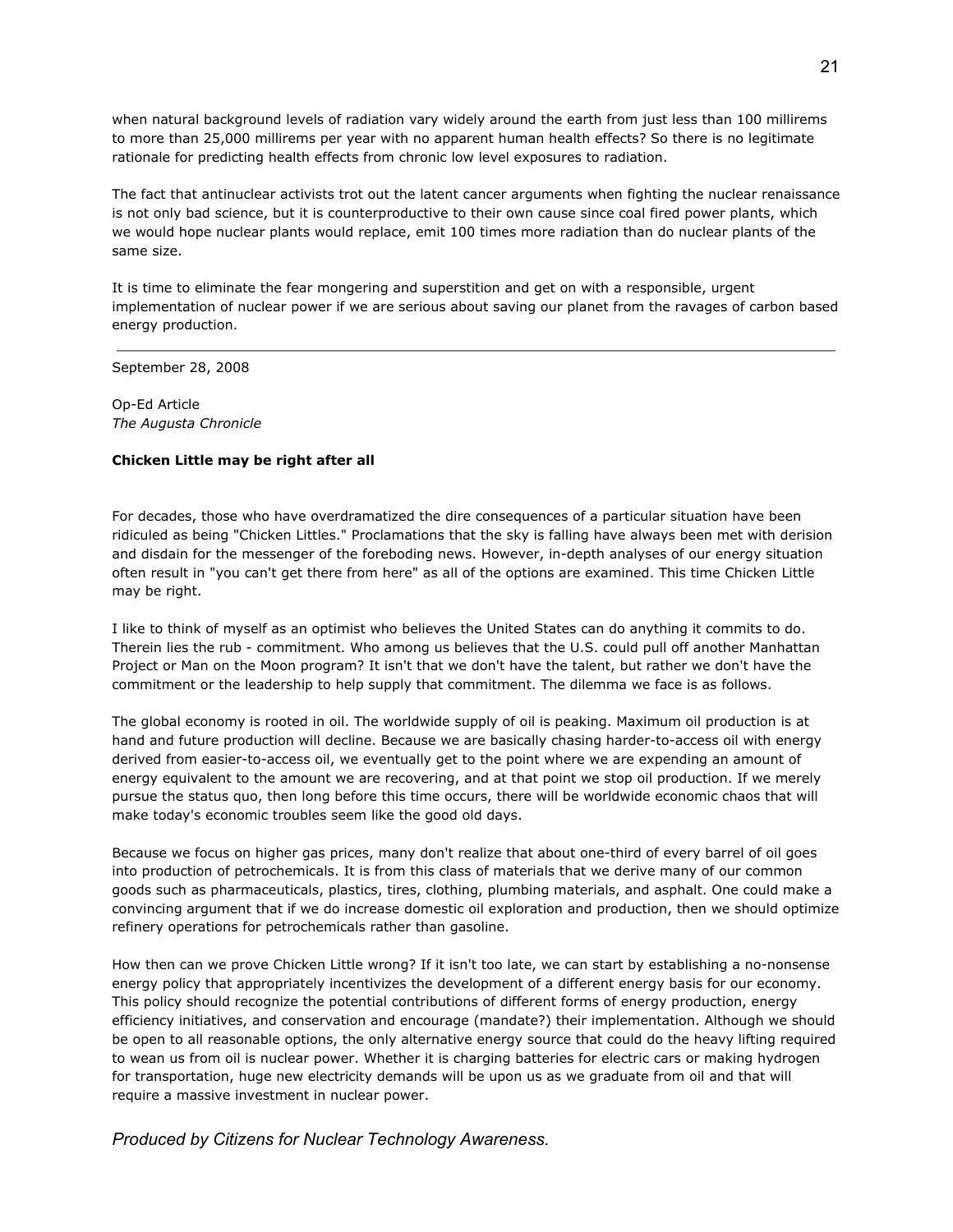Do we have the will and the leadership to make that investment?

Uh-oh! Gotta go. Something big and blue just fell in my backyard.

Clint Wolfe Executive Director Citizens for Nuclear Technology Awareness

September 15, 2008

Remarks at Media Conference, Columbia SC related to Rep. Gresham Barrett's (R-SC) initiatives supporting nuclear development

Good afternoon ladies and gentlemen, Congressman Barrett, members of the media. I am Clint Wolfe, Executive Director of Citizens for Nuclear Technology Awareness, headquartered in Aiken, SC, home of the DOE's Savannah River Site, a unique resource in our quest for energy independence.

It is indeed a pleasure for me to speak for the overwhelming majority of people in South Carolina who have rejected the superstitions and myths perpetrated by those who have fought to keep us in the dark. Instead, the majority of people want clean, abundant, reliable, emission free, safe energy and they want it when they need it. Nuclear power is the only alternative form of energy that fits that bill for the generation of baseload electricity.

The debate over energy choices needs to recognize that every day of delay in implementing an urgently needed energy policy is contributing further damage to our planet. We need to focus on a plan with bipartisan support for nuclear power, which we are fortunate to have among our delegations in SC and GA. This makes it particularly appropriate that SC be the hub of the Nuclear Renaissance. Not only do we already generate more than 50% of our electricity from nuclear and therefore enjoy among the lowest rates per KWHr in the country, but our educational resources are aligned to propel workforce development to the fore of the renaissance.

Our technical colleges stand ready to produce the certified technicians and craftsmen necessary for a resurgent industry. USC and SCSU have reversed the previous trend of declining programs in nuclear engineering and, instead have started new programs.

The Savannah River Site presents the opportunity to have safe, secure facilities and an experienced, talented workforce to advance new technology investments to fruition.

In short, SC has all the necessary ingredients to lead the way, but we need a national commitment in a "man on the moon" sense to make it happen in time to avoid calamity. We pledge our support to help put nuclear power first and foremost in a national energy plan, and to support all legislative efforts to provide the national commitment to nuclear energy.

Thank you very much.

Clinton R. Wolfe, Ph.D. Executive Director Citizens for Nuclear Technology Awareness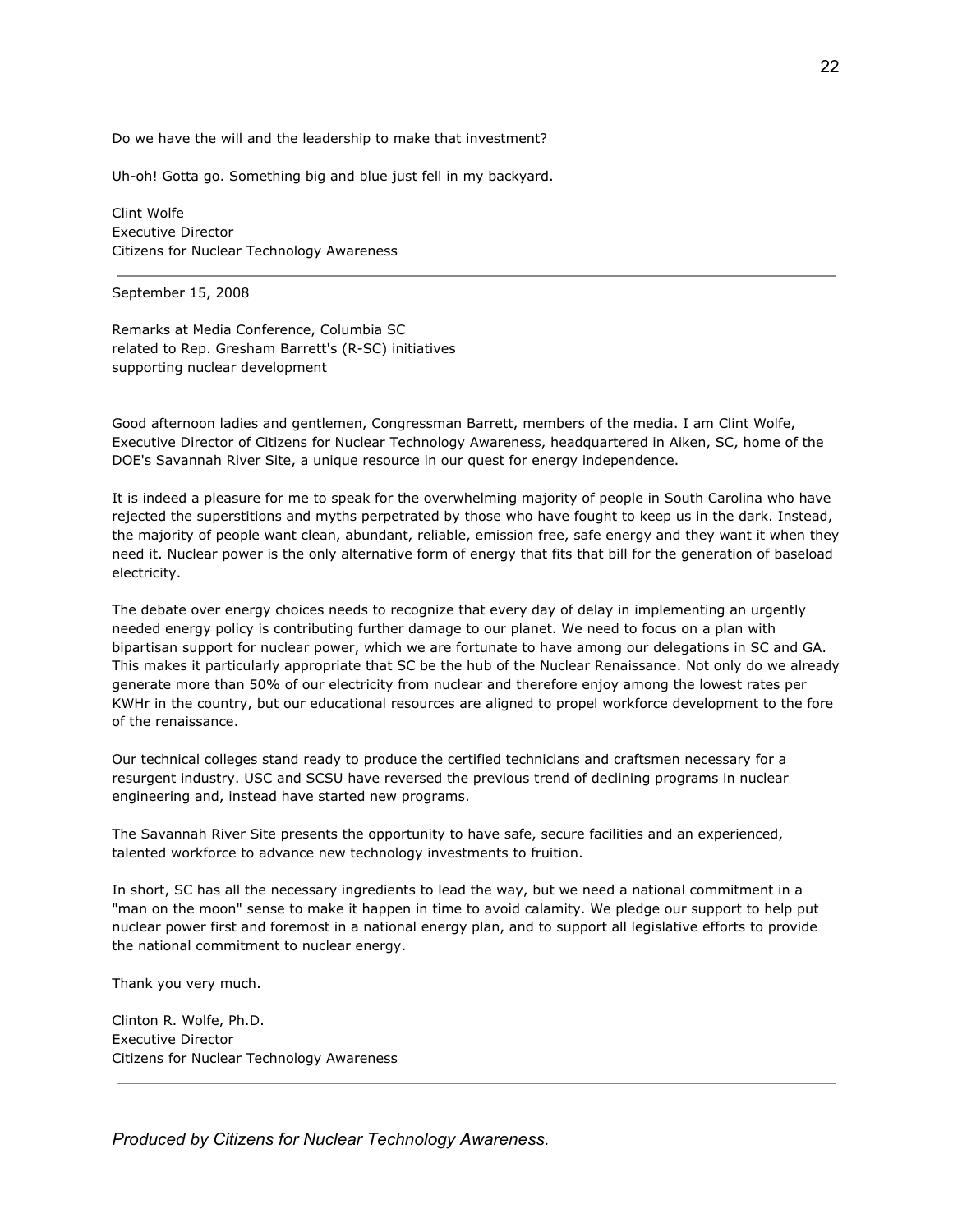August 20, 2008

Op-Ed Article *USA Today*

### **The Energy Doctor**

A funny thing happened at the doctor's office the other day. A patient was complaining to the doctor that he didn't have enough energy. The doctor said, "are you taking anything for energy now"? He said yes he was, but that what he was taking was causing 30,000 deaths annually in the U.S. alone, contributing to air pollution, global warming, and the death of our oceans and he wanted to try something else. He had heard about renewable energies and thought he would like to try one of those.

"Well," the doctor said, "we have several alternatives to what you are currently taking, but none of them are renewable." He went on to explain that energy cannot be renewed. The second law of thermodynamics precludes that. However, we do have several remedies that some people mistakenly refer to as renewable, which are more appropriately called sustainable or in some cases, inexhaustible energies. "Yeah, OK tell me more," said the patient. "Well, we could give you a shot of wind or solar which should give you some partial relief like when the sun is shining or the wind is blowing." "What do I do for energy the rest of the time?" responded the patient. "Well, you could try to not use energy during those times."

"That's it? That's all you can do to help me"? The doctor then pointed out that the patient would have to continue taking what he was currently taking for the foreseeable future while researchers search for those breakthroughs which would enable alternatives to replace his current prescription. "But that's a death sentence for thousands of people and most likely for the entire planet", the patient countered.

"Your only other alternative would be large doses of nuclear energy." The patient recoiled and immediately started a barrage of objections, too dangerous, too much waste, don't know what to do with waste, too expensive, radiation, etc. The doctor repelled each objection with crisp statements of fact. "Too dangerous? There has never been a fatality due the generation of nuclear power in this country. Too much waste? No greenhouse gas production. All the high level waste produced annually by all 104 reactors in the U.S. would fit into a normal sized house. Don't know what to do with waste? Not a technical issue. Recycle and/or repository. Too expensive? Nuclear has the lowest operating cost of all baseload energy candidates. Radiation? Nuclear plants emit 100 times less radiation than coal fired plants. Levels are inconsequential."

The flustered patient said, "if nuclear is this good, why aren't we already prescribing it for our energy woes"? "Beats the hell out of me," said the energy doctor.

Dr. Clint Wolfe Citizens for Nuclear Technology Awareness

#### July 16, 2008

Op-Ed Article *The Aiken Standard*

### **Do facts matter?**

One of the traits of Americans is that we love a spirited debate where we skewer the opposing view and denigrate the credentials of those who don't see things our way. We have a real donnybrook going now because our dire energy situation has led to a loud cry for drilling anywhere we can find domestic oil.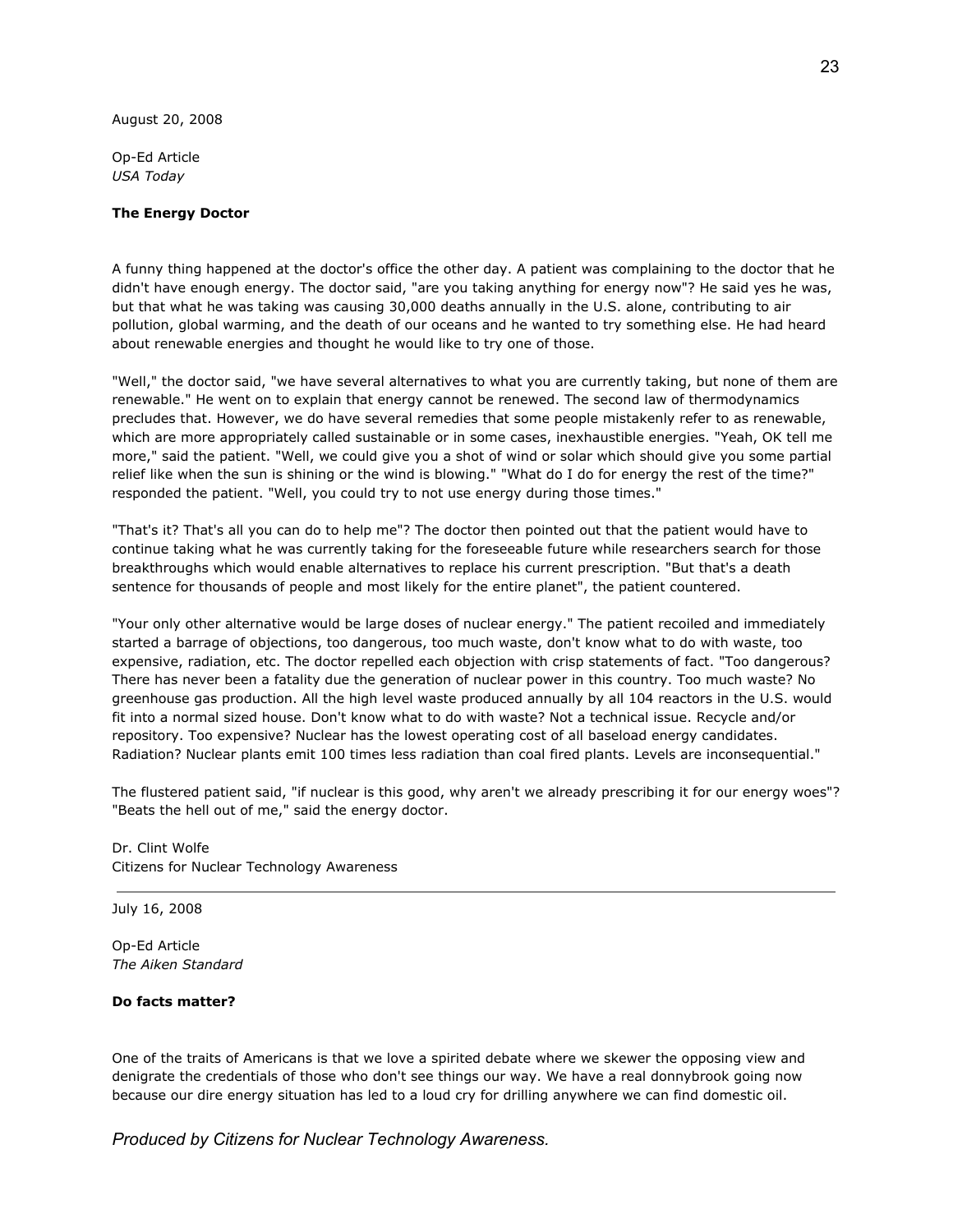Psychologically it is comforting to argue this point and by becoming self sufficient with oil extracted from the Arctic National Wildlife Reserve (ANWR) or the Outer Continental Shelf (OCS) we could then thumb our noses at the Mideast.

Being a nuclear power advocate, I have followed these debates closely to gauge the impact on the overall energy picture. Usually, I am making a case for nuclear power versus coal based electricity and we don't worry about oil based electrical generation because very little oil is used for this purpose. Most of the oil we consume is for transportation. If we didn't have oil, we would be running automobiles on batteries or hydrogen, both of which require electrical energy either to recharge the batteries or to electrolyze water to produce hydrogen. If the latter scenario were real then we would require enormous new baseload electrical generation capacity. Enter nuclear power.

When we run into anti-nuclear sentiment we try to evaluate the basis of that sentiment and provide factual information which we hope people will use to develop more informed opinions as opposed to emotionally based ones. So I tried to do that with the "let's drill our way out of this" argument.

First, I was shocked to find so many experts saying this was not, as I had believed, a quick solution. Seems it would be 10-15 years before oil began to flow were we to decide to exploit the ANWR and the OCS and secondly, the impact on oil prices would be negligible.

Thirdly, the average estimate of the ANWR reserves is a little over 7 billion barrels of oil or about the equivalent of one year of U.S. consumption. Similarly, the OCS estimated reserves would provide about 11 years of our current consumption. These estimates assume that we could instantaneously extract the oil for our immediate use. Obviously, it would take many years to gear up and then decades to actually pump the oil. This is not to say that we shouldn't exploit domestic reserves, just that it is not sufficient to solve the problem. Some have even suggested we should dump some portion of the Strategic Petroleum Reserve (SPR) on the market to provide a psychological effect that would cause the price of oil to plummet. The SPR has about 33 days worth of supply. This is not likely to have a lasting impact on oil prices and we would have to replace it with \$150 a barrel oil.

Additionally, the assumption we have all probably used from time to time is that we are at the mercy of the Mideast for our source of oil and we blame them for high prices. This is partially true, but not so much as we might think. According to infoplease.com in 2006 we imported 58% of the oil we consumed. Canada provided 11% of what we consumed, Mexico 11%, Saudi Arabia 9%, Venezuela 8%, Nigeria 7%, Iraq 4%, and 25 other countries 8%. These countries are all pumping at, or near, capacity. Worldwide, we are discovering about one barrel of oil for every 9 barrels that we consume. You don't need to be a mathematician to figure out that we are rapidly depleting world oil resources. Even if we were to significantly reverse the downward domestic oil production trend of the last 35 years we would have to solve the refining bottleneck as our refineries are operating at, or near, 100% of capacity.

So what is the answer? There will not be a single silver bullet. The oil based economy is not sustainable and shows ominous signs of worldwide economic calamity. We urgently need a bold new energy policy that is not centered on fossil fuels. It will probably entail a transition period with a number of approaches including drilling for new oil, conservation, expanded rail systems, increased use of public transportation, and improved fuel efficiency. It is also likely to entail rapid development of electric and hydrogen powered automobiles. The latter options require significant increases in our electrical energy output over and above that which already has been projected for increases in our electrical energy needs. Wind and solar power may be able to make niche contributions to the energy picture, but increases in energy on this scale can only be provided by nuclear power if we are to avoid the environmental catastrophe of producing that much new energy from carbon based sources. Let's get on with it before it is too late.

Cline Wolfe, Executive Director Citizens for Nuclear Technology Awareness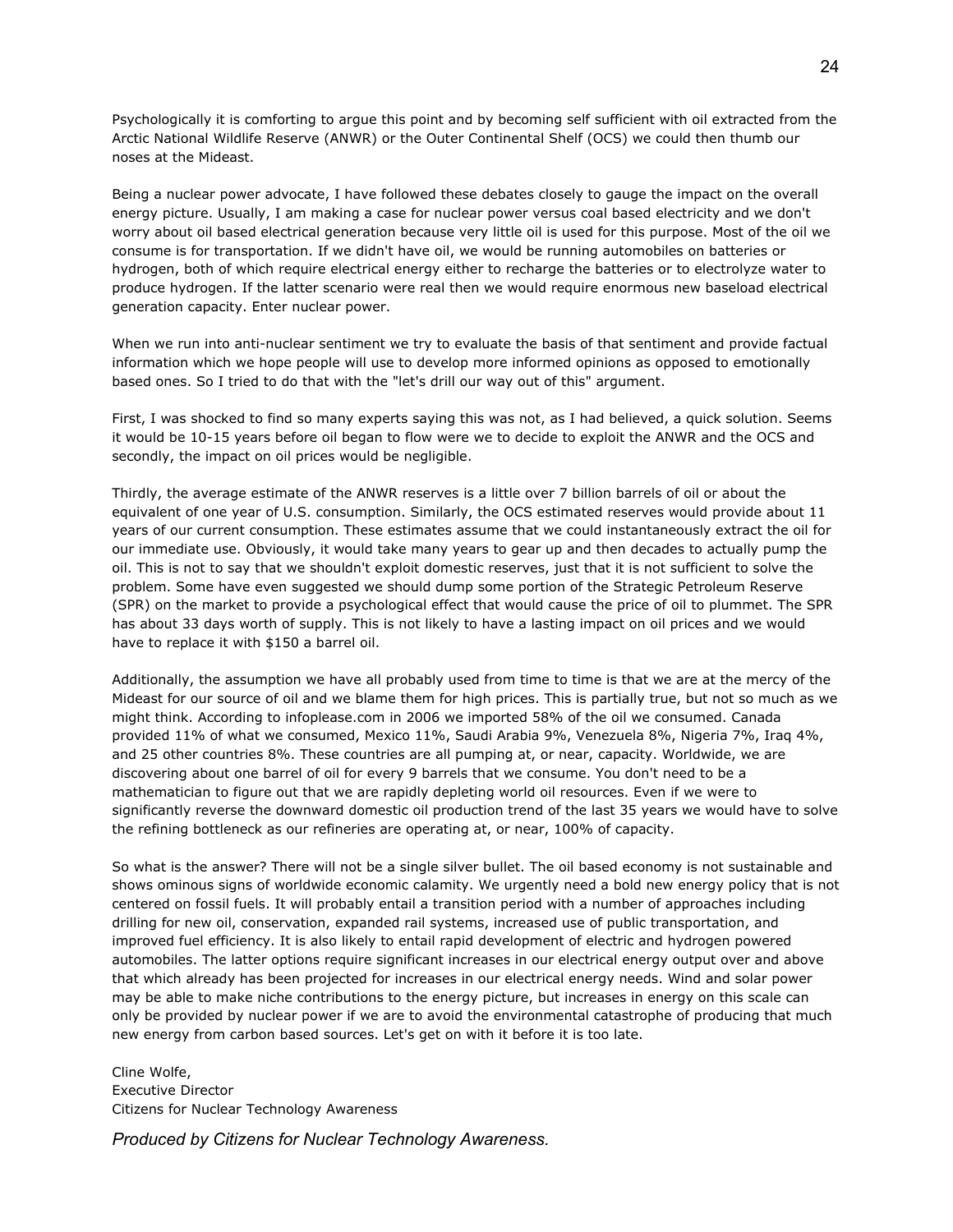June 20, 2008

Article Submitted to *The State* **The Latent Risk Myth**

Have you ever heard someone say that exposure to some low level of radiation will lead to some number of cancer deaths? You have if you have attended Nuclear Regulatory Commission hearings on new site applications for nuclear power plants or have attended a conference of interveners. It is a favorite scare tactic. Their argument goes something like this: "According to the Department of Energy's Office of Science, we know that an acute dose of 1000 rem (a measure of biological risk associated with radiation exposure) has an extremely high probability of killing the unfortunate one exposed; therefore, if we expose 1000 people to a dose of one rem we have the same level of certainty that one of the 1000 will die from this acute dose." This kind of logic actually has a statistical name called "Linear Non Threshold" or "LNT" methodology. It is sort of like saying "if one person consumes 1000 aspirin tablets at once and it proves to be fatal, then if we give one tablet to a thousand people we should expect one fatality among the 1000 participants, and furthermore if we give an aspirin to 10,000 people we should expect 10 deaths, and so on." Now you probably think that sounds ridiculous and if you do then you are right, but that doesn't keep nuclear activists from predicting latent cancer cases based on the same rationale.

More than 500 years ago, a medieval pharmacist named Paracelsus, was posed the question, "What is a poison?" His response was, "It depends on the dose". Humans must have salt in their diets to maintain appropriate body chemistry, but too much salt can kill you. The same can be said for a number of metals, e.g., selenium, arsenic, chromium, manganese, cobalt, iron and a number of vitamins and even water. This observation by Paracelsus leads logically to the concept of a dose response curve which shows toxicity increasing only after some threshold value of the agent has been exceeded.

The use of LNT methodology is rationalized by some as providing "a worst case scenario" when we don't know enough about the actual effect of low level radiation exposure to make accurate estimates of health effects. The reason we don't know enough is that the effects are so miniscule that they can't be accurately measured and we don't even know whether the effects are detrimental or beneficial. How can we attribute something sinister to low level exposures of millirems (one millirem equals one one-thousandth of a rem) of radiation when natural background levels of radiation vary widely around the earth from just less than 100 millirems to more than 25,000 millirems per year with no apparent human health effects?

The fact that anti nuclear activists trot out the latent cancer arguments when fighting the nuclear renaissance is not only bad science, but it is counterproductive to their own cause since coal fired power plants, which we would hope nuclear plants would replace, emit 100 times more radiation than do nuclear plants of the same size.

It is time to eliminate the fear mongering and superstition and get on with a responsible, urgent implementation of nuclear power if we are serious about saving our planet from the ravages of carbon based energy production.

Dr. Clinton Wolfe Executive Director Citizens for Nuclear Technology Awareness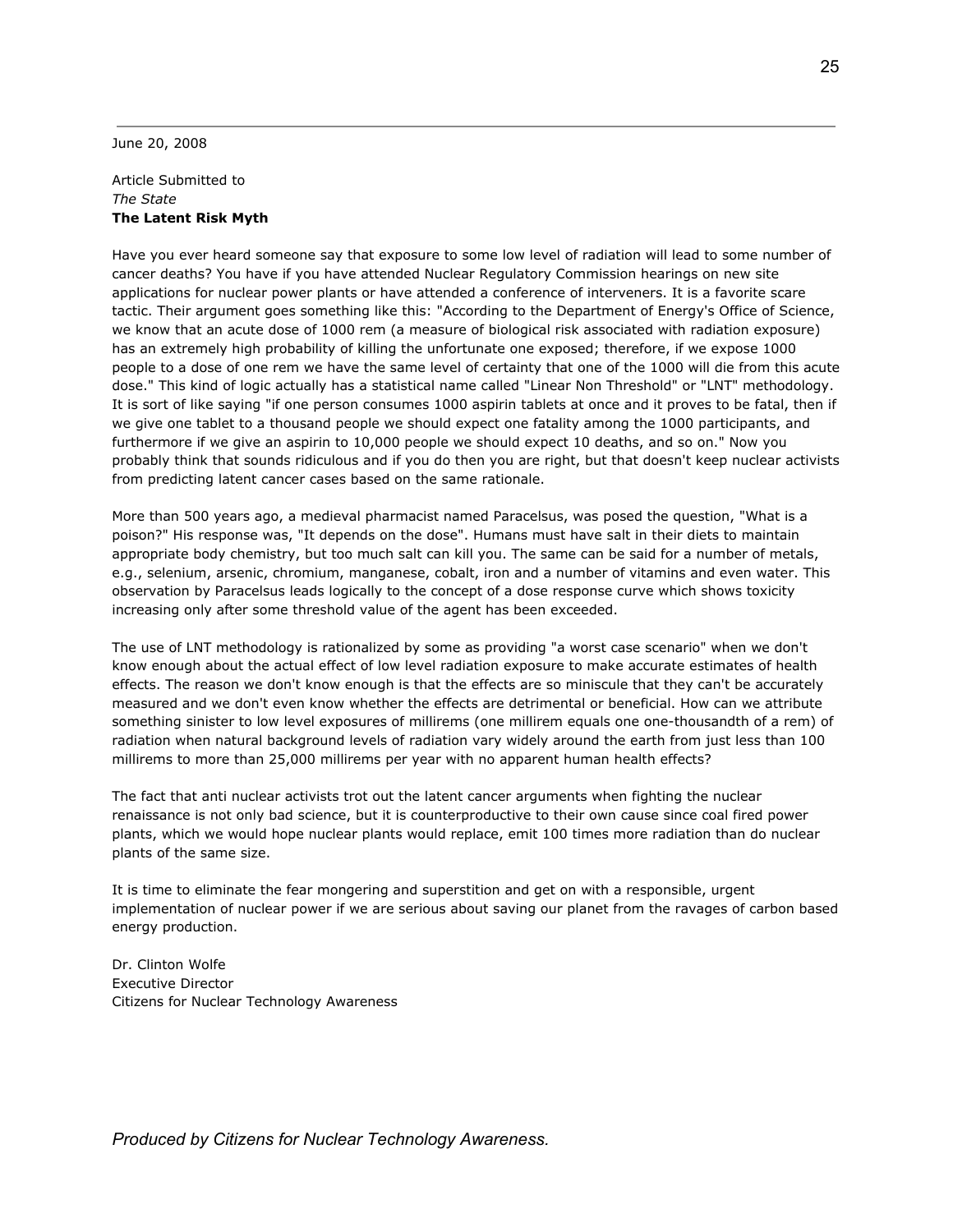June 1, 2008

### Letter to the Editor *The Aiken Standard* **U.S./Russian Cooperation Good News**

Heaven knows there has been precious little to cheer about in recent times as higher and higher gas prices prevail while international tensions persist and we struggle as a nation to deal with health care, education, and energy in general.

Against that backdrop I was invited to a dinner the other night in honor of joint work performed between the U.S. and Russia which should make us all feel good. Agreements between the U.S. and Russia call for the U.S. to allow inspection of our former plutonium production reactors at SRS and Hanford and for Russia to allow the inspection of their shutdown and plutonium producing reactors at three different sites in Russia. These inspections have been going on for about ten years now with the U.S. players being guided jointly by officials from the Department of Energy (DOE) and the Defense Threat Reduction Agency (DTRA) with major contributions, of course, from the contractors at SRS as well as Hanford. Although the teams change players occasionally, for the most part there is continuity that allows time for relationships to build and to develop respect for the members of the other team. Thus, the dinner to which I was invited as representing the interested citizenry of the area demonstrated that the watchdog approach to the enforcement of this nonproliferation agreement had fostered considerable respect among the two groups as well as genuine friendships.

What these two teams are doing is serious business, but their success illustrates that well meaning people searching for common ground can be a mighty force. They deserve our deepest gratitude. Hmmm, I wonder if we could apply this approach to any of the other issues confronting us?

Dr. Clinton Wolfe Executive Director Citizens for Nuclear Technology Awareness

June 4, 2008

Opinion Article for *Spartanburg Herald-Journal* **Nuclear Concerns: Real and Imagined**

I attended two public hearings recently concerning the environmental impacts on two proposed nuclear power plant sites. One was in Georgia and one was in Gaffney, S.C. All in all I listened to more than five hours of statements both pro and con relative to the proposed new plants. Those opposed seemed to have both real (based on experience) and imagined (not based on experience) concerns.

Real concerns were typified by one resident who believed that a proposed transmission line from the plant would cut across property on which he intended to build a home. Other real concerns were related to the impact of the water usage. This is a real concern for any steam based power producer. Still other concerns centered on cost. In these times of escalating commodity and construction costs it is difficult to pin down a good estimate of final costs 10 years hence. It would be so for any method of power production. These are real concerns, but they are not showstoppers and can be resolved.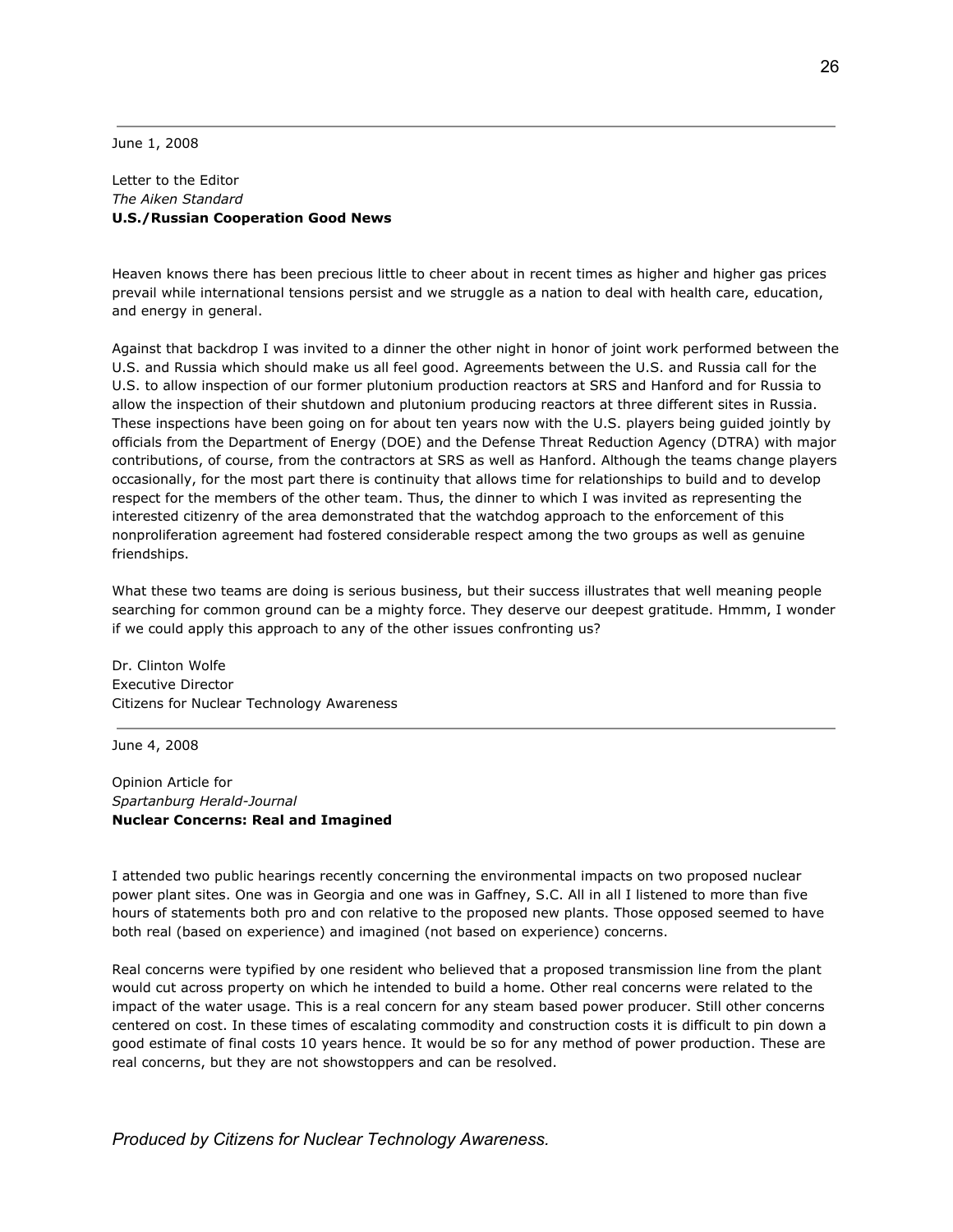Imagined concerns were the most troubling to me because it was obvious some citizens have very genuine concerns which are fed by people and organizations disseminating false information. For example, there was a grandmother concerned that the health of her grandchildren would be endangered by tritium in the drinking water. Utilities must comply with environmental law and standards. They are required to monitor groundwater and theoretical release points to ensure they are not releasing tritium into the environment. These concerns are fanned by persons with official sounding titles representing professions that should have credibility, such as physicians. They insist on perpetrating a hoax that there are cancer clusters around nuclear power plants. There has never been a credible study that showed any causal relationship between nuclear plants and cancers of any type.

Other concerns ranged from the "dangers" of transporting large volumes of "deadly or lethal" nuclear waste to building a "nuclear bomb." Nuclear waste never killed anybody. There have been hundreds of thousands of shipments of radioactive materials worldwide over the last 60 years without incident. Opponents of nuclear power would have you believe we are awash in high level nuclear waste. Not true! The annual production of high level waste by all of the nuclear plants in the country would not even fill one railroad car. Compare that to the incredible amounts of coal ash, slag, and millions of tons of carbon dioxide put into our air by burning fossil fuels. Lastly, there was the inevitable claim that the utility was building a nuclear bomb right in our backyard. It simply is not possible. The fuel used in commercial nuclear reactors cannot be used as a nuclear weapon.

If we are to save our planet from the ravages of real concerns, such as global warming, air pollution and the increasing acidity of our oceans (due to carbon dioxide absorption) we must aggressively pursue the implementation of new nonpolluting nuclear power plants, as they represent the only real alternative to fossil fuels for baseload electrical energy production.

Dr. Clinton Wolfe Citizens for Nuclear Technology Awareness

May 21, 2008

Letter to Vern Anderson Editor of the Editorial Page *The Salt Lake Tribune* Newspaper

I am dismayed to observe the fuss that has been made over the possibility of low level waste from Italy being disposed of in Utah. It will make a miniscule addition to the same type of waste already being disposed of at the Utah site by a conscientious, law abiding, safety minded company. All along the proposed route from Italy somebody protests the "dangers" of transporting the cargo.

We know about radioactive waste here in Aiken, South Carolina, home of the Department of Energy's Savannah River Site, and because of good stewardship, our local citizens are comfortable with the management of the nuclear materials there.

Our neighboring community, Graniteville, experienced a train derailment, which spewed a deadly cargo of chlorine gas over the community. Nine people died, 250 were injured, some seriously, and claims for damages to property and businesses ran into the hundreds of millions of dollars. Many lost their jobs because equipment in some businesses could not recover from the exposure to the corrosive gas.

Just imagine that the train that derailed in Graniteville was carrying nuclear waste. No one would have died. No one would have been injured. No property damage would have occurred. No jobs would have been lost. No one would have lingering injuries. No lives would have been altered forever.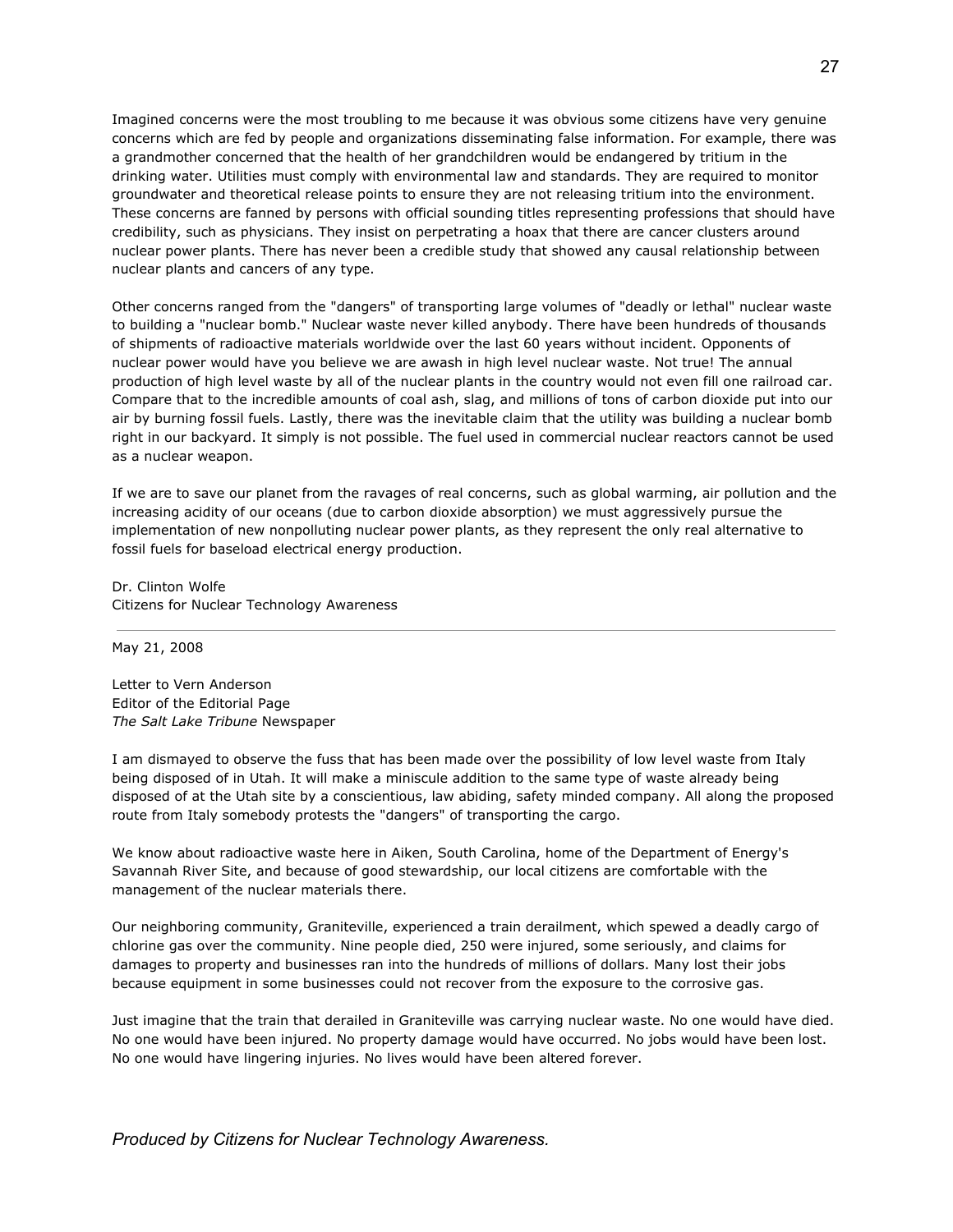No fatalities or serious injuries have ever been caused by the hundreds of thousands of nuclear material shipments around the world, yet many blanch at the thought of radioactive materials on our highways and our rail systems. Radiation doses to the public and any hypothetical health effects from such shipments are too infinitesimally small to credibly estimate.

The next time you are on the interstate dodging tankers carrying chlorine or gasoline, or ammonia, or concentrated nitric or sulfuric acid, snuggle up to the truck with the yellow sign with the magenta trefoil that says "radioactive material." It is a whole lot safer than the others.

Dr. Clinton Wolfe Executive Director Citizens for Nuclear Technology Awareness

May 20, 2008

# Letter to The Editor *Scientific American* **Re: Rethinking Nuclear Fuel Recycling**

In his article in your May issue F.J. von Hipple made two arguments that demand at least a reexamination if not outright rebuttal. First, he makes the point that recycling is expensive, perhaps \$50B to process the 62,000 tons of fuel currently in interim storage, but destined for Yucca Mountain. This inventory would almost fill the repository. No credit is given to recycling for avoiding the cost of multiple Yucca Mountains which will be necessary to handle the used fuel if we build the number of nuclear power plants that we need. Those costs make recycling cost effective.

Secondly, he makes the point that plutonium separated during recycling might fall into the wrong hands. This is not a given as we have made plutonium in this country for 60 years and kept it safe. Additionally, not all recycle schemes produce pure plutonium.

The Department of Energy's GNEP concept may need some work, but it is a step in the right direction. A recycling plant co-located with a power reactor and a fast burner makes a lot of sense. The material would never leave the site except when the final waste products are shipped out to either Yucca or to the Waste Isolation Pilot Plant (a facility in New Mexico currently receiving defense transuranic waste) where they would occupy much less volume than the used fuel. These two repositories could handle our nuclear high level wastes for hundreds of years if we recycle.

Lastly, if we want to help make the international nuclear rules, we need to be in the game.

Clinton R. Wolfe, Ph.D. Executive Director Citizens for Nuclear Technology Awareness

March 23, 2008

Guest Editorial *The Augusta Chronicle* **The Nuclear Power Renaissance**

There is no doubt that a renaissance of nuclear power is underway in the U.S. and around the world. The U.S. Nuclear Regulatory Commission, which licenses and regulates commercial nuclear activities, has received expressions of interest for building 32 new reactors. They have received four license applications for combined construction and operation, and several utilities have submitted Early Site Permits, including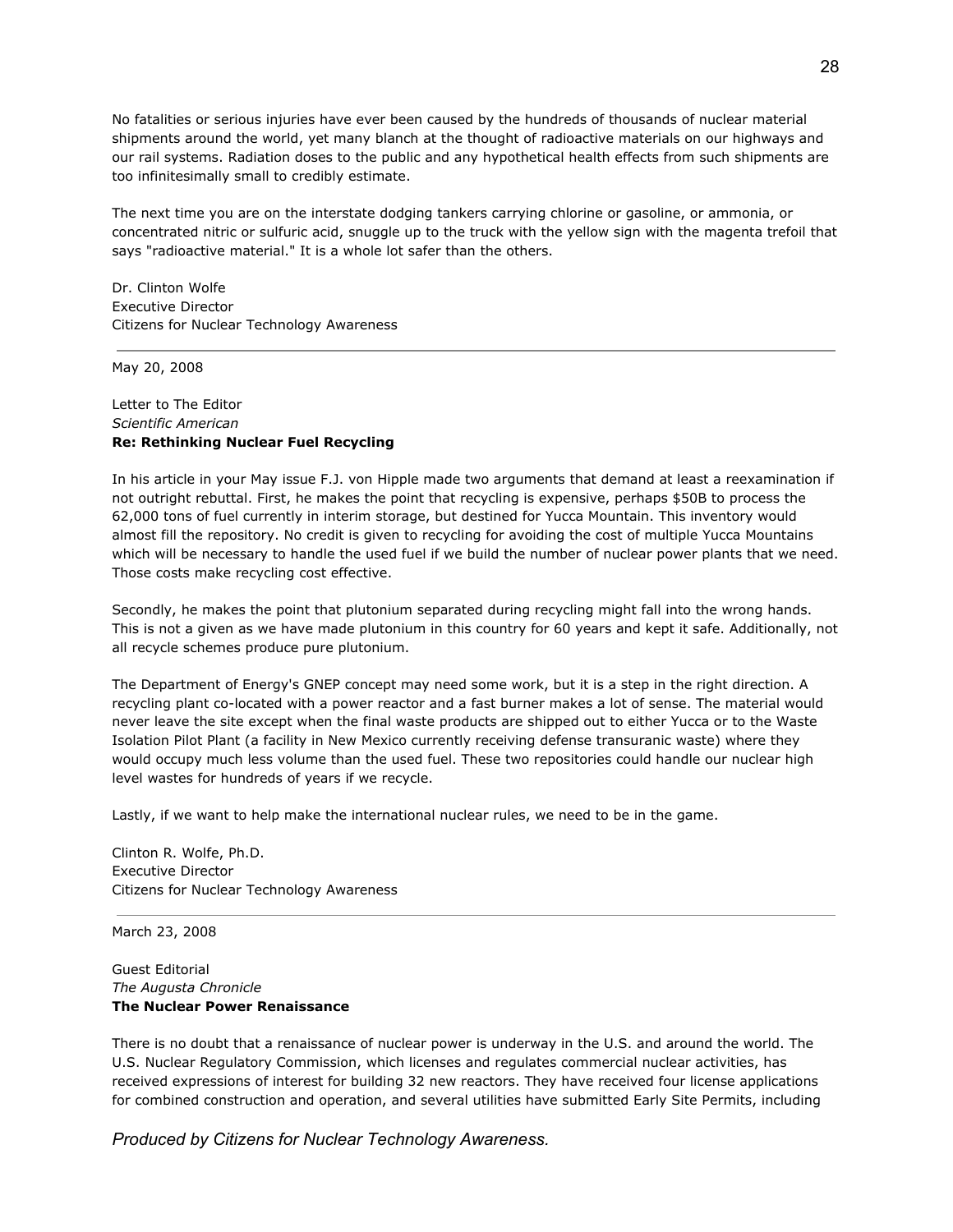Southern Nuclear (Georgia Power) and Duke Power. Many other countries are building new reactors or plan to do so, including Canada, Brazil, England, France, Bulgaria, Ukraine, Finland, Russia, China, Japan, South Korea, and many others.

The reason is clear. People have become aware that for several decades, nuclear power has had an incredibly good record of safety, environmental protection, and low costs, and everyone wants a way to produce electricity that does not pollute. A wise person once said, "Facts are stubborn things". Here are some pertinent facts.

**Safety** - No one has died from the radiation from power reactors, spent fuel, or radioactive waste except for the Chernobyl accident which could not happen any where else, yet the only competitors of nuclear power, coal and natural gas, each cause several thousand deaths each year, worldwide, from coal mining accidents and gas explosions and fires. In addition, The Center for Disease Control and Prevention has estimated that 30,000 people die prematurely each year in the U.S. from the emissions of coal-powered plants. Nuclear is safer by a huge margin, and the next generation of nuclear plants, already designed and being built, will be even safer.

**Environment** - The outstanding environmental record of nuclear power plants is becoming legendary. They have no emissions that make acid rain, smog, global warming, ozone depletion, or heavy metal pollution. For these reasons, many professional environmentalists and ecologists support nuclear power. A partial list includes: Dr. Patrick Moore, founder and past President of Greenpeace, Stewart Brand, founder of the Whole Earth Catalogue, James Lovelock, considered the founder of the environmental movement, Anglican Bishop Hugh Montefiore, Friends of the Earth, and Jonathan Lash, President of the World Resources Institute. And, Environmentalists for Nuclear Power, a worldwide organization, has several thousand members.

Global warming is indeed occurring, and the principal human contributor is carbon dioxide released into the atmosphere from the burning of trees, coal, oil, and gas. Fortunately, we can do something about that without reducing our standard of living by going to nuclear production of electricity and using hydrogen for transportation. It is likely that the cheapest way to make hydrogen will be in nuclear plants.

**Cost** - The operating cost for making electricity in nuclear plants is lower than any of its competitors; in 2006, nuclear plant operating cost in the U.S. averaged 1.72 cents per kilowatt-hour, coal 2.37, natural gas 6.75 and oil 9.63. Since then, the cost advantage of nuclear over coal has grown in part because coal plants are spending money to reduce their emissions. If construction costs are included, nuclear is already competitive, and is expected to gain an advantage as the price of new nuclear plants comes down, and the cost and time to get licenses is reduced.

**Public support** - Americans have become aware of these advantages, and are supportive of nuclear power. Several national polls show that 68 to 70% of adult Americans support building more to meet our growing need for electricity. Support among people living near existing nuclear plants is 87%, and among college graduates with a technical degree, 85%.

In spite of this, a small minority of anti-nuclear zealots are mobilized to oppose all things nuclear. For example, they claim that even a tiny amount of radiation is dangerous. If that were true we would all be dead from the 370 millirem annual "background" radiation that we all receive, without harm, from natural sources plus medical and dental x-rays. There is no evidence that our background radiation is harmful.

The anti-nuclear community also exaggerates the problem of used nuclear fuel. When nuclear fuel is removed from a reactor, it is stored in cooling ponds at the reactor site until its radioactivity had decayed enough to be stored dry at the site in large shielded casks on concrete pads. These operations are quite safe, and well protected from terrorist attack.

Ultimately, used fuel will be recycled. That will do several important things - recover the remaining 95% of the energy value that is still there, greatly reduce the radioactivity in the final waste, and allow all of the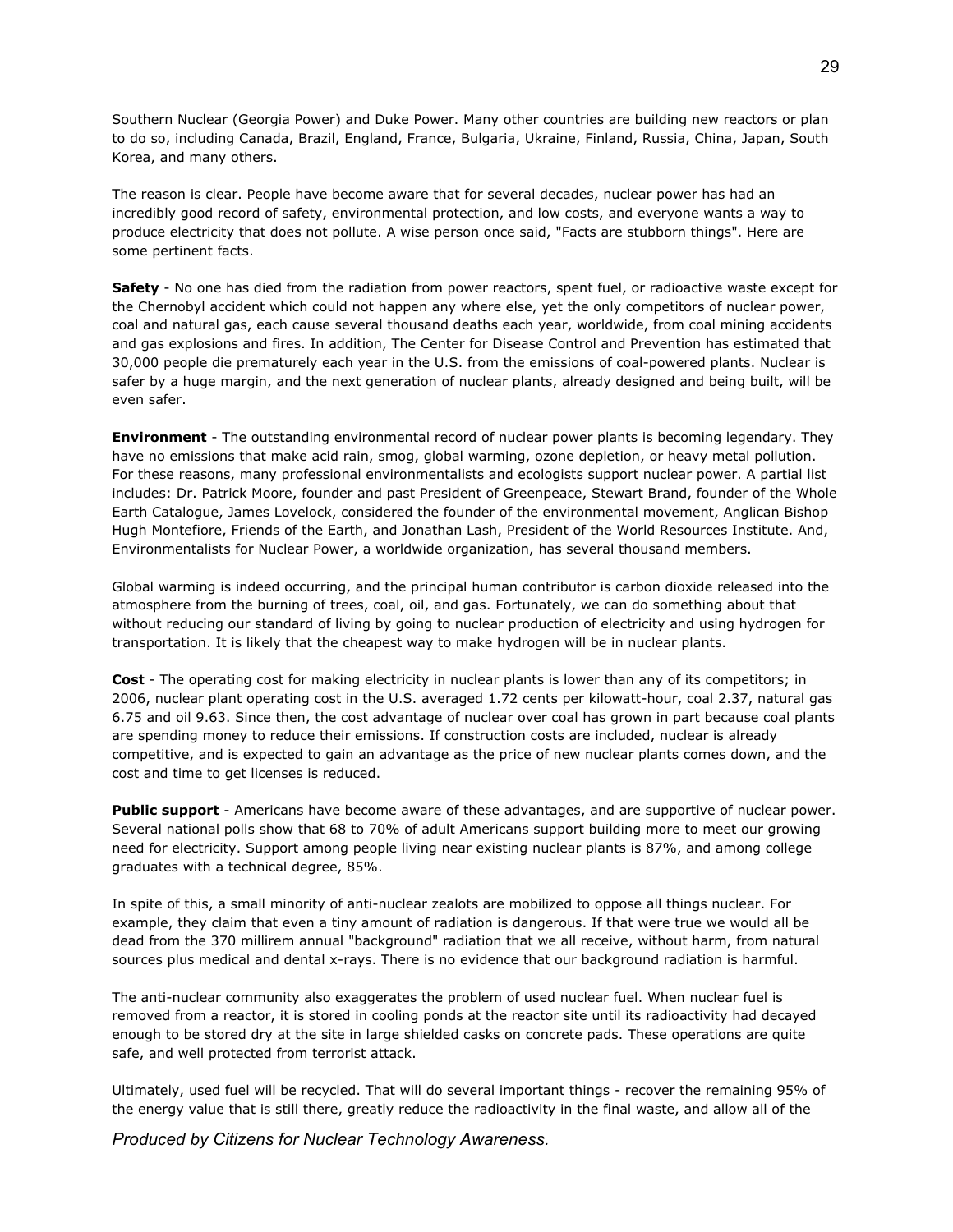waste for the next 100 years, or longer, to be disposed of in Yucca Mountain. The cost of disposing of the waste will be greatly reduced. Yucca Mountain geologic repository will be opened eventually, but there is no urgency to do so.

Anti-nukes incorrectly claim, based on a couple of epidemiological studies, that people living near nuclear plants have an increased risk of developing leukemia. The incidence of leukemia varies widely with location. When a location with high incidence happens to be near a nuclear plant the anti-nukes say "Ahah! The nuclear plant did it!" This ignores the hundred of independent and scholarly studies that have concluded the opposite.

The nuclear renaissance is real. It is already occurring. And, folks who want cheap electricity and a clean environment are happy about that.

Dr. Susan Wood, Board Chair Mal McKibben, Consultant Citizens for Nuclear Technology Awareness

February 7, 2008

Letter to the Editor *The State* Newspaper

Your guest editorial Tuesday, February 5 entitled "Nuclear misplaced among renewables" took issue with the inclusion of nuclear energy in the definition of "renewable" energy for purposes of the "Plan for State Energy Policy" in the "South Carolina Energy Efficiency Act." Two of the purposes of that plan are (1) "ensure access to energy supplies at the lowest practical environmental and economic cost" and (2) "ensure long-term access to adequate reliable energy supplies." Nuclear energy is the only source that can meet these criteria.

The editorial says that uranium is a finite resource that we import from outside South Carolina at significant cost. The fact is that the cost of producing energy per kilowatt hour is less with nuclear energy than with any other energy source and there is enough uranium in the world to last several hundred years.

The claim that solar, wind and geothermal energy are nearly free of environmental impacts also demands clarification. It takes approximately 50 square miles of solar panels to generate 1000 MW of energy, which is generated in a nuclear power plant on less than 1/3 of a square mile of land. Approximately 200 square miles are required for wind generation of 1000 MW, and thousands of square miles of biomass are required to produce 1000 MW of electricity. In addition, the production of solar panels involves the use of extremely toxic materials that must be discarded in a carefully regulated manner.

The claim is made that no one considers nuclear to be a renewable source. That is not true. The pursuit of breeder reactors promised nearly inexhaustible energy and, as far back as 1983, the noted Professor B. L. Cohen at the University of Pittsburgh published an article in the *American Journal of Physics* entitled "Breeder reactors: A renewable energy source." The prestigious American Nuclear Society (ANS) published a position statement in 2005 entitled "Fast Reactor Technology: A Path to Long-Term Energy Sustainability." In 2005 the ANS supported President Bush's contention that nuclear belongs among the renewable sources of energy.

South Carolina is to be commended for including nuclear power in its definition of renewable energy sources. Other renewables can meet only a very small percentage of energy needs. Our organization supports the use of all forms of renewable energy in the niche markets for which they are best suited, and we support incentives for the development of renewable energy sources; however, we object to spending taxpayer money in a disproportionate manner compared to nuclear when the latter is clearly the only alternative for displacing fossil fuels for the generation of baseload electrical power.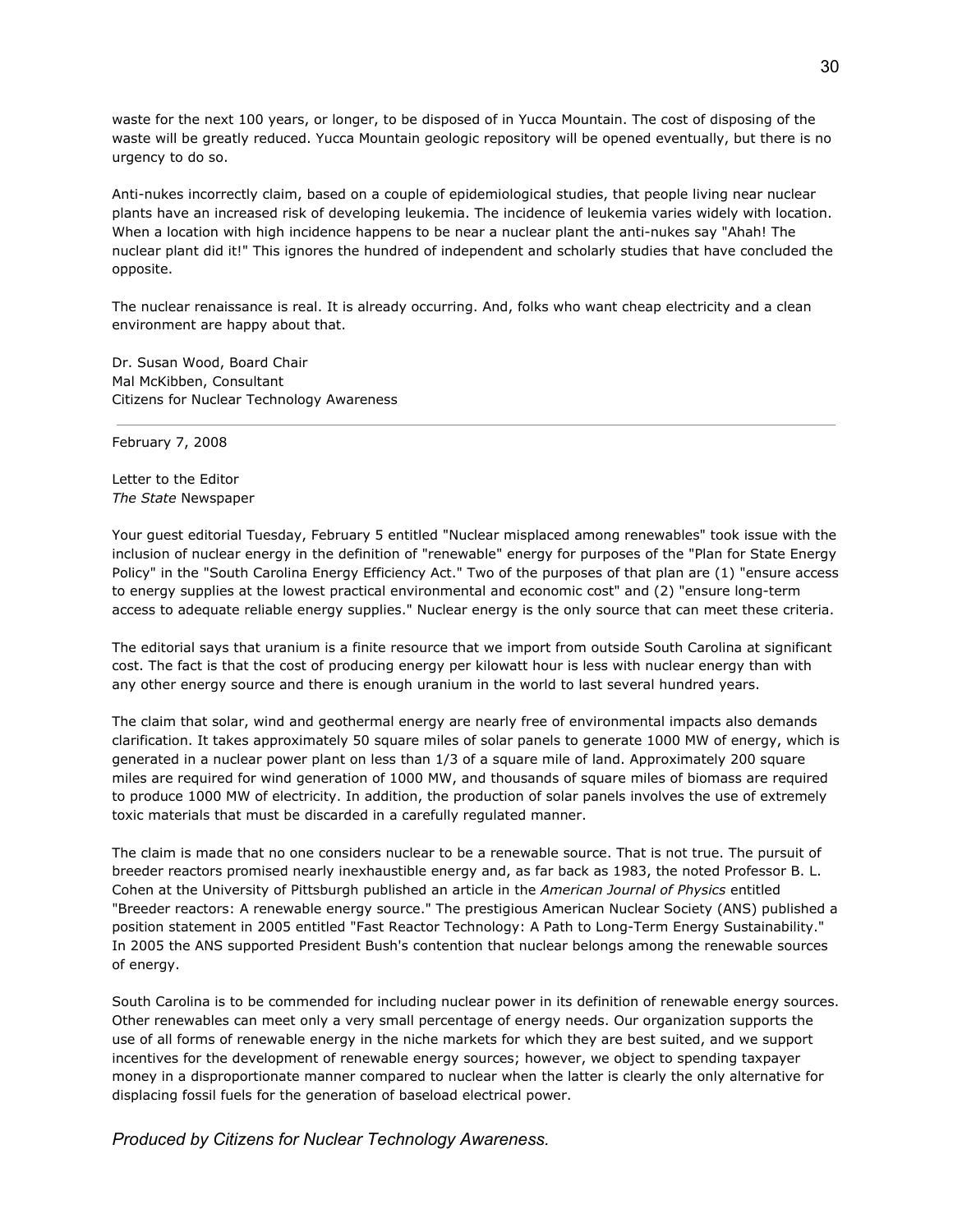Clinton R. Wolfe, Ph.D. Executive Director Citizens for Nuclear Technology Awareness

February 1, 2008

Letter to the Editor *USA Today*

There are many ways to deal with spent nuclear fuel that are technically acceptable. Sending it to Yucca Mountain is a very workable solution except that some Nevadans do not want it. Never mind that the Nevada Test Site (home of Yucca Mountain) has experienced more nuclear testing than any place on earth. In the meantime, the American taxpayer is paying fines to the utilities because Yucca is not available.

Used fuel is a valuable resource because it retains 95% of the energy value in the original fuel and is reprocessed to recover that energy in England, China, Russia, France, and Japan. So a second way to deal with it is to reprocess, which requires some investment, but is less expensive than spending \$500M annually and still not getting Yucca operational. The waste from reprocesssing has a much shorter half life than spent fuel, occupies much less volume, and enables a facility such as Yucca to accommodate many more years of power generation than the original design basis assumed.

Also, waste from reprocessing could be containerized like that being sent to the Waste Isolation Pilot Plant (WIPP) and disposed of in that facility. The New Mexicans have been very supportive of their WIPP. This facility has operated successfully for several years and has been an economic boon to the Carlsbad area.

It is easy to find technical, but not political, solutions. Hopefully, we can generate the support required to move this issue off dead center and down the track of resolution. Our future depends upon it.

Clinton R. Wolfe, Ph.D. Executive Director Citizens for Nuclear Technology Awareness

September 21, 2007

Letter to Warren Bolton *The State*

There has been a great deal of controversy - and misinformation -- about government loan guarantees for new nuclear power plants. Unfortunately, this has thrown a gigantic roadblock in the way of efforts to move ahead with construction of nuclear reactors that are vitally needed.

The Energy Policy Act, which Congress approved in 2005, is supposed to provide guarantees for loans to fund new nuclear plants and other "innovative" clean-energy technologies, with the goal of reducing greenhouse-gas emissions. What is at issue is whether the funding will be approved.

The loan guarantee program is designed to be self-financing, with banks responsible for underwriting the cost to the government of providing the credit support. There would be no cost to the taxpayer.

The loan guarantees will allow new nuclear plants into the market quicker than would otherwise be the case. The guarantees will enable companies to lower financing costs for construction, thereby reducing their cost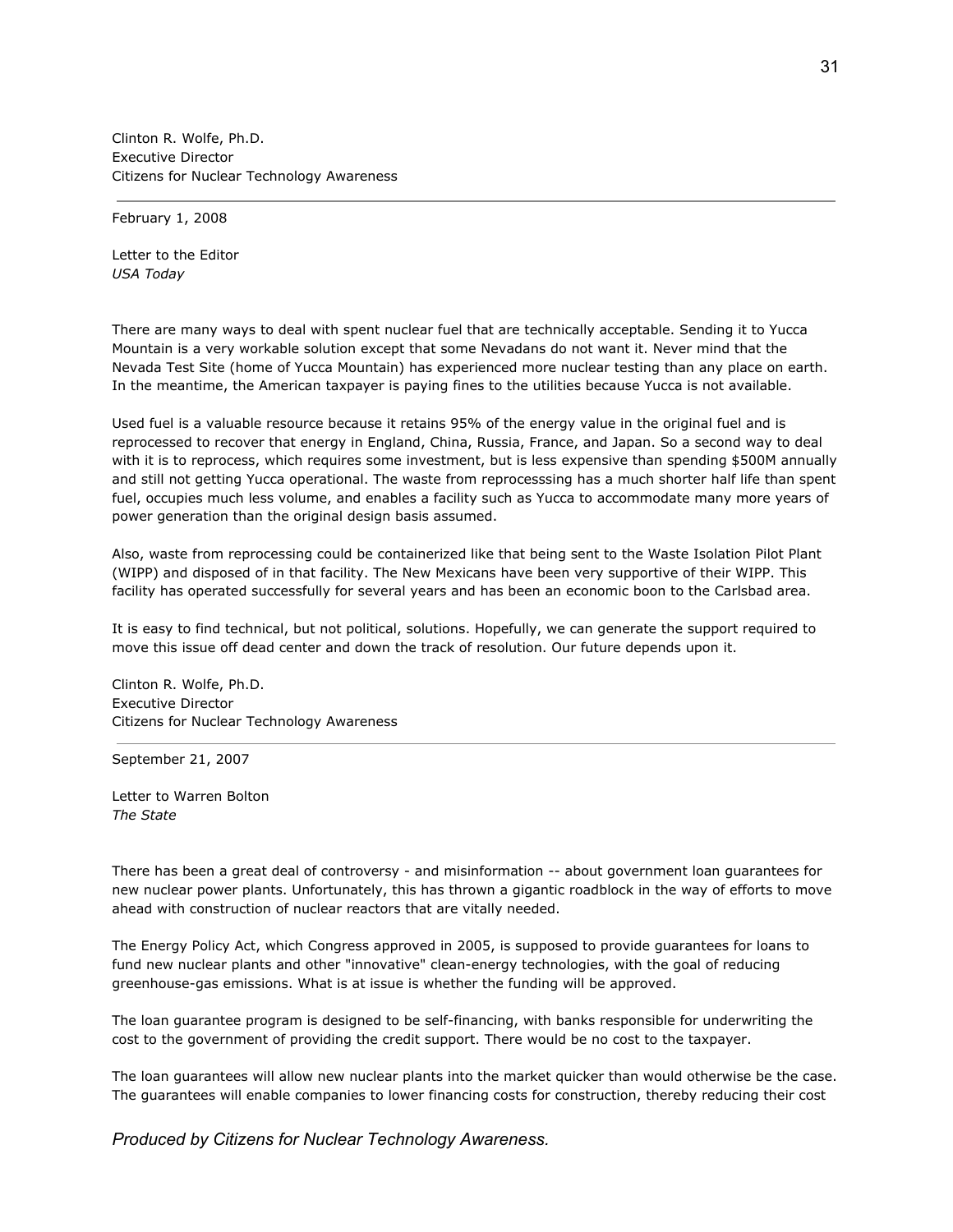of capital. Thus, consumers' cost of electricity would be substantially less. Over its full commercial life, the life-cycle price of power from a new nuclear plant could be reduced from 8-11 cents per kilowatt hour to 6-7.5 cents per kilowatt hour, cutting the cost of electricity by about one-third.

Companies are preparing to invest in a new generation of nuclear power plants, which will cost \$4 or \$5 billion each. This amount is very large relative to the size of the companies making the investments. So without loan guarantees for new plants, some companies may be unable to secure the financing necessary.

Contrary to claims of some critics, the size of loan guarantees would not be indeterminate. They are limited by amounts Congress provides from one year to the next. The money must be available before any loan can be guaranteed and total guarantees cannot exceed fund balances.

Nuclear plants must compete for loan guarantees with other innovative technologies such as those for capturing and sequestering carbon dioxide emissions from coal plants, coal to liquids projects, advanced designs for fuel-efficient vehicles, and technology to produce ethanol from switch grass and other cellulosic sources.

Meanwhile, the climate for nuclear power construction is improving. Sixteen companies are gearing up to file license applications with the Nuclear Regulatory Commission to build as many as 35 new nuclear plants and do it in the near term. We will need at least this many nuclear plants by 2030 if we have any hope of addressing global warming and enhancing our nation's energy security.

We urge our congress to approve these loan guarantees promptly.

Mal McKibben Executive Director Citizens for Nuclear Technology Awareness

September 5, 2007

Op-Ed Item *The Spartanburg Herald* Spartanburg SC

Some newspapers, elected officials, and anti-nuclear activists in South Carolina are determined to close the Chem Nuclear low-level waste repository in Barnwell County. Sadly those efforts have relied on misinformation and baseless fear. It is time to step-back and examine factual benefits and costs.

First, the facility has provided essential services to the nation for 36 years, disposing of low-level waste from universities, hospitals, and utilities. It has been monitored and regulated by the South Carolina Department of Health and Environmental Control (DHEC).

There have been two major independent appraisals of their practices, one by the Nuclear Regulatory Commission and another by "Blue Ribbon" committee appointed by DHEC. Here are some highlights of those appraisals.

- There has never been an environmental release above regulatory limits.
- Many hundreds of samples taken from onsite and offsite wells have never found a concentration of radioactivity that could exceed DHEC or EPA drinking water standards in any public drinking water.
- Monitoring airborne radioactivity has always shown that it is simply too low to be of significance. In fact, it is so low that it cannot even be detected.
- The safety record on the Chem-Nuclear site has been outstanding, with very low worker radiation doses, and no lost-time accidents for the past 13 years.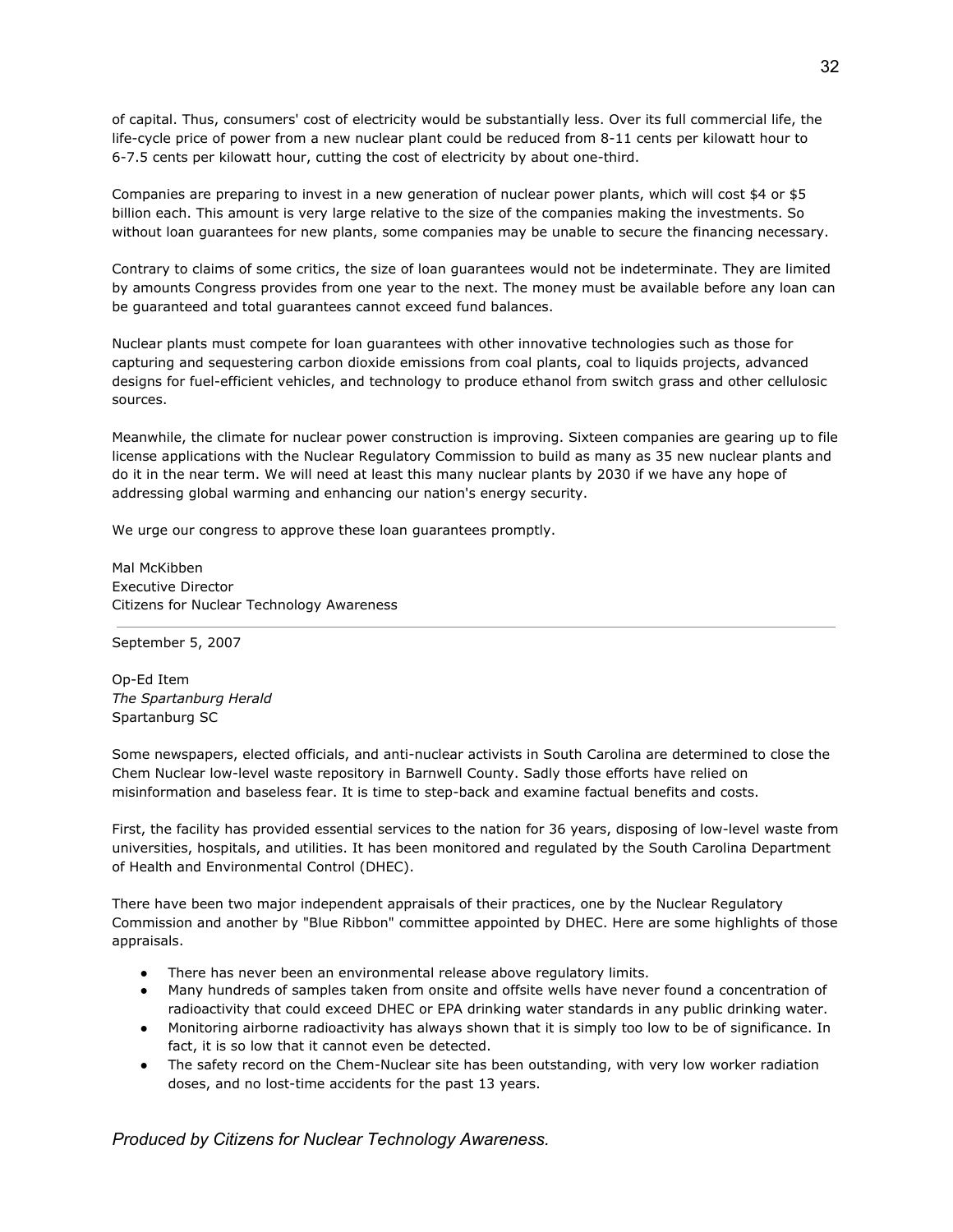- The NRC report specifically said "... the facility will have no appreciable effects on air quality", and "The potential for contamination of local streams ... is highly unlikely", and "... any potential accident postulated ... will not result in significant damage to the environment."
- The blue ribbon committee concluded that "... the Barnwell Facility poses a minimal risk to either the public or the environment at the present time as well as into the long-term future." Their only recommendation was to remove some unnecessary "conservatism in ... calculations, such as not taking into account the decay rate of tritium" in transit underground.
- In the late 1970s, tritium (a radioactive isotope of hydrogen) was detected in shallow groundwater beneath the site. Considerable effort was expended to prevent future tritium migration by improved placement designs. More recent samples taken at the point of compliance, where groundwater leaves the Chem-Nuclear site and enters the Savannah River Site (SRS) in Mary's Branch, showed that that the concentration of tritium is so low that if a hypothetical (non-existent) person at that location drank two liters (about a quart) of that water every day for a year he (or she) would get an insignificant radiation dose of 5.7 millirem. Mathematical modeling based on trench samples indicated the maximum possible future (hypothetical) dose at the compliance point could be no higher than 13 millirem.

That's about what a person gets from a couple of chest x-rays. The DHEC limit at that point is 25 millirem. For comparison, the average person in the U.S. receive about 370 millirem from all sources. This 25-millirem limit is somewhat silly since there is no public access to the water until it eventually enters the Savannah River. The radioactivity in the Chem-Nuclear discharge is diluted by a factor of about three as it enters Mary's Branch, and is diluted further, probably by a factor of six to ten, when Mary's Branch enters Lower Three Runs creek. That water then enters the Savannah River. In the river, it is further diluted by a factor of thousands. The bottom line here is that there is certainly nothing for anyone downstream to worry about, as the NRC report had already pointed out.

It is obvious that these facts contradict some of the opinions expressed recently in editorials, statements by some elected officials, and anti-nuclear activists.

The Barnwell facility is highly regulated by well-qualified experts. An onsite DHEC inspector closely monitors all activities and inspects and approves every incoming waste shipment. If a shipment does not meet requirements, it goes back where it came from. DHEC examines all survey data collected by Chem-Nuclear and independently analyzes samples to confirm the Chem-Nuclear data.

Over the years, the site has implemented a number of improvements. The design of the trenches where waste is buried, the use of polyethylene high integrity containers, concrete disposal vaults, and engineered trench closures have greatly reduced the potential for significant amounts of radioactivity to reach the groundwater. The trenches were sloped to the side and along its length with a monitored collection sump should any water be present. The engineered cap that covers the trench for closure has five layers, including a geosynthetic clay layer and a high-density polyethylene layer. The cap is very well designed to eliminate surface water intrusion after closure.

The economic value of the facility has been questioned. Barnwell County gets almost 3 million dollars, which is about 16% of their county budget. The site has 51 employees who take home about \$4 million in salary and benefits, which is well above Barnwell's average. Barnwell County benefits even more because many of the site's procurement dollars are spent there, and there are Barnwell businesses that perform work for the site. In addition, this year the state will receive over \$11 million that goes directly in the state's education budget.

Nearly all articles and editorials used the word "dump" to describe the facility. That clearly indicates a bias because "dump" is a pejorative word, deliberately used create a negative impression .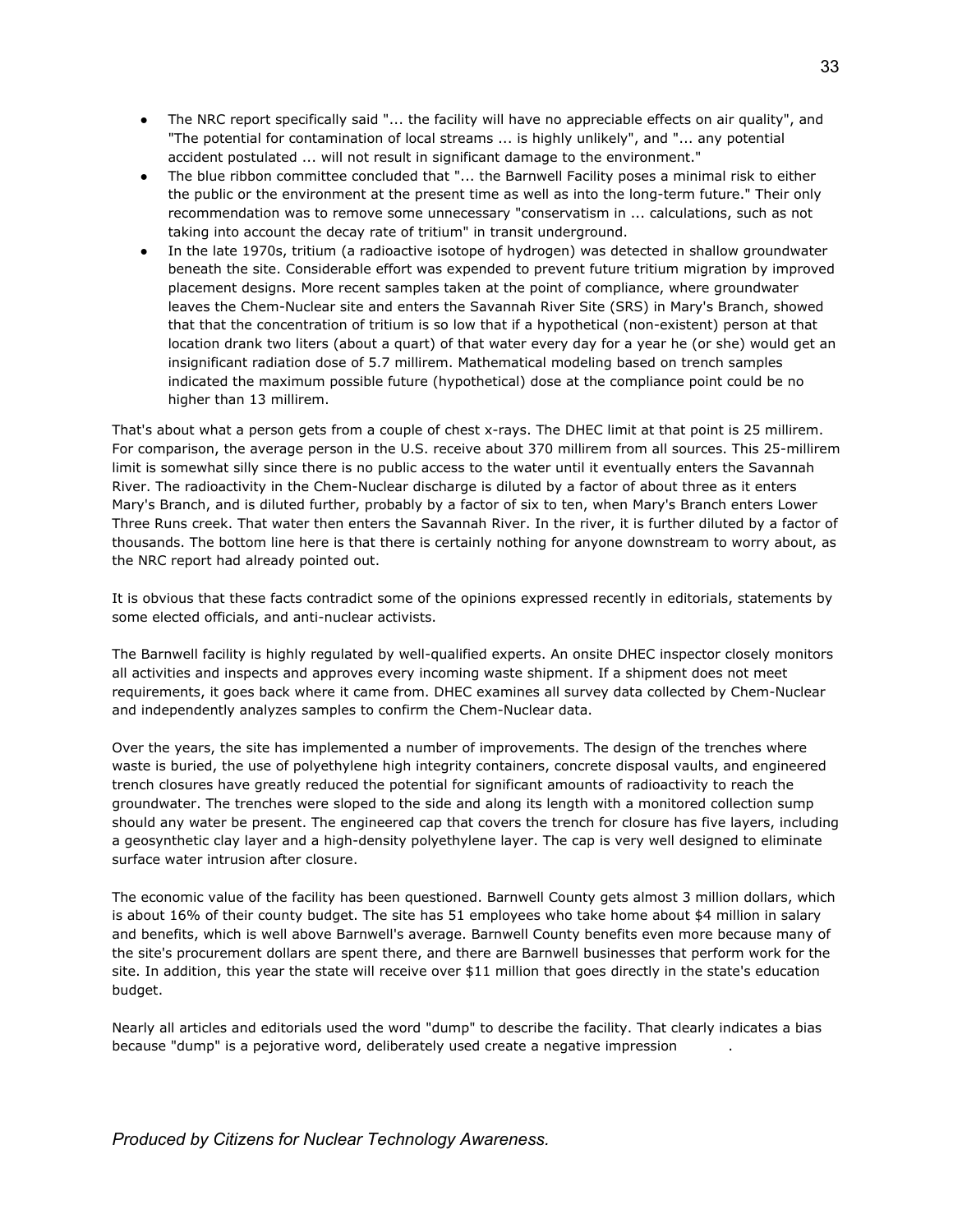Fears that South Carolina could become the nation's "dump" for low-level waste are without merit. In 2005, Chem-Nuclear received only 2/10 of 1% of the total low-level waste that was disposed of in the United States.

In summary, the Chem-Nuclear low-level waste repository meets a vital national need for safe disposal of low-level wastes from hospitals, universities, commercial businesses, and nuclear power plants, and in doing so it provides valuable economic benefits to the area. There is simply no reason to shut this facility down or restrict its operation.

Dr. Susan Wood, Chairperson Mal McKibben, Executive Director Citizens for Nuclear Technology Awareness

August 27, 2007

Letter to the Editor *The Aiken Standard*, Aiken SC *The State*, Columbia SC *The Island Packet*, Hilton Head Island SC

An article was printed August 20 in the *Aiken Standard*, implying some dire threat from tritium found in groundwater beneath the Chem-Nuclear low-level waste disposal site. It was very misleading. The article was based on a long and very misleading article by Sammy Fretwell in *The State* newspaper August 19.

What was not stated was that the article contained nothing new even though that was implied. The situation that caused the tritium to be in ground water under the site happened thirty years ago and was corrected. All information regarding tritium has been well known to SCDHEC and anyone interested for all of that time. No new leaks are believed to have occurred.

That contaminated water does not flow toward local wells or drinking water supplies. As it flows, quite slowly, through the site it is greatly diluted. It flows out the east side of the site into Mary's Branch. At that point, it does not exceed drinking water standards. In fact, if someone could drink a liter of water every day at that point (they can't) the radiation exposure would be only 20% of the safe limit. There is no public access until it eventually enters the Savannah River where the tritium concentration is far below drinking water standards.

There is no threat here and nothing new.

Mal McKibben Executive Director , CNTA

August 6, 2007

Letter to the Editor *The New York Times* New York, New York

Your 8/3/07 article titled "Building Starts on Plant to Convert Plutonium" on the construction of the Mixed Oxide (MOX) Fuel Fabrication Facility was appreciated.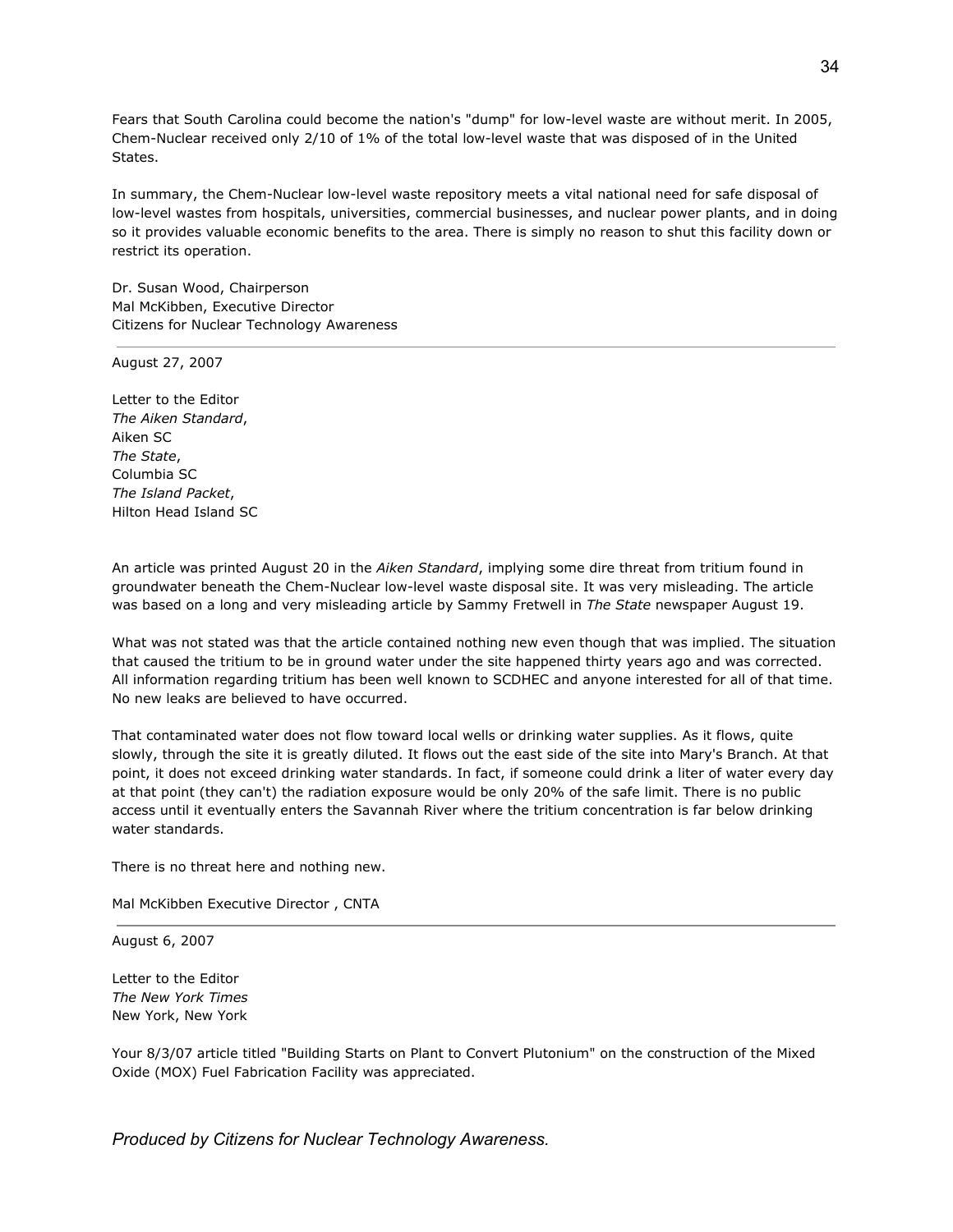This has a long history. The first President Bush recognized that a thoughtful decision would be needed on how to dispose of tons of weapons-grade plutonium if his START initiatives were successful. National Security Advisor Brent Scowcroft asked the National Academy of Sciences (NAS) to identify best options. Two NAS committees wrote reports concluding that fissioning (burning) the plutonium by using it as fuel in commercial reactors would be a good way to do it. DOE then created committees to assess options, and they chose the MOX option.

Most opposition has come from people and organizations with long histories of opposing nearly everything nuclear. Most legitimate organizations that are concerned about the proliferation of nuclear weapons support it as a genuine "swords into plowshares" program.

J. Malvyn McKibben Executive Director Citizens for Nuclear Technology Awareness

August 4, 2007

Letter to the Editor *The Augusta Chronicle* Augusta, Georgia

# **Don't buy those nuclear scare tactics**

A recent news report ("Cancer rate near Vogtle questioned," June 21) and a letter to the editor ("Report highlights nuclear dangers," June 25) have attacked Georgia Power's plans to build two more reactors at Plant Vogtle, near Waynesboro. The charges leveled in both attacks, by long-time anti-nuclear zealots, are at best misleading.

One report said cancer rates around Burke County have increased since Plant Vogtle began operation, implying that Plant Vogtle was the cause. Hundreds of studies around the world, and dozens around Savannah River Site, have shown that nuclear plants do not contribute to illnesses, especially cancer. To suggest otherwise is highly irresponsible.

The other said that low levels of radiation, specifically from plants such as Plant Vogtle, are harmful to health. This is a subject that has been studied intensely for more than 50 years. We know very well that radiation doses above 10,000 millirem can have harmful effects. We all get about 370 millirem of radiation annually from background environment, and that causes us no harm at all. If you lived directly outside the fence at Plant Vogtle, you might get an additional 1 to 5 millirem a year, which would be insignificant.

The anti-nuclear zealots try to frighten people with their scares du jour, but facts are facts. There is no threat here.

Mal McKibben Executive Director Citizens for Nuclear Technology Awareness

July 5, 2007

Letter to the Editor *The Idaho Statesman* Boise, Idaho

The letter in the July 4 issue on nuclear power by Audra Green and Doug Paddock appears to be deliberately misleading.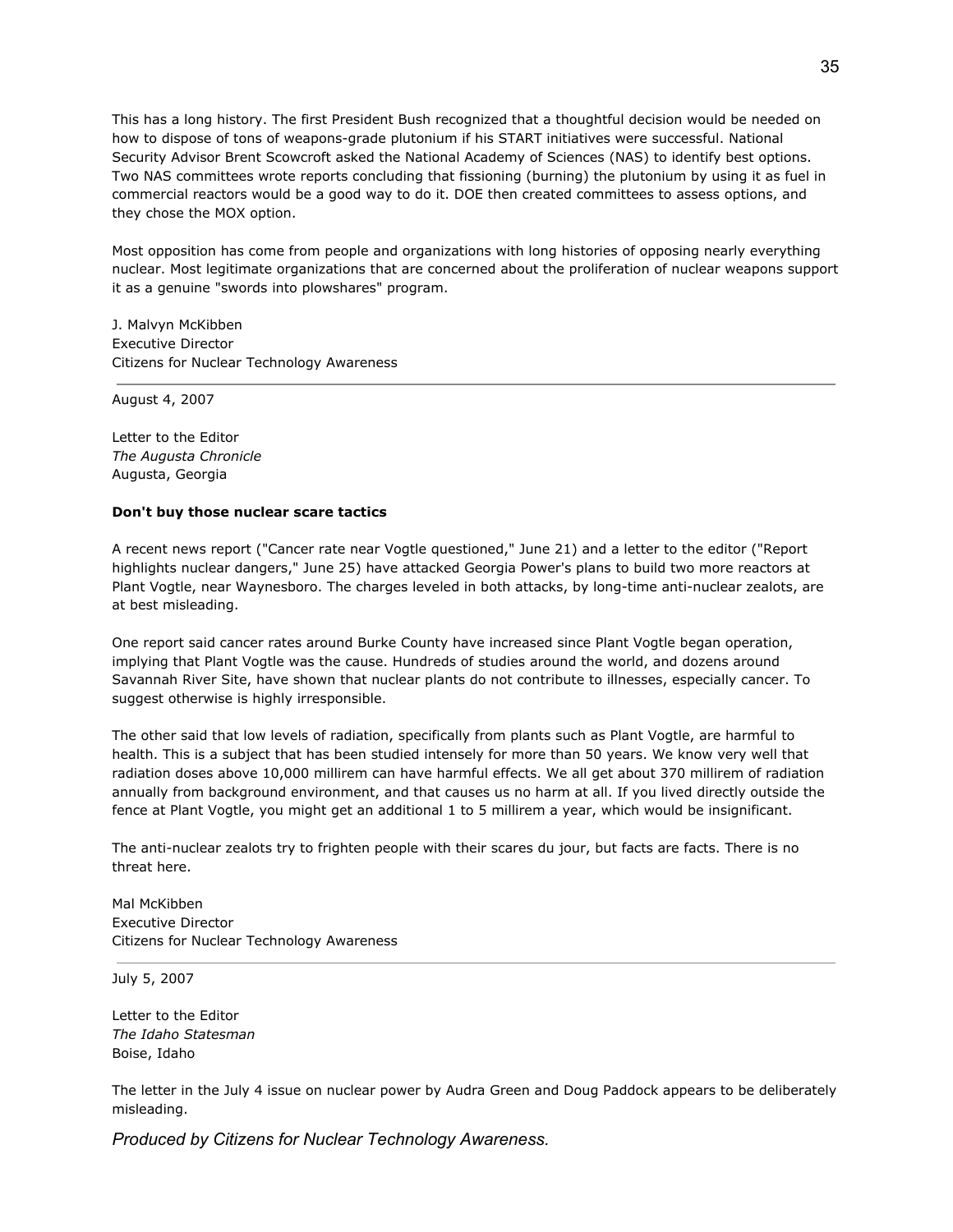Nuclear uses "vast amounts of water"? They give the example of Georgia's Plant Vogtle "which uses 64 million gallons of water." That's what is taken out of the river. Most of that is put back in after it is cooled. The net loss to the river is only the amount that goes into the atmosphere as vapor.

The only ways to supply the base-load electricity for the nation's growth and quality of life are nuclear, coal, and natural gas. Of these, nuclear is the cleanest, safest, and cheapest. Wind, solar, and geothermal will be used, but those can only supply niche markets. Their letter also says, incorrectly, that ".....nuclear energy produces vast amounts of hazardous and highly radioactive material". Coal plants release their waste heavy metals, carbon dioxide, and more radioactivity than nuclear directly to the environment. Nuclear contains theirs. Nuclear waste has never injured or killed anyone, but coal plant releases cause about 10,000 premature deaths per year according to the Centers for Disease Control, and another 5,000 to 8,000 people die every year worldwide from coal mining accidents and also from natural gas fires and explosions.

Mal McKibben Executive Director Citizens for Nuclear Technology Awareness

March 26, 2007

*The State* Newspaper Columbia, South Carolina

### **Guest Editorial: Chem-Nuclear**

In 2000, South Carolina enacted Act 357 prohibiting Chem-Nuclear's low-level waste repository in Barnwell from receiving waste from states other than New Jersey and Connecticut after July 1, 2008. At that time, the state joined with those two states to form the Atlantic Compact for low-level radioactive waste disposal.

Recently, however, a bill was submitted that would allow the repository to continue receiving low-level waste from other states for 15 more years. This proposal has generated letters, editorials, and speeches in opposition. Sadly, nearly all of this opposition has been based on groundless fears, and presented with great emotion and exaggeration. For just one example, nearly all used the word "dump" to describe the facility. That clearly indicates a bias because "dump" is a pejorative word, deliberately used create a negative impression.

We write to contribute factual and objective information to the public discussion. Our organization, Citizens for Nuclear Technology Awareness (CNTA), is the nation's largest independent, citizen-based nuclear education group.

To begin, we should examine the site's performance over the past 36 years. We don't have to guess about it because there is a massive amount of data, not just from Chem-Nuclear documents, but also from their regulator, South Carolina's Department of Health and Environmental Control (DHEC), and from two very large independent and expert appraisals, one by the Nuclear Regulatory Commission (NRC) and another by a prestigious "Blue Ribbon" committee appointed by DHEC. Here are some highlights.

- There has never been an environmental release above regulatory limits.
- Many hundreds of samples taken from offsite wells have never found a concentration of radioactivity that could exceed DHEC or EPA drinking water standards in any public drinking water.
- Monitoring airborne radioactivity has always shown that it is simply too low to be of significance. In fact, it is so low that it cannot even be detected.
- The safety record on the Chem-Nuclear site has been outstanding, with very low worker radiation doses, and no lost-time accidents for the past 13 years.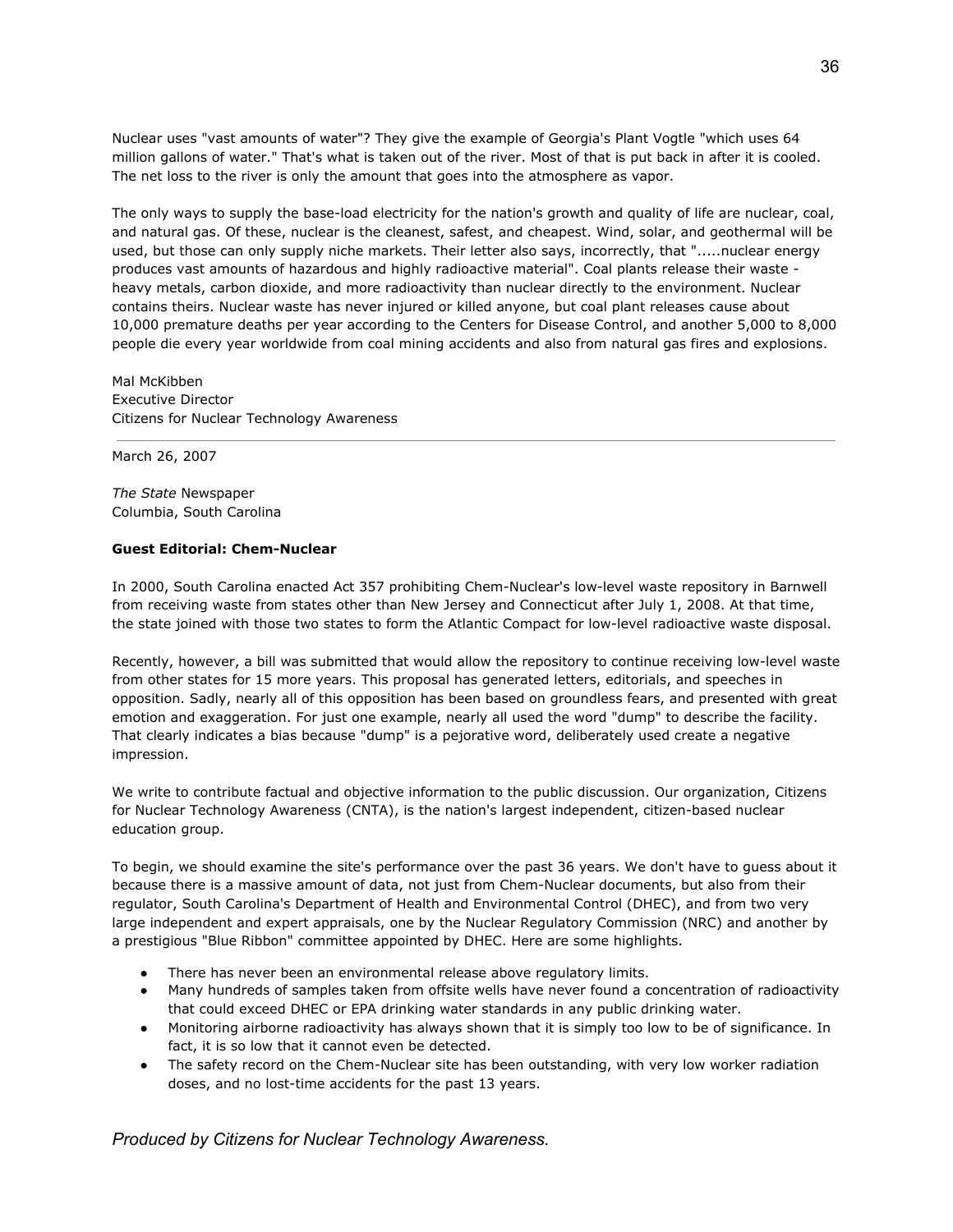- The NRC report specifically said "... the facility will have no appreciable effects on air quality." and "The potential for contamination of local streams ... is highly unlikely." and "... any potential accident postulated ... will not result in significant damage to the environment."
- The blue ribbon committee concluded that "... the Barnwell Facility poses a minimal risk to either the public or the environment at the present time as well as into the long-term future." Their only recommendation was to remove some unnecessary "conservatism in ... calculations, such as not taking into account the decay rate of tritium" in transit underground.

In the late 1970s, tritium (a radioactive isotope of hydrogen) was detected in shallow groundwater beneath the site. Considerable effort has been expanded to prevent future tritium migration by improved placement designs. More recent samples taken at the point of compliance, where groundwater leaves the Chem-Nuclear site and enters the Savannah River Site (SRS) in Mary's Branch, showed that that the concentration of tritium is so low that if a hypothetical (non-existent) person at location drank two liters (about a quart) of that water every day for a year he (or she) would get an insignificant radiation dose of 5.7 millirem. Mathematical modeling based on trench samples indicated the maximum possible future (hypothetical) dose at the compliance point could be no higher than 13 millirem. That's about what a person gets from a couple of chest x-rays. The DHEC limit at that point is 25 millirem. For comparison, the average person in the U.S. received about 370 millirem from all sources. This 25-millirem limit is somewhat silly since there is no public access to the water until it eventually enters the Savannah River. The radioactivity in the Chem-Nuclear discharge is diluted by a factor of about three as it enters Mary's Branch, and is diluted further, probably by a factor of six to ten, when Mary's Branch enters Lower Three Runs Creek. That water flows into the SRS then enters the Savannah River. In the river, it is further diluted by a factor of thousands. The bottom line here is that there is certainly nothing for anyone downstream to worry about, as the NRC report had already pointed out.

It is obvious that these facts contradict some of the opinions expressed recently in editorials, statements by some elected officials, and by some anti-nuclear activists.

The Barnwell facility is highly regulated by well-qualified experts. An onsite DHEC inspector closely monitors all activities and inspects and approves every incoming waste shipment. If a shipment does not meet requirements, it goes back where it came from. DHEC examines all survey data collected by Chem-Nuclear and independently analyzes samples to confirm the Chem-Nuclear data.

Over the years, the site has implemented a number of improvements. The design of the trenches where waste is buried, the use of polyethylene high integrity containers, concrete disposal vaults, and engineered trench closures have greatly reduced the potential for significant amounts of radioactivity to reach the groundwater. The trenches are sloped to the side and along their length with a monitored collection sump should any water be present. The engineered cap that covers the trench for closure has five layers, including a geosynthetic clay layer and a high-density polyethylene layer. The cap is very well designed to eliminate surface water intrusion after closure.

Some have questioned the economic value of the facility. Barnwell County doesn't agree with that; the almost 3 million dollars per year they get from the facility is about 16% of their county budget. The site's 51 employees don't agree with that either. As a group they take home about \$4 million in salary and benefits, which is well above Barnwell's average. Barnwell County benefits even more because many of the site's procurement dollars are spent there, and there are Barnwell businesses that perform work for the site. In addition, this year the state will receive over \$11 million that goes directly in the state's education budget. I doubt if the State Board of Education considers that an insignificant amount.

Fears that South Carolina could become the nation's "dump" for low-level waste are without merit. In 2005, Chem-Nuclear received only 2/10 of 1% of the total low-level waste that was disposed of in the United States.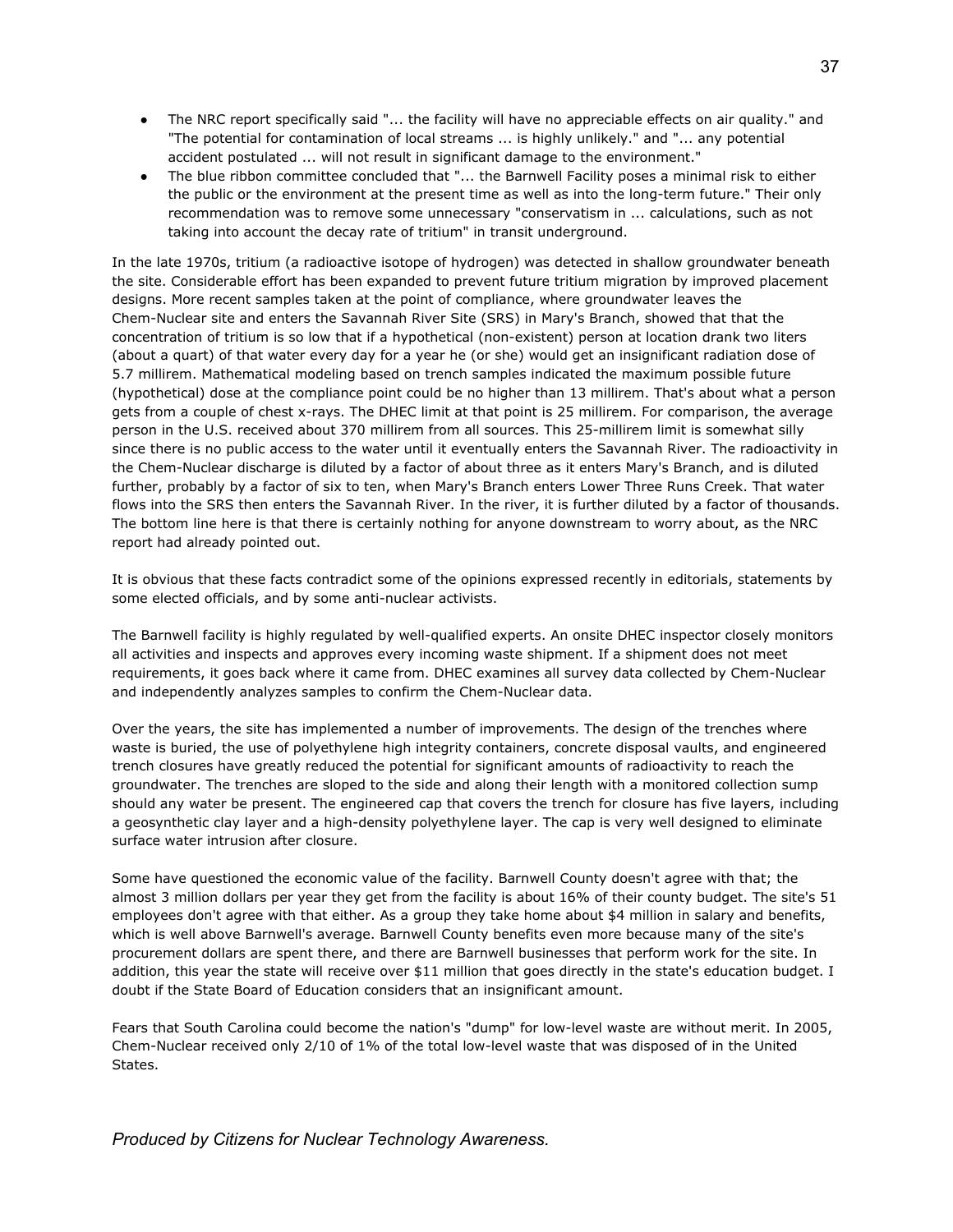In summary, the Chem-Nuclear low-level waste repository meets a vital national need for safe disposal of low-level wastes from hospitals, universities, commercial businesses, and nuclear power plants, and in doing so; it provides valuable economic benefits to the area. There is simply no reason to shut this facility down or restrict its operation.

Dr. Susan Wood, Chairperson James Malvyn McKibben, Executive Director Citizens for Nuclear Technology Awareness

March 23, 2007

Letter to the Editor *The Aiken Standard* Aiken, South Carolina

A couple of days ago the Blue Ridge Environmental Defense League (BREDL) held a press conference and released a report claiming that non-radioactive emission (toluene, oxides of nitrogen, hydrogen sulfide, etc.) were being released from SRS and endangering the health of people who live around the site. They based this on air samples taken in communities around the site.

Their report does not stand up to a scientific examination. It tries to look like a bona-fide scientific report, but it is not. As the old adage goes: "You can't tell a book by its cover."

The total number of samples taken was only five, far too few to be statistically significant. No data is given on the quality control of the analytical methods used. The chemicals that were reported to be found in the samples are very common industrial chemicals that would be detected in any community almost anywhere in the country. And there is no reason to believe that chemicals found in air samples from New Ellenton, Jackson, or Hattieville actually came from SRS.

The air emissions from the stacks at SRS are very carefully measured and reported to SC Department of Health and Environmental Control (DHEC) and in an annual environmental report. These emissions are far below EPA limits. The claim in the report that the cumulative effect of these chemicals is not considered is simply wrong.

If the site emissions were high enough to endanger the health of residents around the site then DHEC records of county-by-county incidents of cancer and mortality would show that. They do not. For example, of the 46 counties in South Carolina, Aiken County is 38th in cancer frequency.

For BREDL to raise the specter of negative health effects based on their findings, and to imply that SRS is the primary or sole culprit, is at best a careless interpretation of their meager data ... or at worst, a dishonest use of it.

Literally, dozens of organizations have conducted studies of the health of area residents and SRS employees. The overwhelming results have been that SRS has no adverse effects on health. The most recent of these was a very long and detailed study by the Centers for Disease Control.

So dozens of unassailable scientific reports have found no health effects but the BREDL thinks all of those are wrong. BREDL is an organization of anti-nuclear zealots, and they have no credentials in nuclear science or environmental science. Their pronouncements, including this report, cannot be taken seriously.

Mal McKibben Executive Director CNTA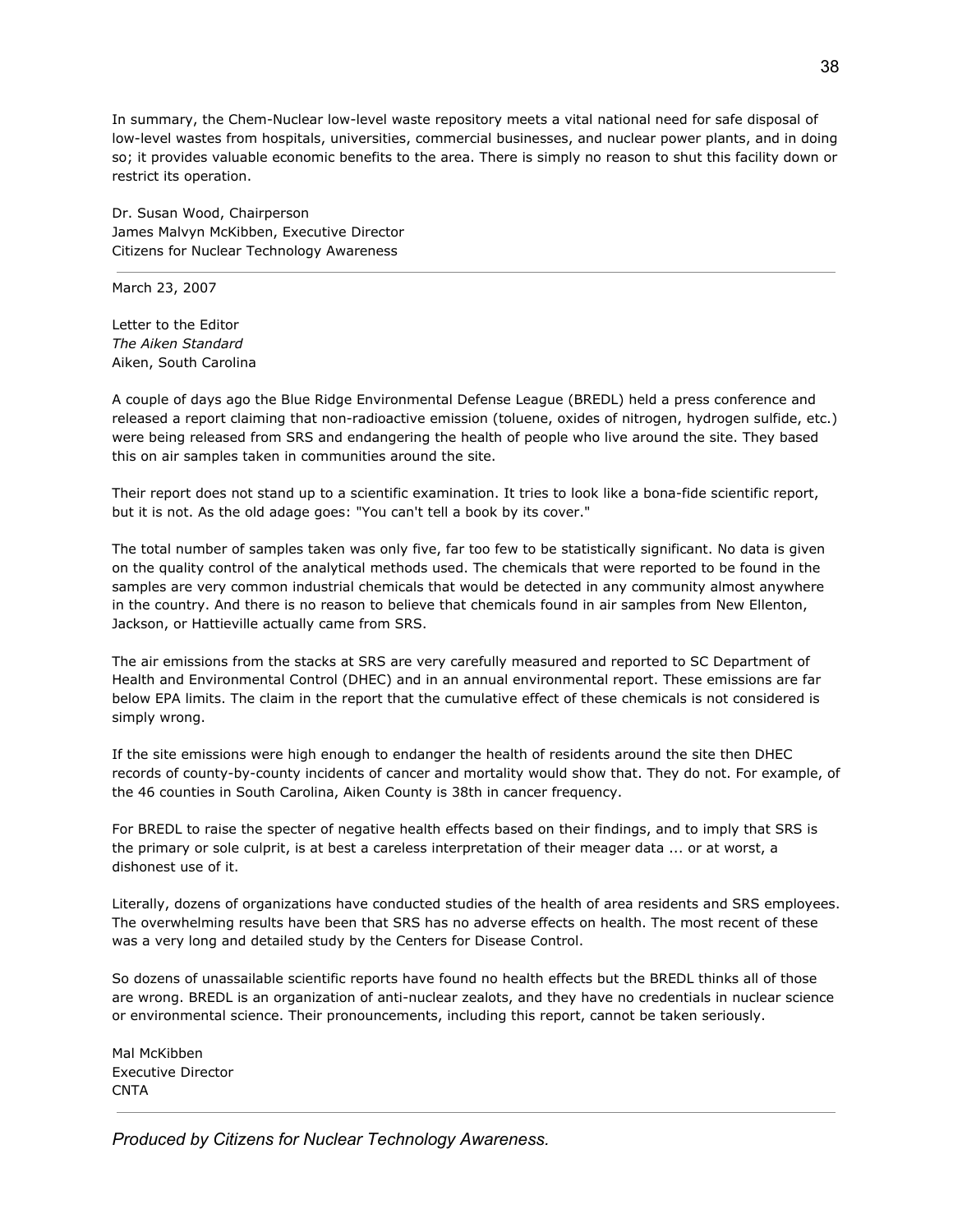March 1, 2007

Letter to the Editor *The Augusta Chronicle* Augusta, Georgia

Sir:

Mr. Henry Gurr wrote in yesterday's, 2/28 *Augusta Chronicle* that he attended the February 15 public scoping meeting on the Global Nuclear Energy Partnership and was troubled that no one addressed what he thought were the "negative aspects" of the program.

He wrote: "There are plenty of alternate sources of energy, such as solar and wind...". No bona-fide study of energy options for the future has come to that conclusion; not even nearly. The forecast need for electricity, worldwide, is expected to double by 2030. The most optimistic estimates for wind and solar are that they can produce only a small percentage of that. Where wind power and solar power make sense they should, and will be, used. But they both suffer from the disadvantage that the wind doesn't blow all the time, and the sun doesn't shine all the time.

He also wrote: "Why do they say nothing about this terrorist-nuclear weapons (proliferation) problem?" A major advantage of GNEP is that it just about eliminates proliferation concerns. The recycling of used fuel from commercial power reactors and the fabrication of recycled fuel would occur in only a handful of nations that already have extensive nuclear programs. The facilities to do those things would be designed for security and would have security forces on-guard continuously. They will be armed fortresses. The International Atomic Energy Agency (IAEA) would have persons onsite at all times keeping continuous account of fissile materials. Opportunities for theft of either enriched uranium or plutonium would be nearly eliminated.

Finally he noted: "Most speakers ... hoped to gain ... more jobs, higher pay, higher living standards and generally better local economy." Gee! Most of us think those are pretty good things.

Mal McKibben Executive Director **CNTA** 

February 15, 2007

Guest Editorial *The Greenville News* Greenville, South Carolina

## **Congress needs to help NRC approve nuke applications**

*The federal budget impasse threatens to delay new reactor construction here and nationwide.*

### By J. Malvyn McKibben

Because we dare not gamble with something as fundamental as electrical supply, the biggest problem we face with nuclear power is not having enough of it. The government has provided incentives to kick-start the renewal of nuclear power plant construction but that will be in jeopardy if the Nuclear Regulatory Commission (NRC) can't quickly process the applications for licenses. At this time, NRC does not have sufficient staff to do that and the budget for the necessary additional money is uncertain.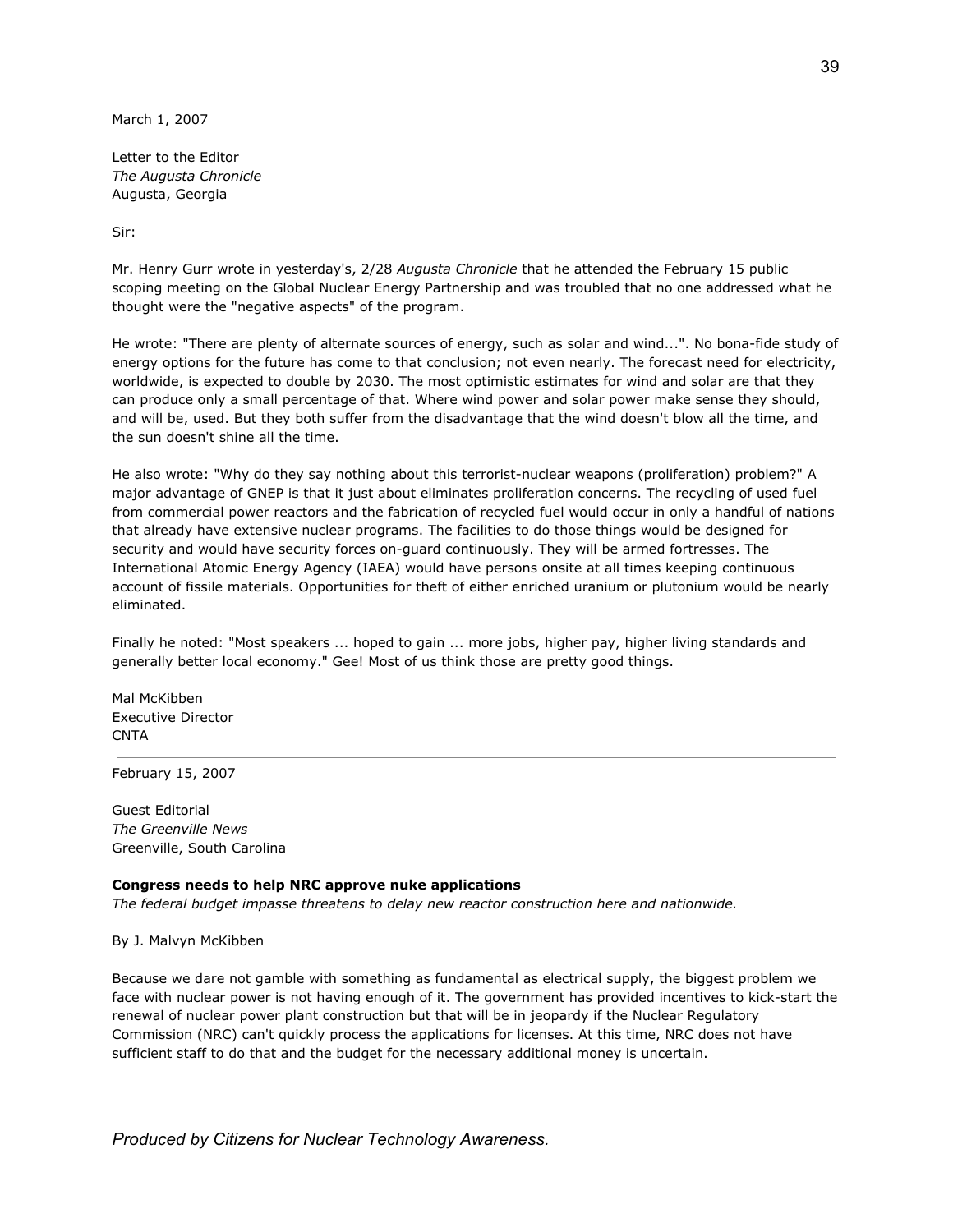With the cost of natural gas and coal soaring, we're now paying the price for a decade of underinvestment in new nuclear capacity. Electrical reserve margins are shrinking fast and here in South Carolina we will need more electricity for our growing population and economy.

Clearly, the decision of our utilities to renew the operating licenses of the seven nuclear power plants in South Carolina was the correct energy choice for our state. Now all of the reactors at the Catawba, Oconee, Robinson and Summer plants will be able to continue operating for an additional 20 years, generating electricity while protecting the environment. This combination will put South Carolina in the driver's seat for an expanding economy in the years ahead.

The numbers demonstrate that the nuclear plants are operating well and that high performance levels can be sustained.

For the fifth year in a row, through 2005, the plants recorded average capacity factors - a measure of reliability - in the 90-percent range. By comparison, gas-fired generating plants in this country are operating at an average of 35 percent of capacity.

Nationally, all indicators show that nuclear plants are being operated safely and reliably. In 2005, the nuclear industry achieved the fewest number of automatic (accidental) shutdowns since the Institute of Nuclear Power Operations began collecting this data in the early 1980's. Nuclear power has become a model of industrial safety in America, with a near-record low industrial accident rate of 0.24 accidents per 200,000 worker hours. Radiation exposure has declined significantly over the years. Refueling that once required a few months is now done in a few weeks.

It's an impressive accomplishment and this has allowed the nuclear industry to accelerate plans for construction of new nuclear plants. Utilities are gearing up to build as many as 31 new plants, including two or three in South Carolina to meet a projected 45 percent increase in electrical demand by 2030. The companies are investing over \$2 billion in design and engineering work and development of license applications. And if current schedules hold, utilities are expected to break ground on three or more nuclear plants by the end of next year.

In order to maintain the current schedule for nuclear plant construction, however, there must be adequate financial support for the Nuclear Regulatory Commission (NRC) to conduct efficient reviews of nuclear plant licenses. Congress passed the Energy Policy Act with loan guarantees and limited production tax incentives for the first new reactors. Now it must provide funds for NRC to staff up to meet the license applications that are on the way.

The current budget impasse for fiscal 2007 and 2008 threatens to delay the licensing and construction of new plants. Failure to provide funding will mean 12-24 month delays at the very least, and possibly deferral of nuclear plant construction, because utilities will build coal and gas plants instead as the only alternative to meeting growing electrical demand. That would be regrettable from both economic and environmental perspectives if the window into new nuclear plant construction were to close and deny access to clean power generation for years to come. Soon, if the deadlock is not broken, we may be paying huge premium for costly environmental controls.

Nuclear power has proven its value and importance. We cannot let it be sidelined by a lack of congressional funding for the regulator.

January 27, 2007

Letter to the Editor *The State Newspaper* Columbia, South Carolina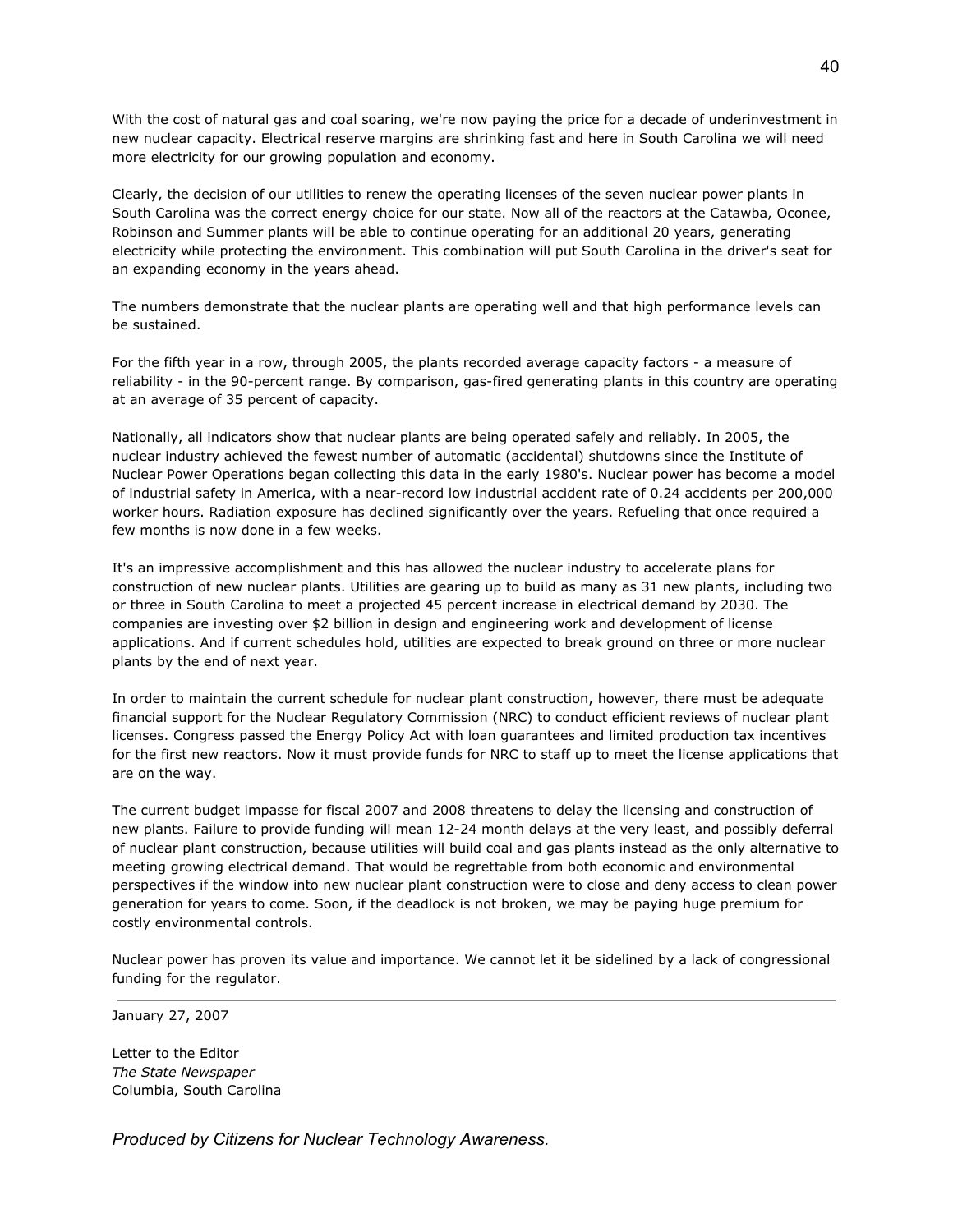### **Nuclear power is safest, cleanest and cheapest energy source**

I am surprised that a minority of people continue to oppose beneficial nuclear technologies. Ms. Susan Corbett's letter January 3 is an example. She thinks nuclear plants are dirty, dangerous and expensive.

Dirty? Hardly! It is far cleaner than any alternative way of making the *large* amounts of electricity that are needed. That's just one of the reasons why over 70% of the electrical power generated in France is produced in nuclear plants and why there is a world-wide surge in construction of new nuclear power plants. Objective environmentalists in this country and elsewhere are supporting nuclear power precisely because it is clean. It does not contribute to acid rain, smog, heavy metal contamination of soil and water, or global warming.

Dangerous? No! Thousands die worldwide every year in coal mining accidents and natural gas fires and explosions, while the record at nuclear plants is zero. Chernobyl is irrelevant because no one in the western world has built, or will build, that cheap and unsafe reactor type. And, the accident at Three Mile Island, which did not hurt anyone, can't happen again in the new reactors with their additional safety features.

Expensive? No! It is already cheaper than coal, oil, or gas and that advantage will grow because coal burners will have to spend money to reduce their emissions and the price of natural gas will continue to rise while nuclear plants are in a steep price decline. Many utilities in the U.S. and worldwide are lining up to build new nuclear plants without subsidy. They are not doing this to lose money.

Currently, 68% of adult Americans support building more nuclear plants. 75% of people living within 10 miles of a nuclear power plant support building more, as do over 80% of people with technical college degrees. That is about as close to unanimous as you can get in America.

Nuclear is safer, cheaper, and far more environmentally friendly. The facts speak for themselves.

James Malvyn McKibben Executive Director Citizens for Nuclear Technology Awareness

November 21, 2006

Letter to the Editor *The Aiken Standard* Aiken, South Carolina

Mr. Douglas Law had a thoughtful and well-written letter in the November 17th Aiken Standard in which he opined that the world would be a better place if the U.S. simply eliminated its nuclear weapons.

It would, indeed, be a wonderful thing if that were true, if the world we live in would respond with peaceful intentions to our unilateral disarmament. But, many events in the last 100 years make it clear that is not the world we live in.

President Truman did not authorize building the "super" (hydrogen) bomb until convinced of the Soviet Union's nuclear weapons goals and their open hostility toward the U. S. Nearly everyone agrees that the U.S. Military strength was a major reason for winning the Cold War, preserving freedom.

Hundreds of thousands of Japanese and American lives were spared by Japan's early cessation of World War II.

I do not know of any international security experts who believe that the leaders of North Korea or Iran would abandon their nuclear adventurism if the West laid down their arms.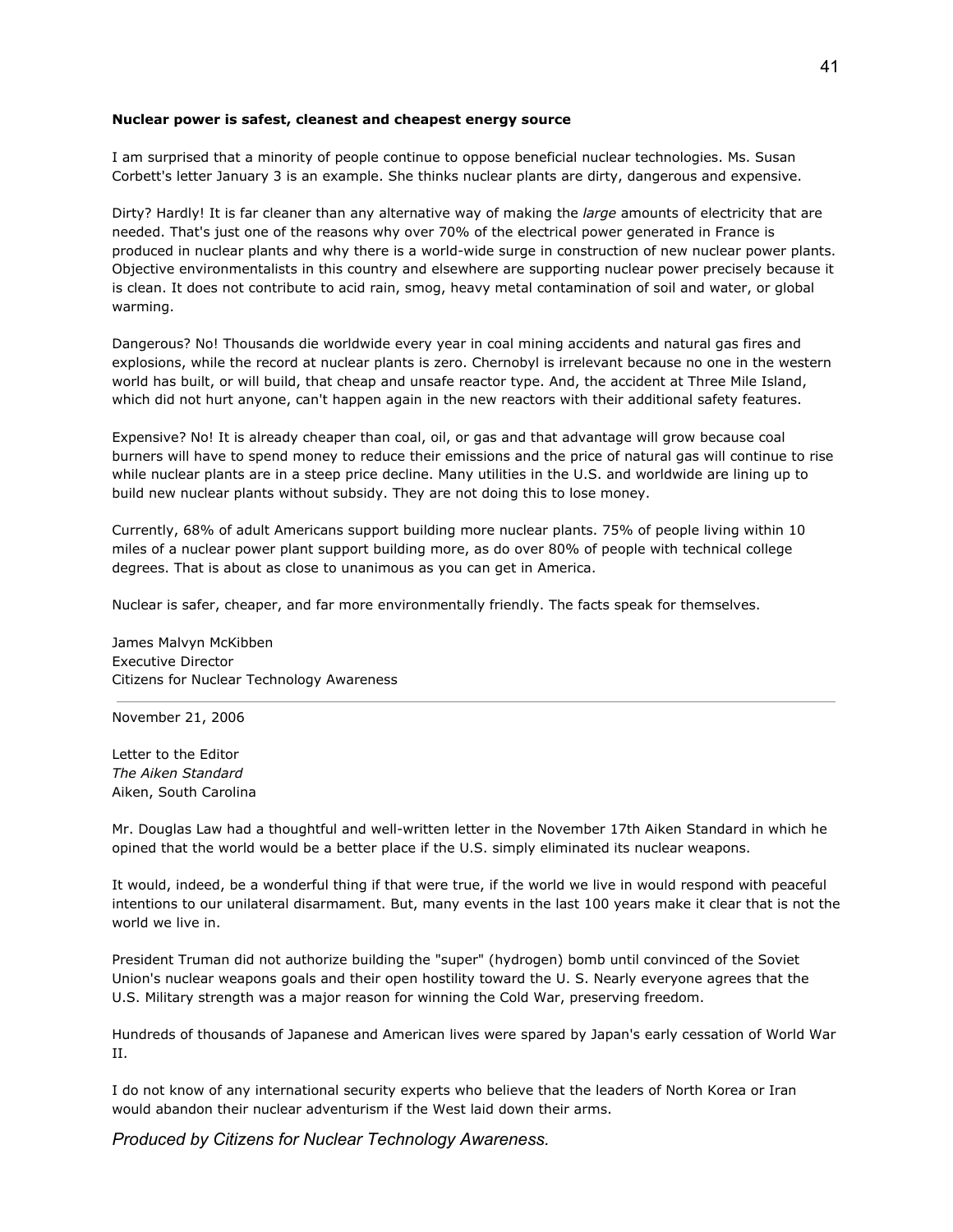It has always been as true then as it is today that "good" nations must defend freedom and morality by force of arms, if necessary against those whose quest for power without regard for those values.

That is sad, but it is true. So let us pray for, and work for, that perfect world. But, in the meanwhile let us be prepared to defend our values.

Mal McKibben Executive Director **CNTA** 

October 25, 2006

Letter to the Editor *The New York Times* New York, New York

## **Contaminated Food**

The Food and Drug Administration investigators have identified the farm from which the *e-coli*-contaminated spinach came to cause illness and death across the country. But, they still have not determined the exact source. They think it may have come from irrigation water that, somehow, was contaminated with cattle waste.

Strangely, I have not seen any articles pointing out this type of food contamination and many others can be easily eliminated for a few cents per pound by irradiation with x-rays, beta radiation, or gamma radiation.

Irradiation technology is already very widely used, is harmless, and does not affect food nutrition or flavor. It does, however, extend food "shelf life" and eliminates pathogens. An interesting fact is that one fourth to half of all the food produced in the U.S. is not eaten because of infestation and spoilage. What a waste!

Irradiation of food is endorsed by health and food organizations throughout the world, including, in the U.S., FDA, AMA, CDC, NASA, and many, many more.

The Center of Disease Control reports that each year contaminated food causes 76 million illnesses, 325,000 hospitalizations, and 5,000 deaths. The solution to this tragic epidemic is at hand, and has been for 40 years. Why not use it?

Dr. Susan Wood Chairperson, Board of Directors Citizens for Nuclear Technology Awareness

October 22, 2006

## **The history of SRS is the history of the nuclear age** By J. Malvyn McKibben, Special Columnist *The Augusta Chronicle*

In the past few years, many newcomers have moved into the area.

They might not be aware of the 55-year love affair between the area and Savannah River Site. It is a story worth telling.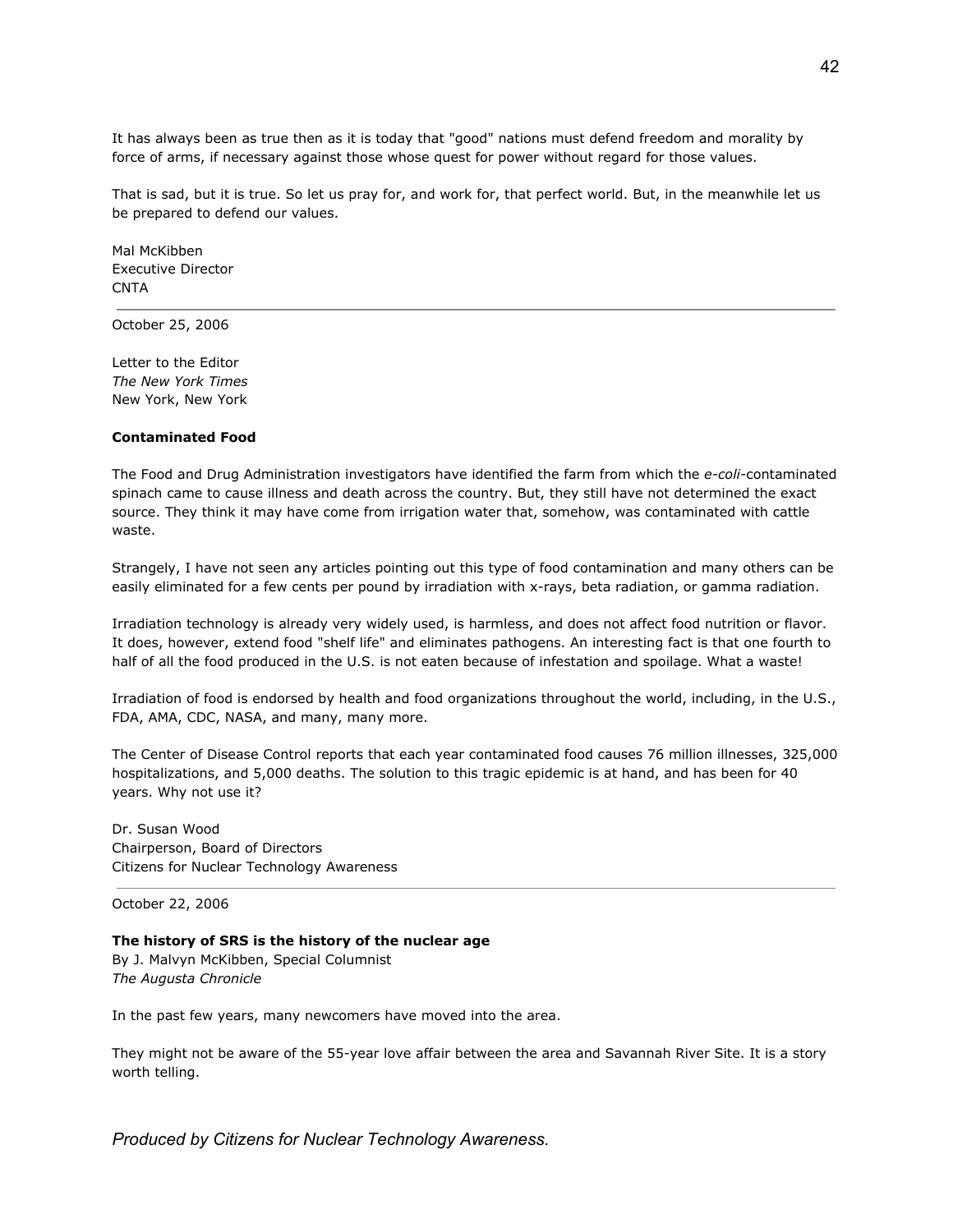President Truman wrote to the president of E.I. DuPont, Crawford Greenewalt, in 1950, asking the Du Pont Company to design, build, and operate a site for the production of plutonium and tritium (a heavy isotope of hydrogen) to be used in making "super" bombs, subsequently called hydrogen or thermonuclear bombs.

Truman had become convinced that Russia's successful test of an atomic bomb, its continuing nuclear weapons research, and its aggressive expansion constituted a threat to the free world that could not be ignored, so he decided to pursue the development of the super bomb.

Du Pont agreed to lead this effort, as it had at Hanford, Wash., during the Manhattan Project, as a public service and without profit. Actually, Du Pont received \$1 for the life of the contract.

Both the government and Du Pont viewed this mission as having wartime urgency.

After buying the land and moving communities, including graveyards, construction began Feb. 1, 1951, on five reactors; two huge separations areas to process used fuel and targets; a heavy water production area; a fuel fabrication area; a research and development laboratory; and an administration area. Then there was the infrastructure - roads, bridges, power plants, steam plants, cafeterias, and offices - to be built.

The design and construction task facing Du Pont was daunting. No facilities like these had ever been built, and they required huge quantities of scarce materials and precise fabrications that pushed the limits of known technology.

For example, the project completely consumed the stainless steel the free world could produce for several years.

Yet, in spite of these difficulties, the site was completed quickly, and everything worked. In about four years, what had been 300 square miles of Southern farmland with five small communities with about 1,500 families had been converted into a massive site for the production of nuclear weapons materials. The peak construction force had been about 38,000.

The heavy water plant started in October 1952, the first reactor in December 1951, and the Purex separation plant (the first in the world) began operations in November 1954.

A few years later, *Reader's Digest* wrote an article stating that the Savannah River Plant, as it was called then, was the largest construction project in the history of mankind.

Like it or not, the Cold War was on. Most observers later concluded that the U.S. nuclear arsenal was a major contributor to the victory over the Soviet Union in the Cold War.

Without a doubt, the site employees felt their efforts were instrumental in the victory.

DuPont decided not to renew its contract in 1989 because it said there were other companies capable of operating the site. Westinghouse Savannah River Co. was awarded the contract to operate the site. To signal the change, the U.S. Department of Energy changed the name from Savannah River Plant to Savannah River Site.

With the Soviet Union in collapse from 1989 to 1991, the paramount question became: "What are we going to do at SRS now?" Most of the original reasons for building the site no longer existed. The reactors were shut down, the fuel fabrication facility was shut down, and the heavy water manufacturing plant was shut down and demolished. Now what?

Westinghouse and DOE went to work to identify national missions to take advantage of the large site, its facilities, and its well-trained personnel.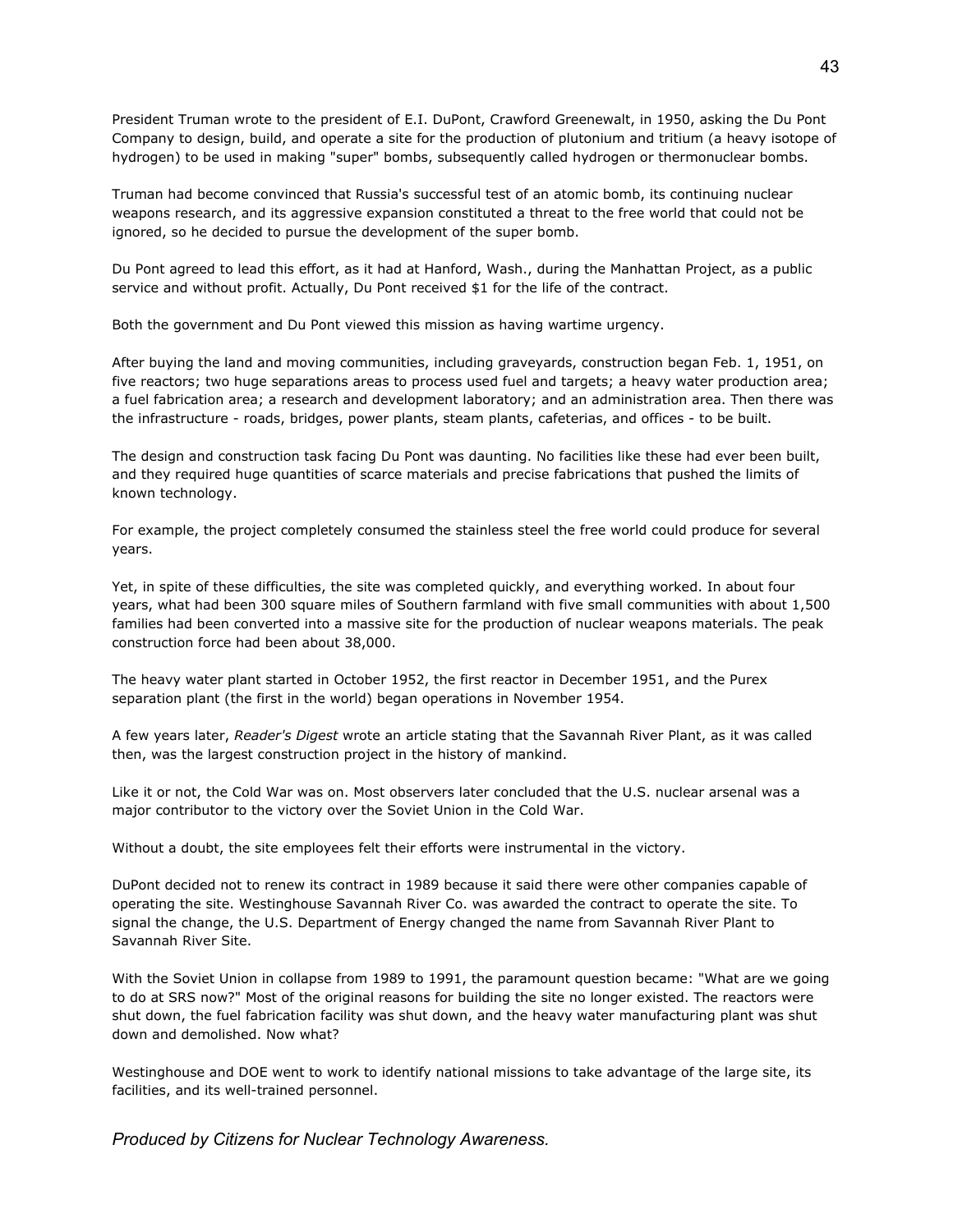Three mission goals were identified:

- Clean up the waste and contamination at the site;

- Continue to support the maintenance of the nation's nuclear weapons stockpile, mainly by recycling the tritium from old weapons, and by helping DOE create a plan for making new tritium as needed;

- Help DOE safely manage, consolidate, and stabilize nuclear materials that were scattered throughout the nation in many forms.

Out of these goals came several ongoing missions - a large decontamination and decommissioning program; the \$2 billion Defense Waste Processing Facility that is turning 36 million gallons of high-level waste into a durable glass waste for permanent geologic disposal, and the K-Area Complex for safe storage of nuclear material.

There also is the Pit Disassembly and Storage Facility and the Mixed Oxide Fuel Fabrication Facility, along with the Plutonium Vitrification Facility for disposal of plutonium that is not compatible with the MOX process.

Meanwhile, recognizing that many of these missions have a limited life, DOE, along with site contractors, area groups and elected officials, began searching for long-range missions that would support national objectives using the unique expertise and facilities at the site.

Among these potential missions are a plutonium consolidation facility, a private Energy Park for commercial nuclear activities, and a teaching and research reactor facility.

What newcomers to the area need to know is that the site always has had the nation's best record among nuclear facilities for safety and environmental protection.

The good news is that the current operating contractors and DOE are firmly committed to continuing its records of excellence.

We pray that the love affair continues.

October 19, 2006

Letter to the Editor *The Augusta Chronicle*, *The Aiken Standard*, and *The State*

To the Editor:

#### **River ecology lab monitoring SRS must be spared**

Considering the government's budget woes, it is easy to understand why the U.S. Department of Energy is searching for ways to reduce costs, but when they drastically cut funds for the University of Georgia's Savannah River Ecology Laboratory, I can't help but wonder if those budget-cutters are aware of the value of the program they are eliminating.

The SREL is the premier ecological research center on the planet and has monitored the Savannah River Site's environment since 1951. Their baseline and continuing studies are irreplaceable and have enormous value.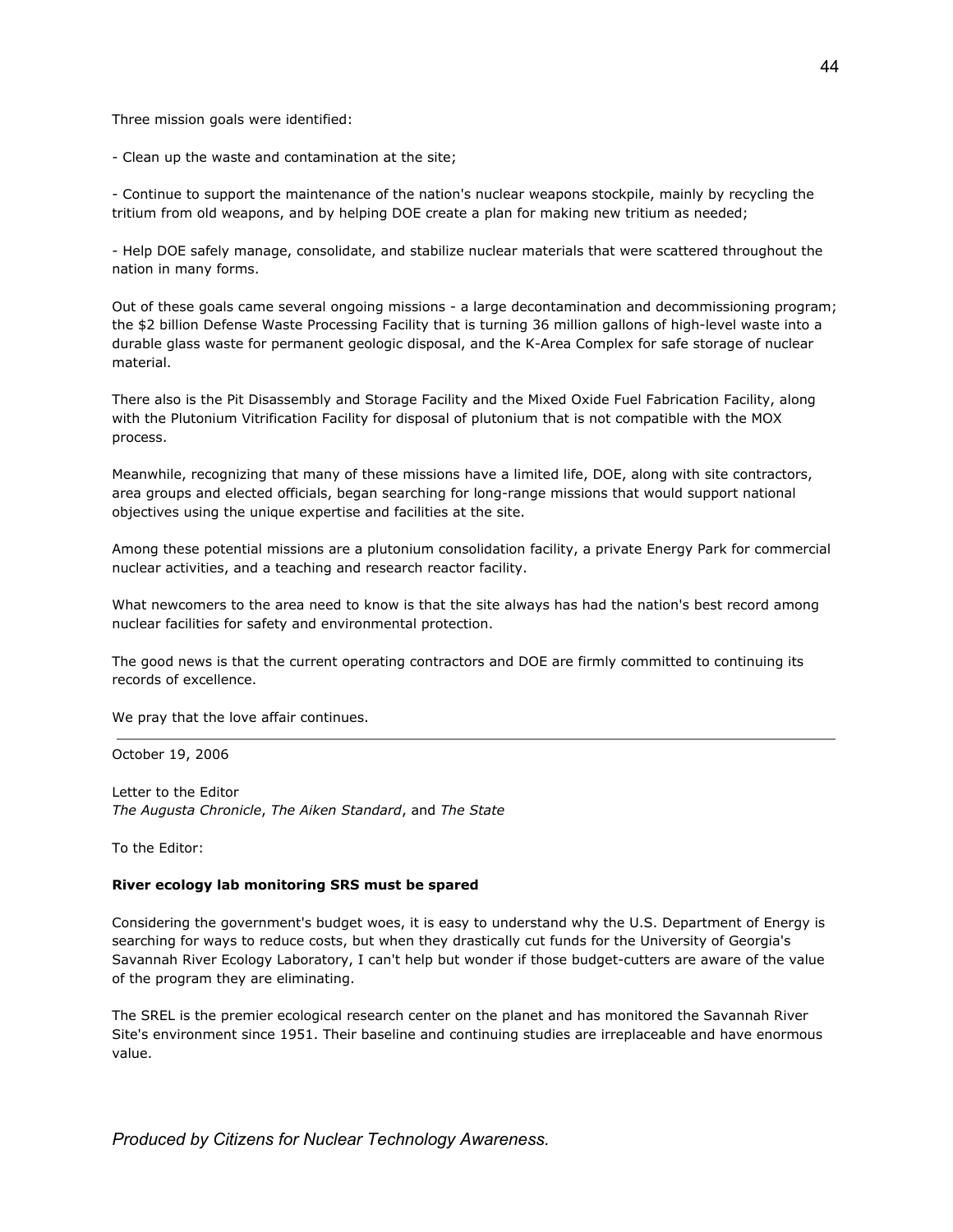When anti-nuclear people say that SRS is badly polluted, it is easy to prove them wrong by referring to hundreds of SREL scientific papers. Most of the 300-square-mile site is unaffected by human activity, and is a unique location for studying nature without human intervention.

The SREL is a gem, and an irreplaceable source of objective scientific scholarship on ecology and the environment. It must not be allowed to die.

We ask the DOE and our elected representatives to do whatever is necessary to fully fund the SREL now and for the future.

Mal McKibben Executive Director Citizens for Nuclear Technology Awareness 1204 Whiskey Rd, Ste B Aiken, SC 29803-4318

September 14, 2006

Letter to the Editor *Atlanta Progressive News* Atlanta, Georgia

## **Sept 5, 2006 Article on Nuclear Threat**

Betty Clermont's lengthy article opposing Georgia Power's plan to add a possible new nuclear reactor (actually, it is two) was filled throughout with factual errors and irrelevant information.

Nuclear Dangers? For four decades, the nuclear power industry has demonstrated to anyone susceptible to facts that nuclear power is far safer than alternatives. Worldwide each year thousands die in coal mining accidents and natural gas explosions and fires. Nuclear power? Zero. The "accidents, leaks, and fires" the article referred to had no adverse health effects. None. The statement that "studies ... show in every community where these facilities are sited there are higher incidents (sic) of cancer, leukemia, birth defects" is nonsense. Hundreds of independent, scholarly studies have shown the opposite. Want a list? The worst calumny in the article was the claim that nuclear plants "release radioactive contaminates, such as tritium, along with hazardous chemicals and heavy metals during operation". Nuclear plants release only a fraction as much radioactivity to the environment as coal plants, and release no hazardous heavy metals, smog-producing chemicals, acid-rain producing chemicals, or chemicals such as carbon dioxide that contribute to global warming. None.

Rate Hike? Time will tell, of course, but as of today the operating cost of nuclear plants is below coal or gas plants, and forecasted capital costs should put the overall cost at least equal to, and probably below, coal and natural gas.

Squandered Resources: Providing funds for electricity that is needed to grow businesses and to improve the quality of lives for Georgians does not sound like squandering to me.

Nuclear Proliferation: No person wants nuclear weapons to spread to countries that do not already have them, especially irresponsible nations. The President's Global Nuclear Energy Partnership will nearly eliminate that threat when fully implemented. Of course, nothing other than international pressure can prevent a rogue nation like Iran from developing nuclear weapons if they wish to, and nuclear production of electricity has nothing to do with that.

Dependence of Foreign Governments? We are already importing liquefied natural gas, and plan to import more to make electricity. Nuclear could greatly reduce that dependence.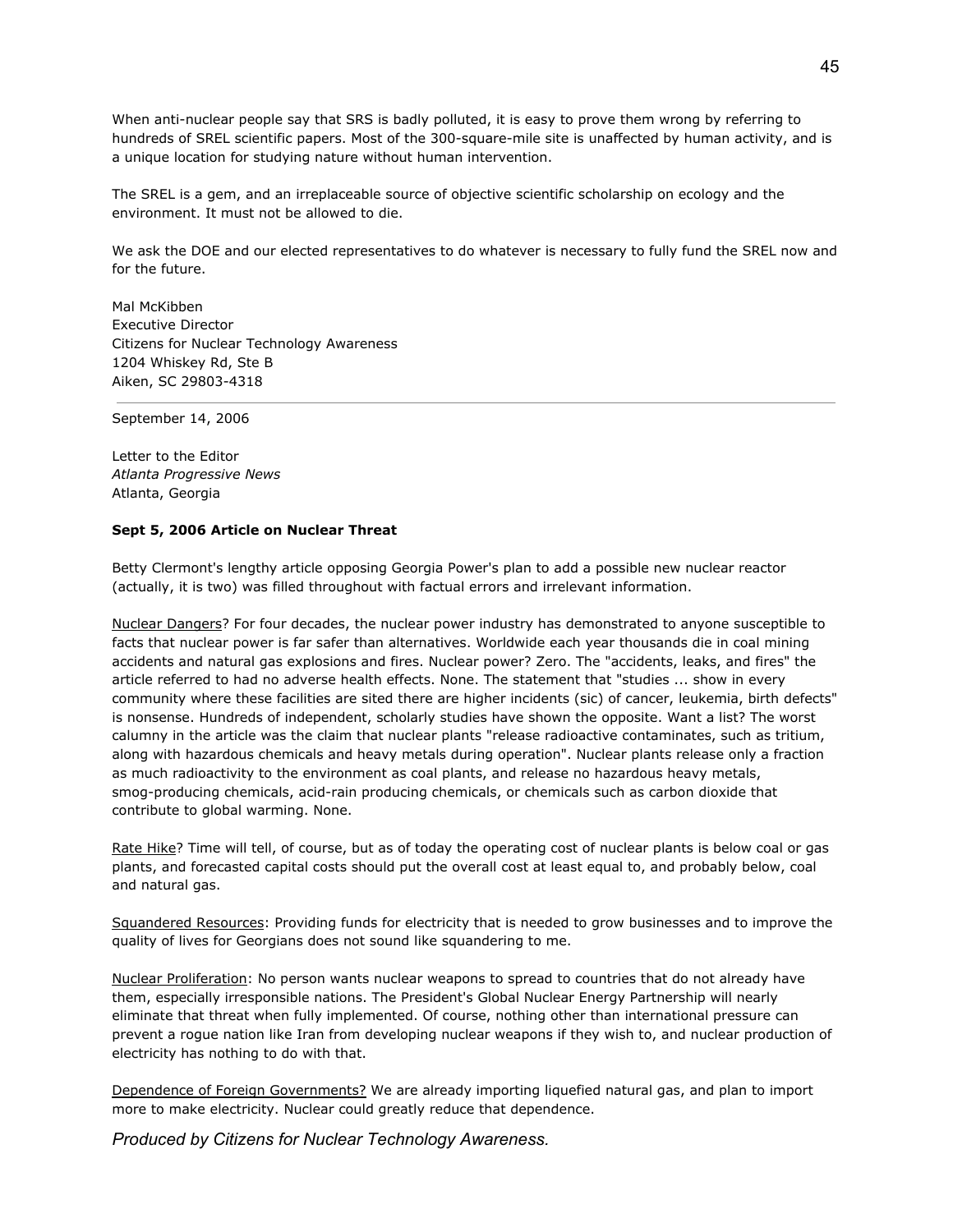J. Malvyn McKibben Executive Director Citizens for Nuclear Technology Awareness

August 18, 2006

Letter to The Editor *The State* Newspaper Columbia, South Carolina

The August 13 letter from Mary Kelly opposing the MOX plant at SRS was consistent with her decades-long opposition of everything at SRS. She cites her attendance at public meetings. The disposal of surplus weapons-grade plutonium by burning it as MOX fuel has been endorsed by two committees of the National Academy of Sciences and many others. It is the right thing to do. The anti-nuclear community thinks it would be better to simply bury it at Yucca Mountain in high-level waste canisters, even though they oppose opening Yucca Mountain. Burying it would create weapon-grade plutonium mines for the future, which has nuclear weapons proliferation implications.

She claimed Russia is "not keeping up its end of the bargain". Within the past month Russia signed an agreement with the U.S. to dispose of its 34 metric tons of plutonium in a "fast reactor" rather than in low-enriched thermal reactors as we are planning to do. The point is they are disposing of it.

Ms. Kelly's concluding statement that this and other activities at SRS are endangering us is, quite simply, nonsense. The 54-year record of safety at SRS is exemplary, and well documented.

Finally, she seems to think creating hundreds of high-paying jobs for South Carolinians is a bad thing to do. We do not.

Mal McKibben Executive Director Citizens for Nuclear Technology Awareness

August 18, 2006

Letter to the Editor *The State* Newspaper Columbia, South Carolina

It amazes me that anti-nuclear zealots continue to oppose anything "nuclear" no matter how much benefit they have and no matter how good their record is. Mrs. Barczak's letter August 17 is a conspicuous example.

She expressed opposition to about six nuclear activities without explanation, and made several statements that are plainly wrong.

SRS highly polluted? Not by a long shot. Ask the University of Georgia environmental scientists who have been monitoring the site for the past 50 years.

The disposal of surplus weapons grade plutonium via the MOX project has been blessed by the National Academy of Sciences and many others. It is a non-proliferation program to dispose of 68 thousand kilograms of plutonium in Russia and the U.S. Ms. Barczak somehow thinks it may spread nuclear weapons. Quite the opposite is true.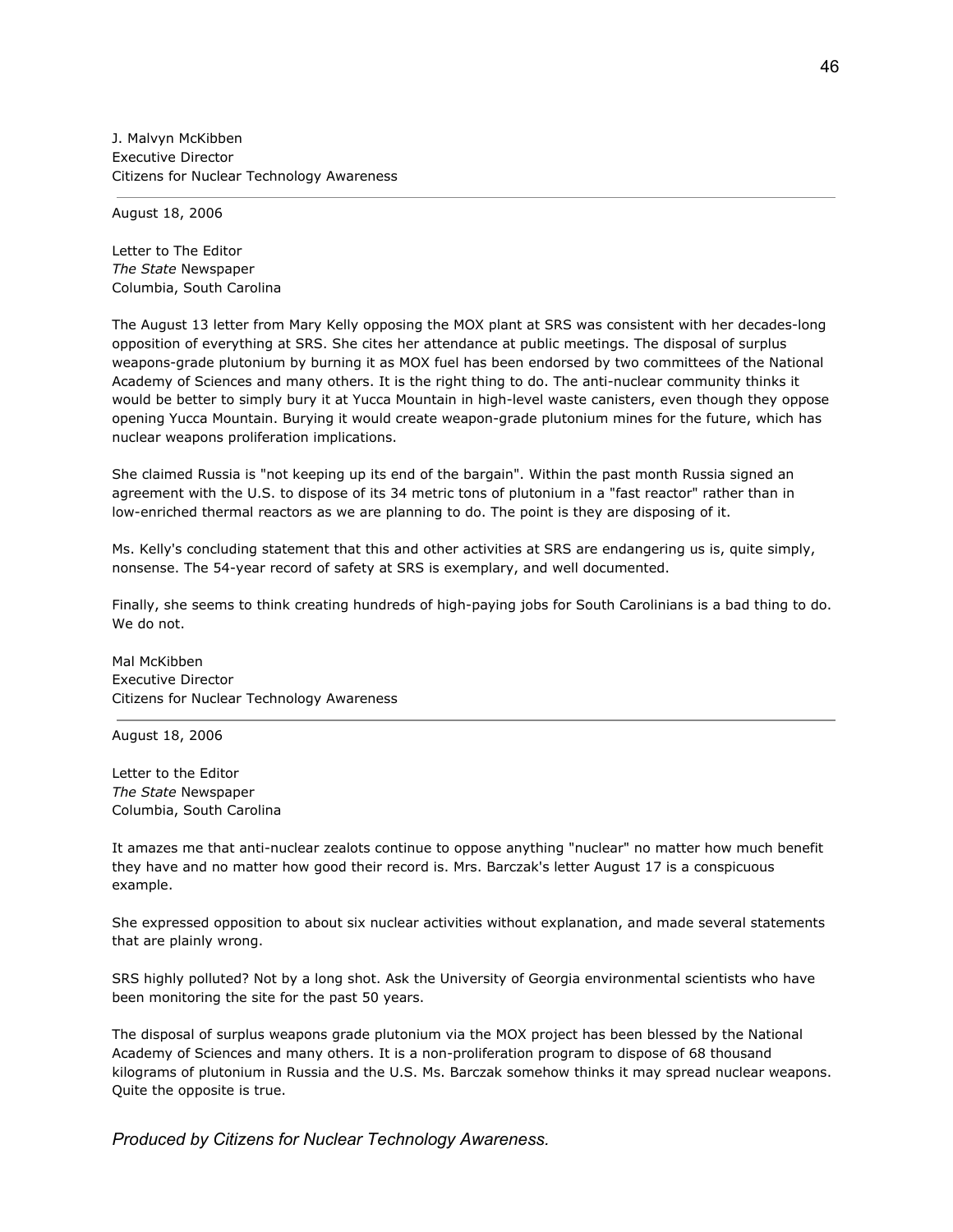Strangest of all is her concern about expansion of nuclear power which has demonstrated that it is cheaper, safer, and greener than alternatives. She recommends reliance on wind and solar which clearly cannot supply the amount of electricity the nation needs even though they can supply niche markets.

The root of the problem is an irrational fear of anything nuclear, a modern superstition.

Mal McKibben Executive Director Citizens for Nuclear Technology Awareness

August 18, 2006

Letter to the Editor *The Aiken Standard* - Phillip Lord Aiken, South Carolina

Victor Reilly suggests that instead of building a MOX plant, surplus weapons-grade plutonium be simply buried at Yucca Mountain within canisters of high-level waste. Ironically, this is the party line of the anti-nuclear community even though they are doing everything they can to keep Yucca Mountain from opening. That option was exhaustively studied before finally being rejected by DOE because it would cost more than the MOX option. Also, both the U.S. and Russia opposed it because it did not actually destroy the weapons-grade plutonium. Future generations could safely recover the buried plutonium to proliferate nuclear weapons. Not a good idea and not a good precedent for Russia and China.

We agree with Mr. Reilly that SRS will need a certified long-term plutonium storage facility. That is why the K-Area Material Storage (KAMS) facility was built. It meets all requirements for plutonium storage.

Yes, the estimated cost of MOX has increased, possibly because the designers found it more difficult than they had anticipated to convert the French design into an NRC licensable design. But even at the higher cost, it is the disposal method of choice.

J. Malvyn McKibben Executive Director Citizens for Nuclear Technology Awareness

June 21, 2006

Letter to the Editor *The Atlanta Journal-Constitution*

To the Editor:

## **Re: "Make utility pay own nuclear tab". June 18**

Your opinion piece on Georgia Power's nuclear plans raised several questions that should be answered.

It questioned the wisdom of building new nuclear plants. In the U.S. more than nine consortia of utilities have expressed interest to NRC to build 20 new nuclear reactors. Worldwide there are hundreds. The motives are primarily profit, safety, and environmental responsibility. Unwise? I don't think so, and neither do they.

Your article questioned the "critical issue of safety". For safety, nuclear shines. It is far safer than any other way of making the large amounts of electricity that are needed. EPA estimates that in the U.S. tens of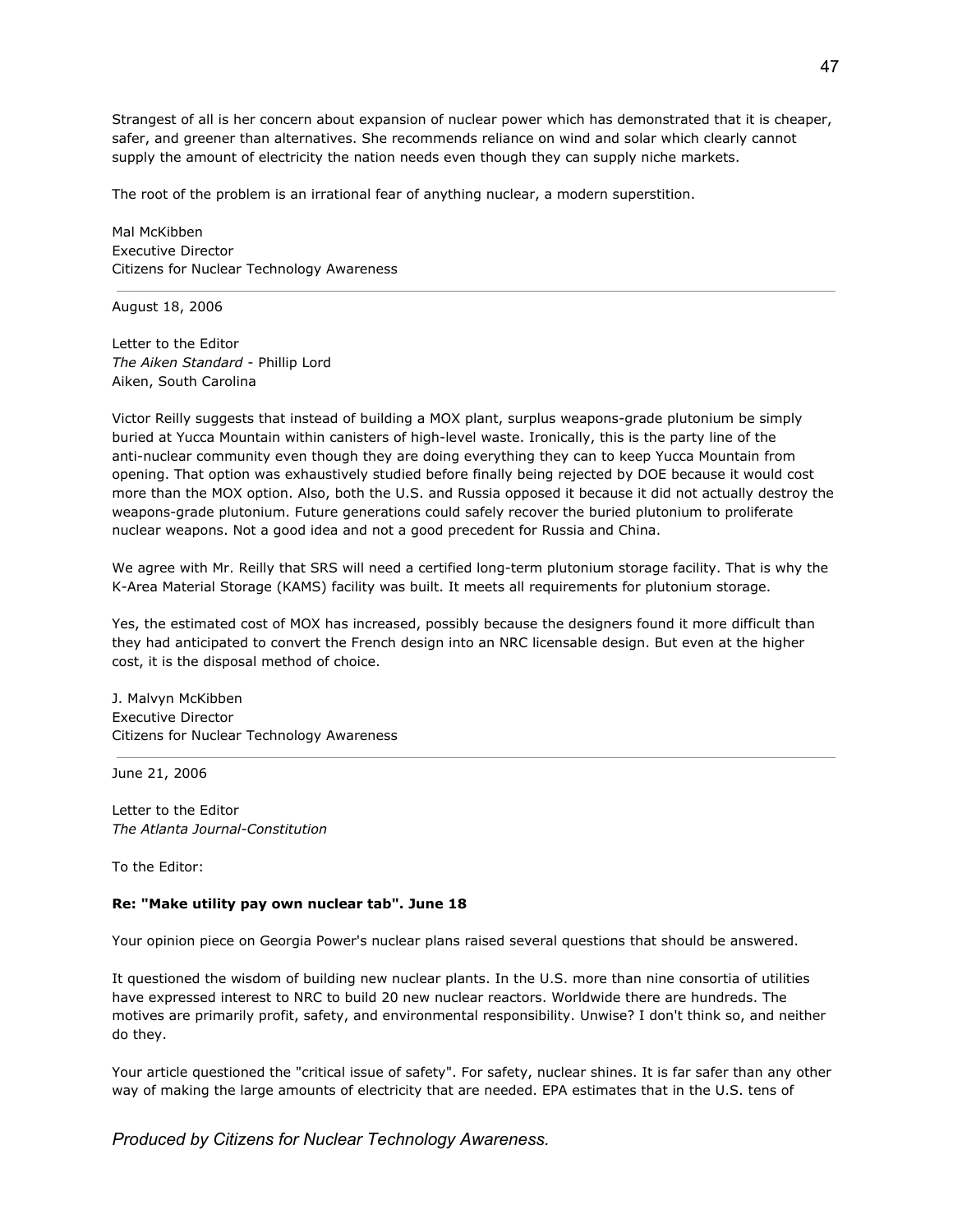thousands of people die prematurely from the pollutants from coal plants. Thousands die annually, worldwide, from coal mining accidents and from natural gas explosions and fires.

You questioned public confidence. The latest surveys show that building more nuclear plants is supported by 68% of adults, 75% of college graduates, 85% of technically educated college graduates and people who live within 20 miles of a nuclear plant. Those are close to unanimous.

It was inappropriate to raise the specter of Three Mile Island, because many improvements and operating requirements have been made that nearly eliminate the meltdown concern. Besides, Three Mile Island proved that the containment system worked. No one was hurt, not even a grasshopper or earthworm.

J. Malvyn McKibben Executive Director Citizens for Nuclear Technology Awareness (CNTA) 1204 Whiskey Rd, Ste F Aiken, SC 29803

April 28, 2006

Letter to the Editor *The Augusta Chronicle*

To the Editor:

#### **More see the need for nuclear power**

It is not surprising that thoughtful leaders of the environmental movement have come to understand the need for nuclear energy ("Ex-critic backs nuclear power," April 20). In fact, several international leaders in the environmental movement are now urging more nuclear power.

It was the vision of cheaper electricity and rampant air pollution from coal burning that drove the developers of nuclear power plants in the 1950s. Back then, global climate change was unknown; today, it provides an even greater impetus for us to expand the use of nuclear energy to replace fossil fuels.

Now is the time to start building the next generation of nuclear plants. The confluence of new economic and safe designs, the need for more electricity, and the growing understanding that nuclear is indeed an environmentally preferred energy source makes it inevitable.

Mal McKibben Executive Director Citizens for Nuclear Technology Awareness (CNTA) 1204 Whiskey Rd, Ste B Aiken, SC 29803-4318

April 25, 2006

Letter to the Editor *Chemical & Engineering News*

Your article by Michael Heylin in the Hindsights April 10, addresses a major concern for the community of civilized nations; how can we assure that irresponsible, and perhaps irrational national leaders don't use nuclear weapons against the rest of us.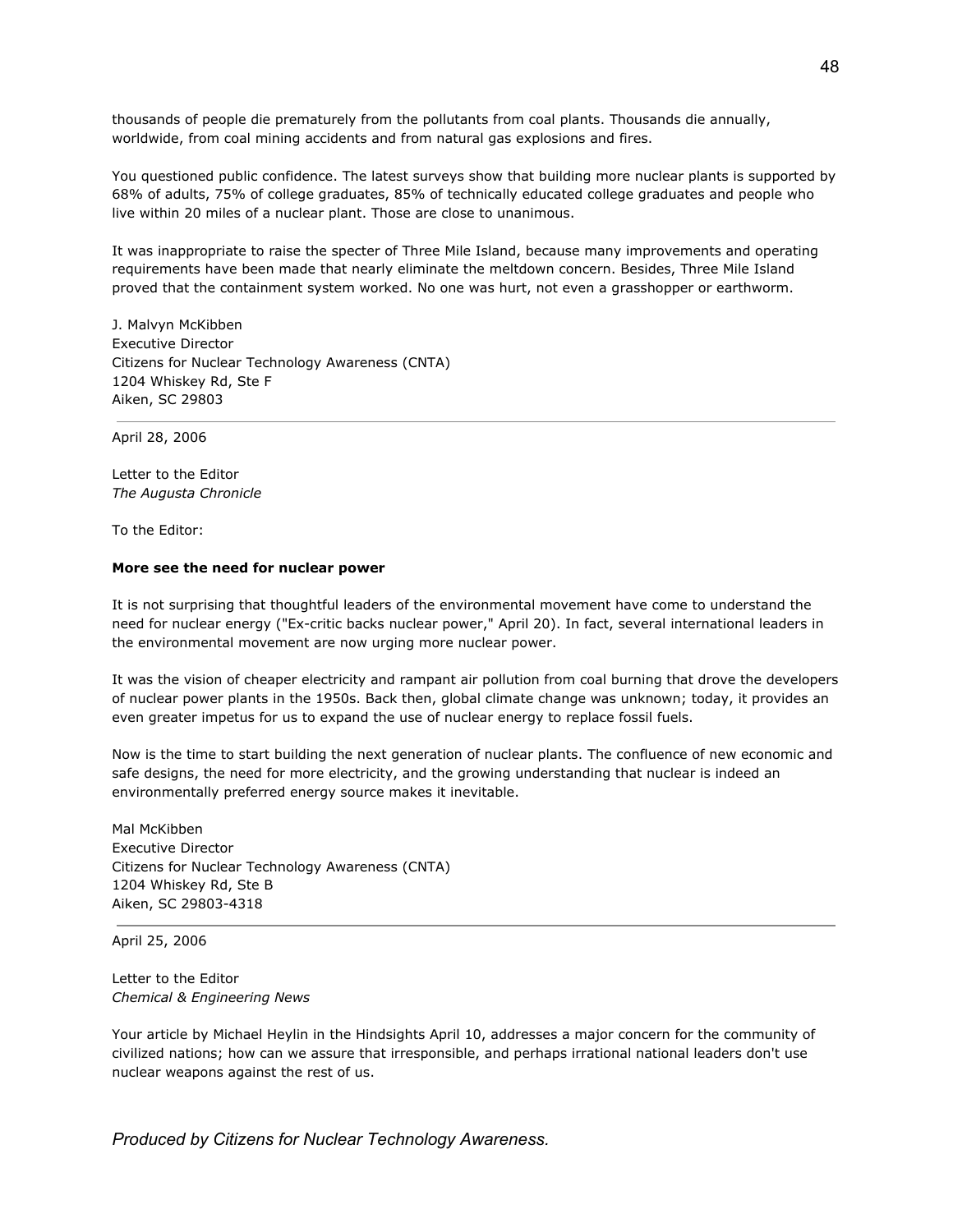The Non-Proliferation Treaty (NPT) has been a nice "feel good" device for many of the world's nations, but it has been adequately demonstrated that nations with nefarious intentions can either not sign it, or sign it and ignore it. You mentioned a few of those.

A farcical aspect of the NPT is, and always has been, that signators will work toward eventual elimination of nuclear weapons. The raw materials for nuclear weapons can be mined from the ground all over the world. A few competent physicists and chemists can take those widely available materials and convert them into weapons. Many books and internet articles can assist them. So the notion that the nuclear genie can be returned to the lamp is dangerous fantasy.

So, what's to do? President Bush's Global Nuclear Energy Partnership is a giant step in the right direction. When (and if) fully implemented a few nuclear nations would provide fuel services for everyone else. They would recycle spent fuel and provide new or recycled fuel as needed. The fuel facilities would be designed and staffed for maximum security, and IAEA would have on-site presence to make sure fissile material would be carefully safeguarded and accounted for. Opportunities for the theft of illicit weapons fabrication would be near zero.

Other steps will be required, but this would be a good start.

J. Malvyn McKibben Executive Director Citizens for Nuclear Technology Awareness

April 24, 2006

Letter to the Editor *The Washington Post*

The excellent opinion piece by Dr. Patrick Moore (4/16) supporting expansion of nuclear power drew quick response from traditional anti-nuclear folks (4/21 letters).

Fortunately, their objections are old, and irrelevant to the current real world. Their anti-nuclear bias blinds them to objective analysis.

New spent fuel recycling technology is being developed in Japan, France, and the U.S. The best will be demonstrated. Uranium, plutonium and minor heavy elements will be recycled into fuel to burn it up. Long-lived fission products will be separated and either used or stored separate from the high-level waste that will be made into glass and disposed of in the Yucca Mountain repository, which will serve our needs for hundreds of years.

Plenty of real data exist to prove that nuclear power is safer, cheaper, and cleaner than any alternative ways of making large amounts of electricity. Chernobyl experience is not relevant.

Many bona fide environmentalists are recognizing, like Patrick Moore, that nuclear power is best for earth's environment.

Mal McKibben Executive Director Citizens for Nuclear Technology Awareness 1204 Whiskey Road Aiken, SC 29803

January 26, 2006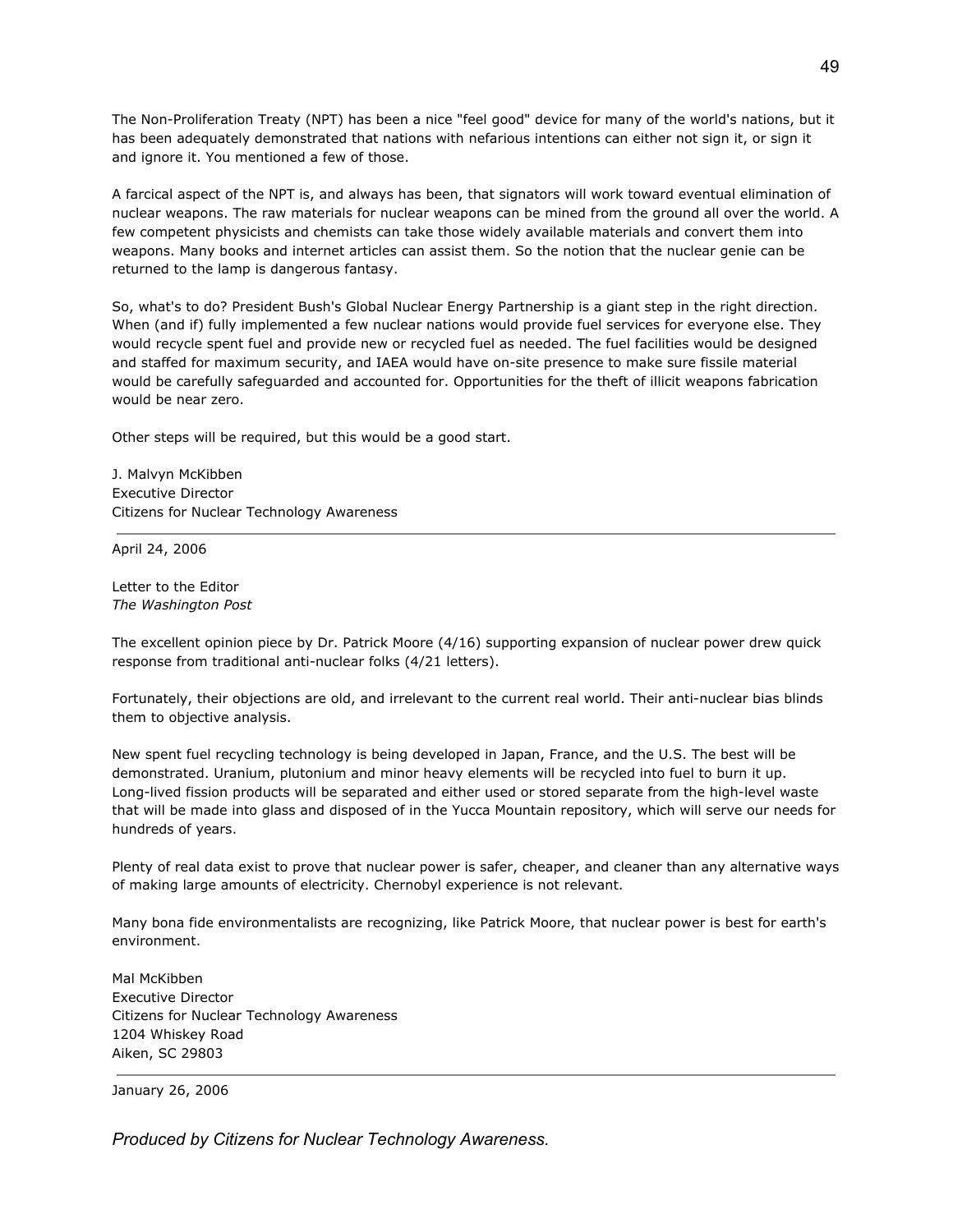Letter to the Editor *The Washington Post*

Dear Sir,

We were delighted to read in the January 26 Post that the Bush Administration and DOE are considering a global plan to centralize the recycle and manufacture of nuclear fuels.

If implemented, it will essentially eliminate the (shrill and exaggerated) concerns about terrorist threats and proliferation. Perhaps even more importantly, it will greatly reduce the volume, and thus cost of disposing of the final waste, and it may eliminate radiological risks from leaks from the repository because the long-lived isotopes will have been removed and transmuted.

Mal McKibben Executive Director CNTA 1204 Whiskey Rd, Ste F Aiken, SC 29803

December 2, 2005

Letter to the Editor *The Atlanta Journal-Constitution*

Senator Frist had it right (Nov. 14) and Representative McKinney had it wrong (Nov. 24). Furthermore, Rep. McKinney's editorial with its Chernobyl photo seems deliberately misleading.

No country outside Russia operates a Chernobyl-type reactor, with no containment dome, and no country would operate a reactor with safety systems switched off as Chernobyl did. Comparing Chernobyl with current or planned American reactors is like comparing a Model T with a NASCAR winner.

Last-ditch efforts by anti-nuclear zealots to stymie new nuclear stations try to convince the public that minor incidents at nuclear plants (like cooling water leaks) are dangerous and frightful. The public is not buying it. National surveys reveal 70% of Americans support building more nuclear power plants. They also show that 87% of people living within 10 miles of a nuclear plant favor more nuclear plants. These people know from their own experience that there is no safer or cleaner way to provide the much needed energy.

Mal McKibben Executive Director Citizens for Nuclear Technology Awareness 1204 Whiskey Rd, Suite F Aiken, SC 29803

September 29, 2005

Aiken County Council 736 Richland Avenue W Aiken, SC 29801

Sirs:

Citizens for Nuclear Technology Awareness (CNTA) has concerns about the Council's recent lawsuit against DOE. For over fifty years, elected officials around the Savannah River Site have fully supported our nation's missions performed there. This has given SRS a big advantage when new missions are being competed. In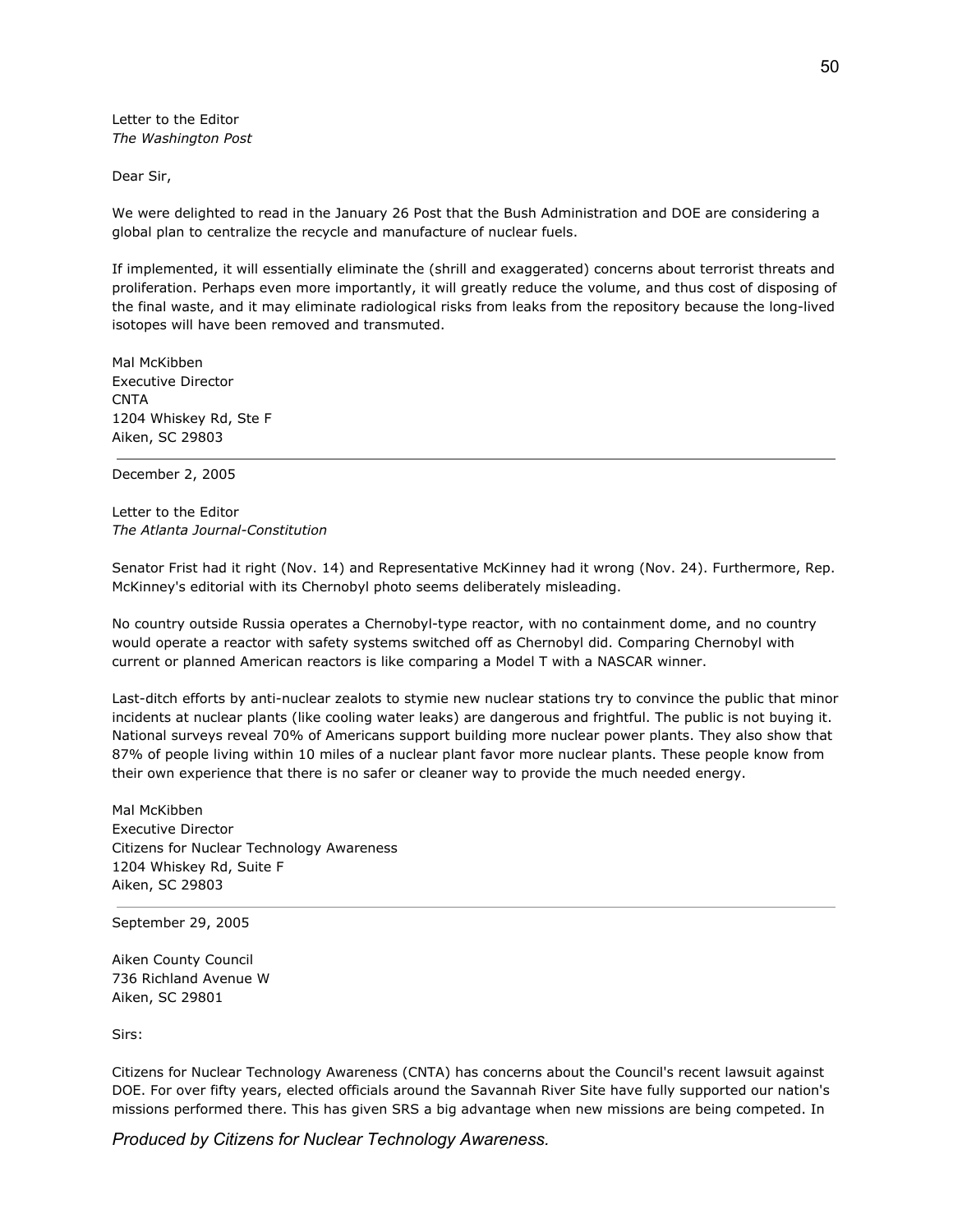the past, when issues arose regarding SRS they were dealt with by amicable discussions. Your lawsuit is the first departure from this long and very successful practice. For the reasons discussed below in this letter, CNTA asks the Aiken County Council to withdraw the lawsuit.

The two key components of the suit are (1) a requirement that DOE accelerate the MOX project completion to meet the original goal by January 2009, and (2) prohibition of shipments of plutonium to SRS until the project is back on that original schedule.

There have been two reasons for the MOX schedule slippage. The first is the congressionally mandated requirement that the U.S. program proceed in lock-step with the identical Russian program. The Russians raised a liability issue, resolved only recently, that caused a significant delay.

Currently, the delay is being caused by the failure of the House to appropriate the funds that were in the President's budget and were passed by the Senate and the House. Specifically, Rep. David Hobson (R, Ohio), who chairs the appropriations sub-committee of the House Energy Committee, has held up this appropriation and is threatening to "zero it out." Senator Lindsey Graham is leading an effort by our congressional delegation and DOE to reverse Hobson's threat.

Your lawsuit was issued without consulting with Senator Lindsey Graham or any of our Congressmen, who are working very hard to resolve these issues. We believe if you had done that, or even if you had discussed it with CNTA or other knowledgeable parties, you would have concluded that issuing the lawsuit would be counter-productive, with no chance of success. Former Governor Hodges filed a very similar suit that was unsuccessful. DOE cannot be held legally responsible for delays that were clearly attributed to acts (and non-acts) of Congress.

The issue of plutonium shipments to SRS is even more complicated. There are two issues, (1) the suitability of SRS facilities for receipt, inspection, and temporary storage of the plutonium, and (2) how to dispose of the plutonium that is not scheduled to be made into mixed oxide (MOX) fuel.

DOE-SR had planned to receive the plutonium shipments into an F-Area facility where the shipping containers would be opened and the contents inspected and analyzed. After repackaging, the plan was to send the plutonium to a facility in K-Area for storage until it was processed. The General Accounting Office and the Defense Nuclear Facility Safety Board both reviewed the plans and reported that these two facilities did not fully meet existing requirements. In response, DOE-SR is upgrading K-Area to perform all activities there, in full compliance with regulations and best practices.

DOE and WSRC are developing and designing a facility (also in K-Area) to put the plutonium that is not going to MOX into a glass waste form. This process is called vitrification. The molten plutonium glass would be poured into small stainless steel cans, and welded shut. Those would be put into a rack inside an empty DWPF canister. At DWPF the canister would be filled with high-level waste glass and stored onsite until it can be sent to Yucca Mountain for permanent disposal.

So, it is clear that DOE fully intends to process and dispose of all the plutonium that is being shipped here. There are no secret plans to permanently store any plutonium at SRS. All of the plutonium will be processed and disposed of. That means jobs, and SRS is better qualified to do those jobs than anyone in the world.

One councilman said several times that the lawsuit protects the health and safety of area citizens. That is not correct. Nothing in the lawsuit addresses a safety question. SRS has made, processed, packaged, stored and shipped tons of plutonium for fifty years, without any significant incident or accident. They know how to do that!

In summary, we believe the lawsuit is not only unnecessary and un-win-able, but detrimental to continuing efforts to bring new missions to the site. CNTA requests an opportunity to discuss this issue at a future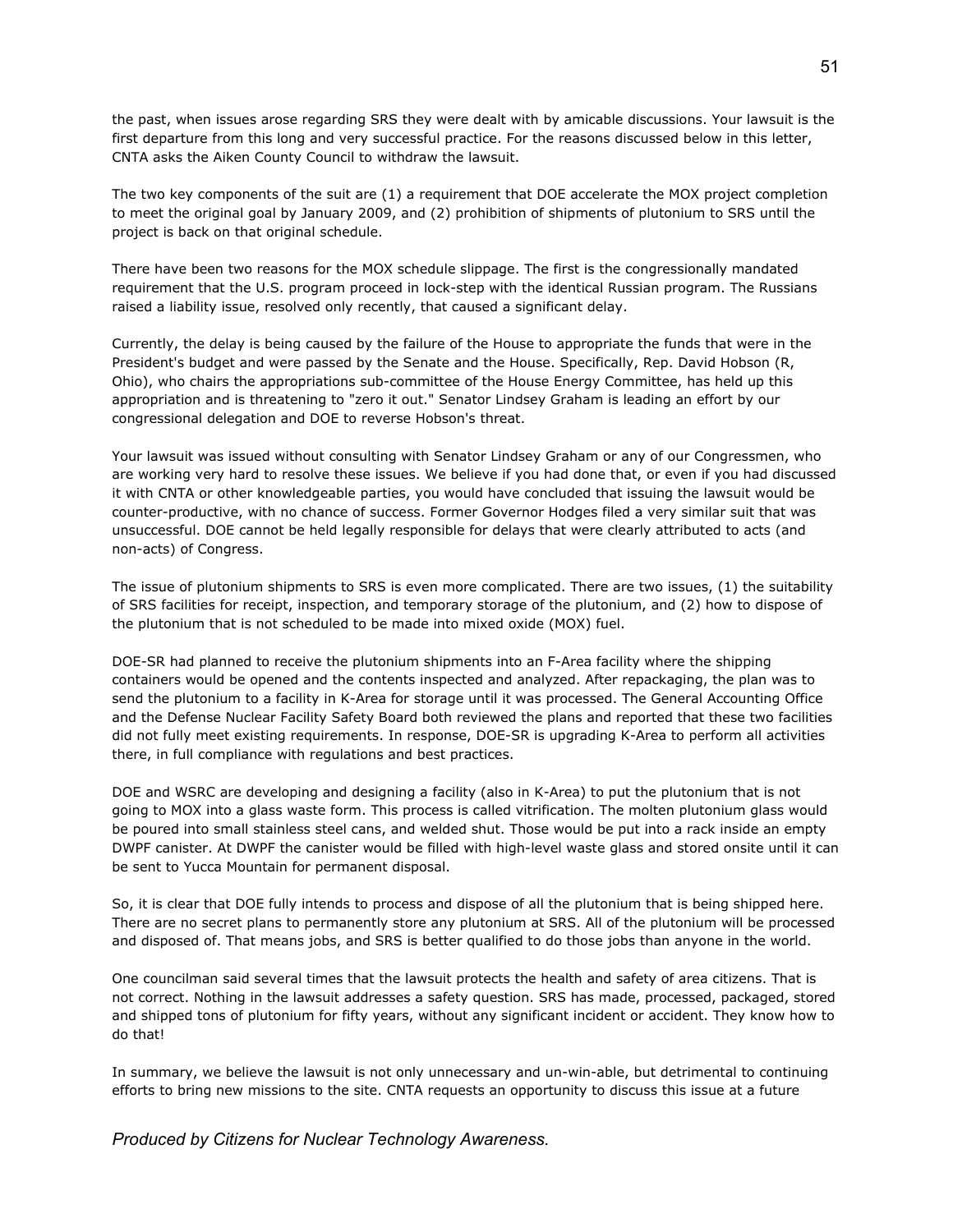Council meeting. I am certain that other organizations striving to bring new missions to SRS would also want to participate. Please let us know when this discussion can take place.

Sincerely,

Mal McKibben Executive Director **CNTA** 1204 Whiskey Rd, Ste F Aiken, SC 29803

August 31, 2005

Letter to the Editor - Richard Anderson *Planet Jackson Hole* Jackson Hole, Wyoming

Sir:

The public meeting last Saturday, August 27, by "Keep Yellowstone Nuclear Free" opposing DOE's proposed production of plutonium-238 (Pu-238) at the Idaho National Laboratory, prompted me to write.

All of the Pu-238 made in the western world was made at the Savannah River Site in South Carolina by irradiating neptunium-237. The irradiated neptunium targets were dissolved and processed to make purified oxides of Np and Pu. The Pu-238 oxide was compacted then clad to make heat sources. SRS began making and processing this Pu-238 in 1959 and did it for 40 years. During all that time there was no significant incident or accident that released any Pu-238 outside of the facility. No more can be made there because the SRS reactors were shut down. So DOE decided to make it at INL where they have an operating reactor.

So, the shrill cries of alarm that Pu-238 production at INL might contaminate people or biota offsite strike me as irresponsible fear mongering. The 40-years of safe operation at SRS are ample evidence that it can be done quite safely.

First, the processing facilities will have multiple engineered barriers to prevent the Pu-238 from getting out. They work. Second, if the impossible happened and some went up the stack it is ludicrous to think it would travel air-borne for miles. It is very dense, and would fall quickly to the ground within yards, not miles. This was proved, twice, at Rocky Flats decades ago when they had fires in plutonium production lines. None got offsite.

The laws of physics are immutable. What the fear-mongers are saying is analogous to saying that when the apple falls from the tree it will go up, not down. Would I live downwind of such a facility? You bet! I have for 40 years.

Mal McKibben Executive Director Citizens for Nuclear Technology Awareness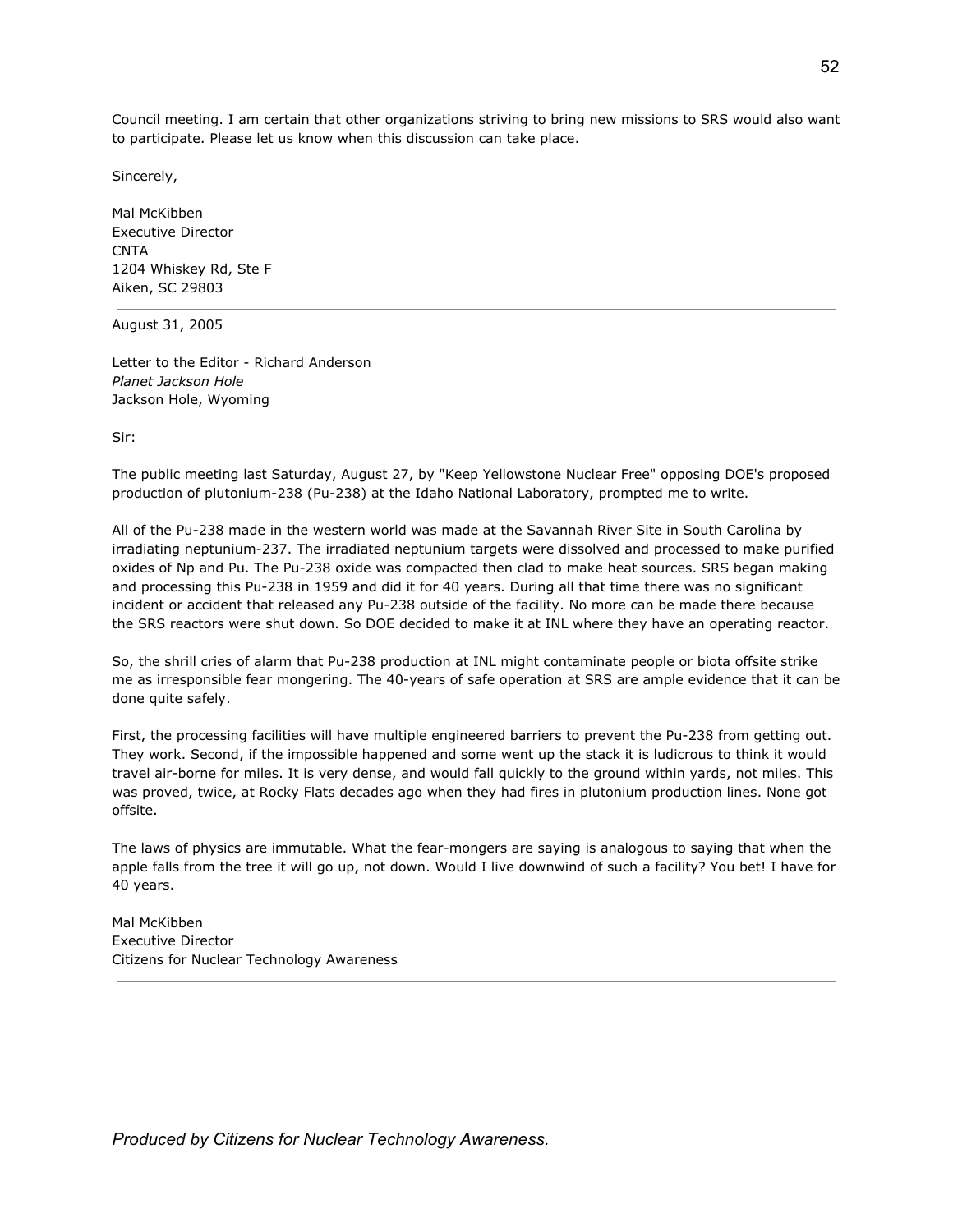August 23, 2005

Letter to the Editor *Gainesville Times* Gainesville, Georgia

A letter August 20 by Adele Kushner claimed, "nuclear power is neither clean, cheap nor safe." The references cited show that she has been reading the voluminous fiction put out by professional anti-nuke zealots.

Nuclear power is far cleaner than plants fueled by coal or natural gas. That is why noted ecologist James Lovelock, Patrick Moore, co-founder of Greenpeace, and Stewart Brand, founder of The Whole Earth Catalogue support nuclear power. Nuclear power plants emit no heavy metals, (e.g., mercury), or chemicals that produce acid rain, smog or global warming.

Not safer? The 103 operating reactors in the U.S. have had outstanding safety records and have never caused radiation injury or death. But many people are routinely killed in natural gas explosions and coal mine accidents.

Nuclear power is not only greener and safer than fossil fuel plants, it is also a cheaper source of electricity. The average operating cost of the 103 U.S. nuclear plants is 1.82 cents per kilowatt-hour, compared to 2.13 for coal and 3.69 for natural gas. The capital cost to build the next plants will be far less than in the past, and new licensing procedures by NRC should shorten construction time to about four years, which will greatly reduce its cost.

These are the reasons that 440 nuclear power plants are now operating around the world and 125 more are on order or under construction.

Susan Wood, Chair - Board of Directors Mal McKibben, Executive Director Citizens for Nuclear Technology Awareness

August 22, 2005

Guest Editorial *Charleston News and Courier*

### **South Carolina may lead nuclear power resurgence**

It is no longer news that nuclear power is experiencing a resurgence in the U.S. and in the rest of the world. It now appears that South Carolina has the opportunity to take a lead role.

A recent study by NuStart, a consortium of twelve utilities (including Duke) and reactor vendors, identified SRS and five commercial sites as suitable sites for this demonstration. A previous study had concluded SRS would be the best of the DOE sites for a commercial nuclear power plant.

President George Bush created several programs in his first term to breathe new life into U.S. nuclear power. One of those programs was Nuclear Power 2010 (NP-2010), which provides financial incentives for building one or more new, improved nuclear power plants by 2010. This program would demonstrate new reactor designs can be built cheaper than in the past, and that new licensing procedures will shorten the time required to get the plants running. If these demonstrations are successful, it will open the door for nuclear power in the U.S.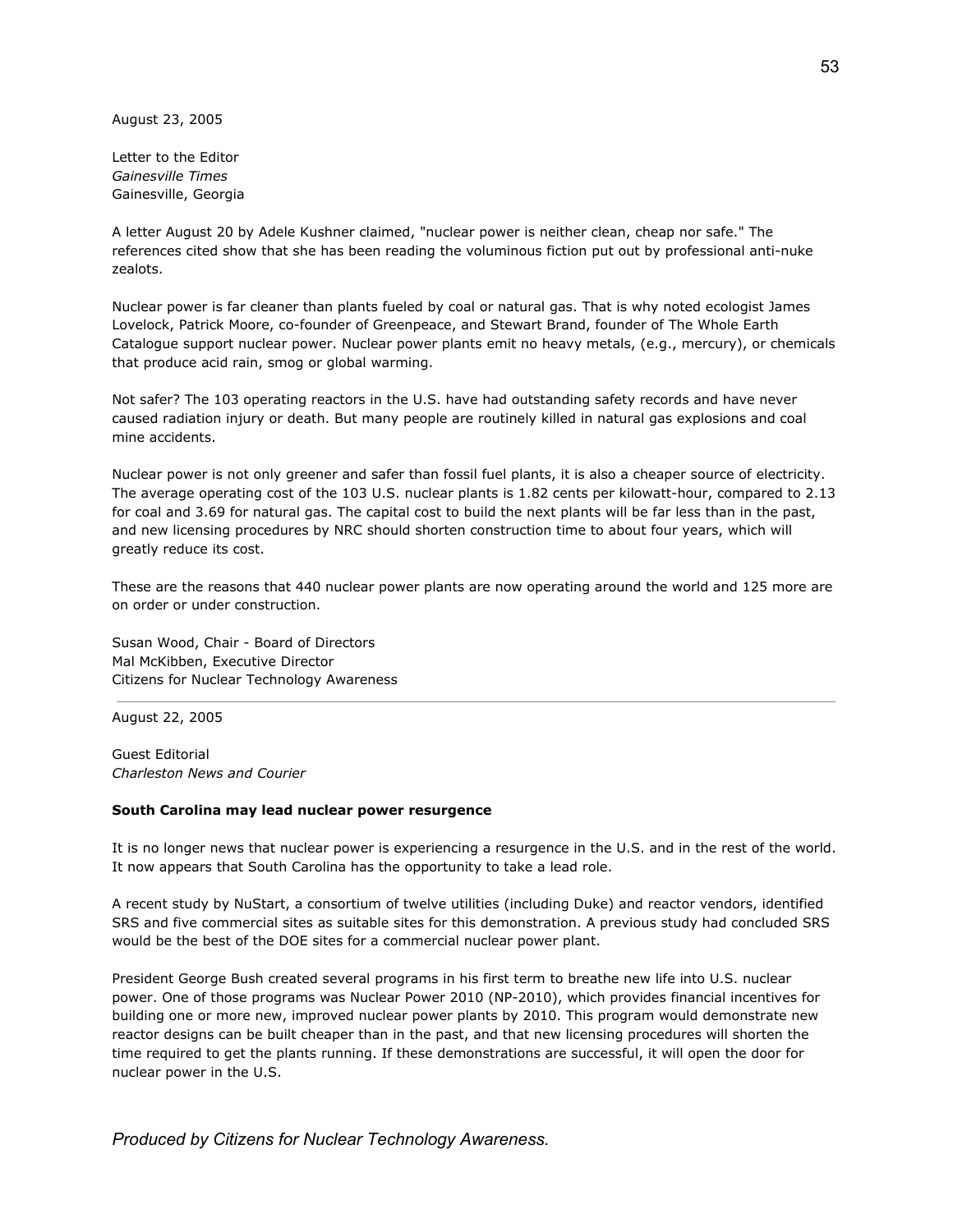A study by NuStart, a consortium of utilities, identified six sites that would be best suited for construction of one of these plants. SRS was one of the six sites selected. NuStart requested proposals from South Carolina and the other sites. On August 15, the Economic Development Partnership for Aiken and Edgefield Counties and the South Carolina Department of Commerce sent their proposal to NuStart. After studying all of the proposals NuStart will recommend two sites in September for plants to be built.

If the southeast needs more electricity, and it does, then some will ask "why nuclear?" The latest independent nationwide survey showed that about 70% favor building new nuclear plants. Among technically educated college graduates it is over 85%. Even long-time environmental opponents of nuclear power now endorse it. There are good reasons for this overwhelming support. One reason is that nuclear power is the only clean and green way of making large amounts of electricity. It does not contribute to heavy metal pollution (e.g. mercury), smog, acid rain, or global warming.

Another reason is safety. The safety record of nuclear power is much better than that from coal and natural gas plants. None of the 103 nuclear reactors operating in the U.S. has ever had a radiation injury or death. For comparison, deaths due to natural gas explosions and in coal mining accidents are unfortunately commonplace. The new Westinghouse and GE reactors being considered for NP-2010 would decrease even further the chance of a melt-down, which is already infinitesimally small in current American reactors.

The third reason for choosing nuclear is cost. The average operating costs of the 103 U.S. nuclear plants is 1.82¢/kw-hr, compared to \$2.13 for coal and \$3.69 for gas. With the new licensing procedures and advanced reactor designs the total costs, including the capital cost, will be at least competitive.

But, why locate the plant at SRS? The answer is that SRS offers significant advantages. It has a highly rated security system, which includes high tech methods and layers of gates, guns, and guards. SRS can supply all needed infrastructure such as roads, bridges, steam, water and electricity. The area has low construction cost compared to most areas of the country. At SRS, the reactor would be relatively isolated, located about 5 miles from the nearest offsite population. SRS can provide needed support such as trained personnel, technical support from the Savannah River National Laboratory, an outstanding Emergency Coordination Center, and access to the Barnwell low-level waste repository. And importantly the support of area citizens and elected officials in South Carolina and Georgia is unmatched anywhere in the U.S. South Carolina already gets 55% of our electricity from nuclear plants. Indeed, our District 3 Congressman, Gresham Barrett, is leading the effort to obtain this project. The entire South Carolina Congressional delegation and Representative Charlie Norwood of Georgia sent a letter of support for SRS to NuStart.

The nation, and especially the Southeast, is going to need a lot more electricity. Nuclear is the right way to go, and South Carolina is the right place to kick it off.

Dr. Susan Wood, Chair, CNTA Board of Directors Mal McKibben, Executive Director

Citizens for Nuclear Technology Awareness 1204 Whiskey Road, Suite F Aiken, SC 29803 Phone: 803-649-3456 Fax: 803-649-3860 Email: cnta@bellsouth.net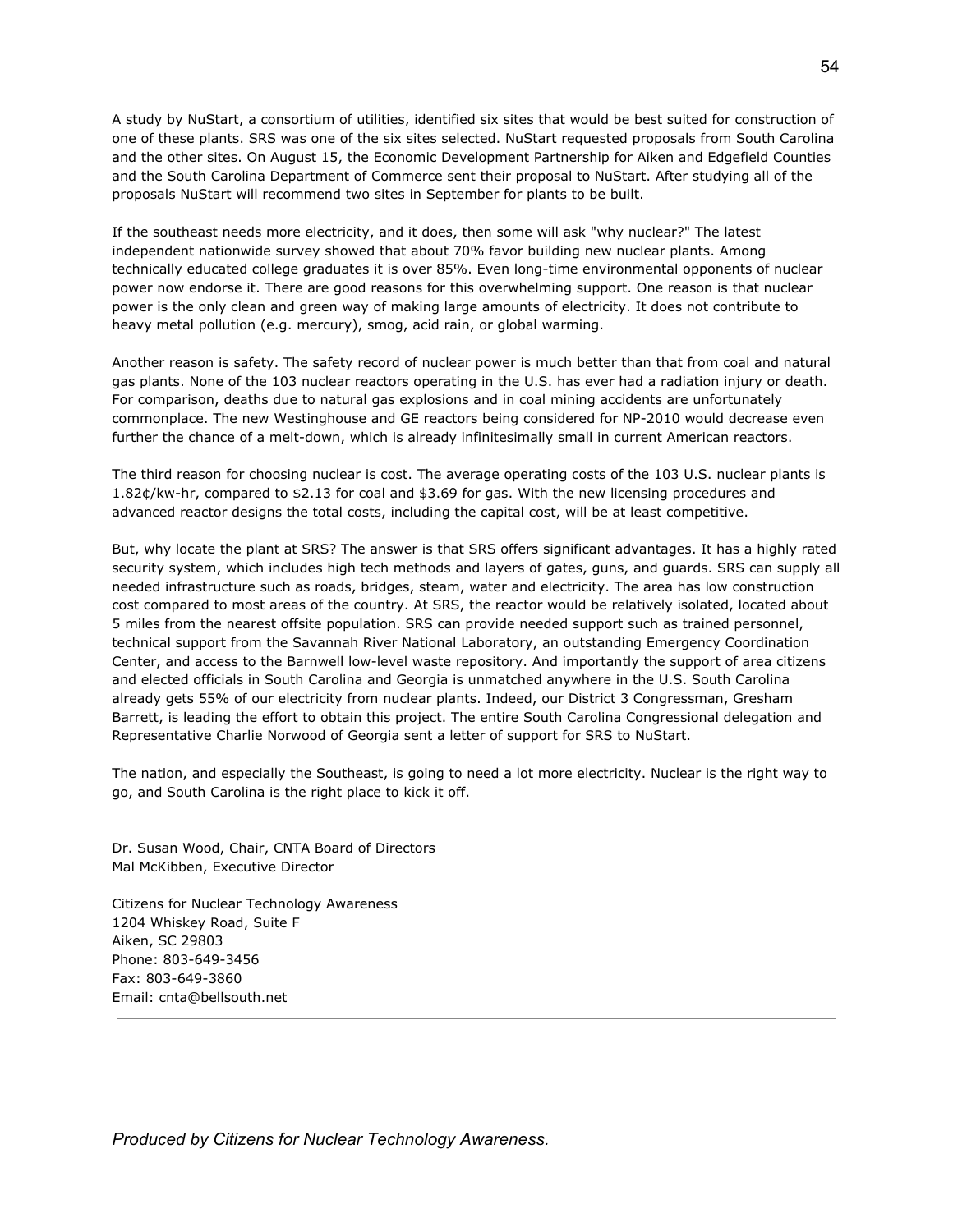July 19, 2005

Guest Editorial *The Greenville News*

### **With nuclear power resurgence, SRS should lead the way**

Early in President Bush's first term, he created a program called Nuclear Power 2010 with the goal of constructing one or more new, improved nuclear power plants, the nation's first in more than 30 years. This program will demonstrate that new licensing and construction procedures will bring reactors to operating status much faster and cheaper, and with less financial risk than in the past. If this demonstration is successful, the door will be opened for a resurgence of nuclear power in the United States.

A recent study by NuStart, a consortium of twelve utilities (including Duke) and reactor vendors, identified SRS and five commercial sites as suitable sites for this demonstration. A previous study had concluded SRS would be the best of the DOE sites for a commercial nuclear power plant.

The NP-2010 program will occur in two steps. The first step, already under way, is for companies, or consortia, to submit reports recommending two new improved reactor designs and two sites for construction. NuStart was created for this purpose, and their report will be submitted this year. DOE will then request other consortia or companies to submit proposals to construct and operate the reactor. This reactor will sell electricity and pay taxes.

The two reactors recommended by NuStart are the Westinghouse AP-1000 and an advanced boiling water reactor (ESBWR) by General Electric. Both of these reactors have advanced safety features and improved designs. Construction could begin as early 2010, with operation in 2014 or 2015. The capital cost would be near \$2 billion with an operating staff of 500 to 700.

Why Nuclear? Sixty-seven percent of U. S. citizens favor building new nuclear plants. Among technically educated college graduates, it is 85%.

There are some good reasons for this overwhelming endorsement. One important reason is that nuclear power is the only clean and green way of making large amounts of electricity. It does not contribute to heavy metal pollution (e.g. mercury), smog, acid rain or global warming.

The safety record of nuclear plants is excellent, better than coal and natural gas. None of the 103 nuclear reactors operating in the United States has ever had a radiation injury or death. The Russian reactor at Chernobyl is the only reactor to have had a lethal accident, and no reactors of that unsafe design are in operation outside of Russia. Both Westinghouse and GE claim they now have passive (nonpowered) emergency cooling systems that are designed to prevent fuel meltdowns.

The average operating costs of the 103 nuclear plants in the United States is 1.82 cents per kilowatt-hour, compared to 2.13 for coal and 3.69 for gas. With the new licensing procedures and advanced reactor designs, the total cost, including the capital cost, will be at least competitive. So, for safety, cost, and protecting the environment, nuclear is best.

Why SRS? SRS offers significant advantages over existing commercial sites. It has a highly rated security system, which includes high-tech methods and layers of gates, guns, and guards. SRS can supply all needed infrastructure such as roads, bridges, steam and electricity. This area has low construction costs compared to most areas of the country.

At SRS, the reactor would be relatively isolated, located about 5 miles from the nearest offsite population. SRS can provide all needed support such as waste management services, trained personnel, technical support from the Savannah River National Laboratory and an outstanding Emergency Coordination Center.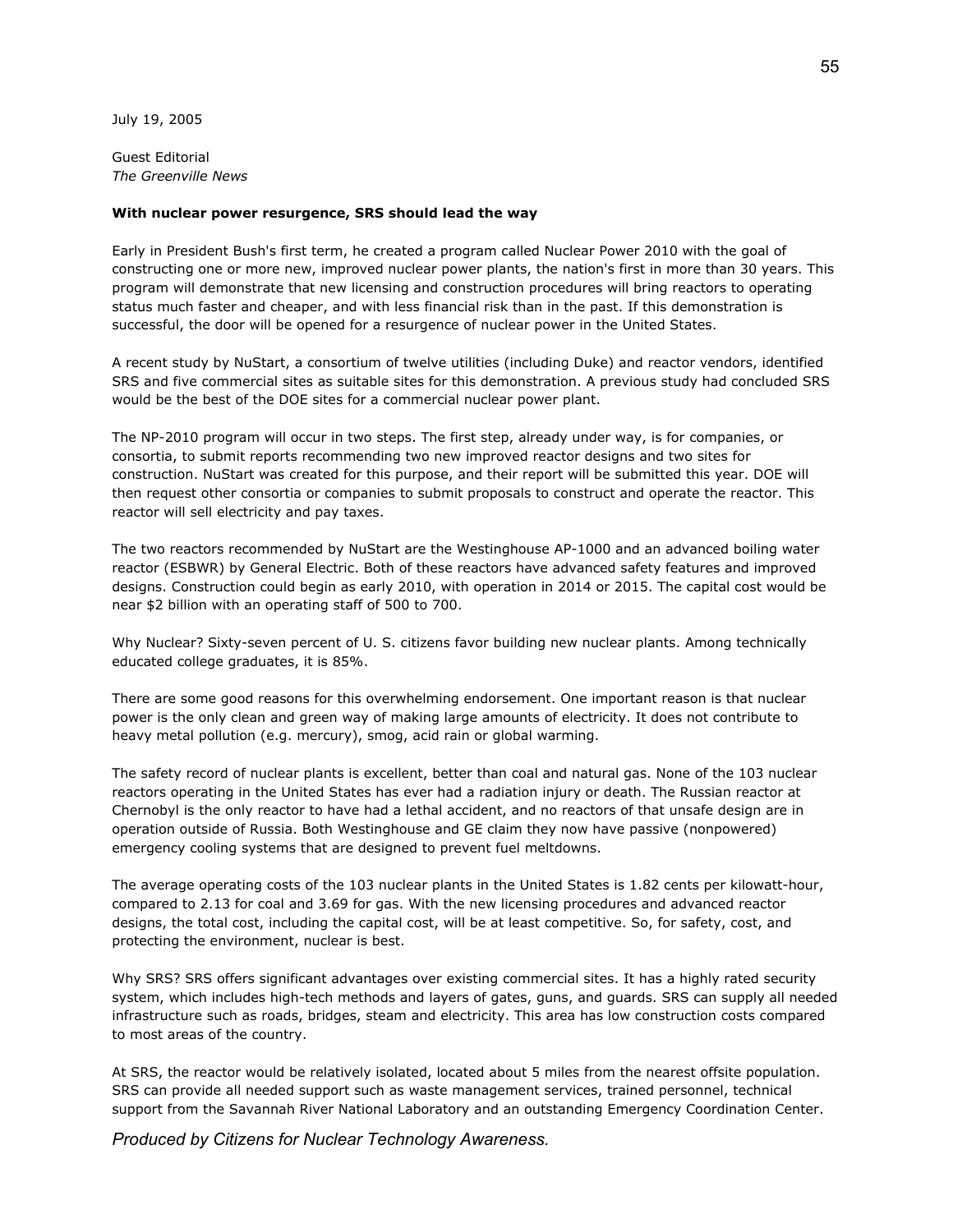And, finally, the support of area citizens and elected South Carolina and Georgia officials is unmatched anywhere in the United States. Indeed, our 3rd District Rep. Gresham Barrett is leading the effort to obtain this project.

The nation, and especially the Southeast, is going to need a lot more electricity. Nuclear is the right way to go, and SRS is the right place to kick it off.

J. Malvyn (Mal) McKibben

May 31, 2005

Letter to Editor *The Aiken Standard* Aiken, South Carolina

Dear Sir,

Your May 26 article, "Report questions SRS program" correctly reported the basic facts of DOE's Inspector General's audit report about SRS's decontamination and demolition (D&D) program. While some errors in judgment have occurred in this program, such as destroying relatively new buildings that would be useful in the future, in our view the criticism in this IG report was excessive. Their audit report overlooked or ignored several legitimate goals of the D&D program. It brings to mind an old saying that "auditors always find what they are paid to look for."

The auditors didn't recognize that reduction of radiation risk is only one of several goals. SRS is an "enduring site", which means a lot of us are working to bring new missions to the site. It is not helpful for the site to look like a ghost town. So it is appropriate to remove old buildings that have no further use, and most of the original buildings had "Transite" (asbestos) walls that need to be removed for safety reasons.

After the 9/11/01 attack on the twin towers, all DOE sites assessed their vulnerability. At SRS it was decided that facilities at plant boundaries, including those near the river should be moved to locations less accessible to potential terrorists. That was a prudent decision, especially since most of those buildings were very old, and contained asbestos.

Where possible, whole areas were to be removed, which would reduce costs significantly by completely eliminating services such as water, steam, electricity, roads, and sewage.

In Environmental Management's reply it was pointed out that some less-risky demolitions are always done first to train the crews before tackling the more risky jobs. This is also prudent.

Mal McKibben

March 16, 2005

Letter to The Editor *The Greenville News*

Thank you for your insightful editorial supporting Duke Power's proposed expansion of nuclear power. There is simply no doubt that nuclear power must advance if we are to avoid doing serious damage to our environment. The public is becoming aware that nuclear doesn't contribute to mercury contamination, smog, acid rain or global warming.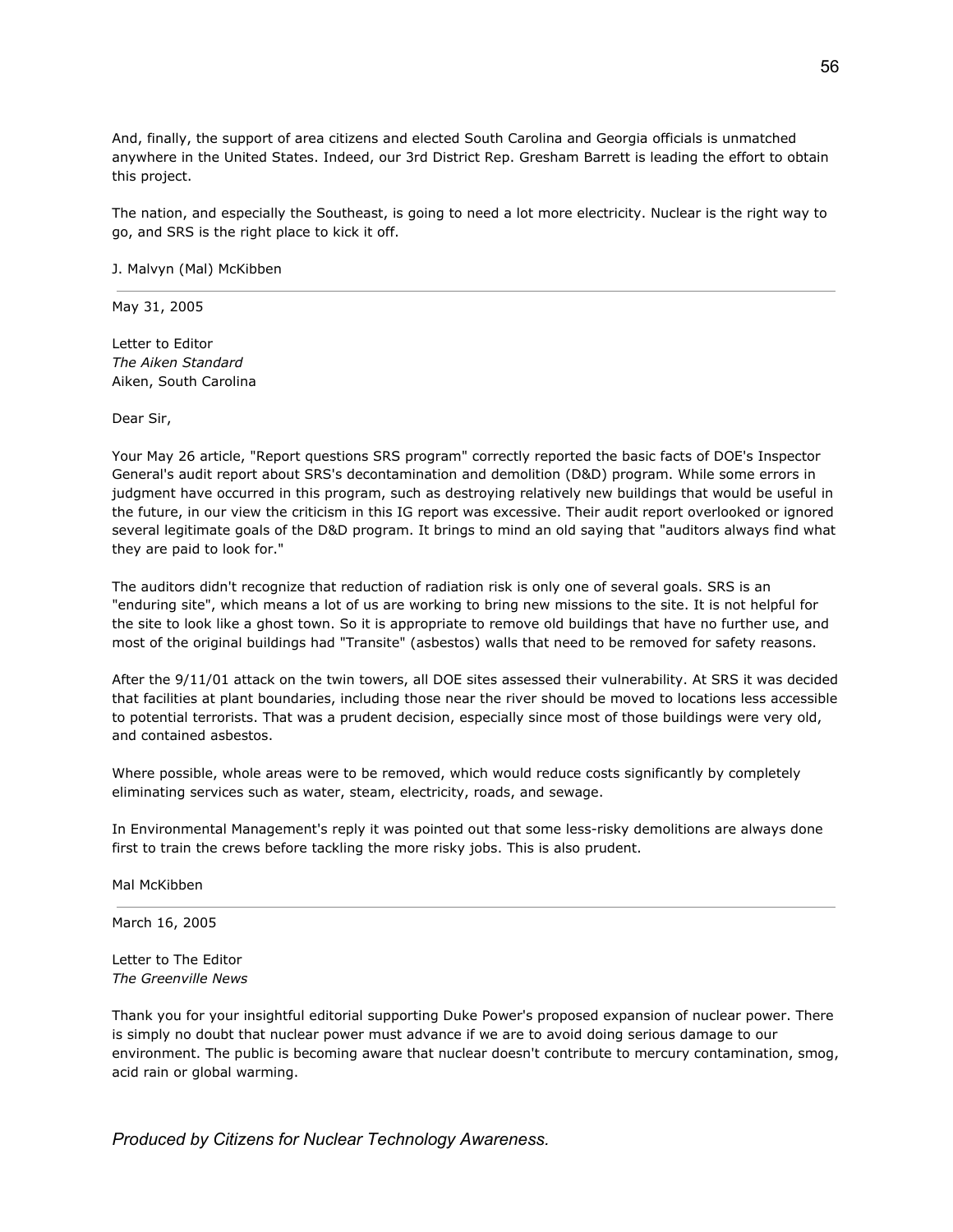The letter writer (3/14) disagreeing with your editorial naively assumed we could solve the problem by using less air-conditioning. Conserving is a good thing to do, but its overall effect on growth of electricity demand will be quite small. The writer refers to the spent fuel as a "lethal liability". Things that kill people are called lethal. Lethal things include table salt, slippery bathtubs, water, and little red wagons. But spent nuclear fuel has never killed anyone. On the other hand about 10,000 people die annually in coal mines and in natural gas explosions throughout the world.

J. Malvyn (Mal) McKibben Executive Director Citizens for Nuclear Technology Awareness

February 15, 2005

Letter to The Editor *The Aiken Standard*

The Sunday *Aiken Standard* has a letter from a local citizen opposing the building of the Modern Pit Facility, which would recycle aging pits into new ones.

The letter says, "The Bush Administration has a love affair with nuclear weapons." Actually, this administration has made major reductions in the number of deployed nuclear weapons. No previous administration, Democratic or Republican, had done that.

The letter questions the need for 2000 nuclear weapons. A lot of people have questioned that, including President Bush. The number of weapons and the numbers of specific types of weapons come out of the Nuclear Weapons Stockpile Report, which is reviewed and approved by DOE, DOD, The State Department, a blue ribbon (civilian) committee, and finally, the White House.

The letter complains that we try to keep North Korea and Iran from having nuclear weapons while insisting that the U.S. should keep ours. Does the writer seriously think that the world would be a better place if North Korea and Iran had nuclear weapons and we gave up ours?

The writer objects to having a plant large enough to recycle 125 pits per year. That number is just pure mathematics. If we have a stockpile of the size approved, and if we want to be sure that all of them will work if needed, then we need that size plant.

Our nuclear weapons capability was an important contributor to winning the cold war. Wasn't that a good thing? If we don't build the MPF that would simply be a decision to unilaterally disarm. No national leader of either party wants to do that.

Finally, the letter writer wrote that our organization (CNTA) "is delighted with the news" that an MPF may be built at SRS. Yes we are, but we take no position on its size. All of SC's congressmen have said, "if the MPF is going to be built, SRS is by far the best place for it." We agree. And we do not apologize for being pleased at the prospects of economic benefit for our community if that happens.

Comparing us to the citizens of Auschwitz delighting in the economic benefit of their Jewish death camp is a very irresponsible statement.

J. Malvyn (Mal) McKibben Executive Director Citizens for Nuclear Technology Awareness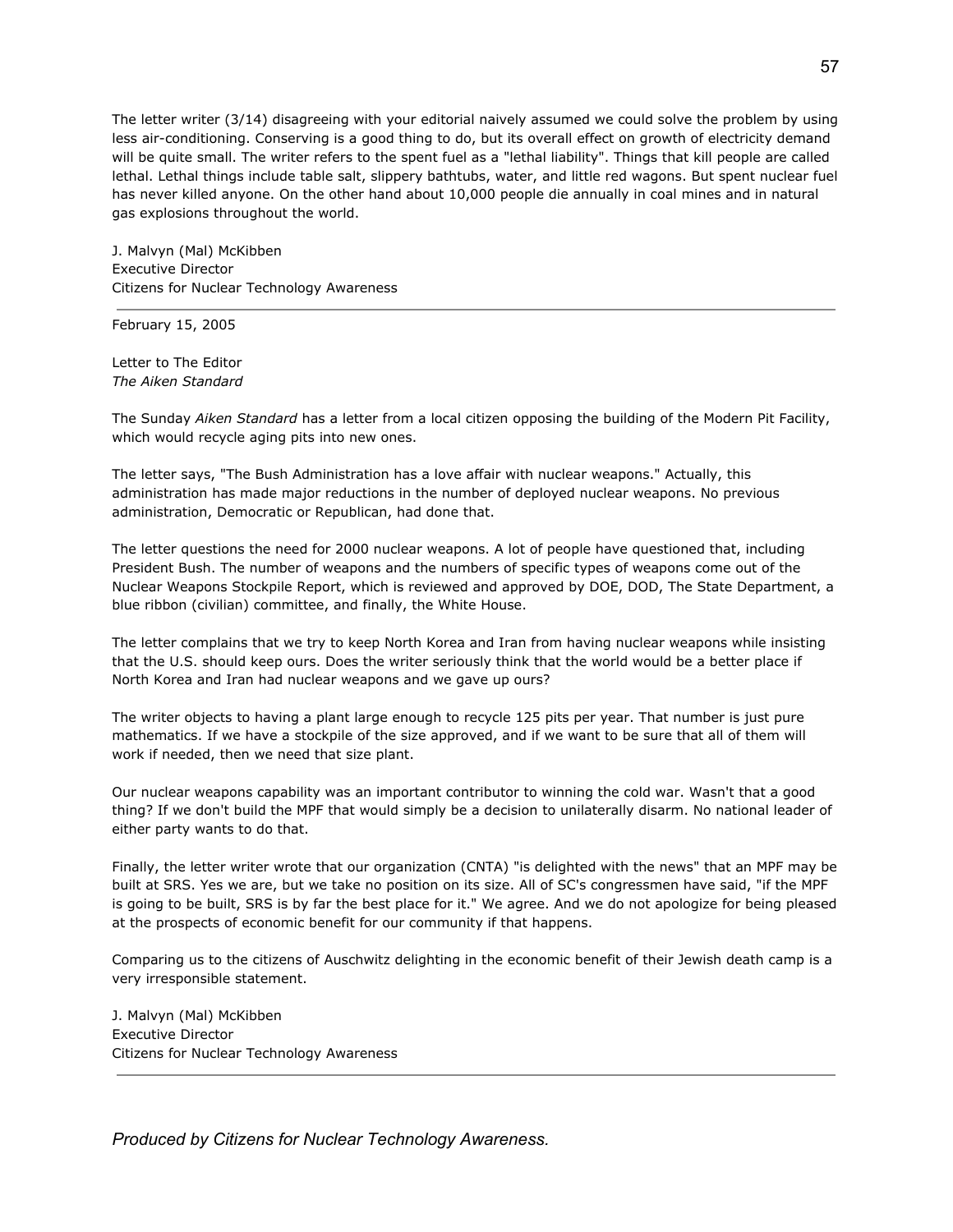February 7, 2005

Letter to Editor *The State* Newspaper Columbia, South Carolina

The February 6 article "S.C. touted for nuclear plant" had 17 paragraphs of opinions of professional anti-nukes who, as illustrated in this article, are never objective on nuclear subjects and seldom constrained by the truth. Please allow us to correct some of their misstatements.

"We still haven't figured out what to do with the ... nuclear waste". Nonsense. We have known for decades. Our Defense Waste Processing Facility at SRS demonstrates it every day, as they have since 1994. The French have been doing it quite safely and efficiently for over 20 years. Petty politics is delaying the opening of Yucca Mountain geologic repository, but that will not stop it.

The claim that accidents at Catawba or McGuire nuclear plants could kill "tens of thousands" is absurd, as is the claim that "there have been 100,000 deaths attributable to ... Chernobyl. Thirty-one people died as a direct result of Chernobyl, and the calculated, hypothetical maximum "latent cancer deaths", (LCFs) using thoroughly discredited methods, were 10,000. If the Health Physics Society recommended calculation is used (which assumes no deaths below individual doses of 10 REM) the calculated hypothetical maximum LCFs would be about 500.

Any comparison of safety puts nuclear ahead of its competitors. Worldwide, about 10,000 people die annually from coal mining accidents and from natural gas explosions. There have been no radiation deaths from any nuclear plants since Chernobyl.

The statement that "Commercial nuclear generation can't compete in the market place," is untrue as evidenced by the interest of large numbers of utilities in building new ones. Their only goal is to make money. The average operating cost of U.S. nuclear plants is currently 1.82 c/kw-hr compared to 2.13 for coal and 3.69 for natural gas. Importantly, the costs and time to license and build nuclear plants is dropping dramatically. The estimated capital cost of new reactor designs is also dropping sharply.

The claim that proponents don't consider environmental or economic consequences is irresponsible. The economics are discussed above. Environmentally, nuclear is infinitely better than its competitors, because nuclear contributes nothing, repeat, nothing, to acid rain, smog, heavy metal contamination, or global warming. It is the only clean, green way to make large amounts of electricity.

We are disappointed that the outrageous claims of the professional anti-nuclear groups are given so much ink.

Mal McKibben Executive Director **CNTA** 

January 31, 2005

Letter to Charles Seabrook, Staff Writer *The Atlanta Journal-Constitution*

Mr. Seabrook,

Your January 29 article "Nuclear Waste Could Pile Up" had several incorrect conclusions that I think you should know about.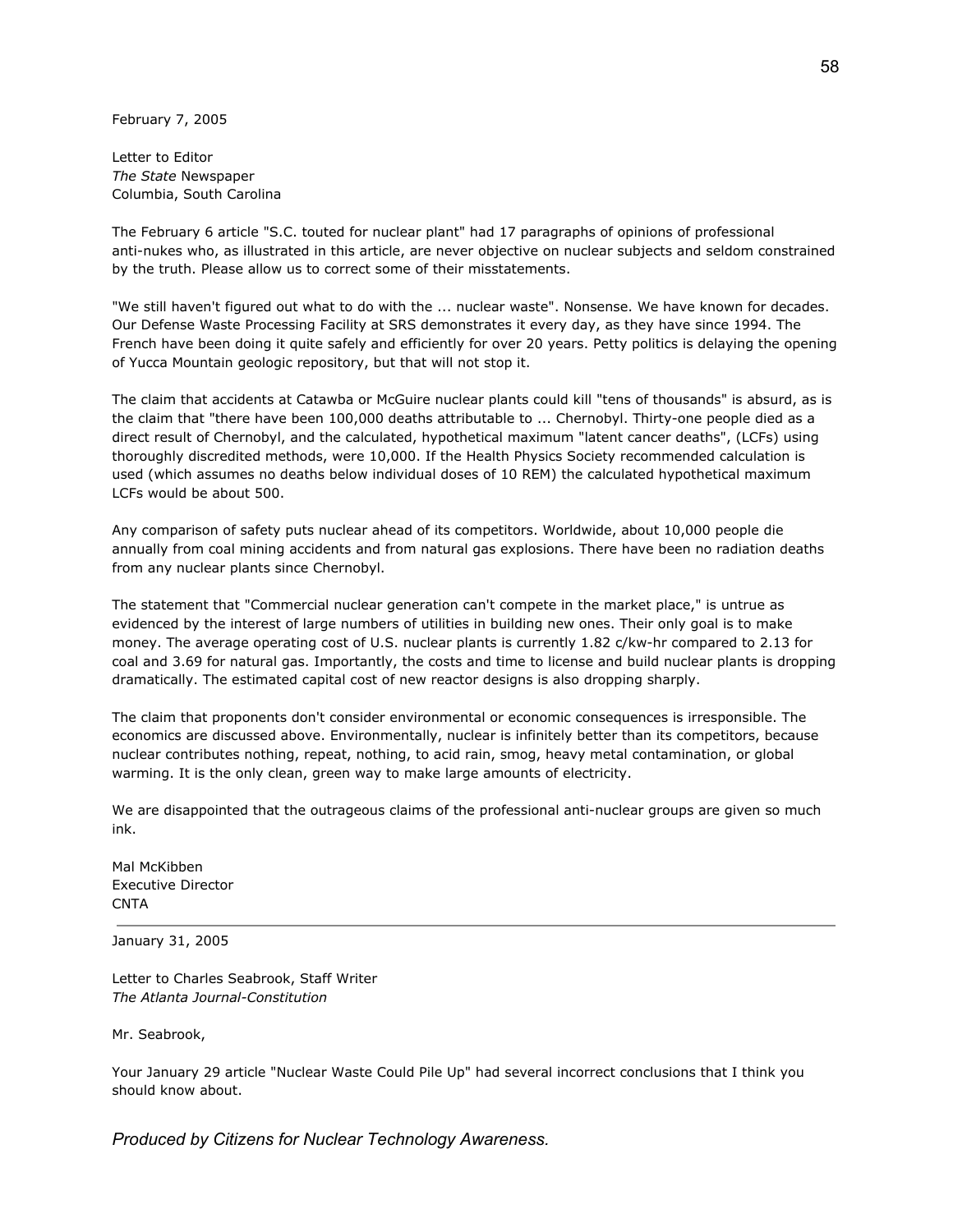The title of the article and the first paragraph imply that dealing with existing and future waste at SRS is a big problem. It isn't. The existing legacy waste is being dealt with safely and efficiently, and a large fraction of that has already been done. Your statement, later in the article that "the government, however, has not said when it (the waste treatment facility for the Pit Disassembly and Conversion Facility and the MOX plant) will be built or at what cost" is untrue. The Waste treatment facility is part of the project and is costed with it.

I can't imagine what was meant by the subtitle, "Processing Facility May Affect Georgia." The only effect to Georgia will be the financial benefit from the billion-dollar construction and the hundreds of highly paid personnel that will run these plants.

The accident scenarios in Environmental Impact Statements (EIS) are done to alert subsequent designers and operators of the plants to potential accidents that could have adverse consequences. The hypothetical accident in the MOX EIS was based on an earthquake. That accident and its consequences will be prevented (made impossible) by normal, good seismic design and construction.

You switched subjects for the last 3 paragraphs to the removal of legacy high-level waste and closure of those tanks. Unfortunately, your only source for this was professional anti-nukes who try to masquerade as environmentalists. Those folks are never objective, and seldom technically competent. To provide you with objective, factual; information on this subject we enclose a copy of a guest editorial that we had published as guest editorials in several newspapers, including, I believe, the Atlanta Journal-Constitution.

If you have questions or comments please give me a call at 1-800-299-2682 or 1-803-649-3456.

Sincerely,

J. Malvyn (Mal) McKibben Executive Director Citizens for Nuclear Technology Awareness

January 28, 2005

Letter to The Editor *The Macon Telegraph*

Thanks for printing the AP article by Ken Guggenheim on the expanded Nunn-Lugar proposal to assist Russia's efforts to protect or destroy chemical and nuclear weapons.

The article correctly identified a concern that it might not be possible to be sure all the money provided by the U.S. would be spent on the intended programs, but that probably won't be the bill which is supported by the Administration and many Democrats.

A minor concern we have with the article was its headline which identified the program as an "anti-nuclear program." It really isn't, it is an anti-proliferation program.

J. Malvyn (Mal) McKibben Executive Director Citizens for Nuclear Technology Awareness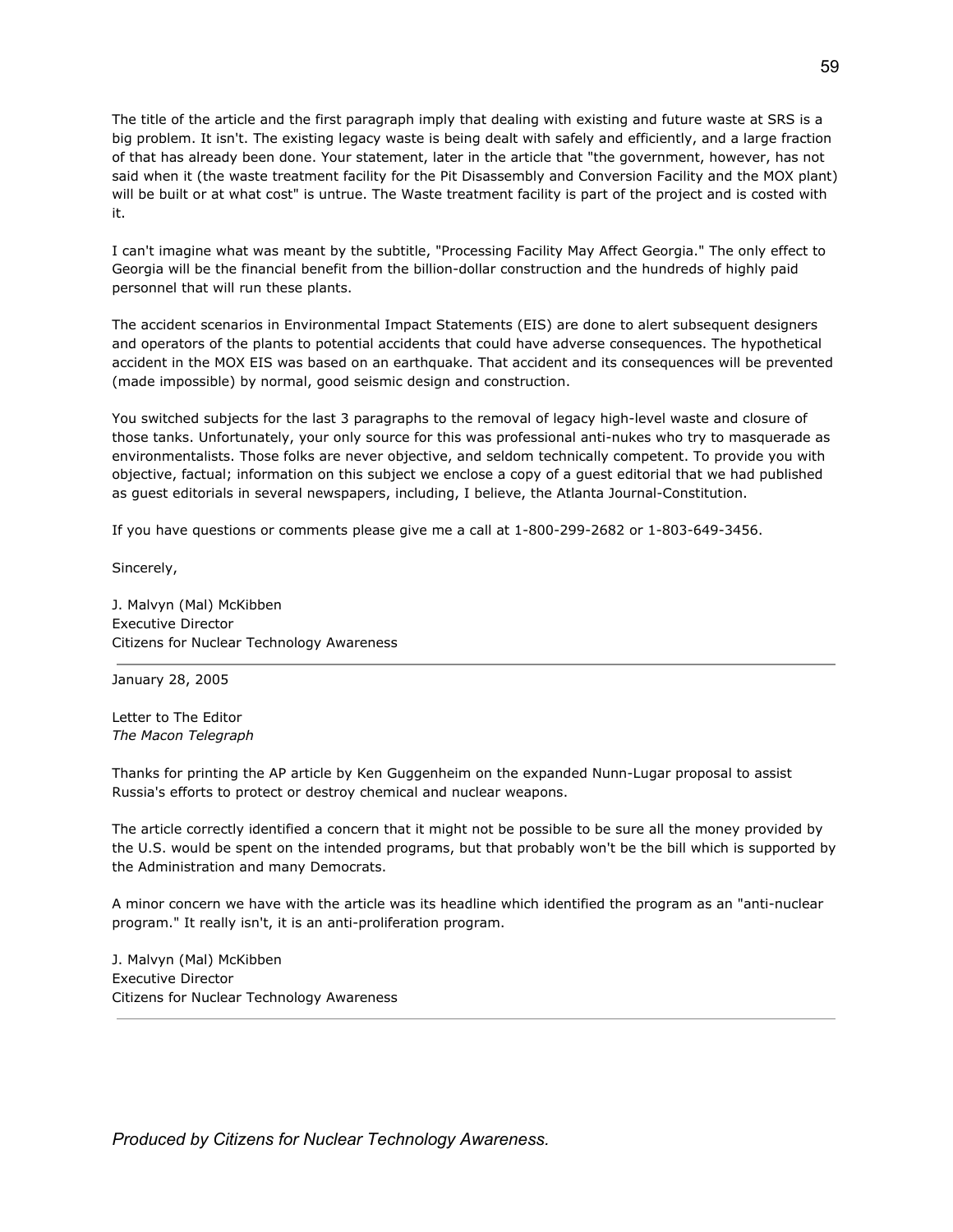January 10, 2005

Letter to The Editor *The Washington Post*

On January 5, there was a letter to the editor from anti-nuclear activist Kevin Kamps.

The letter claimed that transport of spent nuclear fuel will constitute "dirty bombs on wheels," because of terrorist activity. Although it is appropriate for all of us to be mindful of potential terrorism, it appears that Mr. Kamps has not done his homework.

He cites government tests that show the containers are vulnerable to antitank missiles, high explosives, and shaped charges. What he failed to mention is that those tests demonstrated the adequacy of particular container features and are being used to design state-of-the-art casks that are very secure against terrorist attack. For well over 10 years, studies in the United States and other countries have examined such threats, and the findings have been used in container design.

The U.S. Nuclear Regulatory Commission has a specific, classified program to address this issue. For obvious reasons, the details are not being made public. In May of 2004, staff from the NRC stated to a committee of the National Academy of Sciences that: "NRC believes the current certification process provides cask designs that can withstand all realistic accident scenarios and fully protect public health and safety."

One of the National Laboratories has even developed a container design that can withstand an explosion on an aircraft and fall to the earth without releasing its contents.

Given the work being done, the public should not be concerned about terrorist attacks on radioactive material transport. The robust containers and other protections, including satellite tracking, make such shipments much less vulnerable to terrorist attack than the ordinary industrial chemicals, such as chlorine, being shipped every day.

Should we stop using chemicals? Of course not! Neither should we be unduly concerned about radioactive material transport.

J. Malvyn (Mal) McKibben Executive Director Citizens for Nuclear Technology Awareness

January 6, 2005

Letter to the Editor *Chemical & Engineering News* 1155 16 th Street, N.W. Washington, DC 20036

Dear Sir:

Michael Heylin's Hindsights article "Nuclear Perils" (*C&EN*, 12/13/04) thoroughly and correctly identified the risks of uncontrolled proliferation of nuclear weaponry. Unfortunately, his solution to the problem lacks pragmatism.

We have always known that, without preventive measures, the day would inevitably come when any nation wanting nuclear weapons would have a choice of building them or buying them. That day may be here.

Everyone agrees that the world's nations must come up with effective ways to assure that nuclear weapons are never used irresponsibly. The problem is, how is that to be done in a world where nations are sovereign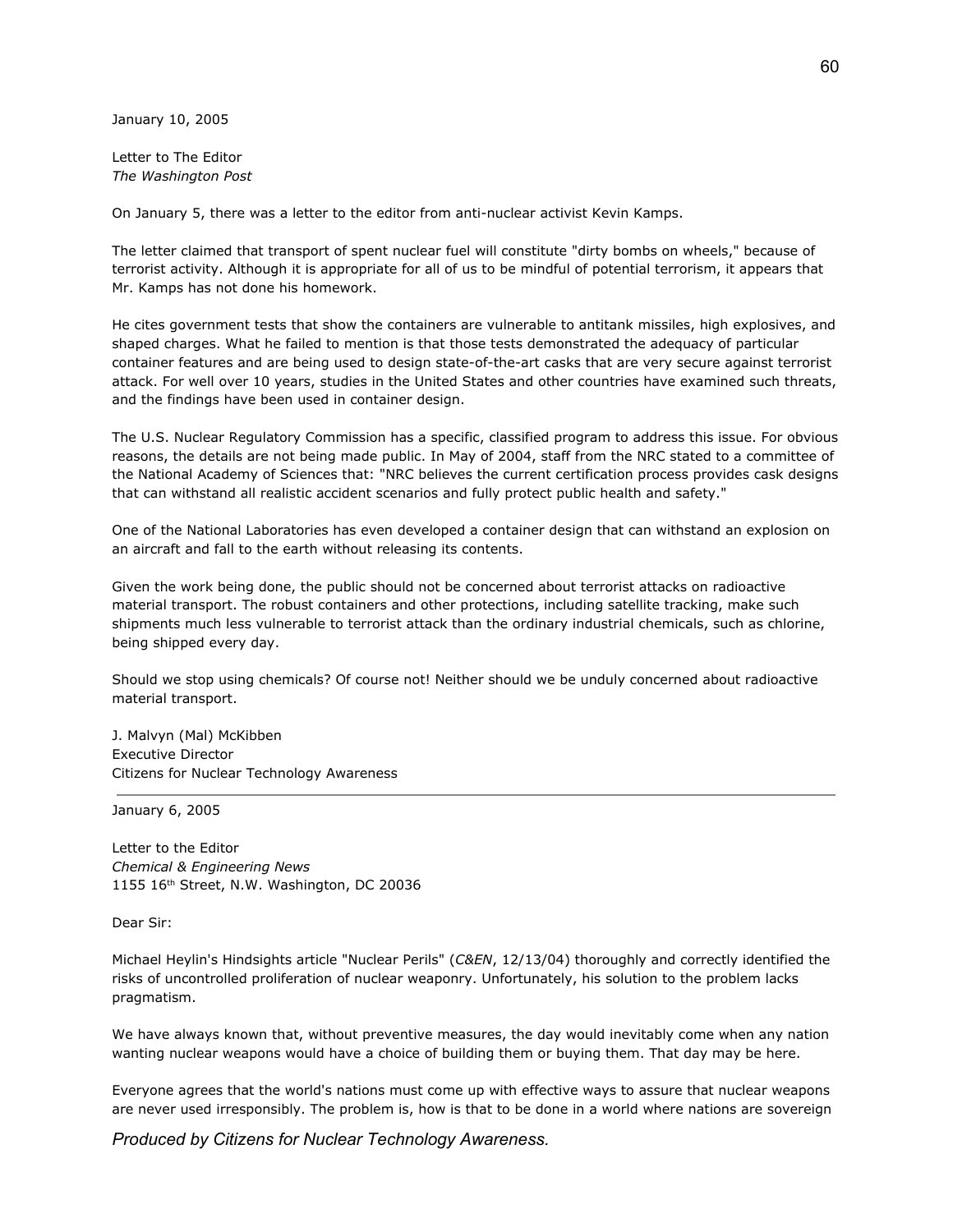and some national leaders are aggressive and hostile. Mr. Heylin's view is that the problem will be solved if all the nations that have nuclear weapons would simply get rid of them. That is dangerously naïve. That would work only if all the world's leaders were filled with good will. The nuclear genie will not go back into its bottle because the raw materials (uranium and thorium) occur naturally in ores all over the world, and technologies to make weapons out of them are well known and do-able.

So, what is to be done? Presently the U.S. and other nations with well-controlled nuclear weapons programs maintain overwhelming nuclear superiority. They attempt to prevent nuclear "breakout," first by political persuasion, but ultimately by threat of force. That approach has had some well-known failures, but it also has had some important successes. However, this method is less than ideal.

The effort of the International Atomic Energy Agency (IAEA) to prevent proliferation by enforcing the Nuclear Non-Proliferation Treaty (NPT) was doomed from the start for several reasons. Many nations didn't sign the NPT, and some that did had no intention of abiding by it. Furthermore, the IAEA had neither the budget and staff to do the necessary inspections, nor the power to enforce compliance.

In the longer term, worldwide agreements prohibiting nuclear weapons breakouts will be necessary, but those agreements must include effective inspections and real enforcement. That could be done by a modified NPT treaty and a strengthened IAEA. Until that day comes, it would be very helpful if the nuclear weapon states secured more active support for proliferation control from non-weapons nations than they are now getting.

Susan Wood Chairperson Citizens for Nuclear Technology Awareness

Dean Sackett Vice Chair Citizens for Nuclear Technology Awareness

January 6, 2005

Letter to the Editor *Nuclear News Letters*

Thanks are due, again, to Theodore Rockwell (*Nuclear News*, December 2004), for pointing out some of the unreality of our nuclear accident analyses and regulations.

Worst case accident analyses by DOE and NRC especially those in Environmental Impact Analyses (EIS) almost always exceed bounds of reason, and in so doing give ammunition to anti-nukes who can then say, "Those aren't my estimates of deaths, they are yours." To be fair, the official guidance given to DOE and NRC writers of EIS is to pick "reasonably foreseeable" accidents, but for some reason that seldom happens. As Theodore Rockwell correctly concludes probabilities approaching  $10^{\degree}$  or lower are not "reasonably foreseeable," they are "zero."

It would be possible to cite dozens of examples, but the most flagrant example I've seen lately was NRC's draft EIS for the Pit Disassembly and Conversion Facility and the Mixed Oxide Fuel Fabrication Facility that was issued for comment March 2003.

Its worse case accident contained a series of impossible events or events so very highly improbable that most folk would call impossible. The hypothetical accident led to offsite deaths. Worse, most of the hypothetical dead were poor and minorities, raising the "environmental justice" flag. Howls of protests arose. NRC has yet to issue the final EIS, which I hope means they are retreating toward reality.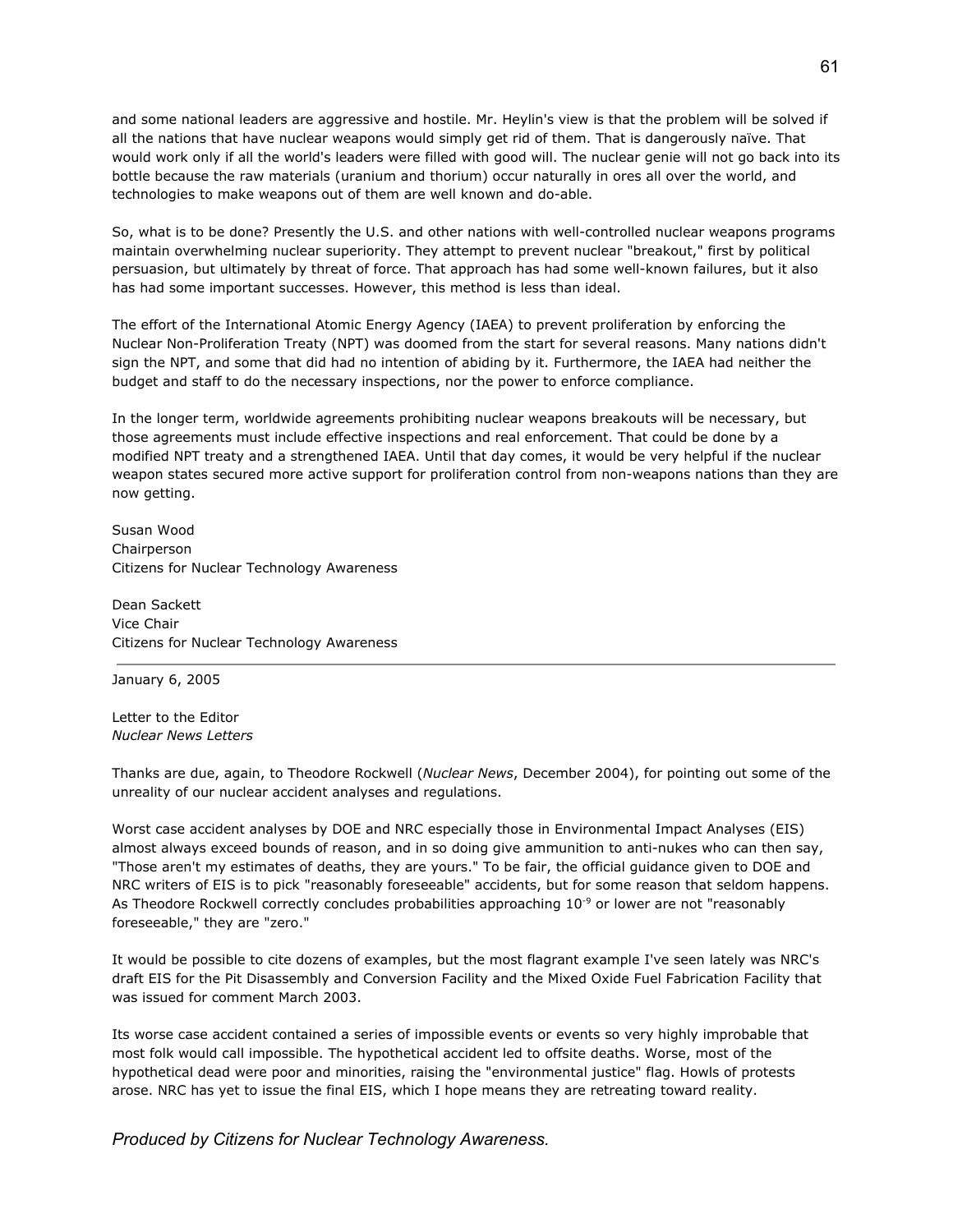But, one part that isn't likely to be changed quickly is the thoroughly discredited practice of summing low doses over large populations and concluding via the "Linear No Threshold" rule that the cumulated dose to the population will cause deaths.

Why on earth do we continue this mindless self-flagellation?

Mal McKibben Executive Director Citizens for Nuclear Technology Awareness

November 8, 2004

*Chemical & Engineering News* Editor-in-Chief 1155 16 th Street, N.W. Washington, DC 20036

Sir:

Your article on DOE's plans for closing high-level waste thanks (*C&EN*, Nov 1, 2004) may have left the readers with the impression that something dangerous or irresponsible is being done. Neither is true.

An urgent need at the Savannah River Site (SRS) is to protect the public, workers and the environment by ending the storage of liquid radioactive waste in aging carbon steel tanks as soon as feasible.

To recap briefly, there were 51 tanks at SRS holding high-level radioactive waste left from making nuclear weapons material. This waste, depending on its radioactive form, was to be solidified through either the Defense Waste Processing Facility and shipped to a federal repository or (for some decontaminated salt waste) through the Saltstone facility and disposed of on-site as hardened cement in concrete vaults.

The Department of Energy and its contractors always recognized there would be a small amount of waste left in the storage tanks after exhausting practical methods to empty and clean them. In planning final tank closures, DOE decided to remove as much waste as possible and then fill the tank with a carefully evaluated formulation of grout (cement).

Two tanks were closed this way at SRS in 1997. After pumping as much waste out as possible a jet of water washes down the walls. Then the jet moves most of the waste on the tank bottom to one location to be pumped out. Photographs in the tanks that were closed in 1997 and various engineering tests showed this worked rather well. The closure method was acceptable to the Defense Nuclear Facilities Safety Board, South Carolina Department of Health and Environmental Control (SCDHEC), Environmental Protection Agency and, in an advisory capacity, the Nuclear Regulatory Commission. The regulatory agencies, and the state of South Carolina, all agree that the approach is sound and can be done safely.

The anti-nukes have expressed concern about possible contaminated groundwater, contaminated Savannah River water, and widespread adverse health effects. This may be a new high mark for "scare du jour."

Technical experts who have studied the matter knows that such things will not happen. Excellent engineering studies and demonstrations showed that the residual radioactivity will be stabilized and contained, and in-place monitoring methods will detect any unlikely problem. Every tank has secondary containment for potential leaks, and most have tertiary containment.

The alternative preferred by the anti-nuke activists of completely disassembling and removing the tanks would create far greater radiation to workers, and much greater risks of leaking radioactivity, and the cost would be an extra 16 billion dollars. Not a very good idea.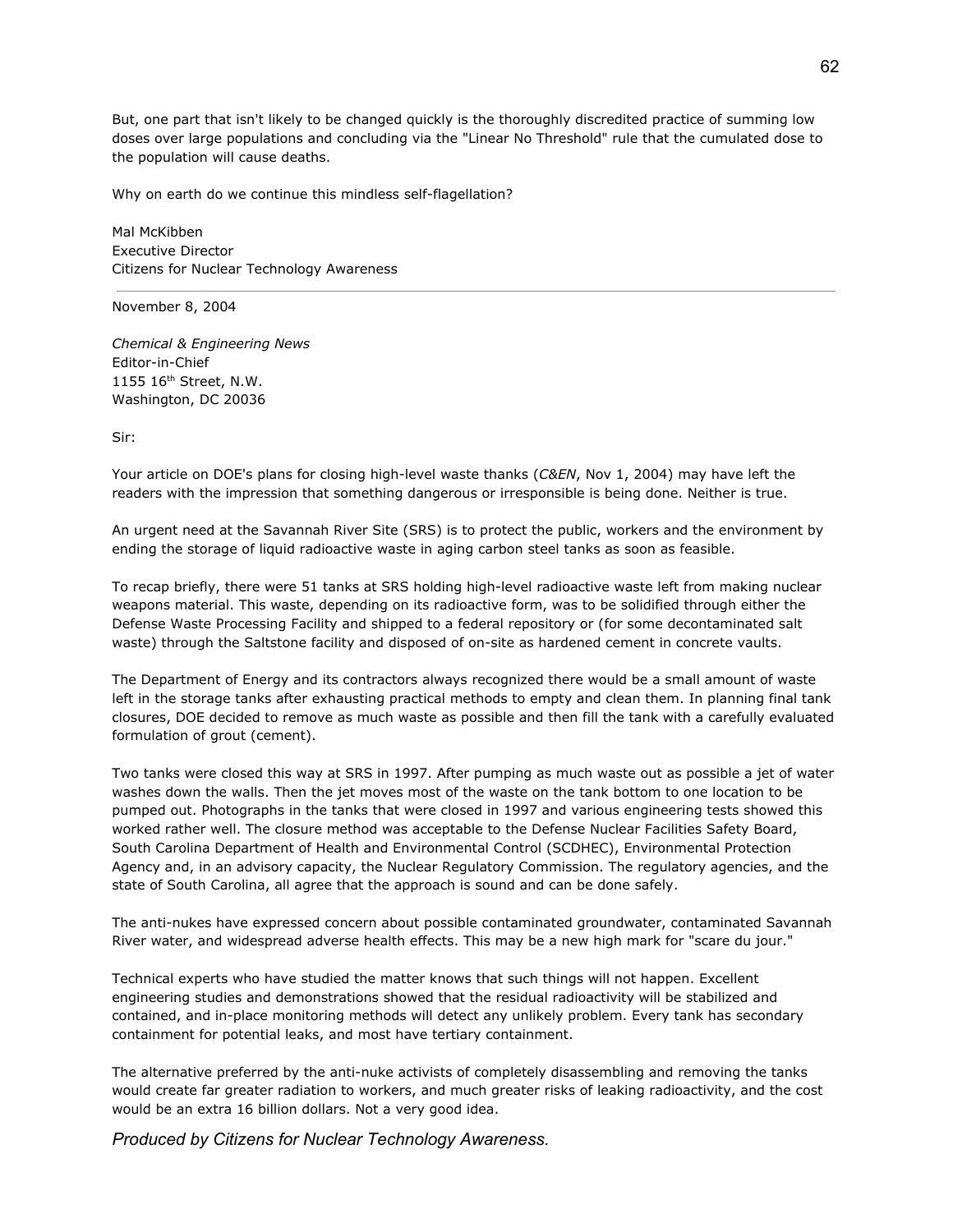Mal McKibben Executive Director Citizens for Nuclear Technology Awareness

October 27, 2004

Letter to the Editor *The Boston Globe*

The MIT report article of October 24<sup>th</sup> that was referenced is certainly right about the environmental need to expand nuclear power, worldwide. I would like to expand on Mr. Stein's article with two points.

First, the traditional prohibitive capital cost of nuclear plants is rapidly disappearing with new advanced designs which are not only cheaper to build, but are also safer than the already safe designs. They can't have fuel meltdowns, which were the problems at Three Mile Island and Chernobyl.

There are several ways of resolving the frivolous and nuisance lawsuits about Yucca Mountain. A more sensible solution would be for the National Academy of Sciences to revise their recommendation, which was the basis for the appeals court decision.

Sincerely,

J. M. (Mal) McKibben Executive Director Citizens for Nuclear Technology Awareness

October 7, 2004

Letter to the Editor *Portland Press Herald* Portland, Maine

Sir:

Anti-nuclear activists have never been known for being constrained by the truth, and the September 30<sup>th</sup> letter from Eric Brunner-Williams opposing nuclear power is a good example.

The much-exaggerated problem of spent nuclear fuel will be dealt with, first by consolidating storage in a safe, secure place (Yucca Mountain), and in the longer term by next-generation recycling technology that is being developed.

The fuzzy discussion about social impacts of power failures is an excellent argument FOR nuclear power because nuclear plants are far less susceptible to outages from wind and water than traditional coal and gas plants.

Hyperbole about unsafe nuclear plants is 180 degrees out of phase with the truth. Four decades of experience with hundreds of nuclear plants throughout the world have well established that nuclear production of electricity is far safer and cleaner than any alternative way of making large amounts of electricity. And the next generation of nuclear plants will be much safer and cheaper.

Mal McKibben Executive Director Citizens for Nuclear Technology Awareness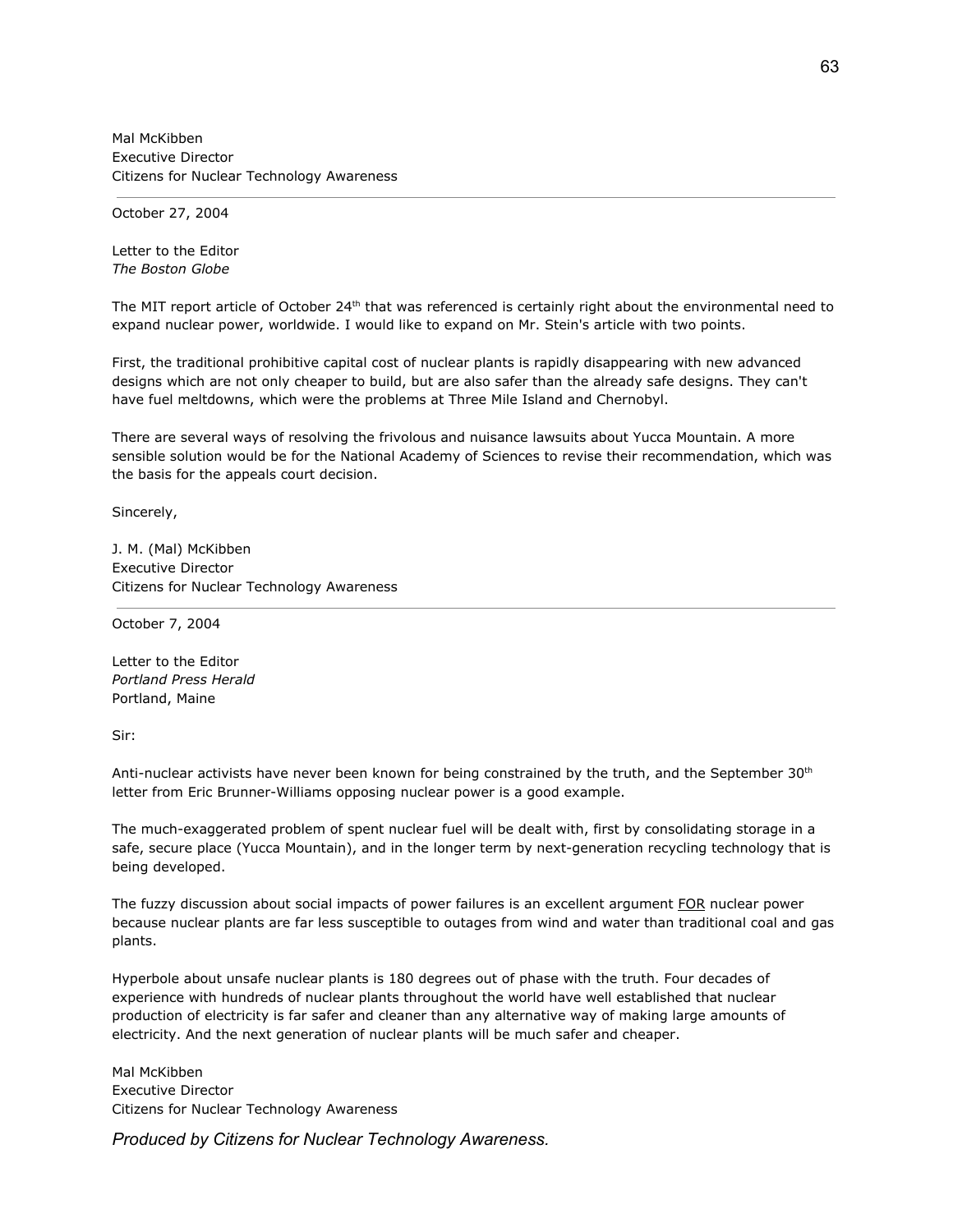June 24, 2004

Guest Editorial *The Island Packet* Hilton Head Island, South Carolina

### **New Opportunities**

by Dr. Susan Wood

Friday, May 7, was a red-letter day for the Savannah River Site (SRS), for South Carolina and for Georgia. Secretary of Energy Spencer Abraham signed a "Certificate of Declaration" at a press conference designating the Savannah River Technology Center (SRTC) as The Savannah River National Laboratory (SRNL). With him when he made this important announcement were South Carolina Governor Mark Sanford, Georgia Congressman Max Burns, and South Carolina Congressman Gresham Barrett. Georgia Governor Perdue was unable to attend. South Carolina Senator Lindsey Graham was there on videotape and in spirit.

Area citizens may wonder if this is simply a name change or if it will bring real benefits, and, if so, to whom. It is reasonable to expect that it will open the door to significant expanded research opportunities in a wide variety of scientific and engineering fields, and for a wide variety of purposes. That is good news indeed, and additional benefits are expected as well.

SRNL becomes the nation's twelfth national laboratory. These national laboratories are called on whenever the government needs to do scientific studies or to do research and development toward achieving some new national goal. Secretary Abraham referred to the national laboratories as "the crown jewels of scientific and technical achievement in America." That is not an exaggeration. All national laboratories maintain close collaborations with research universities in their areas, which bodes well for future research at the universities in South Carolina and Georgia, including USC, Clemson, Georgia Tech, and the University of South Carolina.

SRTC (formerly SRL) had a 50-year history of excellence in research and development in a variety of science and engineering disciplines including hydrogen fuel technology, nuclear forensic science, non-proliferation, robotics, environmental remediation, nuclear waste vitrification, spent fuel reprocessing, and decontamination of nuclear facilities. Indeed, Secretary Abraham noted that this declaration of national laboratory status was really an acknowledgment of the technical excellence that already exists in the laboratory.

Obtaining national laboratory status will make it easier to attract the brightest of the nation's scientists and engineers. That will not only benefit the laboratory, it will also benefit area communities on both sides of the river. Experience has shown that these people become quality citizens in their communities, contributing to schools, cultural activities and local governments. In addition, salaries at the national laboratories are high, and those at SRNL are expected to average nearly three times over twice the overall averages in South Carolina or Georgia.

At all of the national laboratories, commercial, tax-paying businesses have spun off, which further strengthens the economies and the tax bases of local communities. One way this happens is that patented inventions from the lab are licensed to local businesses for commercial exploitation. Also, DOE often hires commercial businesses to produce products based on research and development done at the national laboratory. It is reasonable to expect the same things will happen here.

This wonderful announcement by the Secretary did not happen by accident. Many people have contributed to this success, but without question, SC Senator Lindsey Graham deserves the lion's share of the credit. He pressed DOE for this even when he was South Carolina's 3rd District Representative, and he increased his efforts after becoming Senator in 2003. Even so, he would be the first to admit that his effort was greatly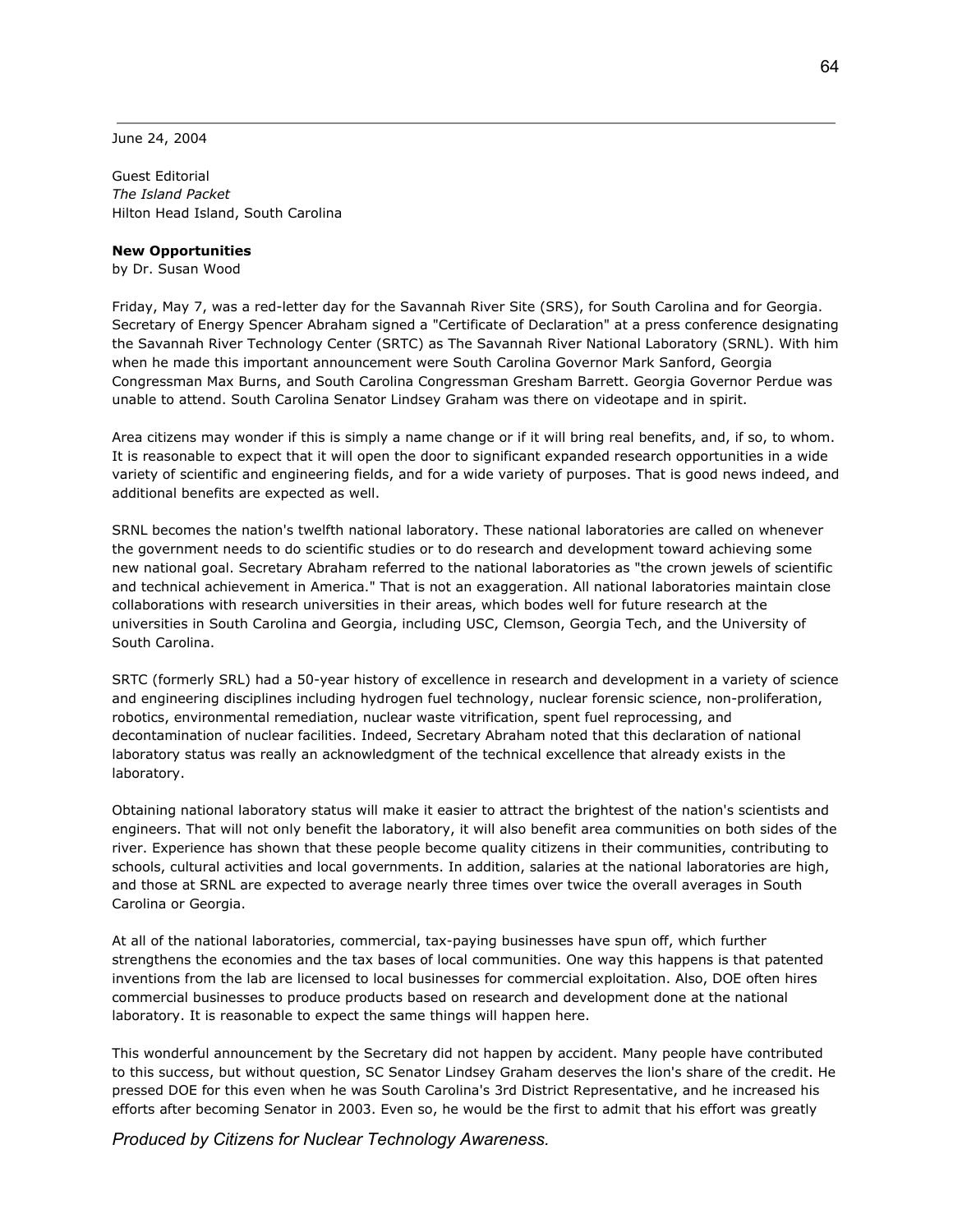strengthened by support from Governor Sanford, Governor Perdue, and the congressional delegations from both Georgia and South Carolina. They all spoke with one voice in support of SRS and the national laboratory status. This level of support from citizens and elected officials of both parties in both states is unique in the U.S.

This creation of SRNL opens the door for SRS to play a major role in science and energy inventions and development in the 21st century. This is different from SRS's historic role of producing the essential materials for nuclear weapons, and it's a role that all of our citizens can embrace.

### June 8, 2004

Guest Editorial *The State Newspaper* Columbia, South Carolina

by Dr. Susan Wood, Chair Citizens for Nuclear Technology Awareness

The most urgent need at the Savannah River Site in terms of protecting the public, workers and the environment is to end the storage of liquid radioactive waste in aging steel tanks as soon as feasible. This waste is the most significant risk issue for the Site, and is the key part of the Site's accelerated cleanup effort.

And yet, a safe and logical path forward to achieve that end has been meeting substantial opposition and legal challenges.

To recap briefly, there were 51 tanks at SRS holding liquid radioactive waste left over from making nuclear weapons material. This waste, depending on its radioactive form, was to be solidified through either the Defense Waste Processing Facility and shipped to a federal repository as glass, or through the Saltstone facility and disposed of on-site as hardened cement in concrete vaults.

For many years now, the Department of Energy has recognized that there would be some waste left in the storage tanks after technically and economically practical methods have been used to empty and clean them. In planning final tank closures, DOE decided to have as much waste removed as possible and then fill the tank with the proper chemical and physical formulation of grout (cement), based on a scientific analysis of the residual material. Two tanks were closed in this manner at SRS in 1997.

The closures were acceptable to the Defense Nuclear Facilities Safety Board, South Carolina Department of Health and Environmental Control (SCDHEC), EPA and, in an advisory capacity, the Nuclear Regulatory Commission. The regulatory agencies, and the state of South Carolina, all agree that the approach is sound and can be done safely.

A lawsuit nevertheless challenged this general approach and stalled the cleanup. Apparently the opposition is motivated by a vague notion that the closure method would leave more waste in the state than anticipated. If the challenge ultimately prevails, emptying the tanks will take about 23 years longer than necessary, cost an additional \$16 billion, and expose workers, the environment, and the public to an unnecessary risk of leakage and occupational radiation exposure. This cannot be what any environmentalist wants.

Fortunately, Senator Lindsey Graham proposed an amendment to the fiscal year 2005 Department of Defense Authorization bill that would permit the accelerated cleanup. Now a House-Senate Conference Committee will work out differences between the Senate bill and the House bill which did not contain the Graham Amendment. Nothing could be more important to the state in terms of SRS cleanup than passage of that amendment.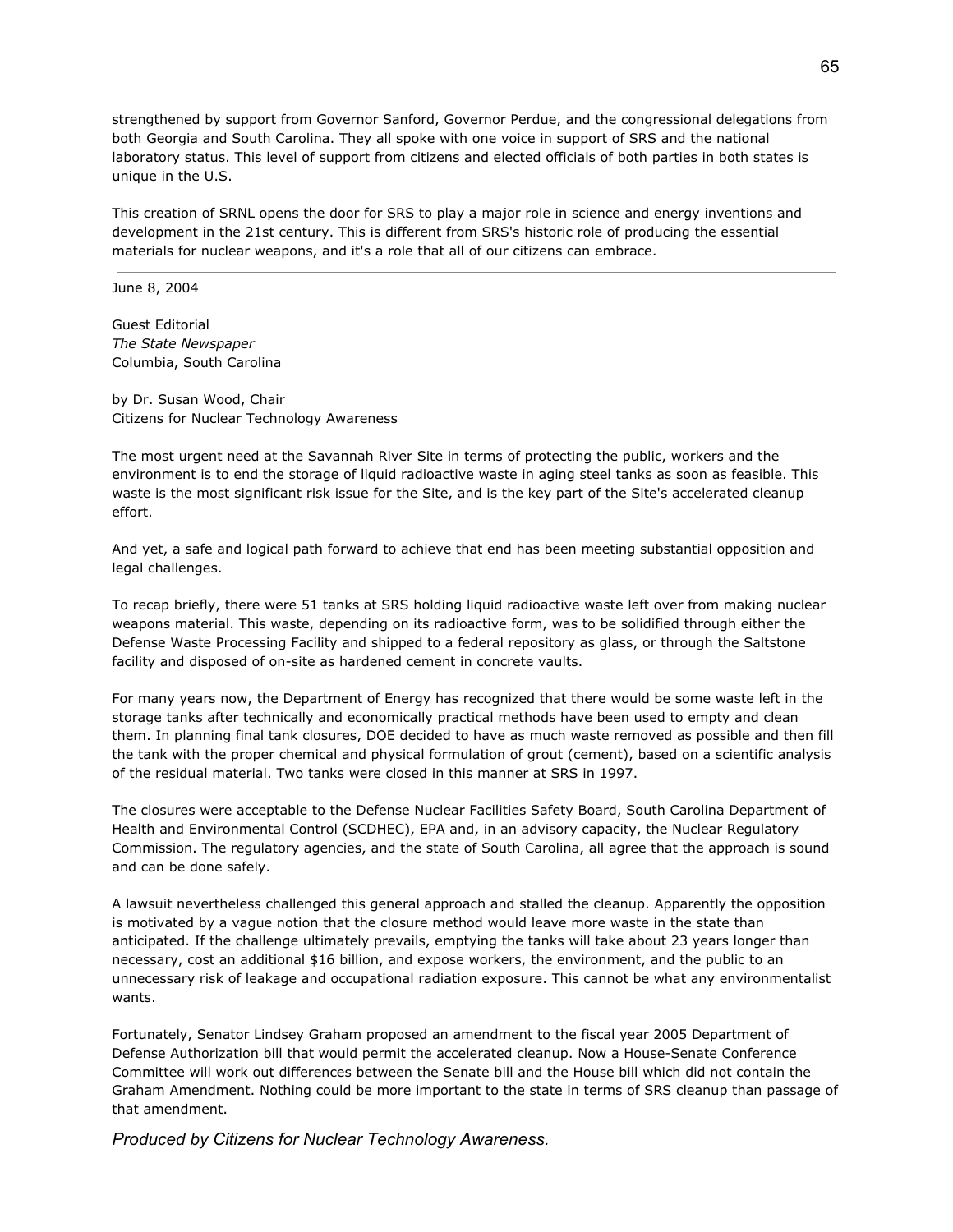The technology and application of grouting these tanks have been intensely reviewed by both the Nuclear Regulatory Commission and Savannah River National Laboratory and are well established. Under heavy scrutiny, two tank closures using this method have succeeded. Their risk is reduced and cleanup greatly accelerated.

There is simply no good reason not to support this approach.

May 27, 2004

Letter to the Editor *The Savannah Morning News* Savannah, Georgia

Your May 26 article "G-8 Summit highlights fate of excess nukes" had a number of factual errors, exaggerated fears of things nuclear, and misrepresentations. For example, it refers to "... the Savannah River Site, a nuclear weapons factory ..." SRS does not, and never has, made nuclear weapons.

Another statement attributed to The Bulletin of Atomic Scientists is "... burning MOX creates as much plutonium as it gets rid of." This is untrue and seems to be deliberately misleading. Almost all of the weapons grade plutonium in the unirradiated MOX fuel will be destroyed (i.e., fissioned) in the reactor, making heat to make electricity. The uranium in the fuel will generate some plutonium, but the plutonium in the spent MOX fuel contains higher isotopes of plutonium, making it unattractive for nuclear weapons. Besides, the spent MOX fuel will be highly radioactive which makes it an unlikely target for thievery.

It is almost humorous that they are sponsoring "stark black and white photos" from Mayak, Russia, in an effort to frighten people about the Savannah River Site.

Safety issues with plutonium in MOX fuel are mentioned twice. This is fear mongering at its worst. In the U.S. and Europe many hundreds of tons of plutonium have been made, processed, shipped, stored, made into MOX "burned" as fuel. Not once has any of that plutonium been released or stolen. Not once has that plutonium hurt anyone or anything.

Many of today's anti-nuclear zealots were, like Cheryl Jay, taught by their parents to fear even trivial amounts of radioactivity, in effect creating a modern superstition, a fear based on ignorance.

J. M. (Mal) McKibben Executive Director Citizens for Nuclear Technology Awareness

May 25, 2004

Letter to Editor *Chemical & Engineering News* Washington, DC

Dear Sir or Madam:

The May 10 issue had a piece by Michael Heylin under "HINDSIGHTS" that contrasted recommendations from the Defense Science Board (DSB) on the future nuclear weapons stockpile with selected parts of a survey done by the Program on International Policy Attitudes (PIPA).

The DSB recommended that the future U.S. stockpile should be modified, with research as necessary, to meet anticipated defense needs. On the other hand, the PIPA survey suggested that, instead of nuclear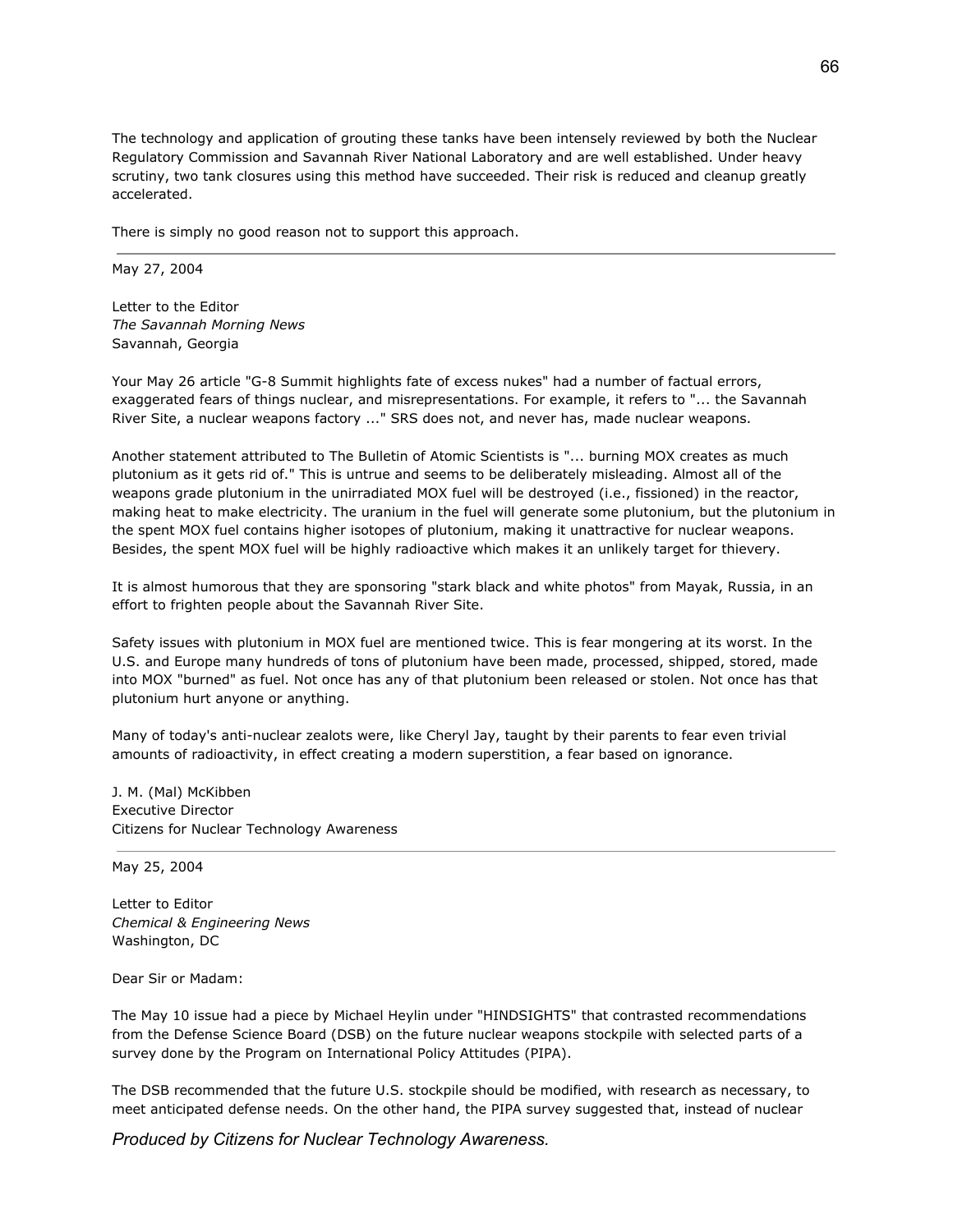weapons the U.S. should rely on "... international cooperation and arms control agreements ..." and accelerated implementation of "... the Nuclear Nonproliferation Treaty (NPT) ... to work toward the eventual elimination of (all) nuclear weapon stockpiles ..."

The article states as a background fact "the search for security through nuclear weapons could well become the impossible nightmare." It is important to remember that our nuclear weapons were a significant contributor to winning the Cold War with the former Soviet Union. They continue to be an important contributor to maintaining a balance of power amongst nuclear nations and a potential deterrent to others.

Further evidence of the article's left-leaning nature is the statement "As has been demonstrated in Iraq, even a false alarm over nonexistent nuclear weapons can play a critical role in starting a war". Prior to the war Iraq had a program to develop nuclear weapons. That program was not "nonexistent", nor was it a "false alarm".

It is naïve to believe that the cause of international peace and liberty would be best served if the U.S. abandoned its nuclear weapons stockpile, and relied instead on agreements which many nations have not signed. For the foreseeable future, a policy which combines both the pursuit of such agreements with other nations and maintains a stockpile is essential for our National Security.

J. Malvyn (Mal) McKibben Executive Director CNTA

April 29, 2004

Letter to the Editors *The Augusta Chronicle*, Augusta GA *The Aiken Standard*, Aiken SC *The Metro Spirit*, Augusta GA

# **To CNTA Members and Friends**

Yesterday afternoon Dr. Fred Davison passed away. For several months he had been battling esophageal cancer, receiving the best possible medical care from M.D. Anderson Hospital of Houston and the Medical College of Georgia.

Fred was one of those very rare people who was deeply admired and loved by everyone who was privileged to know him. He was a leader in the best meaning of that word. He had an enormous intellect, yet empathized with, and befriended, all of every station in life. He was well known for his friendly demeanor and humor. He was a devout Christian, and an active member of Reed Memorial Presbyterian Church in Augusta, where he taught an adult Sunday School Class.

Much has been said and written about the progress made at the University of Georgia during the 19 years that he was its president. Less well known is the important research he did, as a young veterinarian, for the Atomic Energy Commission, working with the late Professor Frank Spedding of Iowa State University. Throughout his life he believed that humanity could greatly benefit from nuclear technologies, including nuclear medicine, food irradiation, and nuclear production of electricity. This led him to accept the Chairmanship of the Board of Directors of Citizens for Nuclear Technology Awareness (CNTA) in 1994. He continued in that role until his death, contributing greatly to CNTA's educational programs and its growth.

All of us at CNTA will miss Fred enormously, and we extend our heart-felt condolence to his wife, Dianne, his three children and nine grandchildren.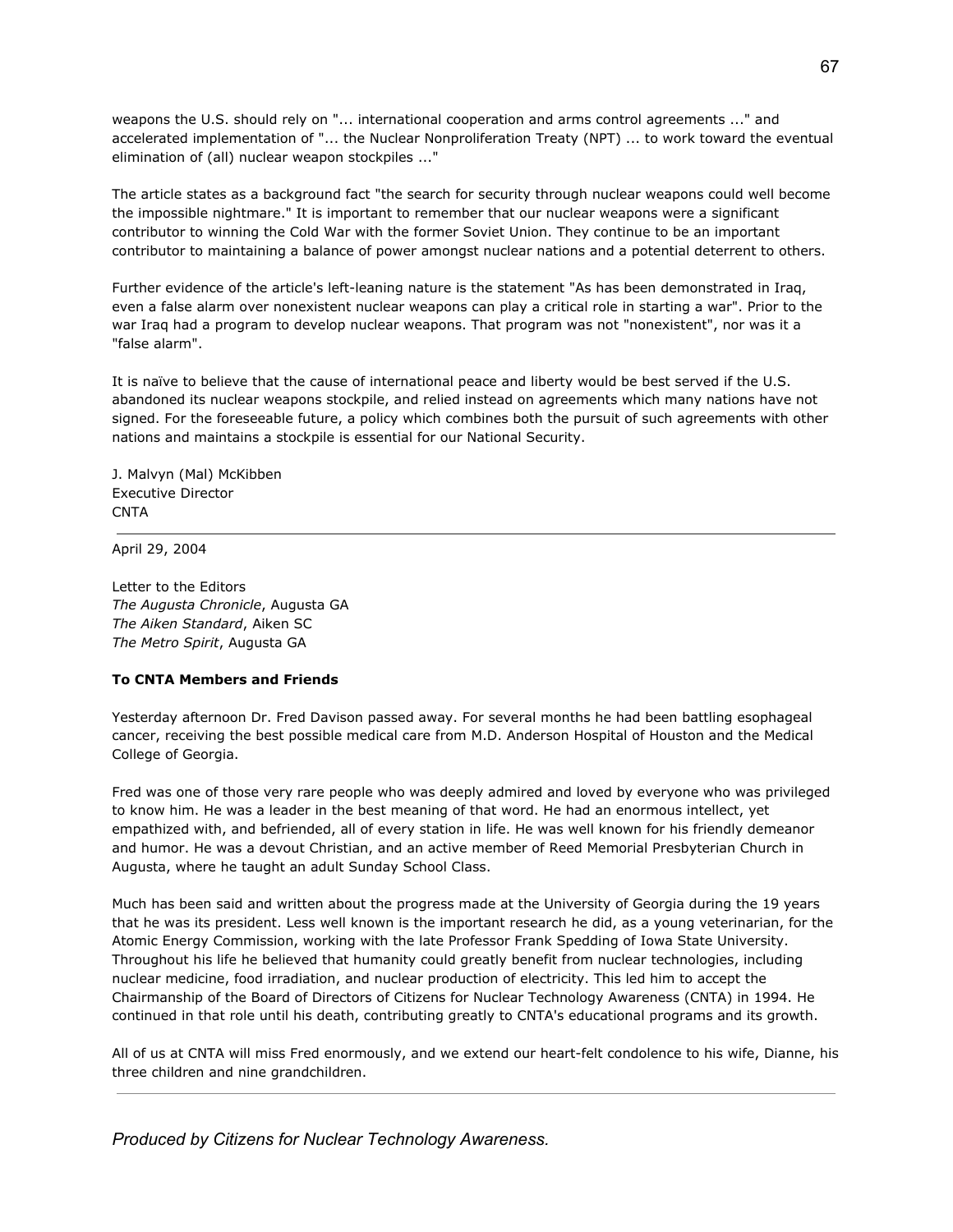April 15, 2004

Letter to the Editor *The Island Packet* Hilton Head Island, South Carolina

Dear Sir:

Recently the Island Packet ran an article about a report "Danger Lurks Below" published by the "Alliance for Nuclear Accountability". This organization is a national alliance of anti-nuclear groups. Their report attempts to inflame irrational fears of radioactivity by exaggerating risks to human health from groundwater contamination on all of the Department of Energy (DOE) sites, including The Savannah River Site (SRS).

We will not comment on other DOE sites, but groundwater contamination at SRS is very well characterized, adequately monitored, and is mitigated where necessary. Data are reported annually in the SRS Environmental Monitoring Reports and in related (referenced) documents. These reports are factual and objective. They are widely distributed, and may be obtained by anyone by calling (803) 952-6931 or emailing james.heffner@srs.gov. They clearly show that there is no threat to anyone or anything.

Several points need to be made. First, no groundwater contaminants within SRS are detectable in any offsite wells. Also, all onsite drinking water comes from onsite wells, and it contains no contaminants. A priority of the SRS groundwater-monitoring program is to ensure that contamination is not transported offsite. The South Carolina Department of Health and Environmental Control provides conservative regulation of groundwater contamination, and receives all sample analyses.

We hope that your readers will not be misled by the hyperbole coming from professional anti-nukes.

Sincerely,

Mal McKibben

April 15, 2004

Rob Novitt *The Aiken Standard* Aiken, SC 29801

Dear Rob,

The AP article by M. Joseph Hebert in the April 8 issue of the Aiken Standard was obviously based in part on the telephone interview you had with me. Unfortunately, some of my input was garbled in the article. Let me cite a couple of examples.

Tom Clement and the other anti-nukes have taken the position that "all" radioactivity must be removed from the high-level waste tanks, then the tanks themselves cut-up and buried. You mentioned to me that Clement thought we should support that recommendation because it would cost a lot more and therefore would pump more money into our area. My response was "Tom Clement has never spoken for folks like me, and he certainly does not in this case. We are not that cynical". The way the quote was used in the article makes it sound like I supported DOE's withholding the \$350 million to try to force Congress's hand to approve their accelerated waste cleanup proposal, which I do not support.

Some of our conversation included my assessment of DOE's current proposal to stabilize some of the lowest concentrations of cesium-137 waste in concrete (in vaults) onsite and stabilizing the small residue of sludge in the waste tanks by incorporating it in concrete grout. Significant improvements in those two processes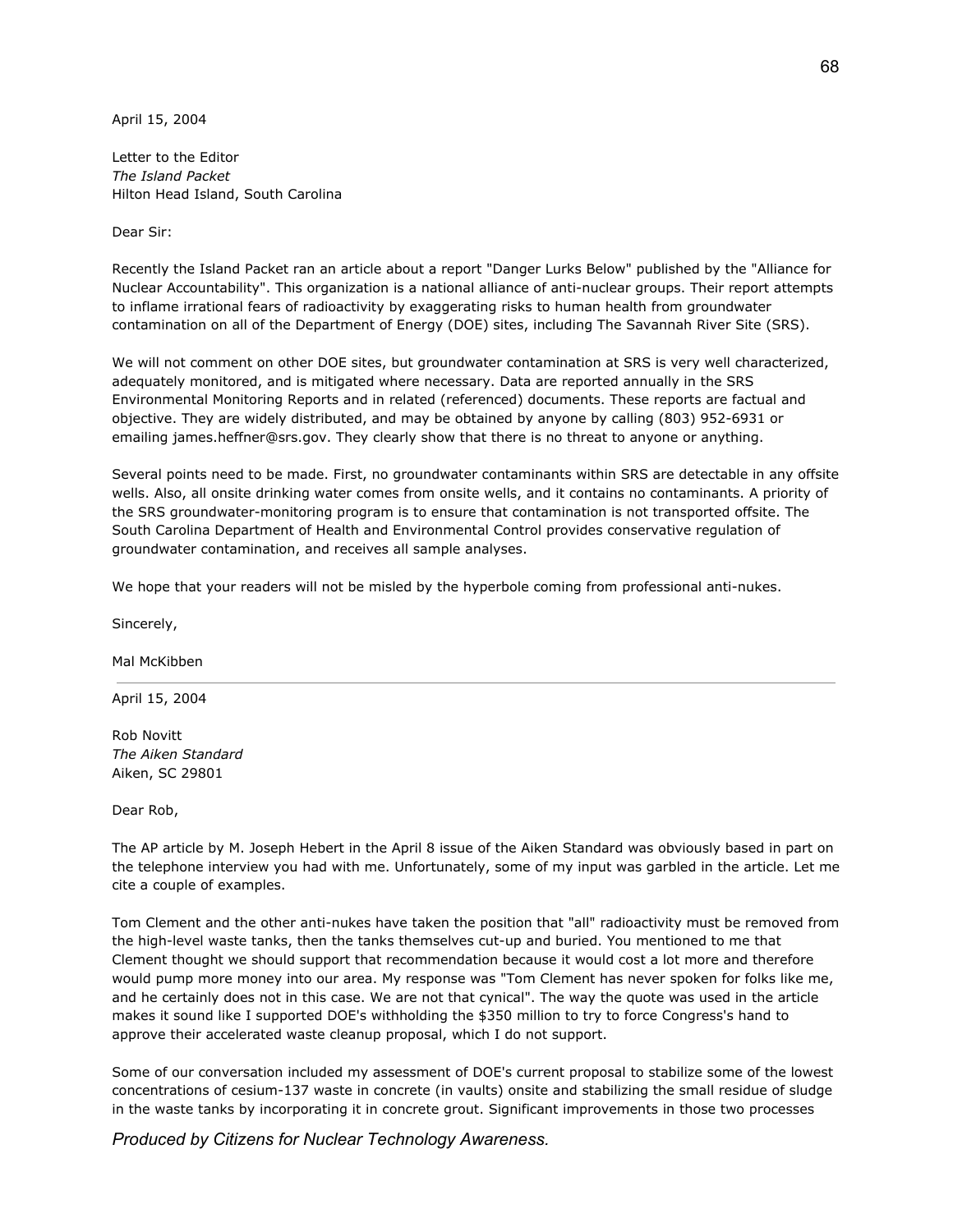have been proposed by WSRC that would greatly reduce the amount of radioactivity left on the site. I believe that if the famous Idaho trial were held today this new proposal would be found to comply with the Nuclear Waste Policy Act which allows such residues to be stabilized in place provided efforts are made to reduce the level of radioactivity to as low as reasonably attainable. Somehow this discussion didn't make it into the article.

The very bad thing about the judge's decision in Idaho was that he didn't tell DOE what would be acceptable, so DOE had no way to proceed with the waste removal. That created a huge problem. DOE has concluded that resolving the problem legislatively may be the best solution. The only other option would be to appeal the court case and that could take years, which would create a cascade of problems at SRS such filling up the existing waste tanks and perhaps shutting down the Defense Waste Processing Facility.

DOE is attempting to dispose of the high-level waste quickly and cheaply, and that is a good thing as long as it is done safely. Unfortunately the court decision exacerbated the problem. The technical solution now being proposed through legislation seems to be the best solution, even though it creates the false impression that DOE is trying to circumvent the law.

Sincerely,

J. M. McKibben

February 24, 2004

Letter to Editor *The Augusta Chronicle*

An article in yesterday's Chronicle gave the impression that CNTA was not pleased with the efforts of our elected officials in getting new contracts and missions for SRS. The exact opposite is true; we have been more than pleased with their support and their efforts both in South Carolina and in Georgia, and we are confident of future successes.

What I was attempting to relate in my interview with Mr. Gelinas was that over the past year New Mexico and Idaho have been very successful in getting several new missions whereas SRS has not yet gotten new missions we were seeking (e.g. Modern Pit Facility, national laboratory status for SRTC, a hydrogen laboratory, a teaching and research reactor), and the missions we had previously gotten have been delayed (Mixed Oxide Fuel Fabrication Facility, Pit Disassembly and Conversion Facility). I'm sure there are many reasons for this, but a contributing factor may have been it was simply an accident of timing that South Carolina was experiencing major transitions with a new governor (Mark Sanford), a new U.S. Senator (Lindsey Graham) and two new U.S. Representatives (Joe Wilson and Gresham Barrett).

We have no doubt that we will soon see progress on several of these SRS opportunities, and our state and federal representatives will be responsible for the turnaround. They, and we, will be doing all we can to be sure that decision makers are fully aware of the unparallel level of support from our citizens, community leaders, and all government officials.

Mal McKibben Executive Director Citizens for Nuclear Technology Awareness

Brad Warthen Editorial Page Editor *The State*

Mr. Warthen: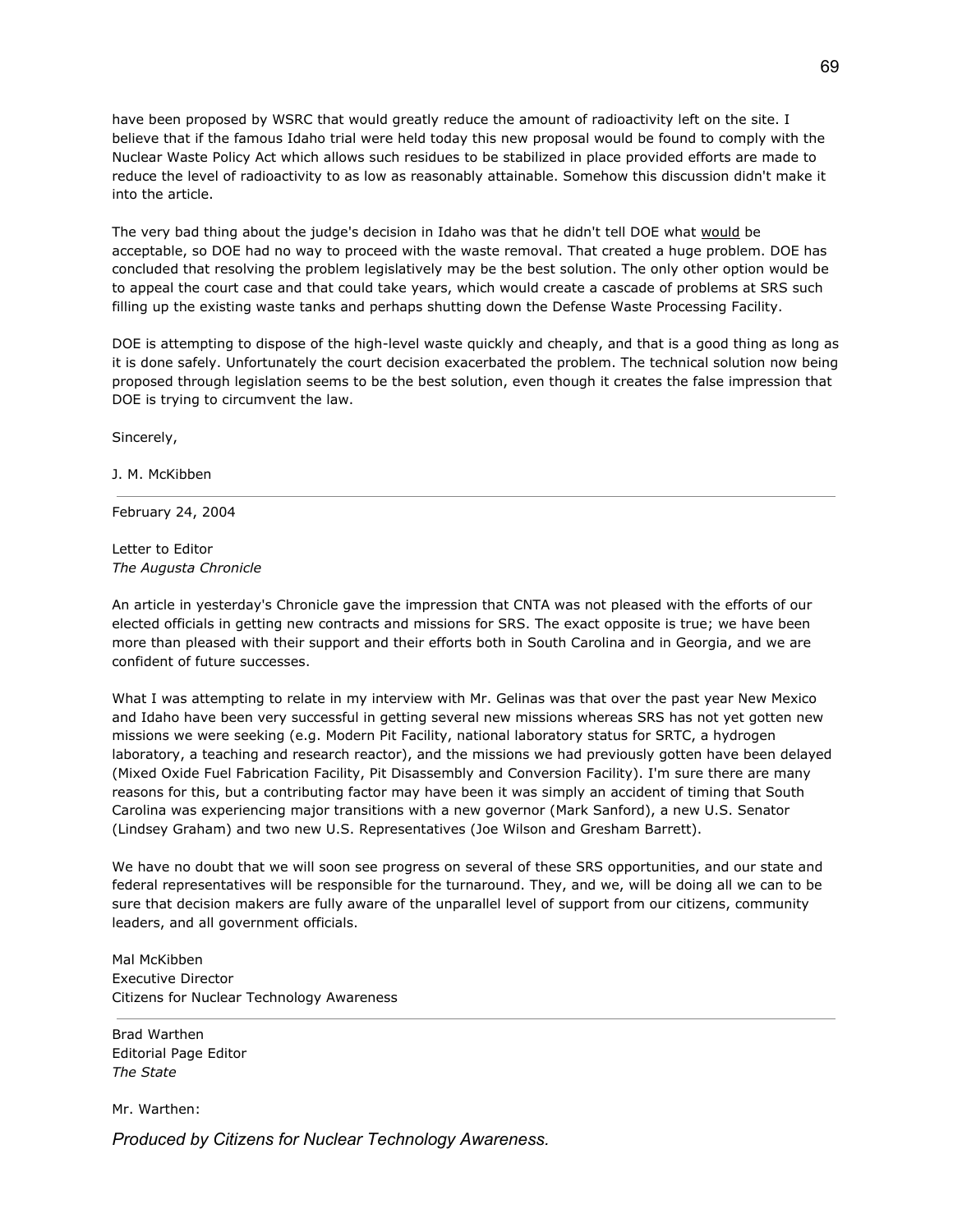We were surprised and disappointed with your March 18 editorial excoriating the action of the SC House of Representatives for approving a one-year increase in the volume of low-level waste received at the Chem-Nuclear facility in Snelling. Your lead sentence said the House was "selling the state's clean air, water and soil for a pittance. " That statement makes me wonder if you understand what goes on at Chem-Nuclear, or what the House action does.

Radioactive emissions to the atmosphere and surface water are miniscule, and are no threat to anyone or anything. Thousands of samples from onsite and offsite monitoring wells are analyzed annually. The emissions and groundwater releases are well within the conservative regulatory limits of SC's Department of Health and Environmental Control (DHEC). They do not despoil "air, water and soil". And, we do not view the six million dollars SC will receive is a "pittance".

The current proposal does not expand the amount of waste to be stored at the site, and it is not "backing away from the facility's phase-out". The site is licensed to receive and dispose of an additional 2.6 million cubic feet of low-level nuclear waste. The current proposal does not change that, nor does it change the Atlantic Compact agreement to limit the sources of waste after 2008.

The intensity of your opposition amounts to hyperbole, exaggerating the problems and minimizing the benefits. Chem-Nuclear operations have been safe and environmentally responsible. Their training and procedures, and DHEC's regulation, assures that they will remain so. They have brought hundreds of millions of dollars to SC's treasury, and a significant amount to Barnwell County. The site has been a good neighbor, supported by the citizens and elected officials of Snelling and Barnwell and by the citizens who put their homes just outside the fence. They deserve to be supported.

December 22, 2003

Mr. Michael Ryan, Editorial Page Editor *The Augusta Chronicle* Augusta, Georgia

Dear Mr. Ryan:

Several news articles and editorials have recently decried DOE's decision not to continue funding Georgia's program to monitor radioactivity in and around the Savannah River downstream from Augusta. Key points have been overlooked in these discussions.

DOE's support of the Georgia monitoring program was defined in a letter from DOE Secretary Bill Richardson to Governor Barns August 9, 2000. It awarded a 3-year grant to cover "startup costs" for "Georgia's environmental responsibilities". DOE met its obligation. If Georgia wishes to continue the program it is certainly free to do so.

Please note, however, that if the Georgia program stops, five other monitoring programs will continue. These are run by South Carolina's Department of Health and Environment Control (DHEC), the Savannah River Site (DOE's massive program), Georgia Power (Plant Vogtle), the City of Savannah, and the University of Georgia (Savannah River Ecology Laboratory). Indeed, the Savannah River is probably the most thoroughly analyzed river in the world.

Some have tried to frighten the public into believing that their health is at risk if the Georgia program stops. That is nonsense, and very irresponsible.

Sincerely,

J. Malvyn (Mal) McKibben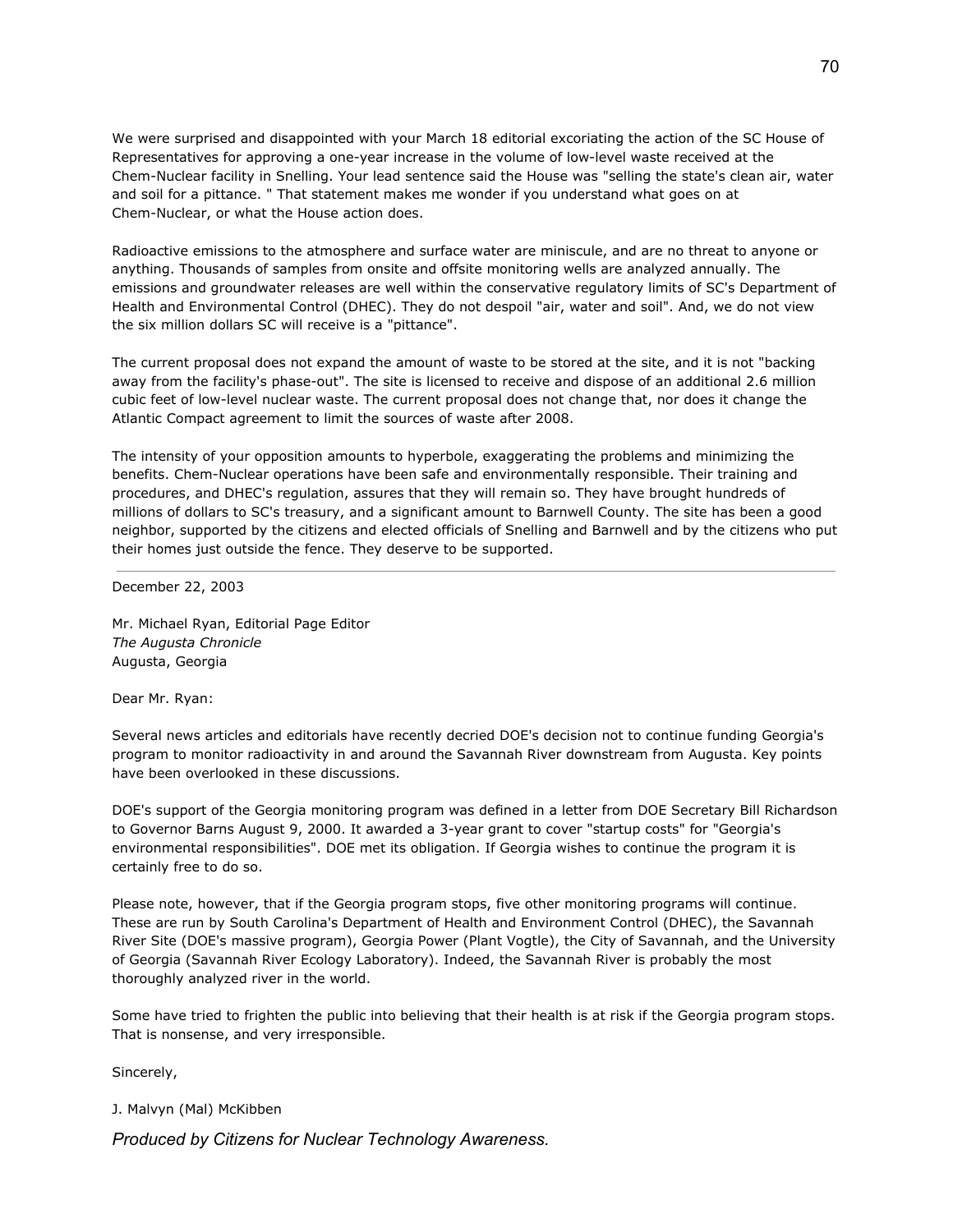Executive Director Citizens for Nuclear Technology Awareness

December 22, 2003

Phillip Lord, News Editor *The Aiken Standard* Aiken, South Carolina

Dear Mr. Lord:

News articles and editorials in several area newspapers have recently decried DOE's decision not to continue funding Georgia's program to monitor radioactivity in and around the Savannah River downstream from SRS. Key points have been overlooked in these discussions, which the public should be aware of.

DOE's support of the Georgia monitoring program was defined in a letter from DOE Secretary Bill Richardson to Governor Barns August 9, 2000. It awarded a 3-year grant to cover "startup costs" for "Georgia's environmental responsibilities". DOE met its obligation. If Georgia wishes to continue the program it is certainly free to do so.

Note, however, that if the Georgia program stops, five other monitoring programs will continue. These are run by South Carolina's Department of Health and Environment Control (DHEC), the Savannah River Site (DOE's massive program), Georgia Power (Plant Vogtle), the City of Savannah, and the University of Georgia (Savannah River Ecology Laboratory). Indeed, the Savannah River is probably the most thoroughly analyzed river in the world.

Some have tried to frighten people living along the river into believing that their health is at risk if the Georgia program stops. That is nonsense, and very irresponsible.

Sincerely,

J. Malvyn (Mal) McKibben Executive Director Citizens for Nuclear Technology Awareness

December 19, 2003

Mr. M. Daniel Suwyn, Managing Editor *Savannah Morning News* Savannah, Georgia

Dear Mr. Suwyn,

Several news articles and editorials have recently decried DOE's decision not to continue funding Georgia's program to monitor radioactivity in and around the Savannah River downstream from Augusta. Key points have been overlooked in these discussions.

DOE's support of the Georgia monitoring program was defined in a letter from DOE Secretary Bill Richardson to Governor Barns August 9, 2000. It awarded a 3-year grant to cover "startup costs" for "Georgia's environmental responsibilities". DOE met its obligation. If Georgia wishes to continue the program it is certainly free to do so.

It is worth noting, however, that if the Georgia program stops, five other monitoring programs will continue. These are South Carolina's Department of Health and Environment Control (DHEC), the Savannah River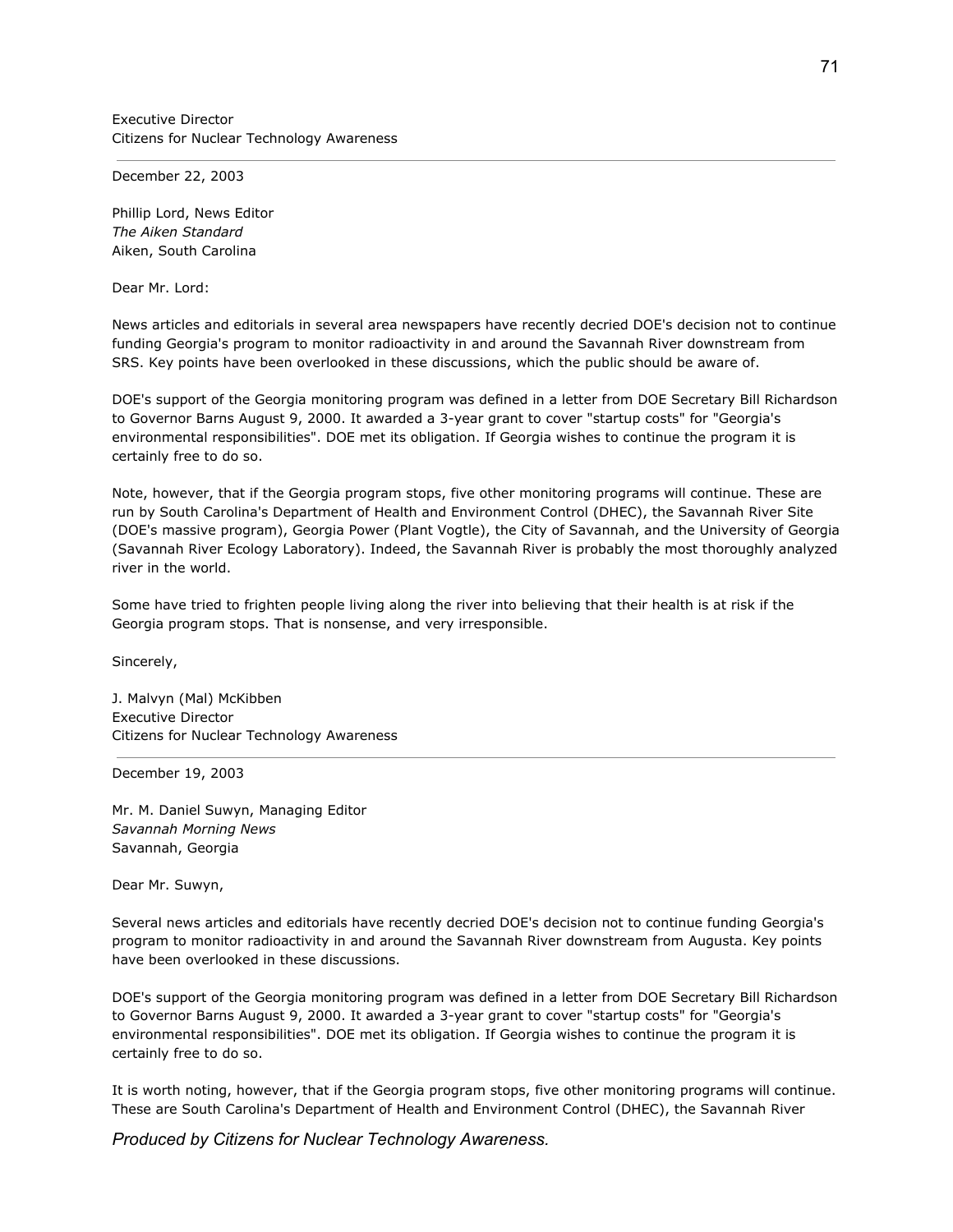Site's (DOE's) massive program, Georgia Power (Plant Vogtle), the City of Savannah, and the University of Georgia (Savannah River Ecology Laboratory). Indeed, the Savannah River is probably the most thoroughly analyzed river in the world.

The point, however, is that frightening the public into believing that their health is at risk if the Georgia program stops is wrong and irresponsible.

Sincerely,

J. Malvyn (Mal) McKibben Executive Director Citizens for Nuclear Technology Awareness

September 2, 2003

Mr. Ron Cunningham, Editorial Page Editor *The Gainesville Sun* Gainesville, Florida

Dear Mr. Cunningham:

The opinion piece "No Need for Nuclear Research," printed August 21, 2003, misses the mark badly and needs to be answered.

The current Administration has increased spending for nuclear weapons research for two valid reasons. First, the entire nuclear weapons establishment was allowed to deteriorate badly under previous Administrations, to the point where Congress stepped in, creating the National Nuclear Security Administration, not to build new weapons, but to assure that our stockpile, whatever its size, worked. Second, considerable money is being spent on high-tech facilities and computers to try to develop the ability to verify weapons performance and reliability without doing weapons tests.

The opinion piece suggests that other nations are interested in developing nuclear weapons because we have them. The unstated corollary is that if we destroyed our nuclear weapons everyone else would too. That is extremely naïve. Our nuclear strength was, at least in part, responsible for winning the Cold War, which most would agree was a good thing.

Two other points. "Uranium mining, milling, and processing" is almost entirely associated with commercial nuclear fuel, not weapons. But, health risks associated with it are a tiny fraction of the health risks from coal and natural gas. The second point is I don't believe there is a radiation health effects expert anywhere in the world who thinks that the radiation from depleted uranium used by the military will cause adverse health effects.

Sincerely,

J. Malvyn (Mal) McKibben Executive Director Citizens for Nuclear Technology Awareness

Ms. Cynthia Tucker Editorial Page Editor *The Atlanta Journal-Constitution* P.O. Box 4689 Atlanta, GA 30302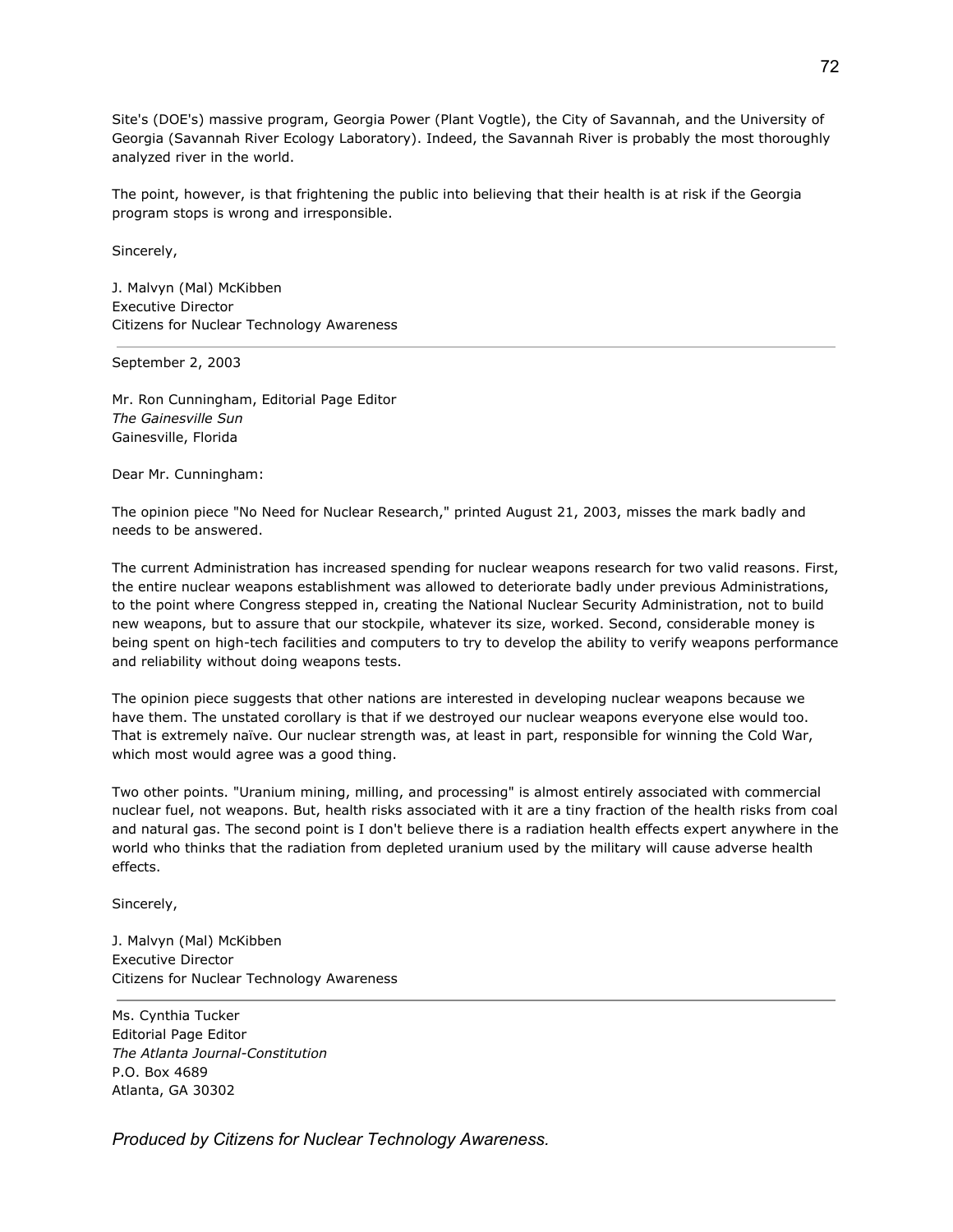Dear Ms. Tucker:

The August 6<sup>th</sup> opinion article, "Nuclear Nightmare Must Not Be Relived" represents extreme views that fortunately, are not shared my most Americans.

The deaths caused by the atomic bombs that were dropped at Hiroshima and Nagasaki were indeed horrible, but objective appraisals before and after that event concluded that dropping those bombs saved far more lives than they took. More people died from incendiary bombs than atomic bombs, but somehow that doesn't generate the same emotional reaction in some.

To use the specter of people dying from atomic explosions in WWII as a reason to object to the construction of the Modern Pit Facility stretches reason. Do the authors really believe that unilateral disarmament by the U.S. would bring about world peace?

The Cold War was won, at least in part, because of our nuclear deterrent. Isn't winning the Cold War recognized as a good thing? Similarly, future national security and protection of freedom will require U.S. military strength. If we are to maintain a stockpile of nuclear weapons of any size, a facility to recycle pits is necessary.

The reference article was rife with misleading and incorrect statements about SRS and its effect on the environment. The clear fact is that if the Modern Pit Facility is to be built, SRS is by far the best site for it. And, there is no reason to believe that it will not be operated in a safe and environmentally acceptable manner.

The authors imply that tiny amounts of radioactivity, such as from the trace of tritium in the Savannah River, are somehow a human threat. Irrational fear of anything, hobgoblins or radioactivity, is silly superstition.

Sincerely,

J. Malvyn (Mal) McKibben Executive Director Citizens for Nuclear Technology Awareness

Mr. Michael Getler Ombudsman *The Washington Post* 1150 15 th Street NW Washington, DC 20071

Dear Mr. Getler:

Antinuke groups are using misrepresentations to attack the government's plan to maintain the reliability of the U. S. nuclear weapon stockpile. The government is proposing to construct a multi-billion facility, the Modern Pit Facility (MPF) to recycle old, and perhaps unreliable, triggers (called "pits") in the nuclear weapons. This new facility may be built at the Savannah River Site.

Here are just a few of the most frequently heard misrepresentations:

"DOE is always asking Congress to fund a Cold War nuclear arsenal, but the Cold War is over. " The need for recycling old pits into new ones has nothing to do with the Cold War or the size of the stockpile of nuclear weapons, which is being reduced. Pits degrade, so they must be recycled to insure their reliability.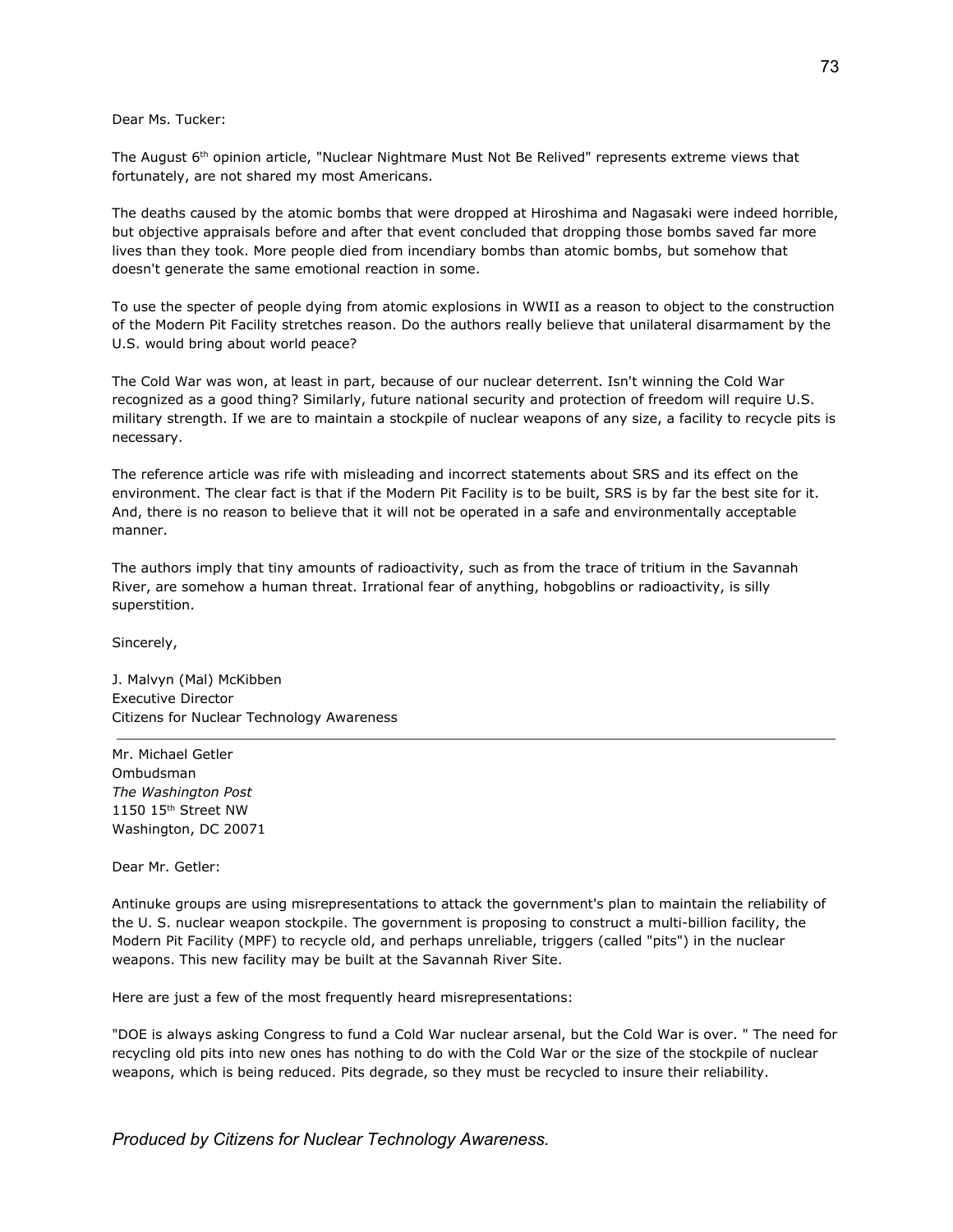"If we build the MPF it will start a new arms race." Since the MPF isn't adding to the stockpile, there is no reason for any nation to expand their weapons production in response. Besides, whom would the race be with? North Korea?

"Los Alamos National Laboratory can recycle all the pits needed." Los Alamos is for research, and can't recycle either the number of pits needed per year or all of types of pits.

"We don't need to make any more plutonium." There are no plans to make any more plutonium. The MPF won't do that.

"They say the MPF will be safe, but if SRS is interested in safety, why haven't they passed out potassium iodide pills to people in surrounding communities?" The safety record of SRS is superb and beyond question. And, there is no reason to give area citizens potassium iodide because it protects only against radioactive iodine-131, which doesn't exist at SRS.

"The MPF will make bombs. " No. A pit is not a bomb.

"All those elected officials who support the MPF are only interested in the money it will bring in. " This is an unconscionable allegation. The public officials who have written or made statements in support of MPF have said that national security and maintaining world peace was their primary reason for supporting the MPF.

Sincerely,

J. Malvyn (Mal) McKibben Executive Director Citizens for Nuclear Technology Awareness

June 12, 2003

Beth Padgett Editorial Page Editor *The Greenville News* P.O. Box 1688 Greenville, SC 29602

Dear Ms. Padgett:

The article "Nuke Triggers Re-Ignite Environmental Concerns" leaves several incorrect impressions. First, the title and the article summary mention "environmental concerns" and "nuclear pollution," but the article gives little-to-no support for those allegations, which we regard as irresponsible. Second, the article relies heavily on the opinions of anti-nuke groups, which can be counted on to provide doom and gloom predictions.

The essential facts about the Modern Pit Facility (MPF) are as follows:

- If the U.S. is going to maintain a nuclear weapons stockpile of any size we must have the ability to recycle old "pits" into new ones, because pits degrade.
- SRS has safely made, processed, and shipped many tons of plutonium.
- SRS has all the needed support infrastructure -- security, plutonium accountability, isolation from the public, technical support, waste handling, and emergency coordination.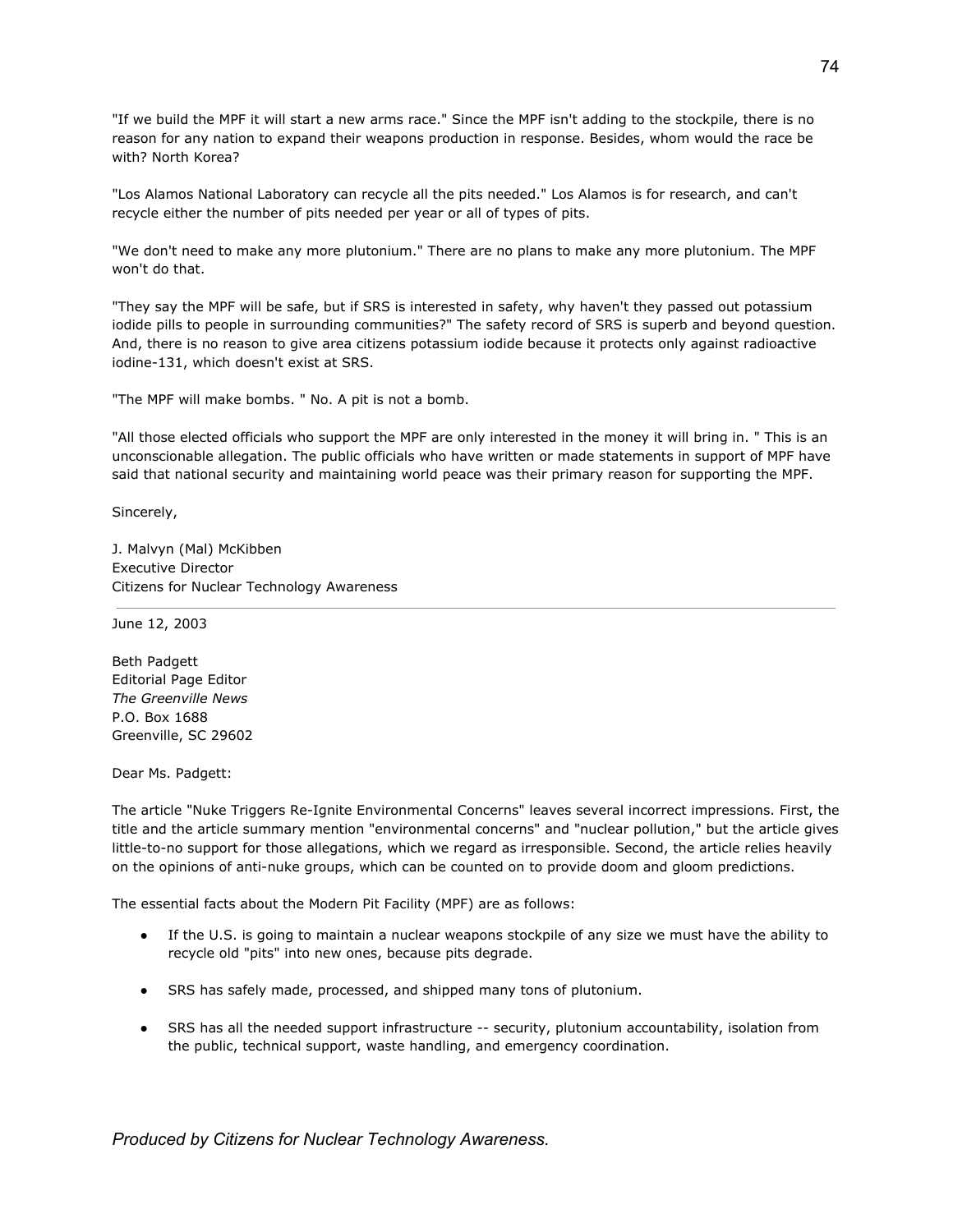- Safety and responsible environmental stewardship have always been hallmarks of operations at SRS, and that will also be true for MPF.
- Elected officials from around SRS are fully supportive of the MPF, as are nearly all of our citizens.

Sincerely,

J. Malvyn (Mal) McKibben Executive Director Citizens for Nuclear Technology Awareness

May 2, 2003

Douglas Clifton, Editor *The Plain Dealer* Cleveland, Ohio

Dear Mr. Clifton:

Congratulations to you and Stephen Koff for the April 27 article "`Peaceful` nuclear power fuels spread of weapons". Better than any article I have seen, your article correctly identifies the problem of increasing nuclear weapons proliferation and all of its variables and possible resolutions.

Some of us who have spent our careers in the nuclear business have known for a long time the day would eventually come when any nation desiring nuclear weapons would have a choice of making them or buying them. We are close that that point, if not already there. If the community of nations concludes that this is an unacceptable state of affairs, international agreements, with teeth, will be necessary, perhaps through IAEA, perhaps not.

Interestingly, some early nuclear pioneers believed that the world would be safest if nuclear weapons were widely held, because then no nation would dare use them for fear of subsequent annihilation.

The option preferred by anti-nuclear groups of avoiding nuclear power as a means of controlling the spread of nuclear weapons has never been a reasonable strategy because improving the quality of life for humanity's less fortunate depends on having abundant energy widely available. If we are unwilling to despoil the planet's environment, nuclear power is the only way to do that; unless fusion comes to the rescue.

Sincerely,

J. Malvyn (Mal) McKibben Executive Director Citizens for Nuclear Technology Awareness

January 24, 2003

Brad Warthen Editorial Page Editor *The State* 1401 Shop Road Columbia, SC 29201

Dear Mr. Warthen: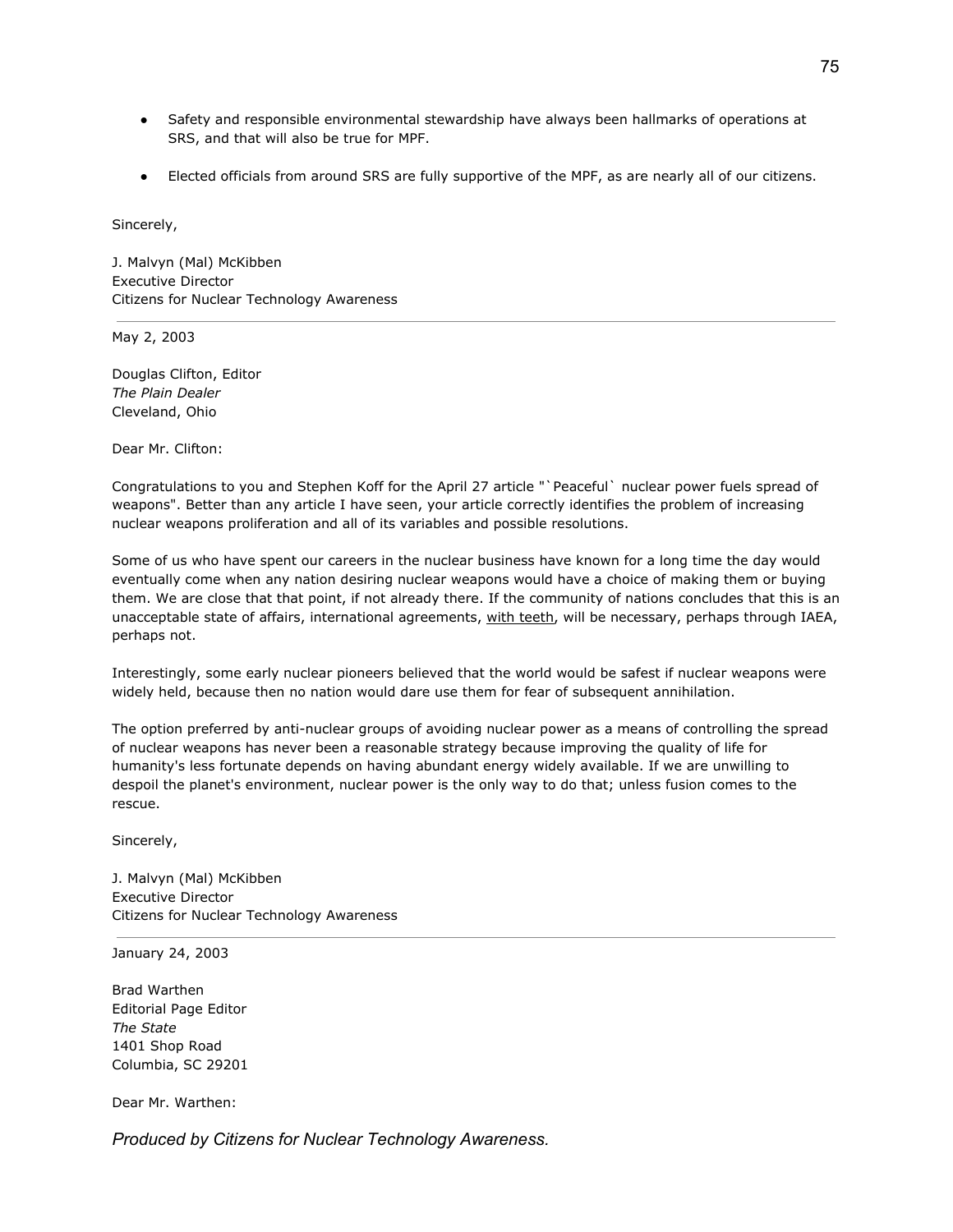After reading your article, "Zap and Serve," on food irradiation, I was impressed with the professionalism of the author, Linda H. Lamb. She did a thorough job of researching the topic and she presented viewpoints of both proponents and critics. Food irradiation is still a very controversial technology and precipitates heated debates reminiscent of those over pasteurizing milk and adding fluoride to drinking water. Even one of Ralph Nader's antinuclear organizations "damns it (food irradiation) with faint praise" ... "it is no substitute for cleaning up filthy slaughterhouse conditions that can cause contamination." Surely the thousands of deaths and illnesses from food-borne diseases is a powerful reason to accept the proven technology of food irradiation.

Sincerely yours,

Thomas F. Parkinson, Ph.D. Professor Emeritus Citizens for Nuclear Technology Awareness

January 20, 2003

Phillip Lord News Editor *Aiken Standard* P.O. Box 456 Aiken, SC 29802

Dear Mr. Lord:

It didn't make a lot of headlines, but a small milestone was reached recently for those who want greater assurance that their food doesn't contain harmful germs or parasites. The Publix grocery chain has joined a growing list of food retailers announcing that they would be marketing frozen meats and poultry that had been purified by radiation.

Those who follow this 50 year-old technology are well aware of its advantages. It destroys such bad things as salmonella and E. coli, without affecting nutrients, and with little or no effect on taste or texture. Radiation also greatly reduces spoilage of fruits and vegetables such as papayas, mangos, Vidalia onions, strawberries, etc. This is obviously important for the consumer, but it is very important to producers, wholesalers, and retailers who suffer costly spoilage during storage and shipment.

According to the Center for Disease Control and Prevention (CDC), contaminated food is responsible for about 5,000 deaths, 325,000 hospitalizations, and 37 million lesser illnesses each year in the U.S. Today, we wouldn't think of buying un-pasteurized milk. Amazingly, it took decades to convince the public that was OK. Perhaps in the future we will be similarly cautious about our meats, poultry and vegetables.

With warm regards,

J. Malvyn (Mal) McKibben Executive Director Citizens for Nuclear Technology Awareness

January 13, 2003

*Time Magazine*

Letters to Editor Time & Life Building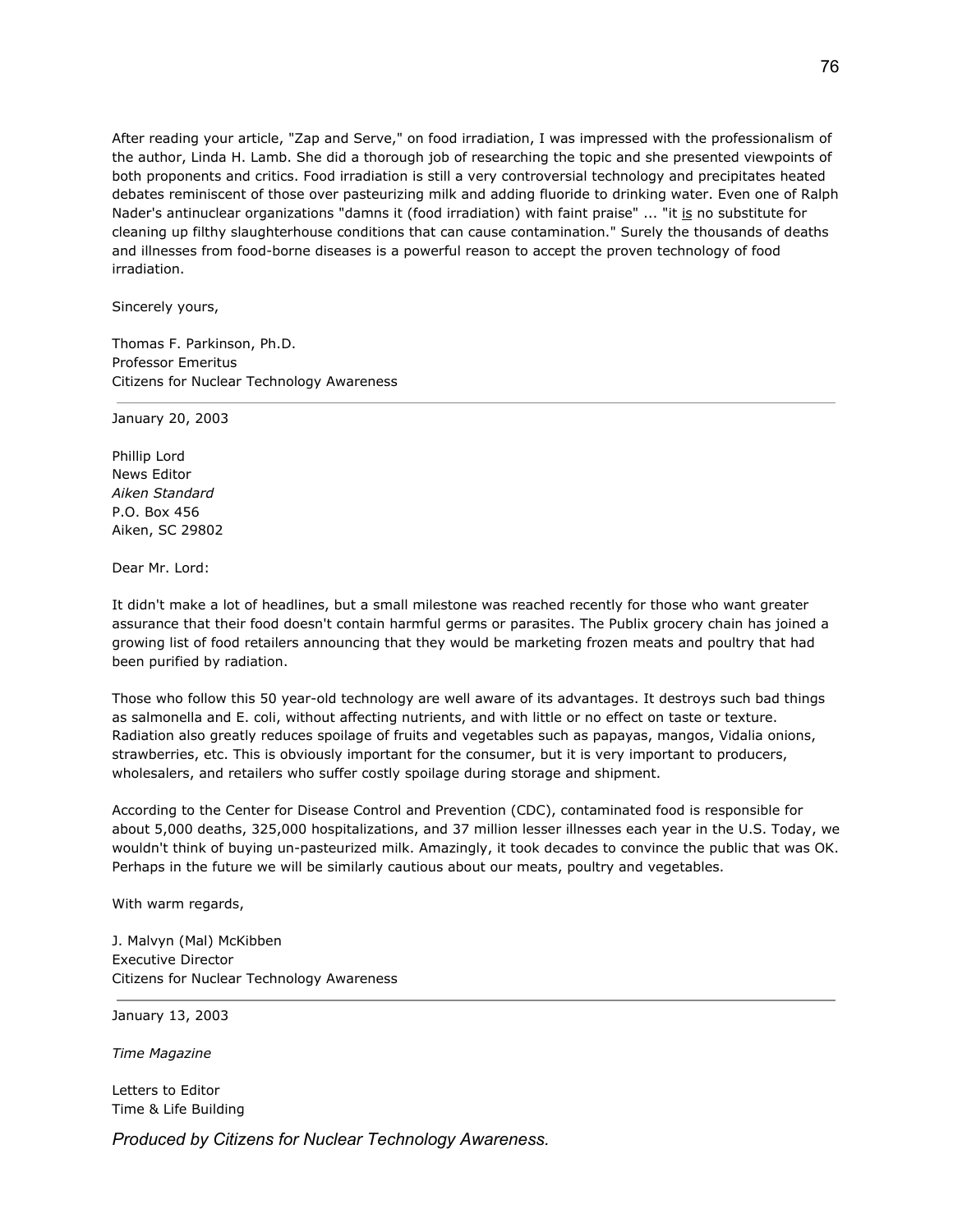Rockefeller Center 1271 Avenue of the Americas New York, NY 10020

Dear Sir or Madam:

Last month's issue of *Southern Living* had a full-page ad by *Time* magazine that was disturbing to me. It made two subtle points or implications, both of which are factually misleading and not in our nation's interest.

The first invalid implication was that environmentalists should be concerned about nuclear power. Informed environmentalists support nuclear power, because, compared to other ways of making large amounts of electricity, nuclear is clean and green. It doesn't make acres of uncontrolled waste containing poisonous heavy metals; it doesn't emit acid-formers or smog-formers into the atmosphere; it doesn't discharge megatons of carbon dioxide into the atmosphere that contribute to global warming; and it discharges far less radioactivity than a coal plant of equal generating capacity.

The second invalid (or at least exaggerated) implication was that we now have to be concerned about airplanes crashing into the nuclear plants. Two recent bona fide engineering studies have concluded that this is not a concern, even for 747s. The planes won't penetrate the 4-foot thick reinforced concrete containment dome.

Regards,

J. Malvyn (Mal) McKibben Executive Director Citizens for Nuclear Technology Awareness

cc: *Southern Living*, Editorial Office

October 4, 2002

Mr. Michael Ryan, Editorial Page Editor *The Augusta Chronicle* Augusta, Georgia

Dear Mr. Ryan:

Since September 11, 2001, the so-called "dirty bomb" or "poor-man's nuclear weapon" has been frequently mentioned in discussions of potential weapons of terror. It is no secret that this device (radioactive material in close proximity to a conventional explosive) is easy and inexpensive to build.

But what is overlooked in these discussions is that the dirty bomb would cause few, if any, injuries or deaths. If they occurred, they would result from the explosive, not the radioactive material. However, the psychological impact on the public would be high because radiation and radioactivity are involved, and they are modern scare words.

The fear caused by the threat of this device would be substantially reduced if the public understood the minimal harm from a dirty bomb. Fear is a potent weapon of terrorists and knowledge is the antidote. Without this fear, the bomb's value as a terrorist device would be considerably diminished, and it would less likely be used.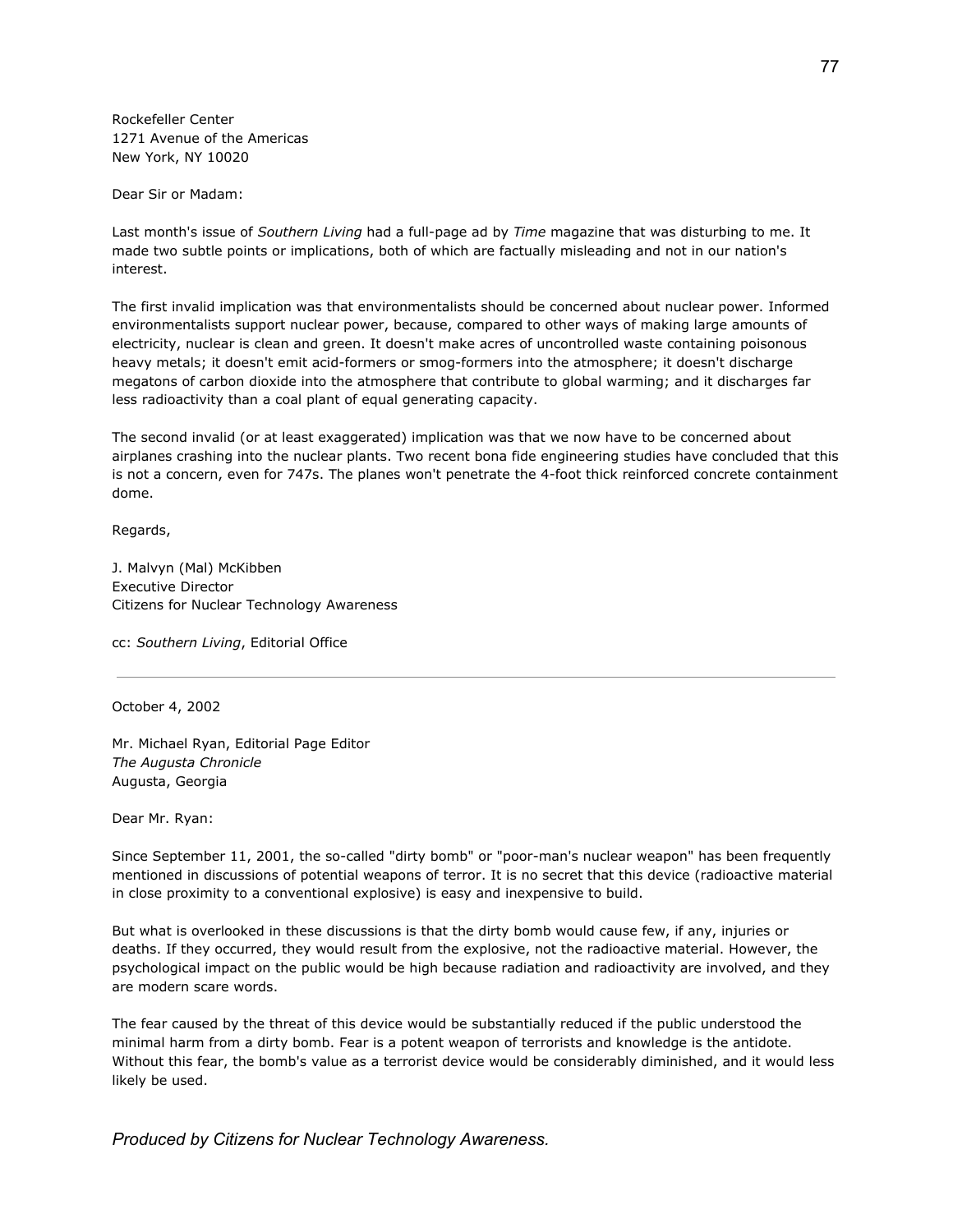Your newspaper could help defuse the bomb by presenting easy-to-understand information about the device. In doing so, you would provide a valuable public service to the many communities you serve so well. CNTA would help. Our members include nationally recognized experts on radioactivity and radiation health effects. They could provide scientific advice and identify other experts to assist your staff.

We would be pleased to discuss this proposal with you or your staff.

Sincerely,

Fred C. Davison, Chairman Citizens for Nuclear Technology Awareness

October 4, 2002

Ned Crabb, Letters Editor *The Wall Street Journal* South Brunswick, New Jersey

Dear Mr. Crabb:

It is disappointing to see the *Wall Street Journal* parroting the illogic of the professional anti-nukes on the exaggerated risks of using plutonium as fuel to make electricity. The editorial attacked both the current U.S./Russian program to dispose of surplus weapons plutonium in mixed oxide (MOX) fuel.

The MOX fuel fabrication plant is to be built on the Savannah River Site in South Carolina. It is convoluted thinking to claim that this program increases the risk of proliferating nuclear weapons. Quite the opposite, this program IS a non-proliferation program, converting weapons plutonium into electricity to benefit society - a genuine "swords into plowshares" program. The MOX fuel, when spent, will not be a desirable target for potential proliferators and can be safely disposed of in the Yucca Mountain geologic repository. The statement that South Carolina's Governor opposes the MOX plant is simply wrong. He fully supports it, as did his predecessors.

The notion that making electricity from plutonium "is a gift to the terrorists" is untenable. Everyone who makes, purifies, and ships plutonium is keenly aware of the need and the requirements for strict security and accountability. There is no reason to believe that any purified plutonium has been stolen. There is no reason to expect that any will ever by stolen. Terrorists have many less risky alternatives.

About 20% of our electricity comes from nuclear plants. What is not generally known is that nearly half of the fission heat produced in these reactors comes from plutonium. It is time for America and America's news industry to get real. Nuclear power is here to stay, and so is plutonium.

Sincerely,

J. Malvyn (Mal) McKibben Executive Director Citizens for Nuclear Technology Awareness

October 2, 2002

James Werrell, Editorial Page Editor *The Herald* Rock Hill, South Carolina

Editorial Page Editor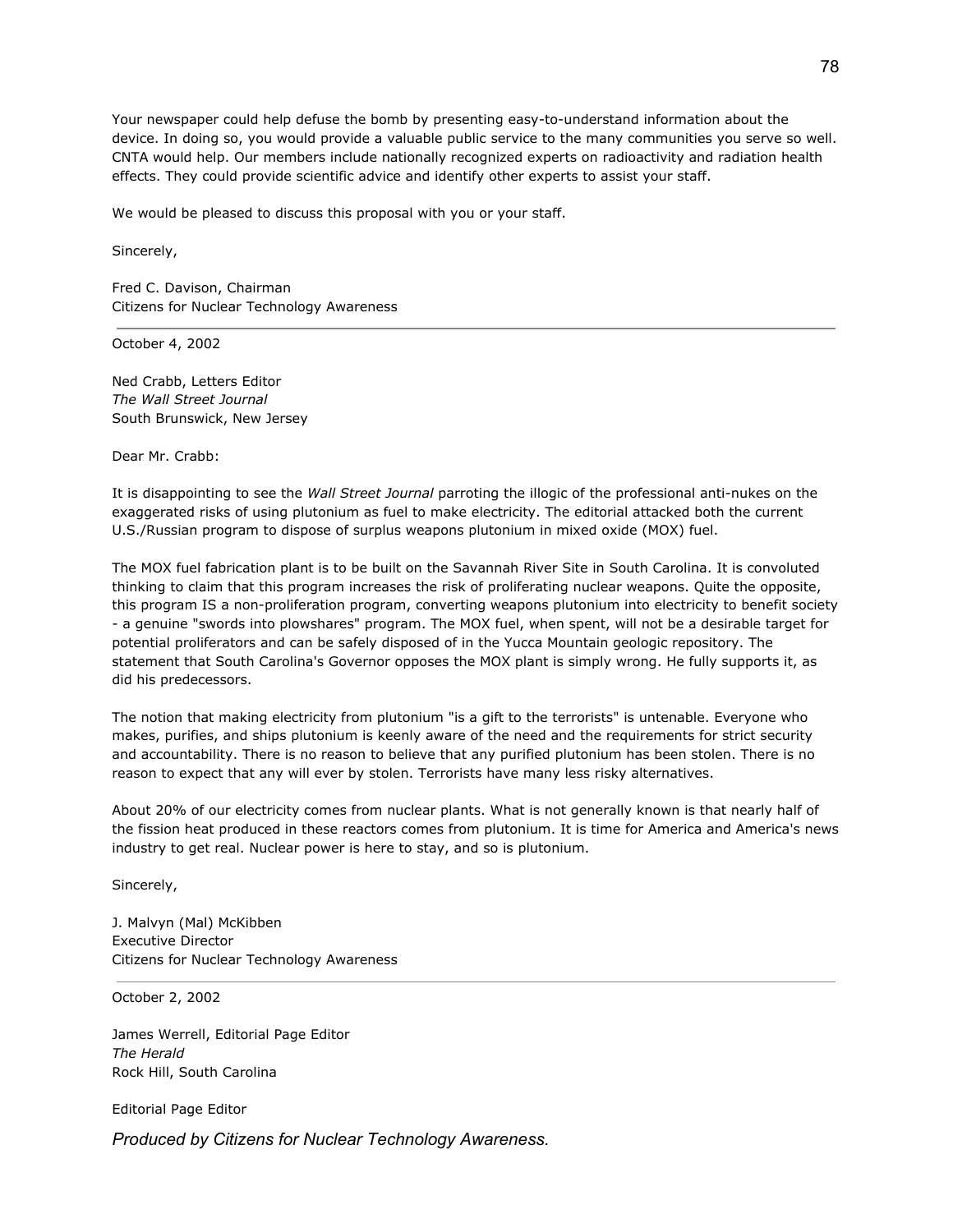*The Island Packet* Hilton Head Island, South Carolina

Dear Sir or Madam:

The editorial published in the *Rock Hill Herald* and repeated in *The Island Packet* illustrates there is still confusion about DOE's intentions regarding plutonium coming to SRS and SRS high-level waste.

Governor Hodges' dispute with DOE over plutonium coming to SRS from Rocky Flats was an attempt to get DOE to make firm commitments to process the material, creating the promised jobs. DOE's plans changed when they decided not to immobilize the plutonium alloys, ash, and salts coming from Rocky Flats. Most of that will be purified and made into mixed oxide (MOX) fuel. DOE and its contractors are studying what to do with the rest of it. Nobody is proposing to just store it.

The DOE decision not to immobilize makes sense because (1) the cost to immobilize is very high for such a small amount of plutonium, and (2) immobilizing weapons-grade plutonium would leave a lot of weapons-grade plutonium in the ground that could be mined by future mischief-makers. Would we really want to leave such plutonium mines in Russia, China, etc.?

The other item has to do with disposal of SRS's salt waste, which is one form of its high-level waste. It contains cesium-137 and some strontium-90 in a salt that is mainly sodium nitrate. To save \$500 million, DOE's Inspector General recommended that this waste be made into a concrete grout and poured into concrete vaults onsite. Several blue-ribbon committees, including a committee of the National Academy of Sciences, had already considered and rejected this option.

It is wrong to assume that DOE will go along with the Inspector General's request. After the Inspector General made his recommendation DOE issued contracts to two companies to do conceptual designs of a process facility that would put all the salt radioactivity into Defense Waste Processing Facility's glass-waste canisters headed for the Yucca Mountain repository.

We don't see any evidence that DOE "is ready to stick it to South Carolina...".

Sincerely,

Bill Mottel Hilton Head Island Councilman Former Plant Manager, Savannah River Plant CNTA Director

September 5, 2002

Brad Warthen, Editorial Page Editor *The State* Newspaper Columbia, South Carolina

Dear Mr. Warthen:

The anti-nuclear community opposes the U.S. program to dispose of surplus weapons plutonium by burning it as mixed oxide (MOX) fuel. Their reasons, not always obvious, were summarized very well in an August 31st letter from Tom Clements of Greenpeace. He wrote, "Creation of a MOX infrastructure in the United States and Russia will only result in more handling, processing and transport of plutonium with more possibility of theft and diversion and greater environmental impact."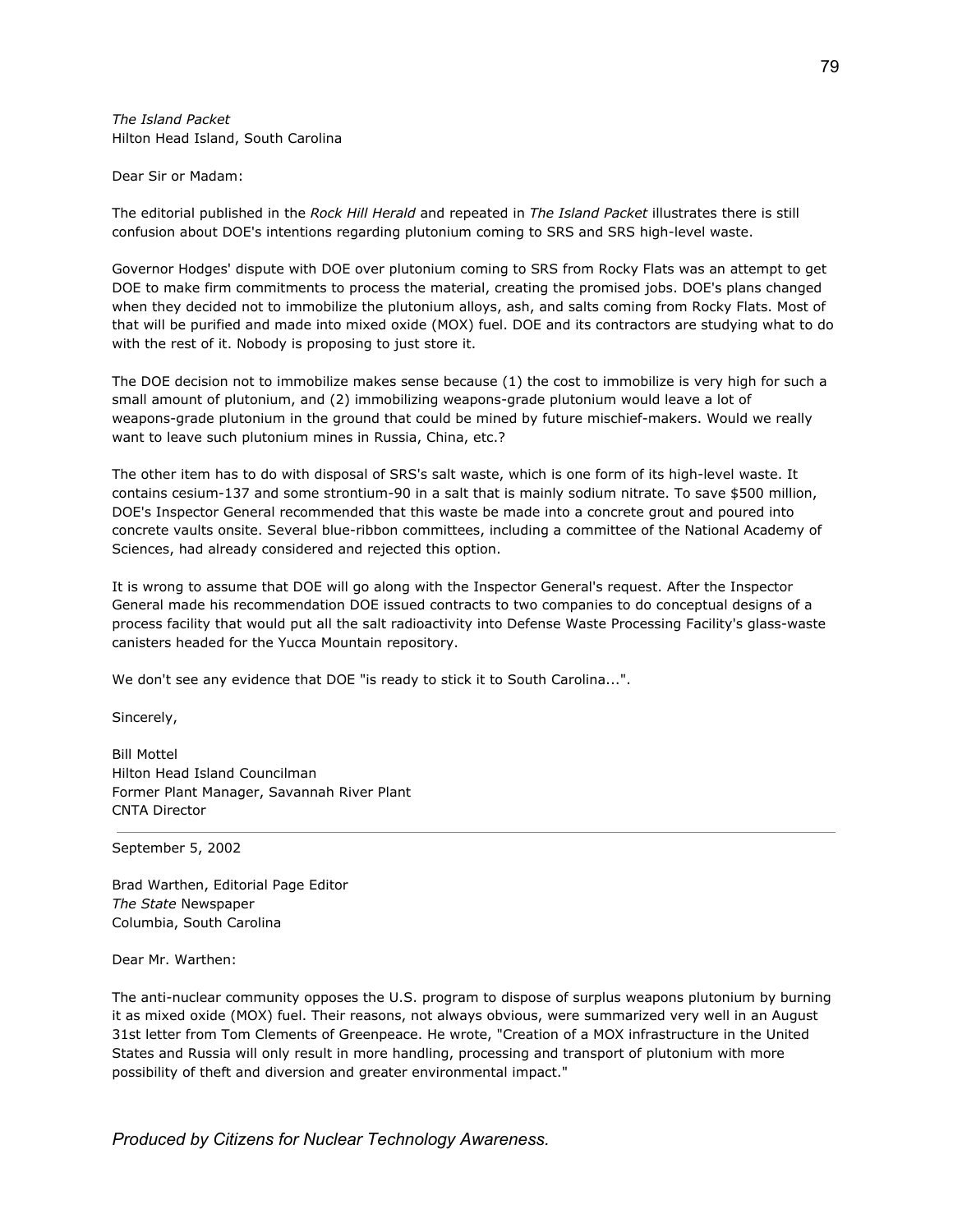Those of us who support the MOX program would switch sides in a moment if we thought either of these things could happen. But, we are confident they will not happen - no plutonium will be stolen to make nuclear weapons, and there will be no adverse environmental impact. We are confident of that because we are aware of the safeguards that are in place to prevent it, and we are aware that hundreds of tons of plutonium have been handled, processed and transported for fifty years in the U.S. and Europe without it happening.

Throughout the world, about 1,600 metric tons of plutonium now exist. It exists as weapons material in at least six countries, in spent commercial fuel in about 35 countries, and as purified oxide (from reprocessed commercial fuel) in five countries. It is far too late to consider eliminating all plutonium from the earth, even if we wanted to. It is not going away. So, the only alternative is to manage it safely and with rigorous safeguards. The good news is that, so far, we have done that very well.

Sincerely,

William C. Reinig Vice Chairman Citizens for Nuclear Technology Awareness

September 4, 2002

Randy Frisch, Editorial Page Editor *The Salt Lake Tribune* Salt Lake City, Utah

Dear Mr. Frisch:

The August 25th article on transportation of spent nuclear fuel did a good job of dredging up just about every nonsensical claim of the professional anti-nuke community and a few of their terrified converts. To achieve "balance" you threw in informed technical opinions of some folks who have actually, and factually, studied the subject.

Tens of thousands of shipments of spent nuclear fuel have occurred worldwide. No container has ever been breached and there is no reason to think one ever will. The tiny radiation dose received by anyone close to a passing truck or train is far too low to be of concern to anyone.

What we are seeing from the anti-nuke community is a last desperate attempt to prevent nuclear power from growing. It is fear mongering at its worst. And, by the way, you don't really obtain "balance" by mixing equal parts of truth and nonsense.

Sincerely,

J. Malvyn (Mal) McKibben Executive Director Citizens for Nuclear Technology Awareness

July 30, 2002

Phillip Lord, News Editor *The Aiken Standard* Aiken, South Carolina

Dear Mr. Lord: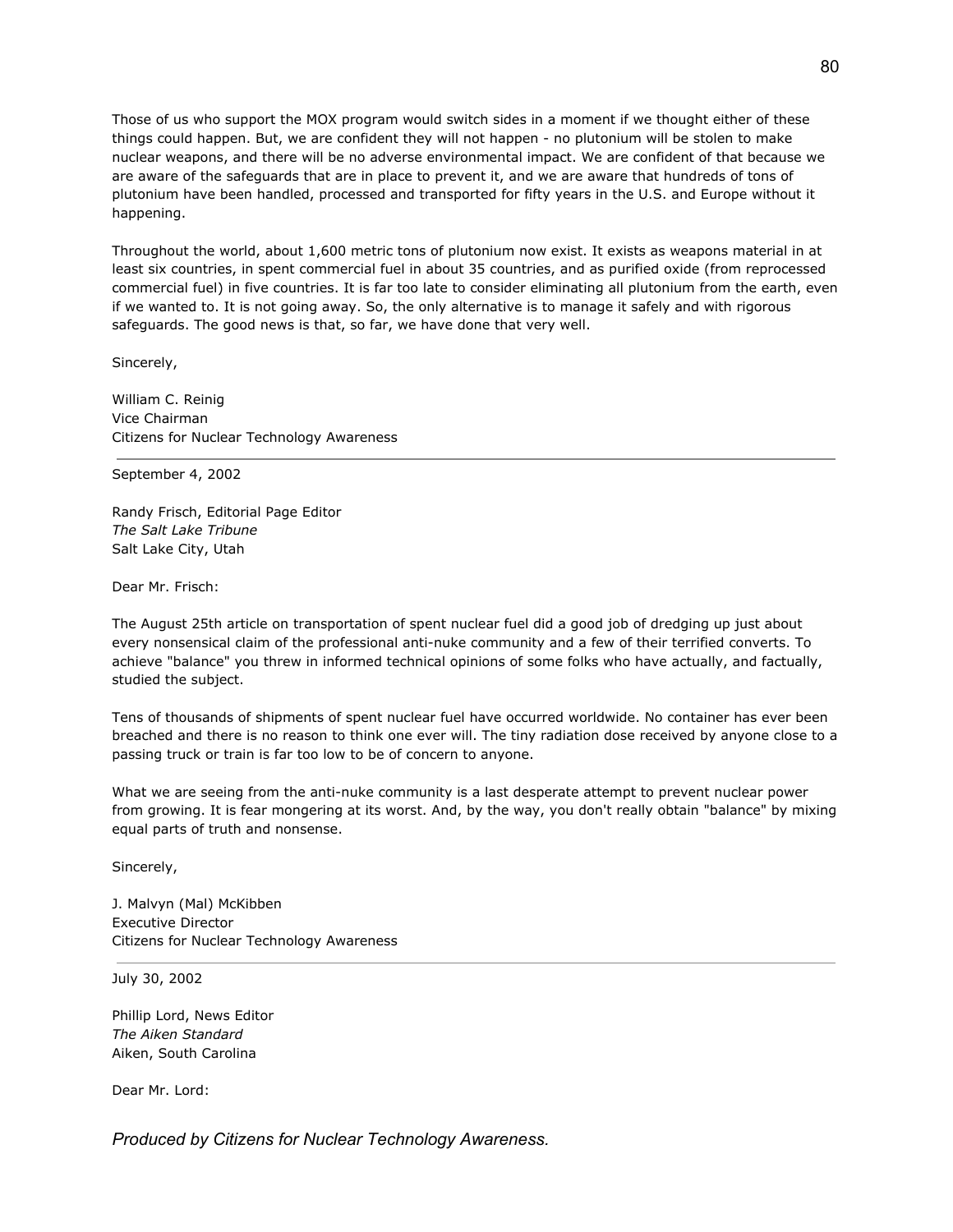In the July 29 Aiken Standard Mr. Joey Mets asked two legitimate questions about the much-discussed plutonium coming to SRS. His questions deserve answers, which I will attempt to provide.

He asked, "... why is providing a set date for processing and removal ... such a big deal?" Then, "Is the government trying to store the plutonium here, unprocessed, forever?"

It is virtually impossible for DOE to "guarantee" certain dates for processing and removal. I'll give three reasons. First, for a bunch of reasons mega-projects (billions of dollars) often have difficulty meeting forecast schedules. Scholarly books have been written on this subject. Second, DOE's funding is determined by Congress's annual budgeting process. DOE is at their mercy. Third, DOE is in the Executive Branch of government, which means they take their orders from whomever is president at the moment, and big projects usually are active through several presidential administrations.

In this case all of the parties (stakeholders) are in serious agreement. The DOE, President Bush, the State of South Carolina, the Congress, the Russian Government, WSRC, and our local citizens all want the surplus weapons-grade plutonium to be processed, irradiated, and sent to our geologic repository as soon as it can reasonably and safely be done.

During the public dispute, it has occasionally been said that the plutonium shipments, and possible storage of plutonium at SRS, represent a danger to our citizens. That is completely false. DOE and SRS certainly know how to package, ship, and store plutonium. We did that to nearly 40 tons of it over the past 50 years, and no one was ever hurt by it.

Sincerely,

J. Malvyn (Mal) McKibben Executive Director Citizens for Nuclear Technology Awareness

July 2, 2002

Suzanne Downing, Editorial Page Editor *The Augusta Chronicle* Augusta, Georgia

Dear Ms. Downing:

An ad in the Sunday *Augusta Chronicle* reached a new level of irresponsibility and dishonesty. The ad suggested that areas of natural beauty in the southeast would be despoiled if the government went forward with its plans to ship spent nuclear fuel to the geologic repository at Yucca Mountain, Nevada. Then it suggested that these shipments would somehow endanger the lives of our citizens, and that the federal government had admitted, "untold numbers of deaths are inevitable."

These statements are either deliberate lies, or they represent an unbelievable level of ignorance and irrational fear. Irrational fear of anything - hobgoblins or radioactivity - is silly superstition.

Tens of thousands of shipments of radioactive materials have been made in the U.S. No leaks of radioactivity have occurred, and no person has been adversely affected. The same is true in Europe and Asia. There is no reason to believe that this record of unparalleled safety won't continue.

This ad is one part of a well-organized and well-funded campaign by anti-nuclear zealots. What they are trying to do is stop nuclear production of electricity. Their last line of defense is to keep Yucca Mountain from opening.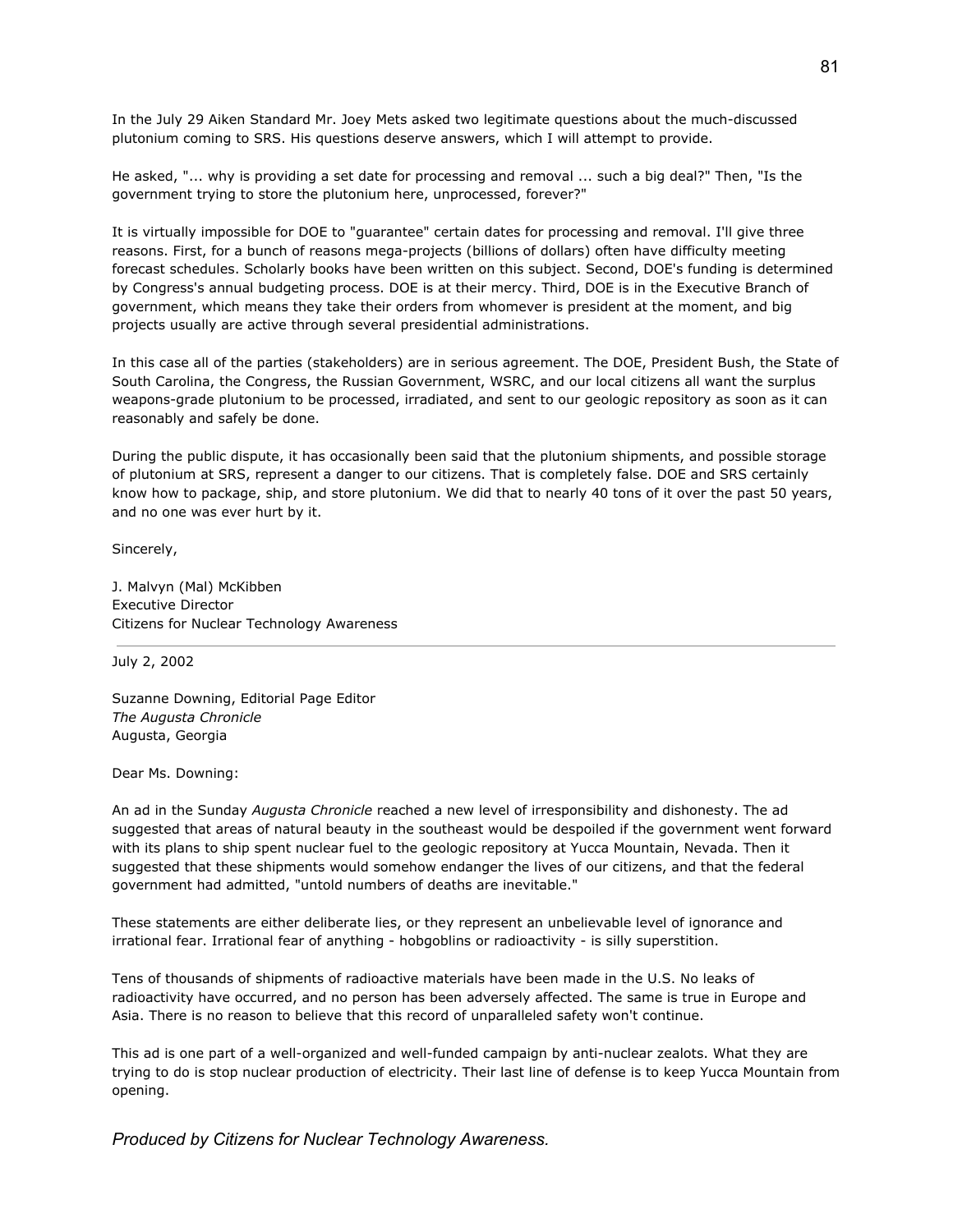These people often masquerade as environmentalists, but honest environmentalists support nuclear power because it is the only clean and green way we have of making large amounts of electricity. It does not contribute to smog, acid rain, heavy metal pollution or global warming.

We trust that our citizens are too knowledgeable to be taken in by such nonsense.

Sincerely,

J. Malvyn (Mal) McKibben Executive Director Citizens for Nuclear Technology Awareness

July 1, 2002

Forum *National Geographic Magazine* P.O. Box 98199 Washington, DC 20090-8199

Dear Sir or Madam:

The July article on America's efforts to dispose of its radioactive waste was well-researched, well-written, and well-illustrated, but still exhibited subtle anti-nuclear bias.

An example is the sub-title, "The Lethal Legacy of America's Nuclear Waste." Things that kill people are appropriately called "lethal". Among the things that routinely kill people are table salt, slippery bathtubs, water, and little red wagons, but I am not aware of anyone ever being killed by radioactive waste.

Another example is the report of anti-nukes that there is a public health hazard associated with the shipment of radioactive materials, but without presenting informed opinion to the contrary. Many tens of thousands of shipments of radioactive materials have been made in the U.S. alone, and there has never been a breach of containment, and there is no reason to believe that anyone has ever been harmed by it. Compare that safety record with the transportation of any other hazardous material, such as gasoline, liquid ammonia, nitric acid, etc. Even if the informed view had been presented, there still would have been a problem because "balance" is not obtained by mixing equal parts of truth and nonsense.

Sincerely,

J. Malvyn (Mal) McKibben Executive Director Citizens for Nuclear Technology Awareness

June 26, 2002

Letter to the Editor *The News-Journal* Daytona Beach, Florida

Dear Sir or Madam:

We read with interest your editorial of June 25, "Yucca's False Promise: Nukes Repository a Gift to Nuclear Power Industry." Unfortunately, it contained several errors of fact that lead to incorrect conclusions.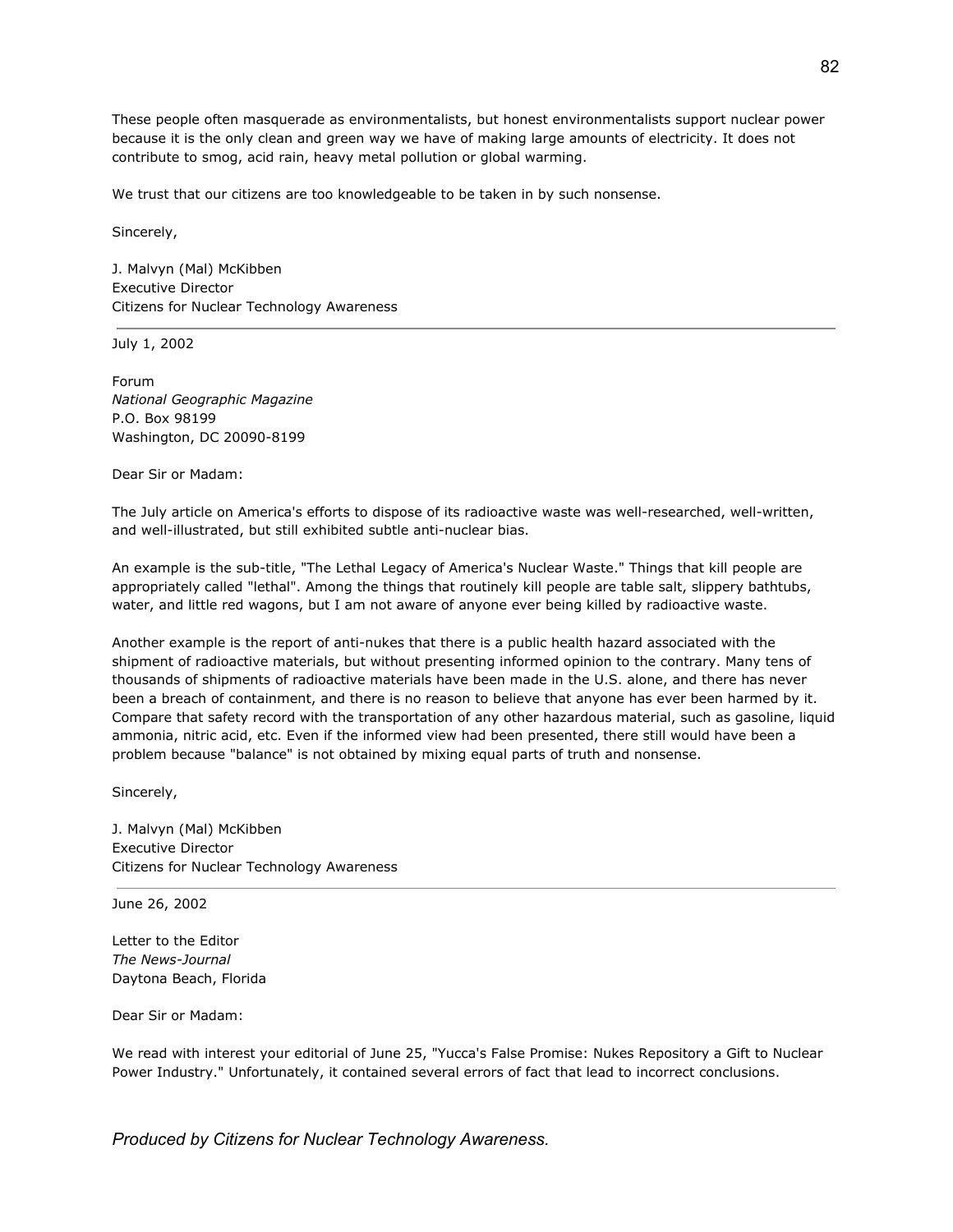The utilities that provide the nation's electricity do not agree with your statement that the country "... doesn't even need the energy." Utility forecasters predict that demand for electricity will increase by 1.8% to 2.5% per year over the next few decades. That will require over 300 gigawatts (300,000 megawatts) of new capacity by the year 2020.

The editorial stated that Yucca Mountain was a federal gift to the nuclear power industry. Are you unaware that all of the Yucca Mountain costs are being paid for by congressionally mandated tax collected by the utilities?

The editorial concluded that "science is secondary" in the government's decision to store waste at Yucca Mountain. Nothing could be further from the truth. The 20-year study of Yucca Mountain has been guided by, reviewed by, and approved by some of the nation's best scientific minds in all the appropriate scientific disciplines, including university professors, scientists at our national laboratories, and members of the National Academy of Sciences.

It is hardly surprising that NRC's advisory committee "hasn't signed off on the risks." NRC has not even received a license application from DOE yet.

The final sentence in the editorial says that nuclear power "condemns" the environment. Quite the opposite is true. Unlike coal, oil, and to a lesser degree gas, nuclear power does not contribute to acid rain, smog, heavy metal pollution, or global warming. And, on a per kilowatt basis, nuclear plants put less radioactivity into the air than a coal plant. Indeed, nuclear is the only clean and green way we have to make large amounts of electricity.

Sincerely,

J. Malvyn (Mal) McKibben Executive Director Citizens for Nuclear Technology Awareness

June 26, 2002

Letter to the Editor *USA Today* McLean, Virginia

Dear Sir or Madam:

Thank you for the balanced report on shipment of plutonium from Rocky Flats, Colorado to the Savannah River Site in South Carolina.

The article states "environmentalists fear a canister leak or security breach could cause the substance to be dispersed." This is the well-coordinated cry of antinuclear zealots, many of whom masquerade as environmentalists. But, thousands of shipments of plutonium have been made over the past 50 years and there has never been a release.

Your report showed, as many other reports have, that those who know the most about how the plutonium is packaged and shipped are the least worried.

With warm regards,

J. Malvyn (Mal) McKibben Executive Director Citizens for Nuclear Technology Awareness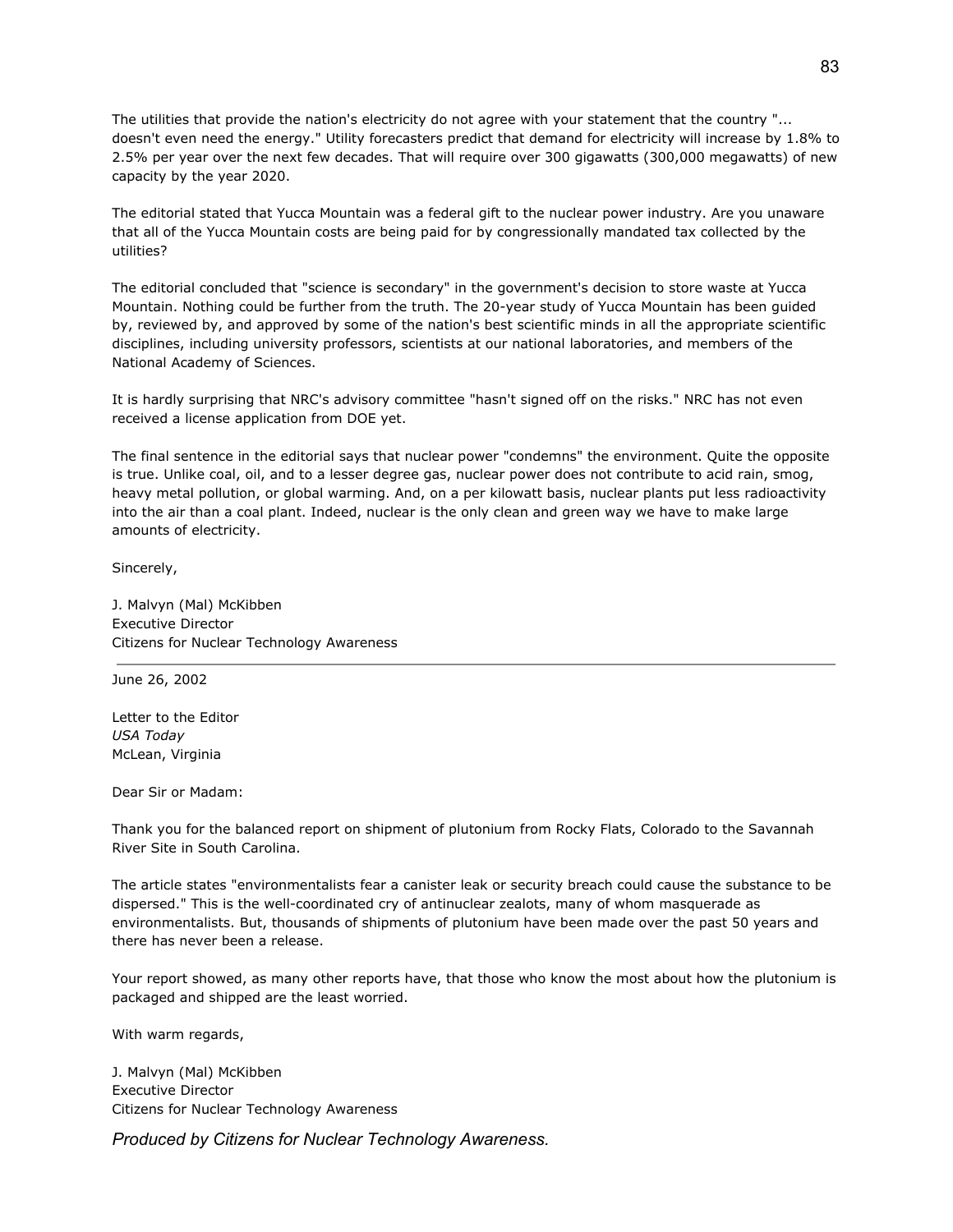June 12, 2002

Ms. Cynthia Tucker, Editorial Page Editor *The Atlanta Journal-Constitution* Atlanta, Georgia

Dear Ms. Tucker:

On June 9, 2002 the *Atlanta Journal-Constitution* ran an article on the potential construction of a facility at the Savannah River Site to manufacture pits for future nuclear weapons. The article contained important misrepresentations of fact and misleading implications. The most important misstatement was that the facility would be making bombs. A pit is a component in a nuclear weapon; it is most definitely not a bomb.

The need for new pit manufacturing capability was questioned. If the nation is going to maintain a nuclear weapons capability into the future such a facility is necessary, regardless of the size of the weapon stockpile. There are two reasons. The pits in existing weapons won't last forever, and any new weapons design will require new pits.

It is incorrect and misleading to say, "The Energy Department acknowledges it will take years and billions of dollars to clean up the pollution left over from years of producing radioactive plutonium and tritium for nuclear weapons." [Emphasis added.] What will take years and billions is the permanent disposition of waste (which is contained and is not a significant pollution threat) and the decontamination and demolition of surplus facilities. Some "pollution" cleanup is going on but is a minor component.

The statement "the plant ... has been called one of the most contaminated spots in the nation" has never been said by any knowledgeable, objective person, because it is not true. In fact, it is outrageous nonsense. The site's environment has been surveyed continuously since before operation began in the early 1950s. This was done not only by contractors, but also by the University of Georgia's Savannah River Ecology Laboratory (SREL) and the Philadelphia Academy of Natural Science. Hundreds of their reports and technical papers paint a different picture. In fact, SREL reports have stated that SRS is one of the most ecologically diverse places in the U.S. It didn't get that way by being polluted.

The possible location of the pit facility at SRS was questioned. The National Environmental Policy Act (NEPA) requires that DOE do a site selection study, but based on support facilities, site experience, and availability of expert personnel, SRS appears to be better positioned than any other DOE site to do this mission. That is a good thing for the nation, and it is certainly a good thing for our economy.

Sincerely,

J. Malvyn (Mal) McKibben Executive Director Citizens for Nuclear Technology Awareness

May 1, 2002

John Drescher, Managing Editor *The State* Newspaper Columbia, South Carolina

Dear Mr. Drescher:

A myth of our times is that plutonium is an extraordinarily hazardous substance second to none. Perhaps that's why a headline in *The State* (April 19, page B1) included the words "Deadly Plutonium" and the same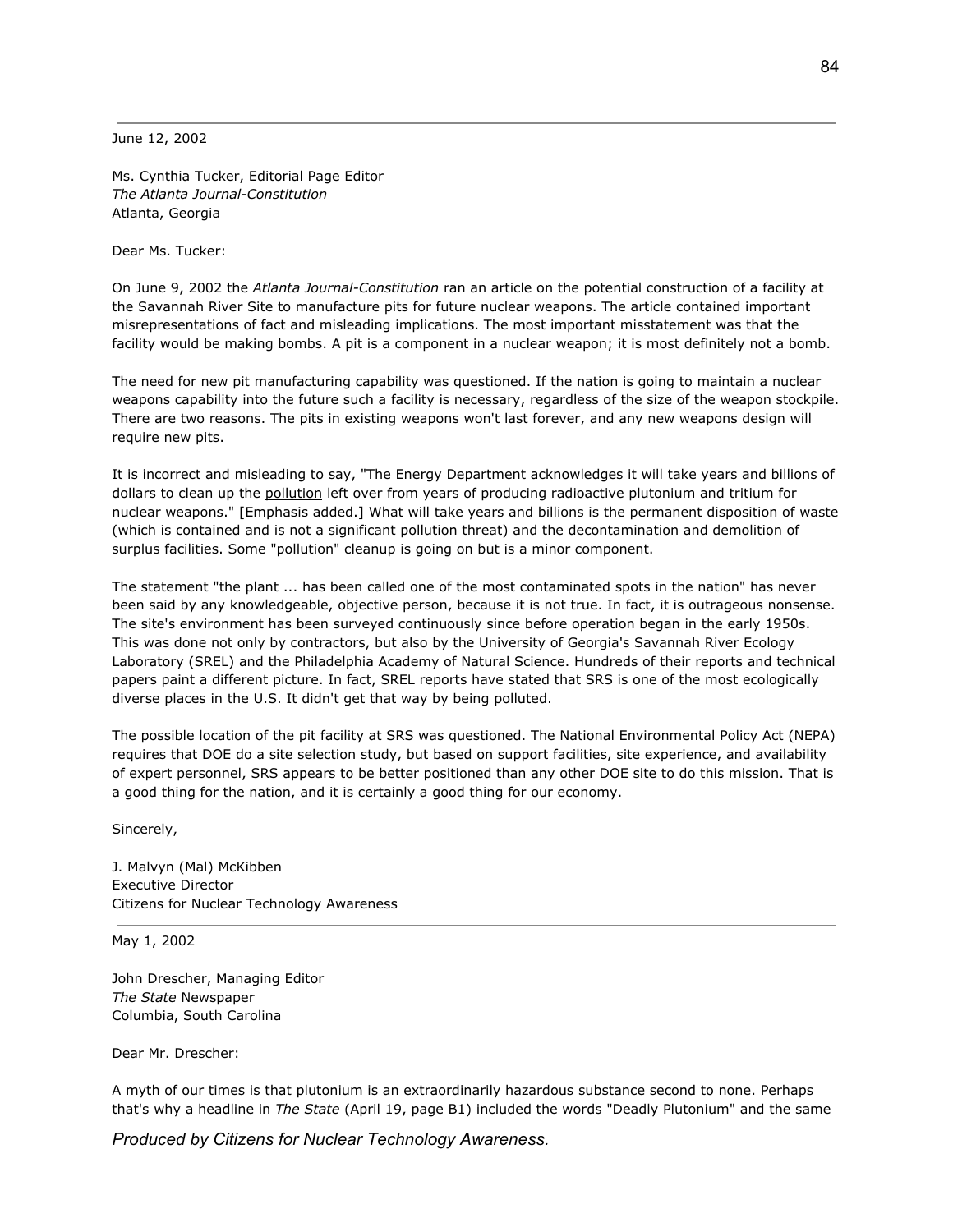article described plutonium as the "Earth's most carcinogenic substance". Comprehensive medical surveillance of the tens of thousands of plutonium workers in the USA since its discovery in 1940 has shown the real facts are vastly different.

To provide the media an accurate perspective about the hazards of plutonium, the Health Physics Society issued a position paper *What About "Deadly Plutonium"*? This is the largest organization of radiation safety specialists in the world. Its members are scientists, engineers and physicians in 50 nations who evaluate and control potential risks from radiation. I am a past-president of the organization.

The bottom line of the enclosed position paper is that while plutonium is a potentially hazardous material, it is not the dreaded mind-bending poison and carcinogen that your article implied.

The Savannah River Site will be involved in plutonium missions for many years and your paper will continually report on various aspects of these operations. To assure the accuracy of future articles, I suggest that members of your staff have an opportunity to meet with a university expert for an hour or so who could discus the health effects of plutonium and answer any questions. Let me know if you want us to arrange the meeting. We would do this pro-bono as part of our educational program to provide factual information to the public on nuclear issues.

Sincerely,

William C. Reinig Vice Chairman Citizens for Nuclear Technology Awareness

January 24, 2002

Suzanne Downing, Editorial Page Editor *The Augusta Chronicle* Augusta, Georgia

Dear Ms. Downing:

The citizens of South Carolina and the nation should be very pleased that the Bush Administration has decided to proceed expeditiously with the disposal of surplus weapons-grade plutonium by "burning" it as Mixed Oxide (MOX) fuel. Strangely, the anti-nuclear community continues to oppose this, but the reasons they give for their opposition do not stand up to elementary analysis. Recent examples can be found in letters to editors.

The anti-nukes continue to claim that no MOX fuel has ever been made from weapons-grade plutonium, and they imply that the higher "reactivity" of this fuel compared to "reactor-grade" plutonium in commercial MOX fuel would somehow make it dangerous. This is untrue on both accounts. Tons of MOX fuel were made and irradiated as fuel during development of this fuel type, because weapons-grade plutonium was all that was available. But, it doesn't matter whether the plutonium is 95% Pu-239 (an example of weapons grade) or 65% (reactor grade). The fuel design/fabrication will adjust the fuel composition to accommodate the difference. This is simply normal practice in any fuel design.

They claim that making MOX fuel will produce huge amounts of radioactive waste because of the need to purify the plutonium prior to making the MOX fuel. This program will produce less than twelve additional high-level waste canisters to go to Yucca Mountain, and all of the infrastructure, processes, and facilities to stabilize that waste for disposal are in place and operating.

They claim that transporting the plutonium to and from South Carolina will create a public hazard because of potential accidents that could release plutonium and expose the public. Worldwide, tens of thousands of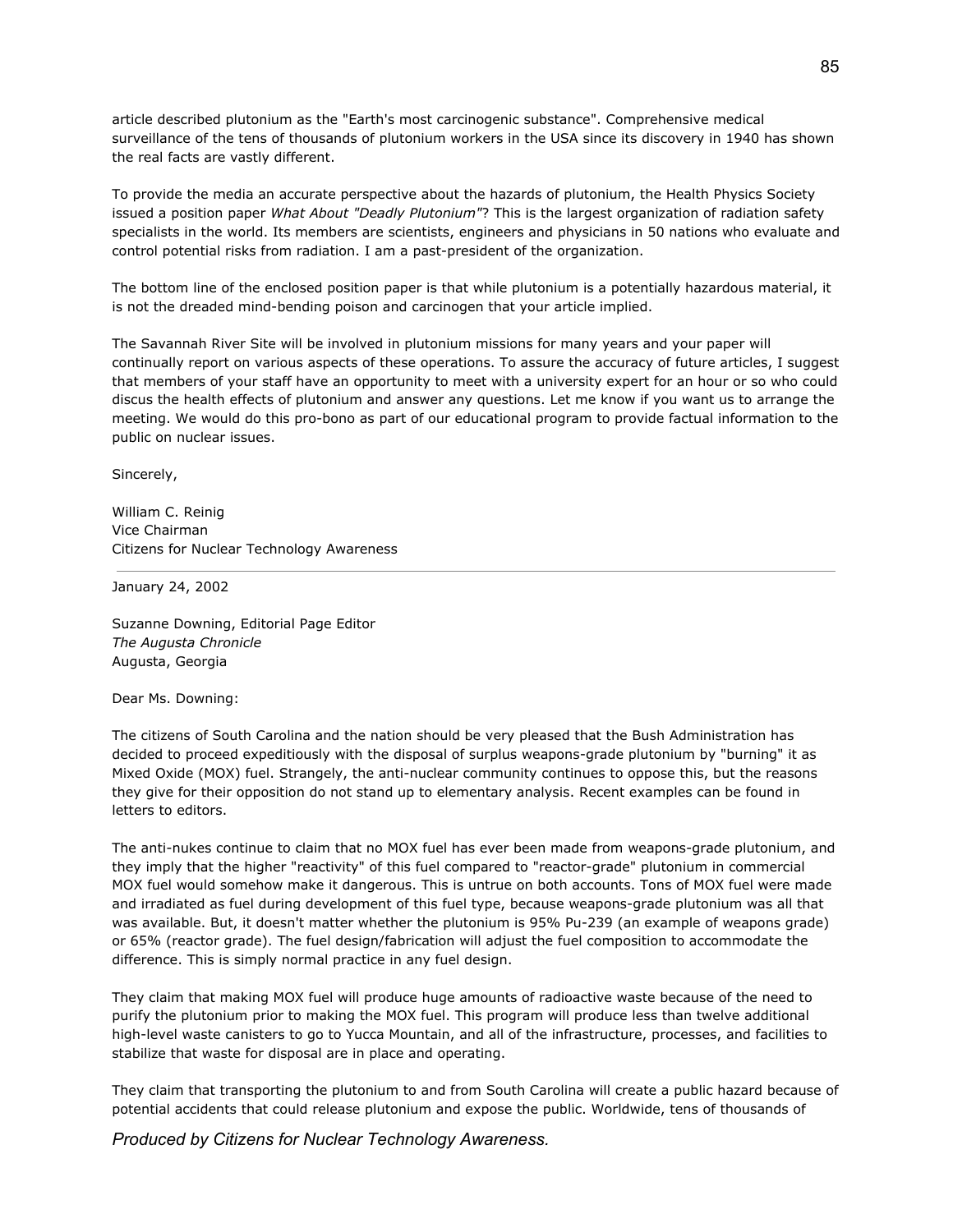shipments of radioactive materials covering millions of miles have occurred, and no injuries from exposure to radioactivity have ever occurred.

The antinuclear community wants all of the surplus plutonium immobilized in a ceramic form and buried at Yucca Mountain. (Strangely, they also oppose opening the Yucca Mountain repository.) That would deprive the world of a large quantity of pollution-free electricity and would create weapons grade plutonium mines around the globe which future terrorists could get to make mischief.

By proceeding with the MOX option, the Administration is following the advice of the nation's best nuclear experts. Those have included two subcommittees of the National Academy of Sciences, several studies by national laboratories, and a yearlong review by the National Security Council. It also assures a substantial number of good-paying jobs for the CSRA.

Sincerely,

J. Malvyn (Mal) McKibben Executive Director Citizens for Nuclear Technology Awareness

January 23, 2002

Brad Warthen, Editorial Page Editor *The State* Newspaper Columbia, South Carolina

Dear Mr. Warthen:

The citizens of South Carolina and the nation should be very pleased that the Bush Administration has decided to proceed expeditiously with the disposal of surplus weapons-grade plutonium by "burning" it as Mixed Oxide (MOX) fuel. Strangely, the anti-nuclear community continues to oppose this, but the reasons they give for their opposition do not stand up to elementary analysis. Recent examples can be found in letters to editors.

The anti-nukes continue to claim that no MOX fuel has ever been made from weapons-grade plutonium, and they imply that the higher "reactivity" of this fuel compared to "reactor-grade" plutonium in commercial MOX fuel would somehow make it dangerous. This is untrue on both accounts. Tons of MOX fuel were made and irradiated as fuel during development of this fuel type, because weapons-grade plutonium was all that was available. But, it doesn't matter whether the plutonium is 95% Pu-239 (an example of weapons grade) or 65% (reactor grade). The fuel design/fabrication will adjust the fuel composition to accommodate the difference. This is simply normal practice in any fuel design.

They claim that making MOX fuel will produce huge amounts of radioactive waste because of the need to purify the plutonium prior to making the MOX fuel. Not true. This program will produce less than twelve additional high-level waste canisters to go to Yucca Mountain, and all of the infrastructure, processes, and facilities to stabilize that waste for disposal are in place and operating.

They claim that transporting the plutonium to and from South Carolina will create a public hazard because of potential accidents that could release plutonium and expose the public. Worldwide, tens of thousands of shipments of radioactive materials covering millions of miles have occurred, and no injuries from exposure to radioactivity has ever occurred.

The antinuclear community wants all of the surplus plutonium immobilized in a ceramic form and buried at Yucca Mountain. (Strangely, they also oppose opening the Yucca Mountain repository.) That would deprive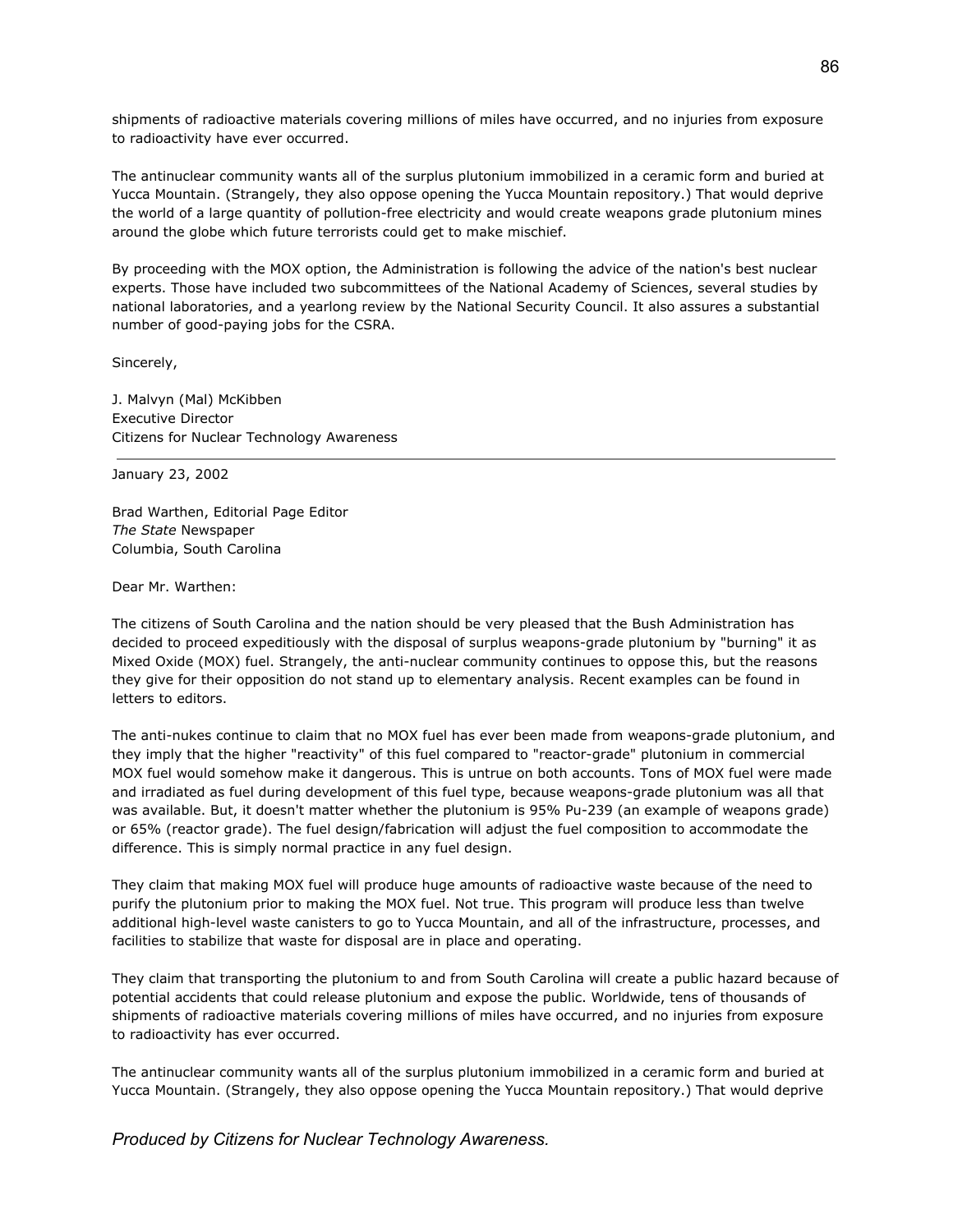the world of a large quantity of pollution-free electricity and would create weapons grade plutonium mines around the globe which future terrorists could get to make mischief.

By proceeding with the MOX option, the Administration is following the advice of the nation's best nuclear experts. Those have included two subcommittees of the National Academy of Sciences, several studies by national laboratories, and a yearlong review by the National Security Council.

Sincerely,

J. Malvyn (Mal) McKibben Executive Director Citizens for Nuclear Technology Awareness

November 2, 2001

Suzanne Downing Editorial Page Editor *The Augusta Chronicle* 725 Broad Street Augusta, GA 30901

Dear Ms. Downing:

I suppose it was predictable that the professional anti-nukes would take advantage of the tragic events of September 11 to create a new *scare du jour*, and indeed they have. Within days there was a well-coordinated campaign to frighten the public with exaggerated tales of the danger of planes flying into nuclear power plants. Some facts might be useful.

Commercial pilots will tell you it is unlikely that a terrorist flying a hijacked plane could even hit the containment dome of a reactor. Even experienced pilots would have difficulty doing that. It would be far more difficult than just flying a plane into a tall building.

Unlike the World Trade Center, the containment domes of commercial reactors are made of reinforced concrete three feet thick. Penetrating it would likely require a direct hit at a critical angle. Highly unlikely.

If the plane penetrated the containment dome it would still have to penetrate the reactor vessel itself, which is surrounded by even thicker reinforced concrete. The probability of all these things happening is very small, but if all of them did happen the radioactivity inside the fuel elements would still not be easily volatilized, and it would have to volatilize to do the public any harm. The terrorists know these difficulties, so they aren't likely to try it. They want their terrorist acts to have a high probability of success, not failure.

Is there some risk (probability of occurrence with bad consequences) for this scenario? Of course there is. But the risk is far less than risks that we accept every day, such as walking across streets, driving cars, stepping into and out of wet bathtubs, etc. There are potential terrorist acts out there worth being concerned about, but this isn't one of them.

Sincerely,

J. Malvyn (Mal) McKibben Executive Director Citizens for Nuclear Technology Awareness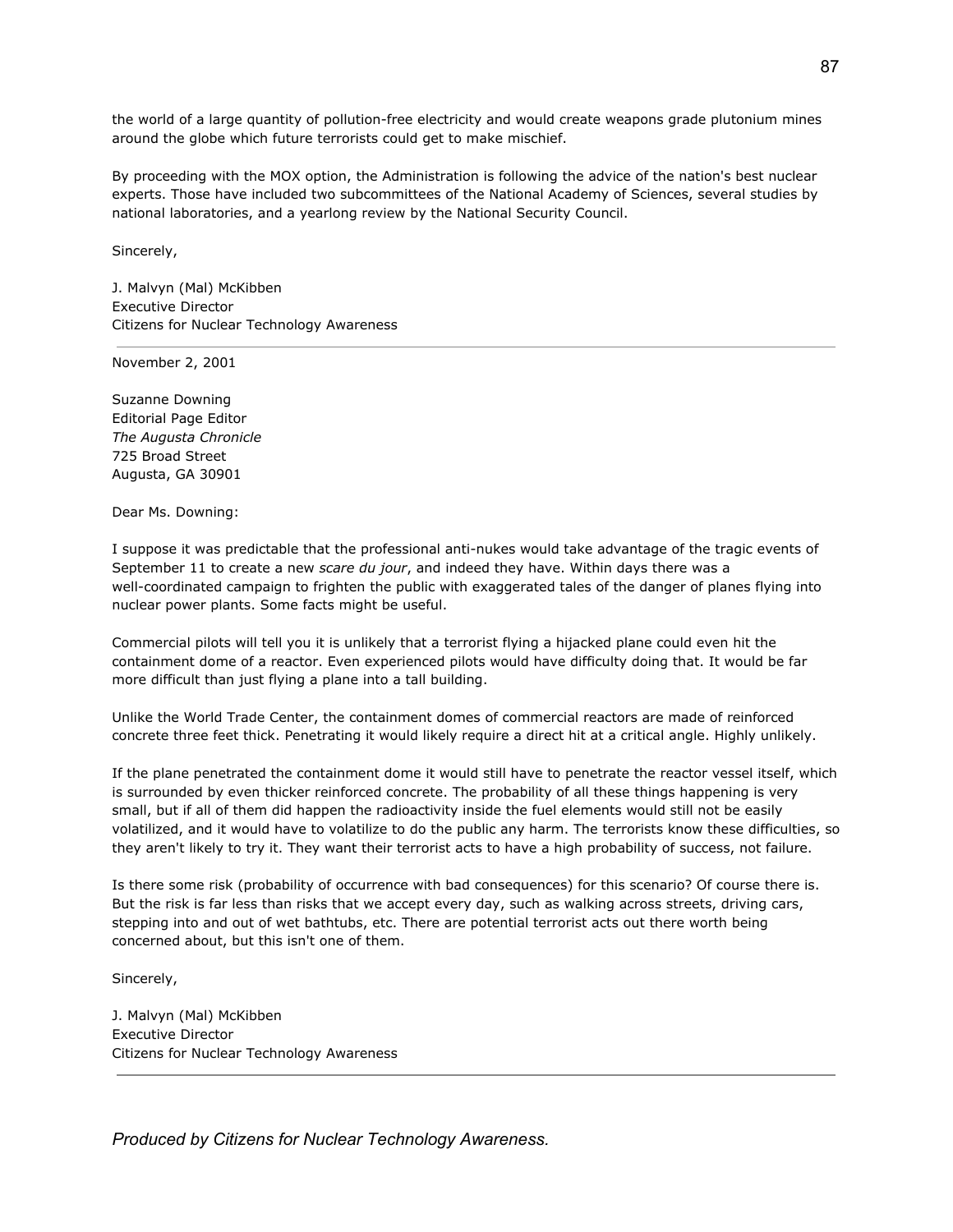July 31, 2001

Letter to the Editor *The Wall Street Journal* New York, New York

Dear Sir or Madam:

There is indeed a pressing need for graduates in the nuclear field, engineers, physicists, and chemists ("Closing Campus Reactors May Nuke Energy Plans", July 26). The entire nuclear education infrastructure, including available reactors for teaching and research, is in serious decline.

One solution to this problem has not received the attention it deserves. Reactors for teaching and research could be located at selected DOE sites, operated by regional consortia of universities. This is one component of the "Energy Campuses" that Senator Thurmond, (R) SC, proposed recently in letters to Vice President Cheney and Energy Secretary Abraham.

Sincerely,

J. Malvyn (Mal) McKibben Executive Director Citizens for Nuclear Technology Awareness

May 21, 2001

Letter to the Editor, Mr. Jeff Beattie *The Energy Daily* Washington, DC

Dear Mr. Beattie:

We were very disappointed in the article "Raises Reprocessing Issue" in the May 18th issue of the *Energy Daily*. It is far from the balanced commentary readers expect from your publication. A few examples:

"In a move castigated by environmentalists----." The "environmentalists" who denounce this action are the usual anti-nuclear ideologues who make careers of dissent and paralysis of anything nuclear. They adopt the mantle of environmentalist because it provides better access to foundation funding and the media.

Rather than castigate, those dedicated to protecting the environment applaud reprocessing because it provides substantial benefits. The "touted" claim that reprocessing reduces the volume of radioactive waste is a very real expectation based on decades of demonstration in France, England and Japan. In addition, by re-irradiating long-lived waste components, the final waste must be isolated for a few hundred years instead of hundreds of thousands of years. It is ironic and revealing that those who oppose nuclear energy on the basis that disposal of waste is still an unresolved issue, denounce reprocessing that goes a long way in solving the problem.

The President's plan to "re-examine policies for research and development of fuel conditioning methods (such as pyroprocessing)" is not a clarion call to begin building reprocessing plants, but instead to develop the technology options for the next generation of reprocessing methods.

Now that the nation is reopening the debate on the future use of nuclear energy, the *Energy Daily* can provide a service to its readers by providing factual information and balanced viewpoints on this important topic. There are many organizations such as technical societies, universities and citizens groups (like ours) that can assist you. You should make more use of them.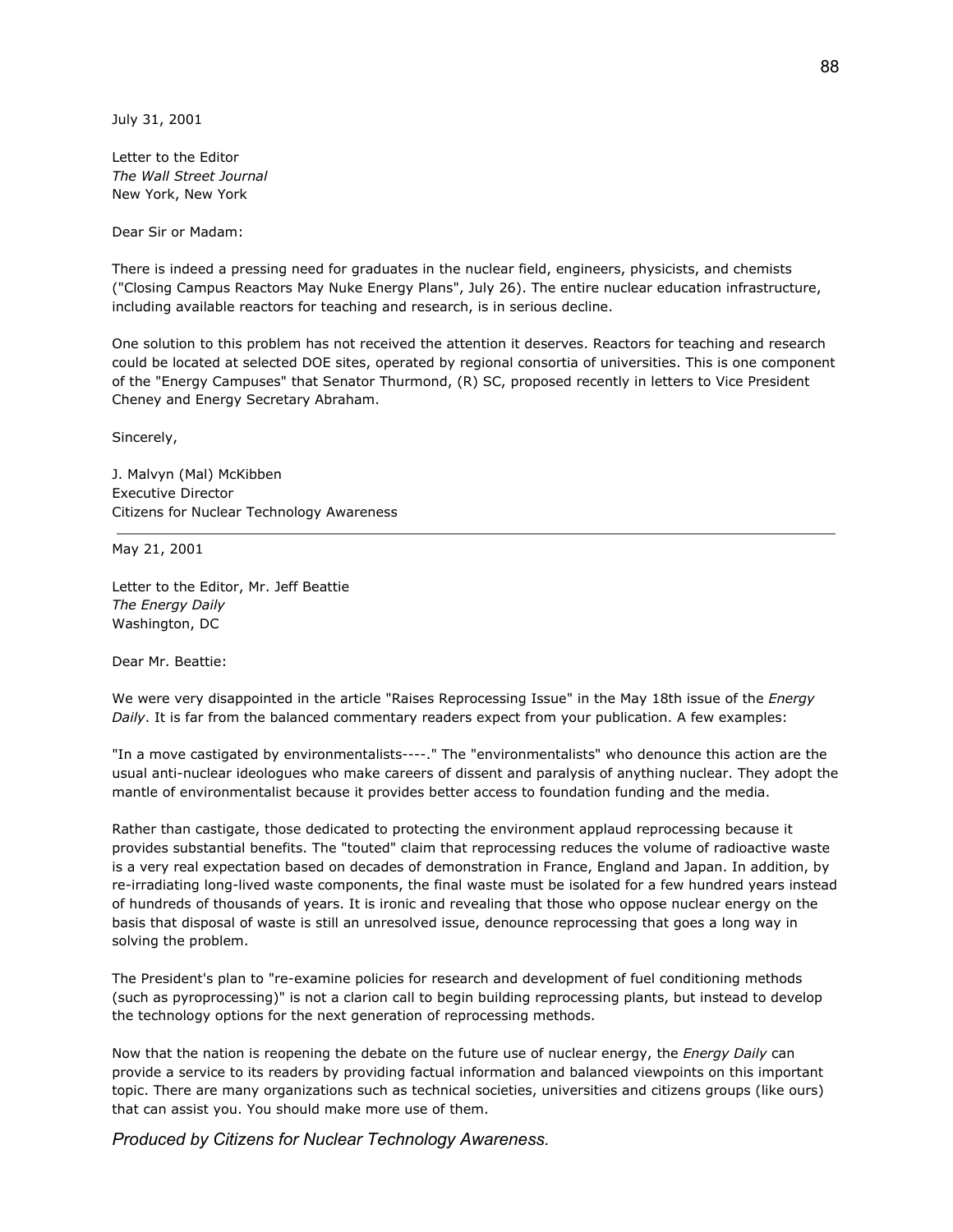Sincerely,

J. Malvyn (Mal) McKibben Executive Director Citizens for Nuclear Technology Awareness

February 6, 2001

Suzanne Downing Editorial Page Editor *The Augusta Chronicle* 725 Broad Street Augusta, GA 30901

Dear Ms. Downing:

The two recent letters to the editor berating Representative Burmeister for her tour of Yucca Mountain to see first hand the potential site for the national nuclear waste repository were typical of the normal anti-nuclear rhetoric. Fortunately, Representative Burmeister chose to gather her information first hand versus relying on the letters and flyers produced by similar anti-nuclear activists. They seem to thrive on taking small tippets of fact and extrapolating them to emotional levels with extravagant misinformation in hopes of selling their case and terrorizing the public. These anti-nuclear activists are never objective, and seldom technically competent.

Ms. Solini from San Francisco cites several "environmental disasters waiting to happen," such as "recent history of volcanic activity." Geologic evidence at the Yucca Mountain site indicates that the last, small eruption occurred about 75,000 years ago and that the probability of future volcanic activity is negligible. She cites "more than 30 active earthquake faults." Yes, there are earthquake faults and activity in that region as there are throughout the west and in most mountainous regions. Based on the type of faults and estimated movements from an earthquake, engineers design facilities to withstand the ground motion.

In the second letter, Mr. Wallin from Reno, Nevada, raised the same earthquake/underground issue and raised an issue on groundwater. He would lead you to believe that rainwater will leak through the repository and carry radioisotopes from the nuclear waste to the groundwater. What he fails to tell the reader is that this possibility has been studied by real scientists and engineers, and found to offer no threat. Yucca Mountain gets only an average of seven inches of rain or snow a year. Approximately 95% runs off the surface and only about one third of an inch of water will migrate through the mountain. Due to the type of soils encountered, this passage could take as long as 10,000 years to reach the groundwater table that is 1,000 feet below the surface. The radioisotopes are in stable, immobilized forms. They are not soluble.

It is unfortunate that most of the public does not have time to read the years of scientific studies and associated data on which the final decision on Yucca Mountain will be made. I encourage anyone who has not visited the project to do so through the Internet at www.ymp.gov. Through the pictures and studies shown, I believe that most readers will conclude that Yucca Mountain is the best location for the repository, all factors considered, and will not be swayed by the hyperbole and misinformation provided by the two letter writers.

Sincerely,

J. Malvyn (Mal) McKibben Executive Director Citizens for Nuclear Technology Awareness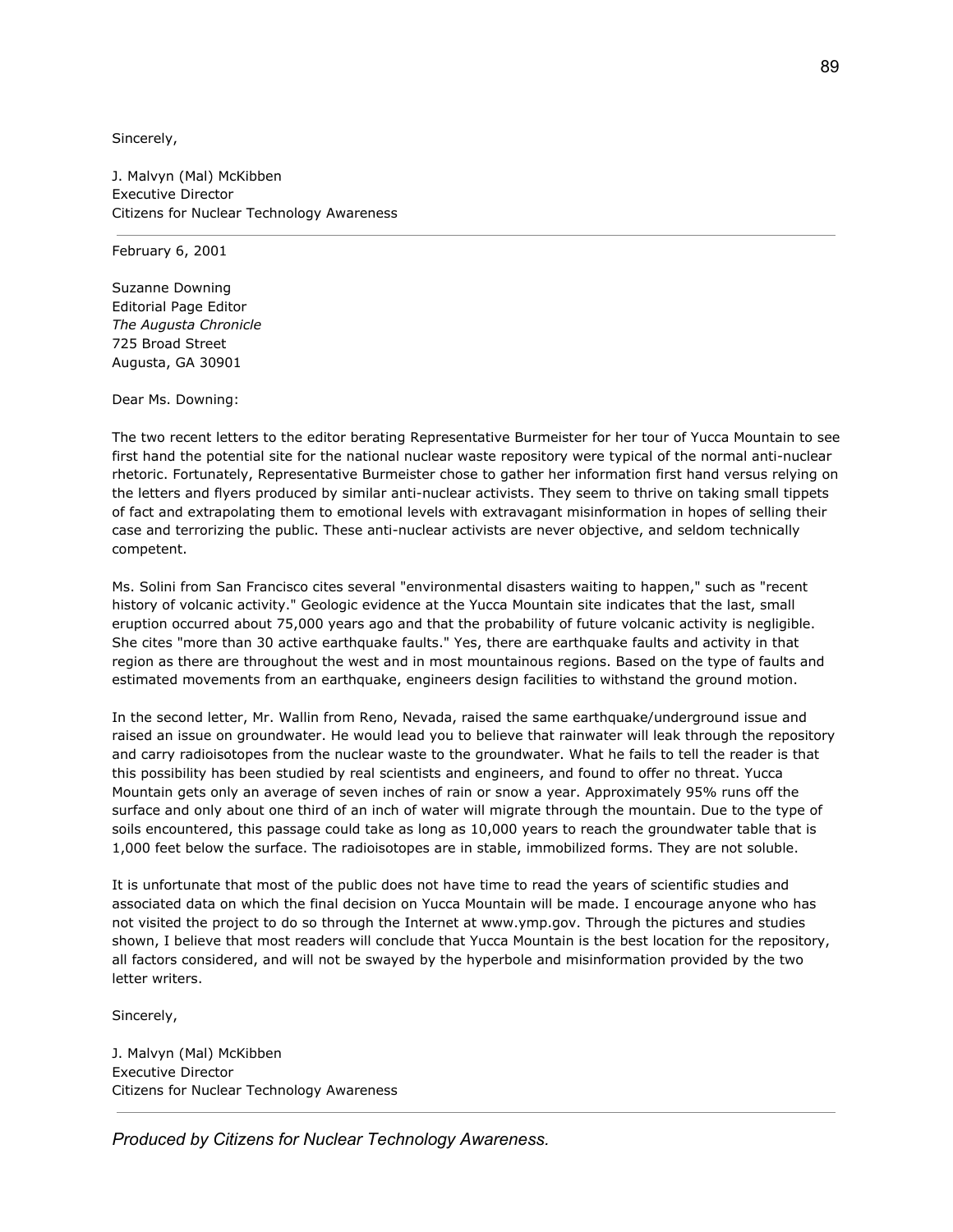February 6, 2001

Suzanne Downing Editorial Page Editor *The Augusta Chronicle* 725 Broad Street Augusta, GA 30901

Dear Ms. Downing:

Over the last two months *The Chronicle* has printed major news articles and letters in which opposition was expressed to the national program to dispose of surplus plutonium by using it as fuel (mixed uranium plutonium oxide, MOX) in commercial power reactors. All of those articles and letters are parts of a carefully orchestrated plan by a small group of anti-nuclear activists. The article in today's *Chronicle* about an anti-MOX "news conference" is the latest example.

In this article Tom Clements of the Nuclear Control Institute (NCI) objected to a particular safety system in Duke Power's reactor where the MOX fuel will be used. Interestingly, Mr. Clements felt the need to tell the reporter "We are not an anti-nuclear organization", which is not just untrue, it is absurd. NCI has been, and is, a cornerstone member of the alliance of anti-nuclear groups. And, Tom Clements has had a long career as a "hired gun" for several anti-nuclear groups.

These groups oppose anything nuclear, but they usually concoct other reasons - ploys, actually - for their opposition. Those reasons usually fly in the face of facts and common sense. Sometimes their reasons are valid, but insignificant. Amazingly, these groups have significant influence with the national news media, but we hope the media will recognize the need for more balance on nuclear issues. Most Americans recognize these groups for what they are, and continue to support beneficial nuclear technologies including nuclear power, which is by far the most environmentally friendly way to make large amounts of electricity.

The MOX program is well considered, and is proceeding in a safe manner with adequate review. The contractor doing the design and construction is competent and experienced. There is simply no reason for the public to be concerned.

Sincerely,

J. Malvyn (Mal) McKibben Executive Director Citizens for Nuclear Technology Awareness

October 24, 2000

Ms. Jennie Buckner, Editor *The Charlotte Observer* Charlotte, North Carolina

Dear Ms. Buckner:

Citizens for Nuclear Technology Awareness is a not-for-profit corporation dedicated to providing factual and objective information on nuclear subjects. We are by far the largest pro-nuclear education group in the U.S. with over 2,000 members. Many of our members are experts on nuclear subjects, but a significant fraction are private citizens and businesspersons from the Augusta/Aiken area.

We are aware of the interest in the Charlotte area in the plan to dispose of surplus weapons plutonium by making MOX fuel and irradiating it in Duke Power reactors. We enjoyed a visit last month with Jennifer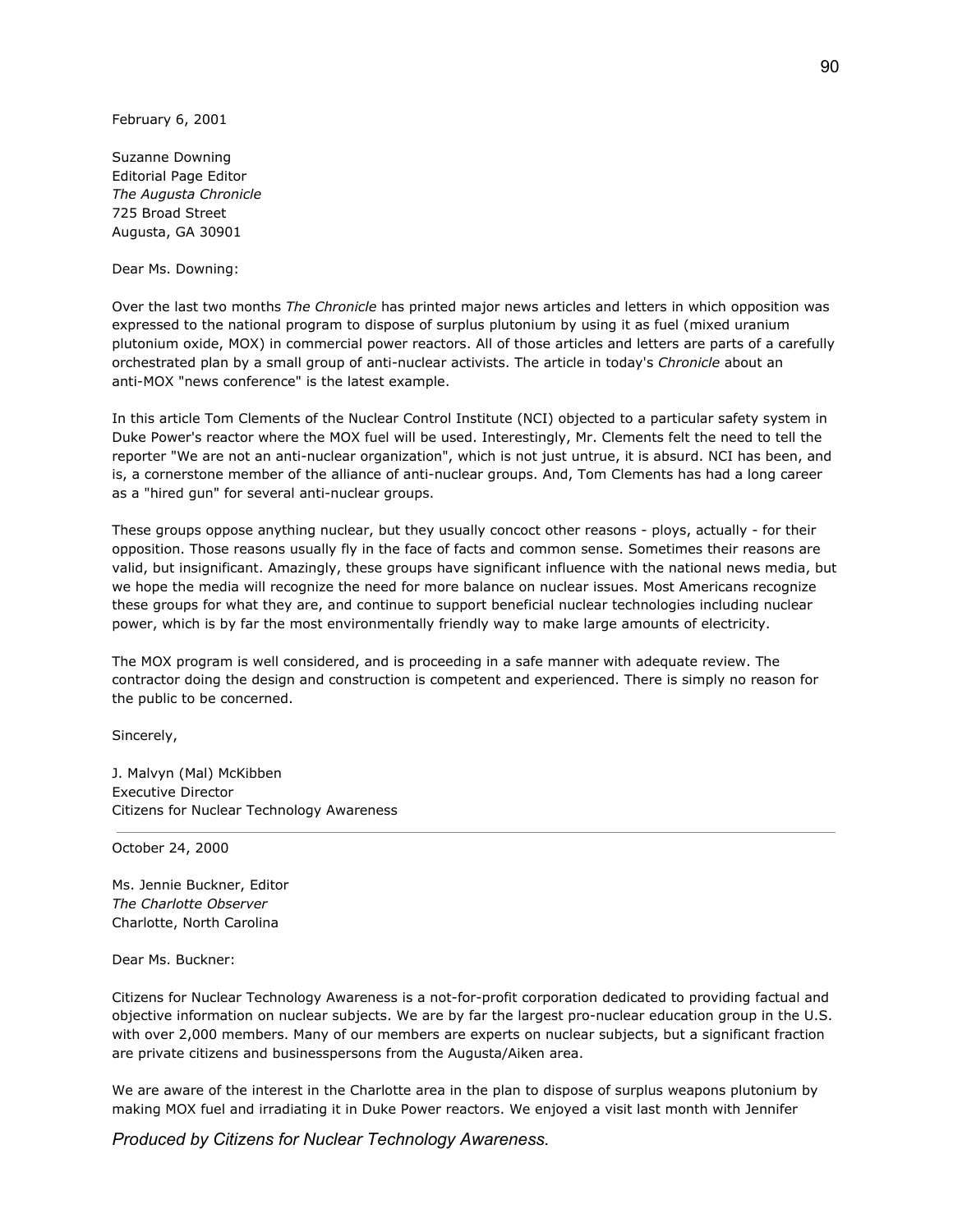Talhelm, one of your reporters, to discuss this subject and we read with interest the October 18th article by Bruce Henderson. Below we have several comments on that article, and have attached our position paper on the overall MOX program for your information.

In the October 18th article the gist of the argument from the anti-nuclear group, Nuclear Control Institute, was that the ice-based system used by Duke in their reactors to condense vapors in the event of an accident was not *quite* as effective as the dome design. This is an example of one strategy of the anti-nuclear groups of "picking at nits". If one looks at the entire safety system, rather than just that one little piece of it, the Duke design satisfies the Nuclear Regulatory Commission safety criteria.

Duke Power has for many years demonstrated to the nuclear community and to their neighbors that they are competent and conscientious in their concerns for safe operation. The consortium of Duke COGEMA Stone and Webster (DCS) will be designing, constructing and operating the plant at Savannah River Site to make the MOX fuel. There is ample reason for the public to rest assured that that operation, like the reactor operation, will be done competently and safely.

Sincerely,

J. M. (Mal) McKibben Executive Director, CNTA

March 6, 2000

Madeline Jacobs, Editor-in-Chief *Chemical & Engineering News* Washington, DC

Dear Ms. Jacobs:

In the February 7, 2000 issue of *Chemical & Engineering News*, there was a "News of the Week" article by Jeff Johnson describing a National Economic Council report that claimed that workers at weapons facilities had gotten cancers as a result of the radiation they received on their job.

Our organization, which we believe is the largest grassroots citizens group in the country that supports beneficial applications of nuclear technologies, takes exception to the conclusions in this report as reported in the media, and we are surprised that a reputable magazine like *Chemical & Engineering News* would even report it because:

- the report is a draft that was leaked to the news, apparently by someone with an anti-nuclear agenda.
- This report is not based on any new technical work. It only "re-examines" previous studies.
- All of these studies, and many others, were examined in the past by bona fide experts and responsible authorities. Their conclusions have consistently been that no adverse health effects occurred at these low doses, nearly all of which were within federal dose limits. Those were technical judgments, not political judgments.
- The leaked report did not include the names of the authors or reviewers. Therefore, there was no way to establish the report's credibility.
- As far as we can determine, none of the organizations that have responsibility for determining or regulating radiation health effects have reviewed this report. These include the DOE Office of Epidemiology, the National Council of Radiation Protection (NCRP), the National Cancer Institute, and the National Academy of Sciences.

We urge you to carefully examine the credibility of such "leaks" and releases from anti-nuclear activists to avoid unnecessarily alarming employees at DOE sites, and their families.